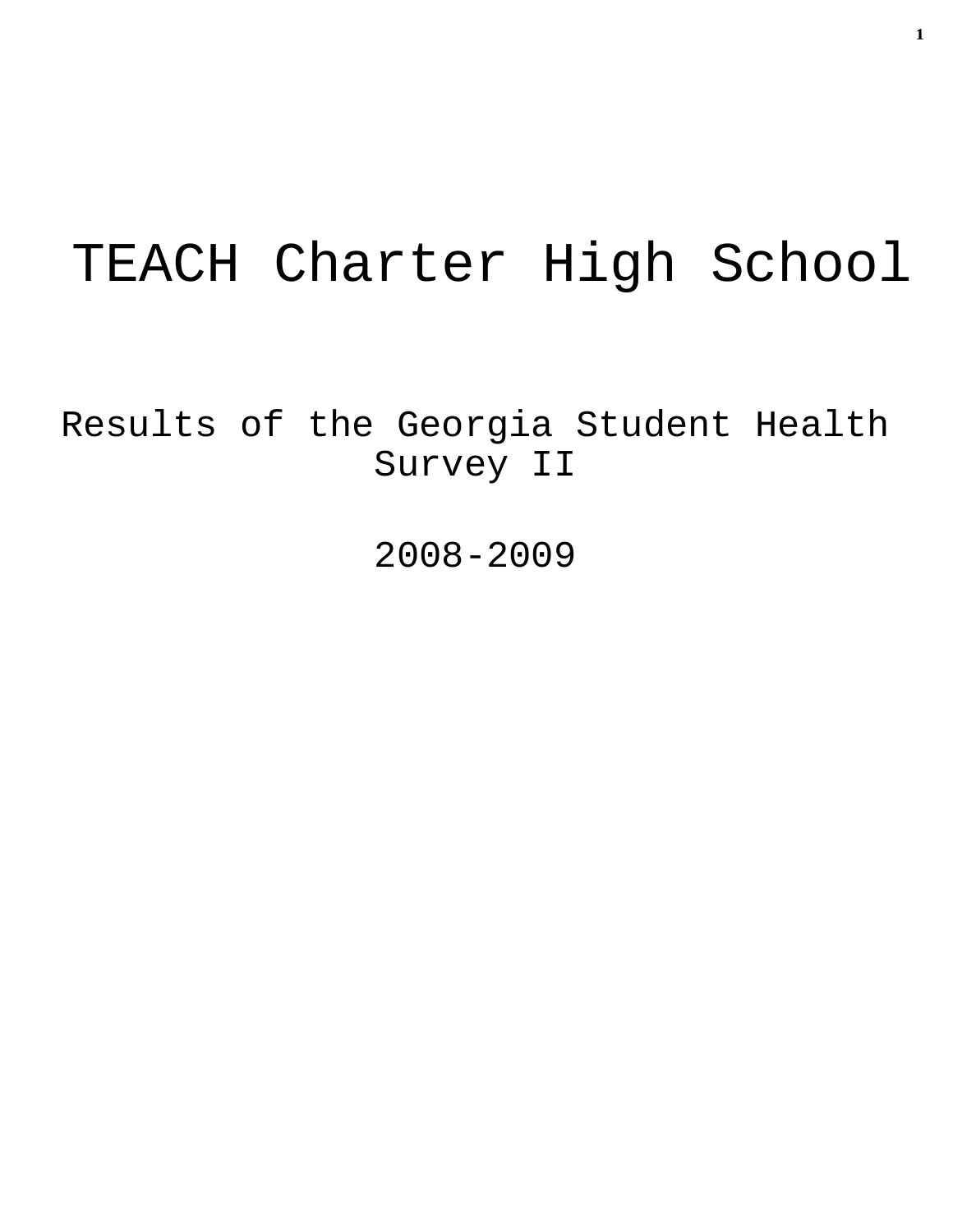# *Demographics* **2**

| Grade                    |    |  |  |
|--------------------------|----|--|--|
| <b>Grade   Frequency</b> |    |  |  |
| 10                       | 25 |  |  |
| 12                       |    |  |  |

| Frequency      | <b>Table of Gender by Grade</b> |              |        |              |
|----------------|---------------------------------|--------------|--------|--------------|
| <b>Col Pct</b> |                                 | Grade(Grade) |        |              |
|                | Gender(Gender)                  | 10           | 12     | <b>Total</b> |
|                | <b>Female</b>                   | 12<br>48.00  | 100.00 | 14           |
|                | <b>Male</b>                     | 13<br>52.00  | 0.00   | 13           |
|                | <b>Total</b>                    | 25           | 2      | 27           |

| Frequency      | <b>Table of Ethnicity by Grade</b> |                                     |                          |                |
|----------------|------------------------------------|-------------------------------------|--------------------------|----------------|
| <b>Col Pct</b> |                                    | Grade(Grade)                        |                          |                |
|                | <b>Ethnicity</b> (Ethnicity)       | 10                                  | 12                       | <b>Total</b>   |
|                | <b>Black</b>                       | 4<br>16.00                          | 0<br>0.00                | $\overline{4}$ |
|                | <b>Hispanic</b>                    | $\mathcal{D}_{\mathcal{L}}$<br>8.00 | 0<br>0.00                | 2              |
|                | <b>White</b>                       | 12<br>48.00                         | 0<br>0.00                | 12             |
|                | <b>Asian</b>                       | 3<br>12.00                          | 0<br>0.00                | 3              |
|                | <b>Other</b>                       | 4<br>16.00                          | $\mathfrak{D}$<br>100.00 | 6              |
|                | <b>Total</b>                       | 25                                  | 2                        | 27             |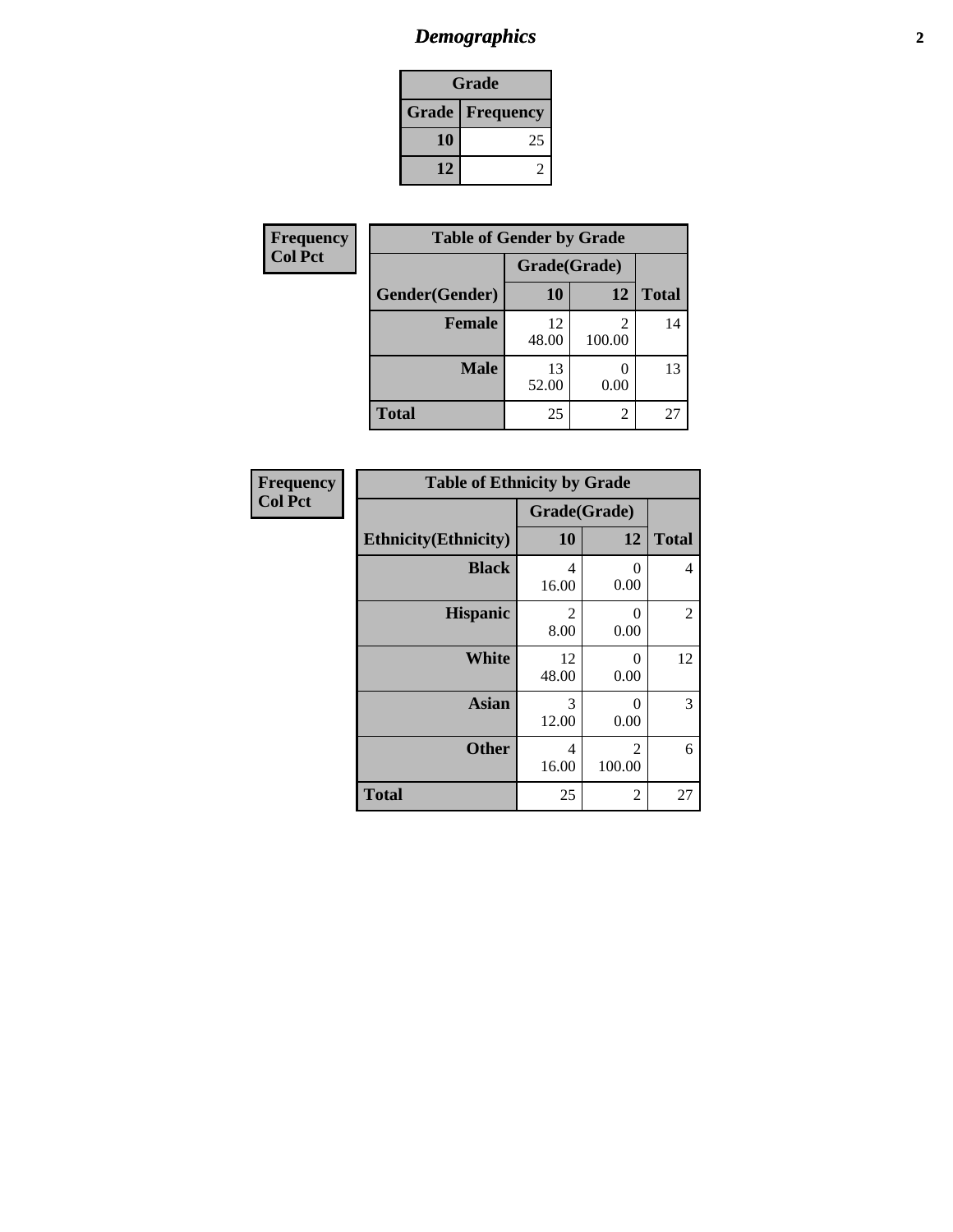#### *Title IV, Part A, Schedule A* **3** *Goal 1: Ensure that all schools are drug-free Baseline Data: Year 2008-2009 Prevalence of Drug Use*

| <b>Frequency</b><br><b>Col Pct</b> | <b>Table of AlcoholAlt by Grade</b> |              |             |              |  |
|------------------------------------|-------------------------------------|--------------|-------------|--------------|--|
|                                    | AlcoholAlt(Alcohol                  | Grade(Grade) |             |              |  |
|                                    | use, past 30 days)                  | <b>10</b>    | 12          | <b>Total</b> |  |
|                                    | Yes                                 | 4.00         | ∩<br>0.00   |              |  |
|                                    | N <sub>0</sub>                      | 24<br>96.00  | 2<br>100.00 | 26           |  |
|                                    | <b>Total</b>                        | 25           | 2           | 27           |  |

| <b>Frequency</b><br><b>Col Pct</b> | <b>Table of TobaccoAny by Grade</b> |              |                |              |  |
|------------------------------------|-------------------------------------|--------------|----------------|--------------|--|
|                                    | TobaccoAny(Tobacco                  | Grade(Grade) |                |              |  |
|                                    | use, past 30 days)                  | 10           | 12             | <b>Total</b> |  |
|                                    | Yes                                 | 3<br>12.00   | 0.00           |              |  |
|                                    | N <sub>0</sub>                      | 22<br>88.00  | 2<br>100.00    | 24           |  |
|                                    | <b>Total</b>                        | 25           | $\mathfrak{D}$ | 27           |  |

| Frequency<br><b>Col Pct</b> | <b>Table of MarijuanaAlt by Grade</b> |              |                          |                |
|-----------------------------|---------------------------------------|--------------|--------------------------|----------------|
|                             | MarijuanaAlt(Marijuana                | Grade(Grade) |                          |                |
|                             | use, past 30 days)                    | 10           | 12                       | <b>Total</b>   |
|                             | Yes                                   | 2<br>8.00    | $\left($<br>0.00         | $\mathfrak{D}$ |
|                             | N <sub>0</sub>                        | 23<br>92.00  | $\mathfrak{D}$<br>100.00 | 25             |
|                             | <b>Total</b>                          | 25           | $\overline{2}$           | 27             |

| <b>Frequency</b> | <b>Table of OtherDrugAny by Grade</b>                  |             |                          |              |
|------------------|--------------------------------------------------------|-------------|--------------------------|--------------|
| <b>Col Pct</b>   | <b>OtherDrugAny(Other</b><br>Grade(Grade)<br>drug use, |             |                          |              |
|                  | past 30 days)                                          | 10          | 12                       | <b>Total</b> |
|                  | Yes                                                    | 4.00        | 0.00                     |              |
|                  | N <sub>0</sub>                                         | 24<br>96.00 | $\mathfrak{D}$<br>100.00 | 26           |
|                  | <b>Total</b>                                           | 25          | 2                        | 27           |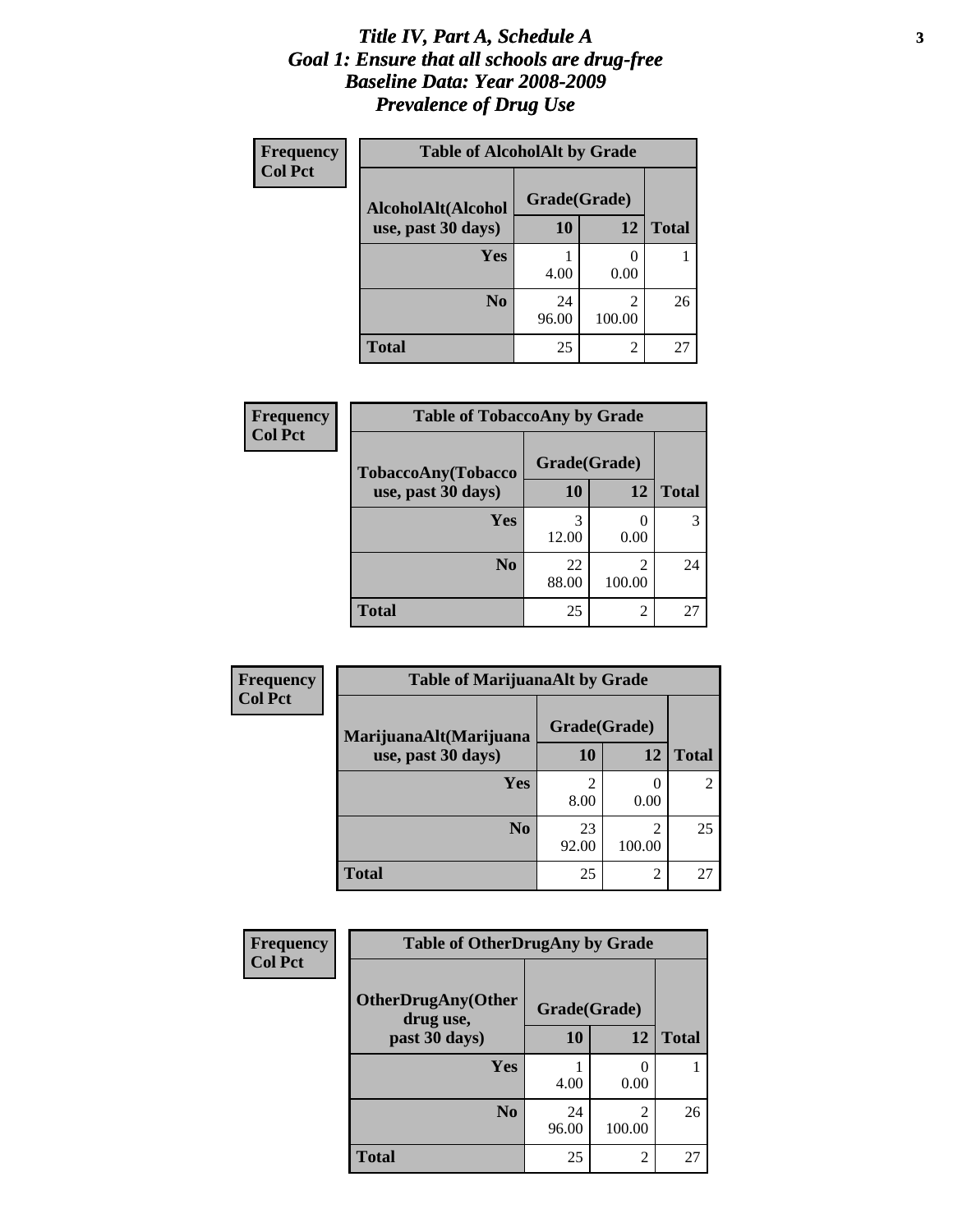#### *Average Age of Onset of Use* **4** *Results for "Average Age of Onset of Use" questions exclude students who said they did not use that substance*

| <b>Variable</b>    | Label                                                              | <b>Mean</b> |
|--------------------|--------------------------------------------------------------------|-------------|
| Alcoholinit2       | I started using alcohol when I was                                 | 12.50       |
| Cigarettesinit2    | I started smoking tobacco when I was                               | 14.00       |
| Smokelessinit2     | I started chewing tobacco when I was                               |             |
| Marijuanainit2     | I started using marijuana when I was                               | 13.33       |
| Cocaineinit2       | I started using cocaine when I was                                 | 14.00       |
| Inhalantsinit2     | I started using inhalants when I was                               | 10.00       |
| Steroidsinit2      | I started using steroids when I was                                |             |
| Ecstasyinit2       | I started using ecstasy when I was                                 |             |
| Methinit2          | I started using methamphetamines when I was                        |             |
| Hallucinogensinit2 | I started using hallucinogens when I was                           |             |
| Prescriptioninit2  | I started using prescription drugs not prescribed to me when I was | 15.00       |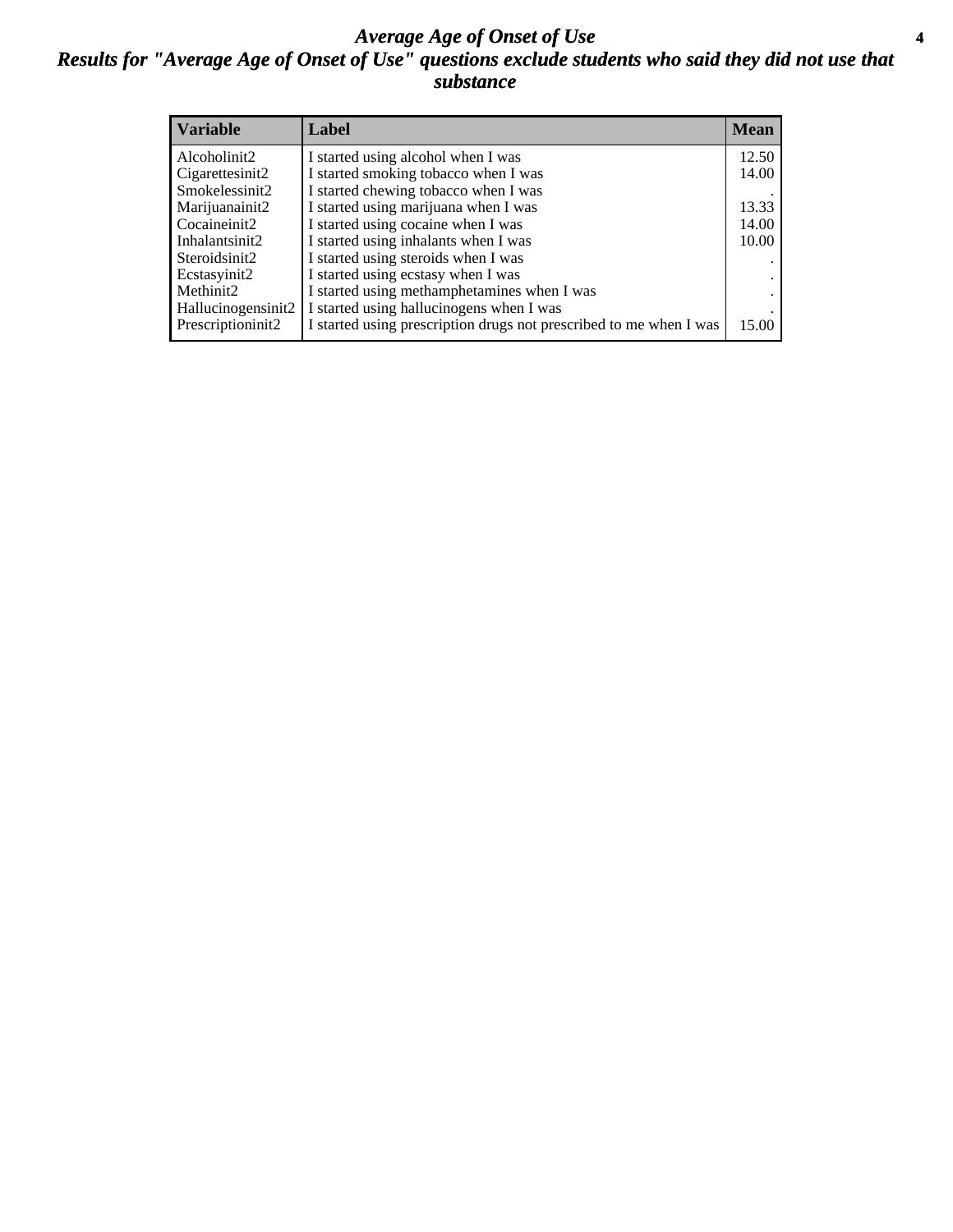# *Perception of Health Risk* **5**

| Frequency      | <b>Table of Alcoholharmdich by Grade</b> |              |        |              |
|----------------|------------------------------------------|--------------|--------|--------------|
| <b>Col Pct</b> | Alcoholharmdich(I<br>think alcohol is    | Grade(Grade) |        |              |
|                | harmful)                                 | 10           | 12     | <b>Total</b> |
|                | <b>Yes</b>                               | 21<br>84.00  | 100.00 | 23           |
|                | N <sub>0</sub>                           | 4<br>16.00   | 0.00   | 4            |
|                | <b>Total</b>                             | 25           | 2      | 27           |

| Frequency      | <b>Table of Tobaccoharmdich by Grade</b> |              |                          |                |
|----------------|------------------------------------------|--------------|--------------------------|----------------|
| <b>Col Pct</b> | Tobaccoharmdich(I<br>think tobacco is    | Grade(Grade) |                          |                |
|                | harmful)                                 | 10           | 12                       | <b>Total</b>   |
|                | <b>Yes</b>                               | 23<br>92.00  | $\mathfrak{D}$<br>100.00 | 25             |
|                | N <sub>0</sub>                           | 8.00         | 0.00                     | $\overline{2}$ |
|                | <b>Total</b>                             | 25           | $\overline{2}$           | 27             |

| Frequency      | <b>Table of Marijuanaharmdich by Grade</b> |              |             |              |
|----------------|--------------------------------------------|--------------|-------------|--------------|
| <b>Col Pct</b> | Marijuanaharmdich(I<br>think marijuana is  | Grade(Grade) |             |              |
|                | harmful)                                   | 10           | <b>12</b>   | <b>Total</b> |
|                | Yes                                        | 20<br>80.00  | 2<br>100.00 | 22           |
|                | N <sub>0</sub>                             | 20.00        | 0.00        | 5            |
|                | <b>Total</b>                               | 25           | 2           | 27           |

| <b>Frequency</b> | <b>Table of Otherdrugharmdich by Grade</b>   |              |                |                |
|------------------|----------------------------------------------|--------------|----------------|----------------|
| <b>Col Pct</b>   | Otherdrugharmdich(I<br>think other drugs are | Grade(Grade) |                |                |
|                  | harmful)                                     | 10           | 12             | <b>Total</b>   |
|                  | <b>Yes</b>                                   | 23<br>92.00  | 2<br>100.00    | 25             |
|                  | N <sub>0</sub>                               | 8.00         | 0.00           | $\overline{2}$ |
|                  | <b>Total</b>                                 | 25           | $\overline{c}$ | 27             |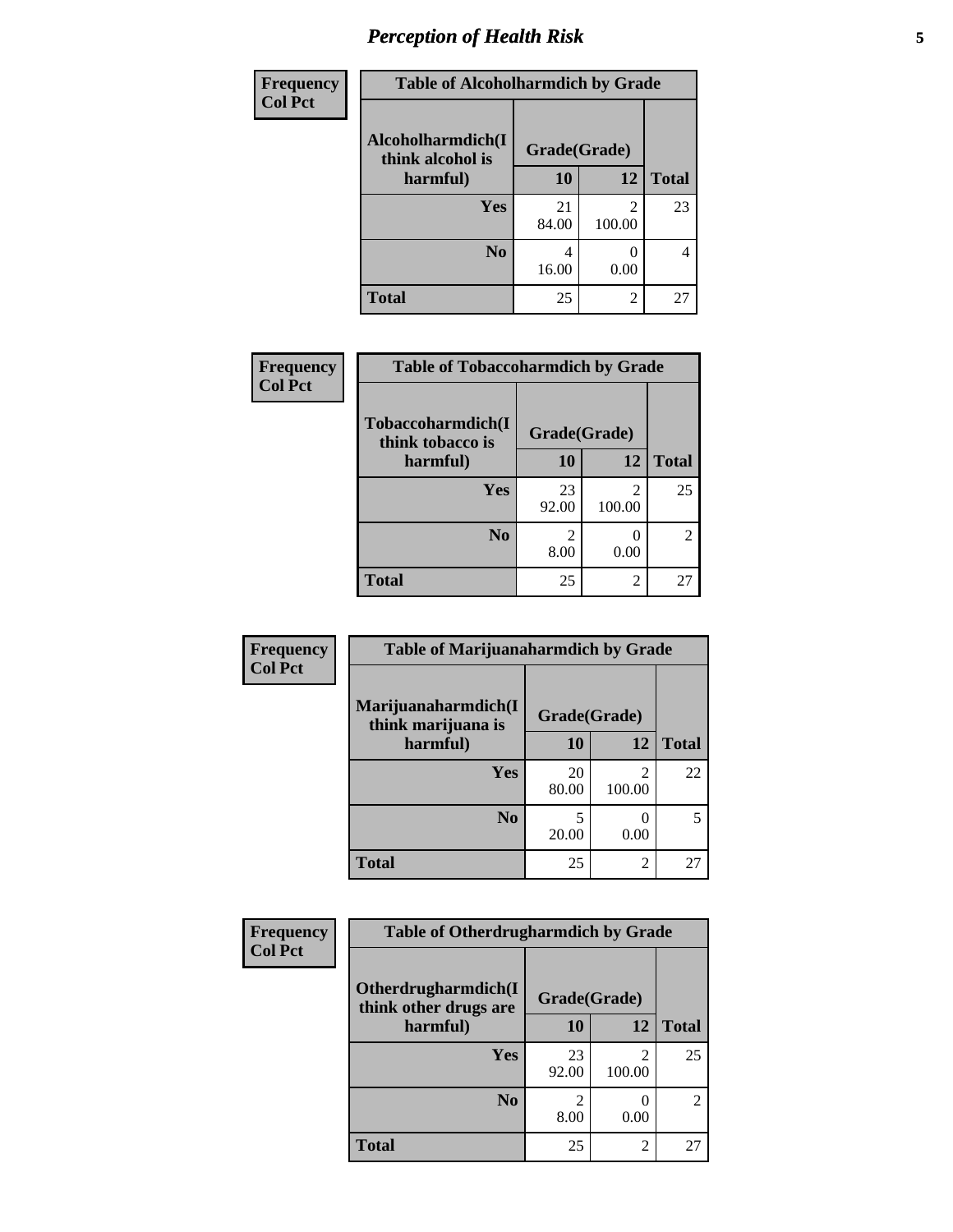### *Social Disapproval* **6**

| <b>Frequency</b> | <b>Table of Alcoholpeerdich by Grade</b>                    |              |                          |              |
|------------------|-------------------------------------------------------------|--------------|--------------------------|--------------|
| <b>Col Pct</b>   | Alcoholpeerdich(My<br>friends would<br>disapprove if I used | Grade(Grade) |                          |              |
|                  | alcohol)                                                    | 10           | 12                       | <b>Total</b> |
|                  | Yes                                                         | 11<br>44.00  | $\mathfrak{D}$<br>100.00 | 13           |
|                  | N <sub>0</sub>                                              | 14<br>56.00  | 0.00                     | 14           |
|                  | <b>Total</b>                                                | 25           | 2                        | 27           |

| <b>Frequency</b> |
|------------------|
| <b>Col Pct</b>   |

| <b>Table of Tobaccopeerdich by Grade</b>                    |              |             |              |  |  |  |
|-------------------------------------------------------------|--------------|-------------|--------------|--|--|--|
| Tobaccopeerdich(My<br>friends would<br>disapprove if I used | Grade(Grade) |             |              |  |  |  |
| tobacco)                                                    | 10           | 12          | <b>Total</b> |  |  |  |
| Yes                                                         | 18<br>72.00  | 2<br>100.00 | 20           |  |  |  |
| N <sub>0</sub>                                              | 28.00        | 0.00        |              |  |  |  |
| <b>Total</b>                                                | 25           | 2           | 27           |  |  |  |

| Frequency      | <b>Table of Marijuanapeerdich by Grade</b>                    |              |                          |              |  |
|----------------|---------------------------------------------------------------|--------------|--------------------------|--------------|--|
| <b>Col Pct</b> | Marijuanapeerdich(My<br>friends would<br>disapprove if I used | Grade(Grade) |                          |              |  |
|                | marijuana)                                                    | 10           | 12                       | <b>Total</b> |  |
|                | <b>Yes</b>                                                    | 16<br>64.00  | $\mathfrak{D}$<br>100.00 | 18           |  |
|                | N <sub>0</sub>                                                | 9<br>36.00   | 0<br>0.00                | 9            |  |
|                | <b>Total</b>                                                  | 25           | $\overline{c}$           | 27           |  |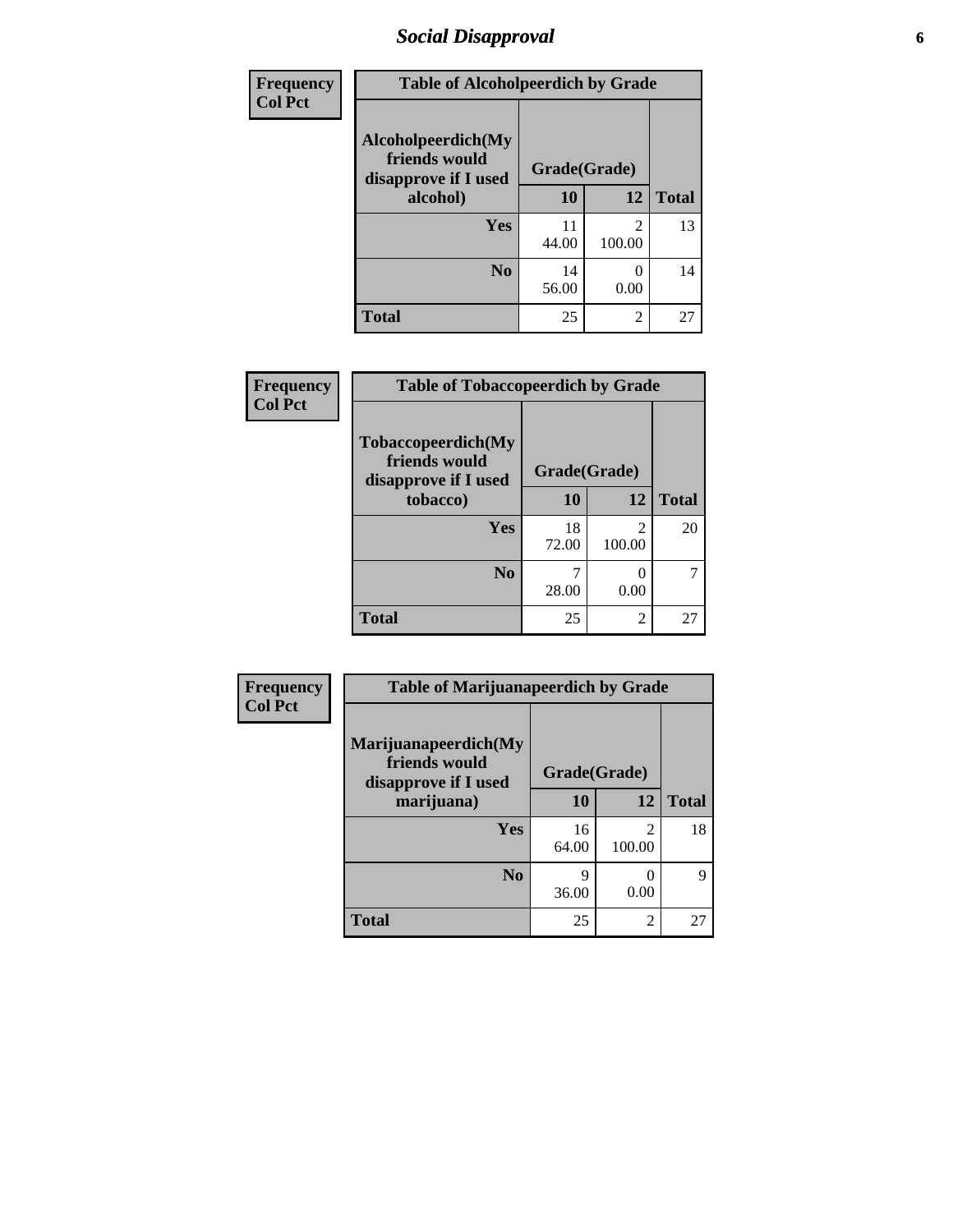### *Social Disapproval* **7**

| Frequency      | <b>Table of Otherdrugpeerdich by Grade</b>                    |              |                |              |  |
|----------------|---------------------------------------------------------------|--------------|----------------|--------------|--|
| <b>Col Pct</b> | Otherdrugpeerdich(My<br>friends would<br>disapprove if I used | Grade(Grade) |                |              |  |
|                | other drugs)                                                  | 10           | 12             | <b>Total</b> |  |
|                | <b>Yes</b>                                                    | 19<br>76.00  | 2<br>100.00    | 21           |  |
|                | N <sub>0</sub>                                                | 6<br>24.00   | 0.00           | 6            |  |
|                | <b>Total</b>                                                  | 25           | $\overline{2}$ | 27           |  |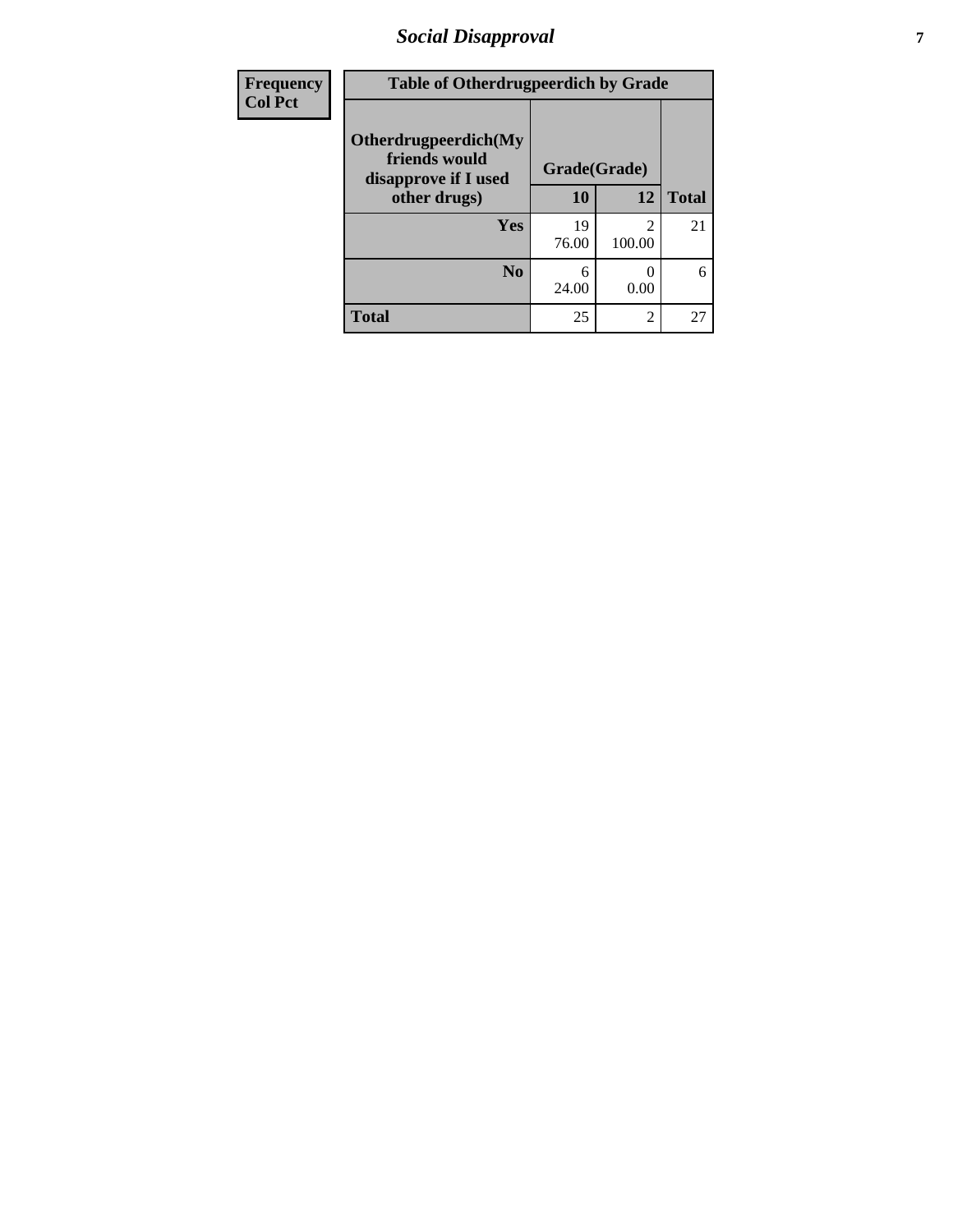#### Title IV, Part A, Schedule A **8** *Goal 2: To help ensure that all schools are safe and disciplined Baseline Data: Year 2008-2009 Student Involvement in Gang Activity*

| Frequency      | <b>Table of Gangself by Grade</b>                                                                 |                    |                  |              |
|----------------|---------------------------------------------------------------------------------------------------|--------------------|------------------|--------------|
| <b>Col Pct</b> | Gangself(I<br>have<br>participated<br>in illegal<br>gang<br>activities in<br>the past 30<br>days) | Grade(Grade)<br>10 | 12               | <b>Total</b> |
|                | Yes                                                                                               | 1<br>4.00          | $\theta$<br>0.00 | 1            |
|                | N <sub>0</sub>                                                                                    | 24<br>96.00        | 2<br>100.00      | 26           |
|                | <b>Total</b>                                                                                      | 25                 | 2                | 27           |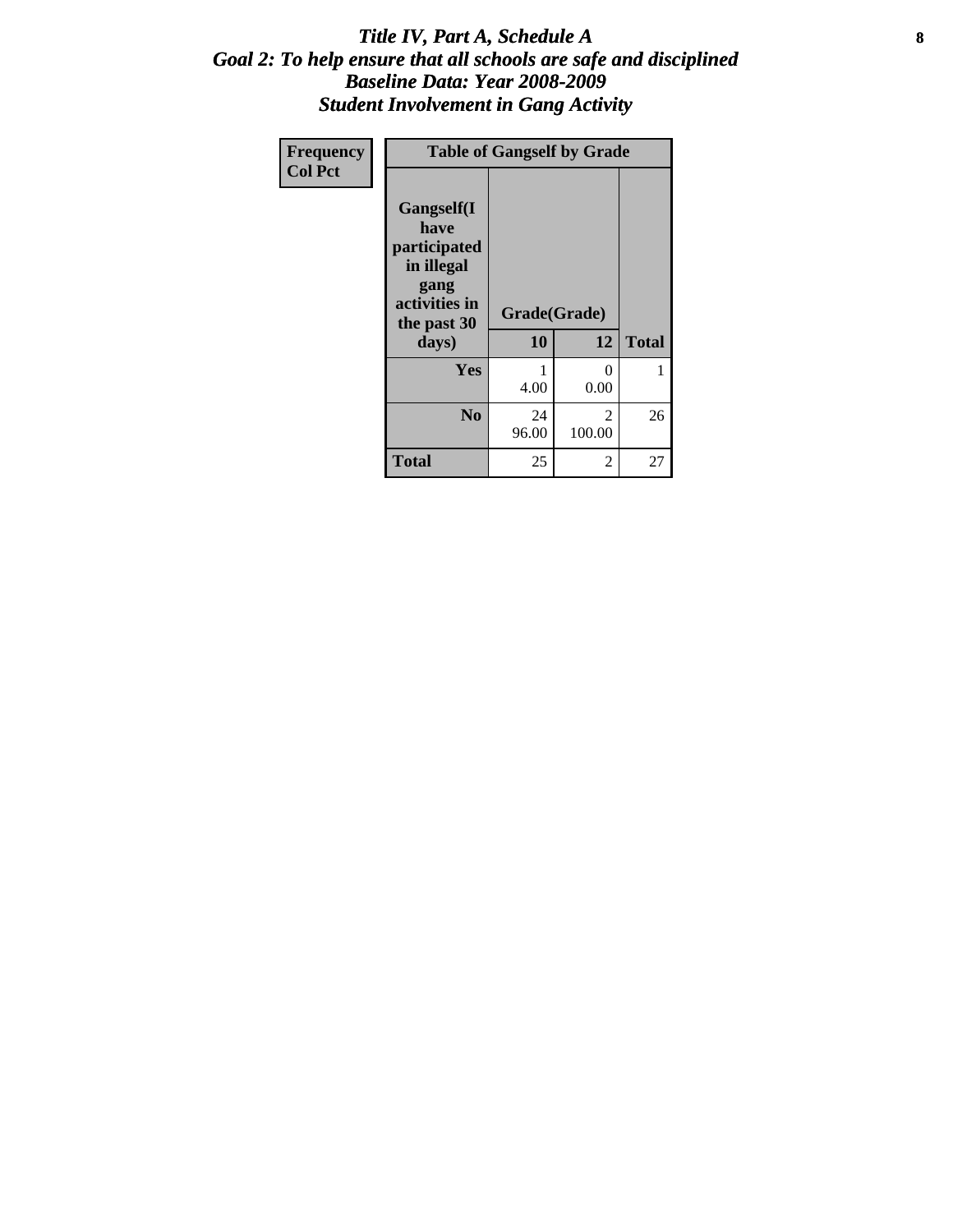# *Student Perception of School Safety* **9**

| <b>Frequency</b><br>Row Pct |
|-----------------------------|
|                             |

| <b>Table of Grade by Safeschool</b> |                                                                                                                                      |                                                        |            |            |    |  |
|-------------------------------------|--------------------------------------------------------------------------------------------------------------------------------------|--------------------------------------------------------|------------|------------|----|--|
|                                     |                                                                                                                                      | Safeschool (School is a place at which I feel<br>safe) |            |            |    |  |
| Grade(Grade)                        | Somewhat  <br><b>Somewhat</b><br><b>Strongly</b><br><b>Strongly</b><br><b>Disagree</b><br>Agree<br>Disagree<br><b>Total</b><br>Agree |                                                        |            |            |    |  |
| 10                                  | 4<br>16.00                                                                                                                           | 14<br>56.00                                            | 3<br>12.00 | 4<br>16.00 | 25 |  |
| 12                                  | 0.00                                                                                                                                 | っ<br>100.00                                            | 0.00       | 0.00       | 2  |  |
| <b>Total</b>                        | 4                                                                                                                                    | 16                                                     | 3          | 4          | 27 |  |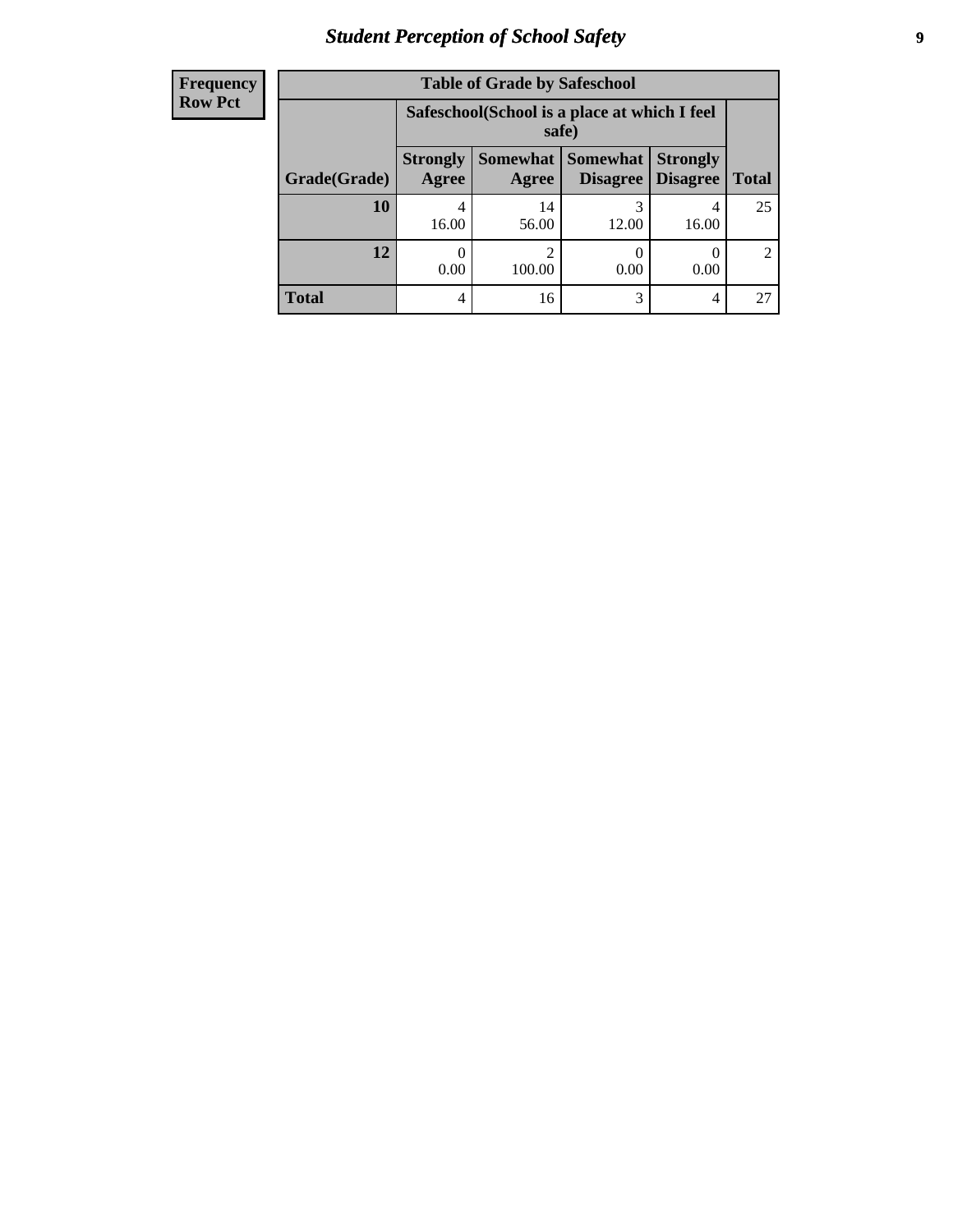#### *Students Who Have Been Bullied* **10**

| Frequency<br><b>Row Pct</b> |              | <b>Table of Grade by Bullied</b><br><b>Bullied</b> (I have<br>been bullied by |                   |                               |                |
|-----------------------------|--------------|-------------------------------------------------------------------------------|-------------------|-------------------------------|----------------|
|                             |              | other students in<br>the past 30 days)                                        |                   |                               |                |
|                             | Grade(Grade) | 0<br><b>Days</b>                                                              | 6 to<br>9<br>days | <b>20</b><br>to<br>29<br>days | <b>Total</b>   |
|                             | 10           | 23<br>92.00                                                                   | 4.00              | 4.00                          | 25             |
|                             | 12           | 2<br>100.00                                                                   | 0<br>0.00         | $\Omega$<br>0.00              | $\mathfrak{D}$ |
|                             | <b>Total</b> | 25                                                                            | 1                 | 1                             | 27             |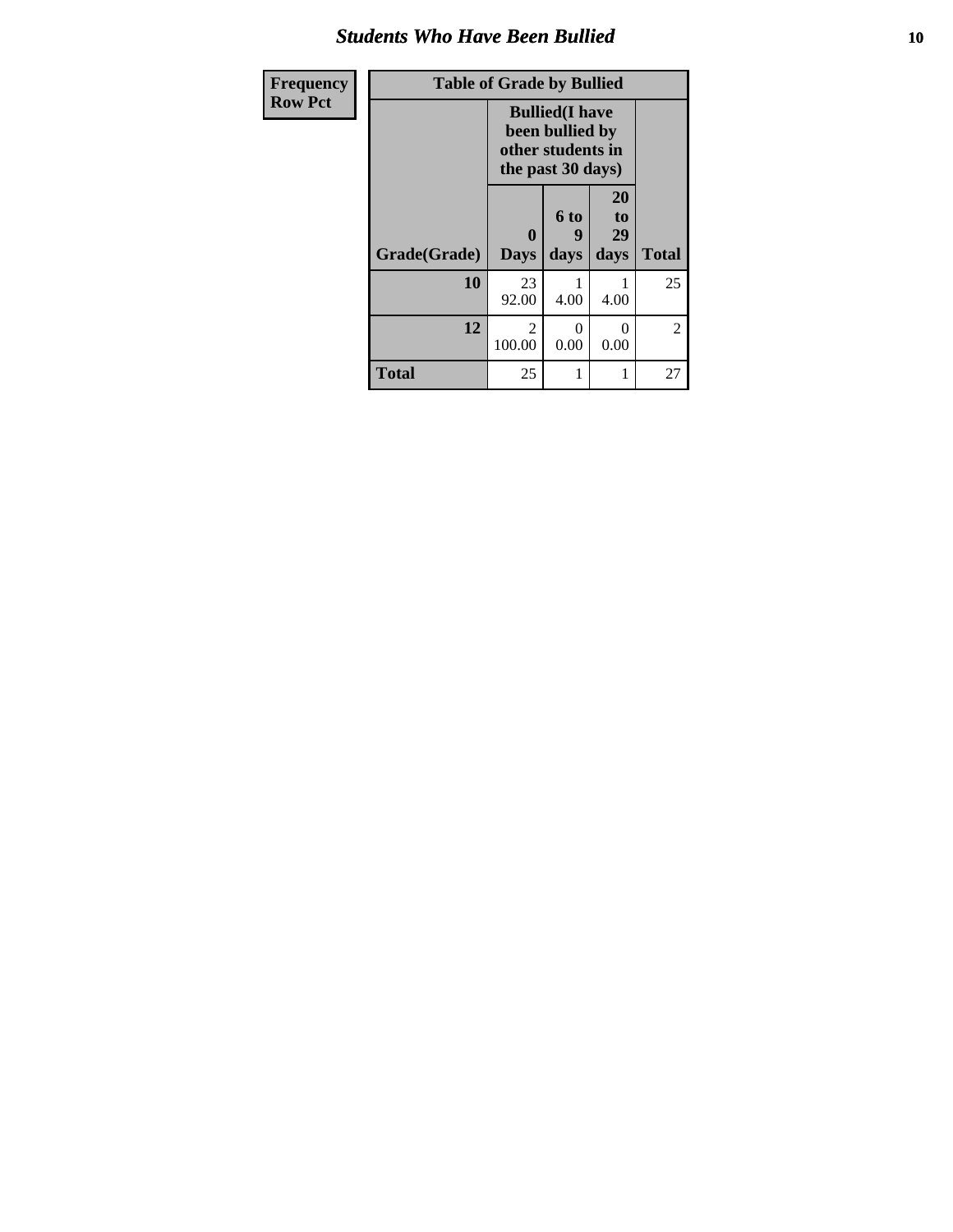#### *School Climate* **11**

| Frequency      | <b>Table of SchoolClimate1 by Grade</b> |                    |                           |                |  |
|----------------|-----------------------------------------|--------------------|---------------------------|----------------|--|
| <b>Col Pct</b> | SchoolClimate1(I<br>like school)        | Grade(Grade)<br>10 | 12                        | <b>Total</b>   |  |
|                | <b>Strongly Agree</b>                   | 6<br>24.00         | 50.00                     |                |  |
|                | <b>Somewhat Agree</b>                   | 14<br>56.00        | 50.00                     | 15             |  |
|                | <b>Somewhat Disagree</b>                | 2<br>8.00          | 0.00                      | $\overline{2}$ |  |
|                | <b>Strongly Disagree</b>                | 3<br>12.00         | $\mathbf{\Omega}$<br>0.00 | 3              |  |
|                | <b>Total</b>                            | 25                 | $\overline{2}$            | 27             |  |

| <b>Frequency</b> |  |
|------------------|--|
| <b>Col Pet</b>   |  |

| <b>Table of SchoolClimate2 by Grade</b>           |                    |                                       |    |  |  |  |
|---------------------------------------------------|--------------------|---------------------------------------|----|--|--|--|
| SchoolClimate2(I<br>feel successful at<br>school) | Grade(Grade)<br>10 | <b>Total</b>                          |    |  |  |  |
| <b>Strongly Agree</b>                             | 8<br>32.00         | 0.00                                  | 8  |  |  |  |
| <b>Somewhat Agree</b>                             | 14<br>56.00        | $\mathcal{D}_{\mathcal{L}}$<br>100.00 | 16 |  |  |  |
| <b>Somewhat Disagree</b>                          | 3<br>12.00         | 0.00                                  | 3  |  |  |  |
| <b>Total</b>                                      | 25                 | 2                                     | 27 |  |  |  |

| Frequency      | <b>Table of SchoolClimate3 by Grade</b>                               |                        |                                       |                             |
|----------------|-----------------------------------------------------------------------|------------------------|---------------------------------------|-----------------------------|
| <b>Col Pct</b> | SchoolClimate3(My<br>school has high<br>standards for<br>achievement) | Grade(Grade)<br>10     | 12                                    | <b>Total</b>                |
|                | <b>Strongly Agree</b>                                                 | 8<br>32.00             | $\mathbf{\Omega}$<br>0.00             | 8                           |
|                | <b>Somewhat Agree</b>                                                 | 5<br>20.00             | $\mathcal{D}_{\mathcal{L}}$<br>100.00 |                             |
|                | <b>Somewhat Disagree</b>                                              | 10<br>40.00            | ∩<br>0.00                             | 10                          |
|                | <b>Strongly Disagree</b>                                              | $\mathfrak{D}$<br>8.00 | $\mathbf{\Omega}$<br>0.00             | $\mathcal{D}_{\mathcal{L}}$ |
|                | <b>Total</b>                                                          | 25                     | $\overline{2}$                        | 27                          |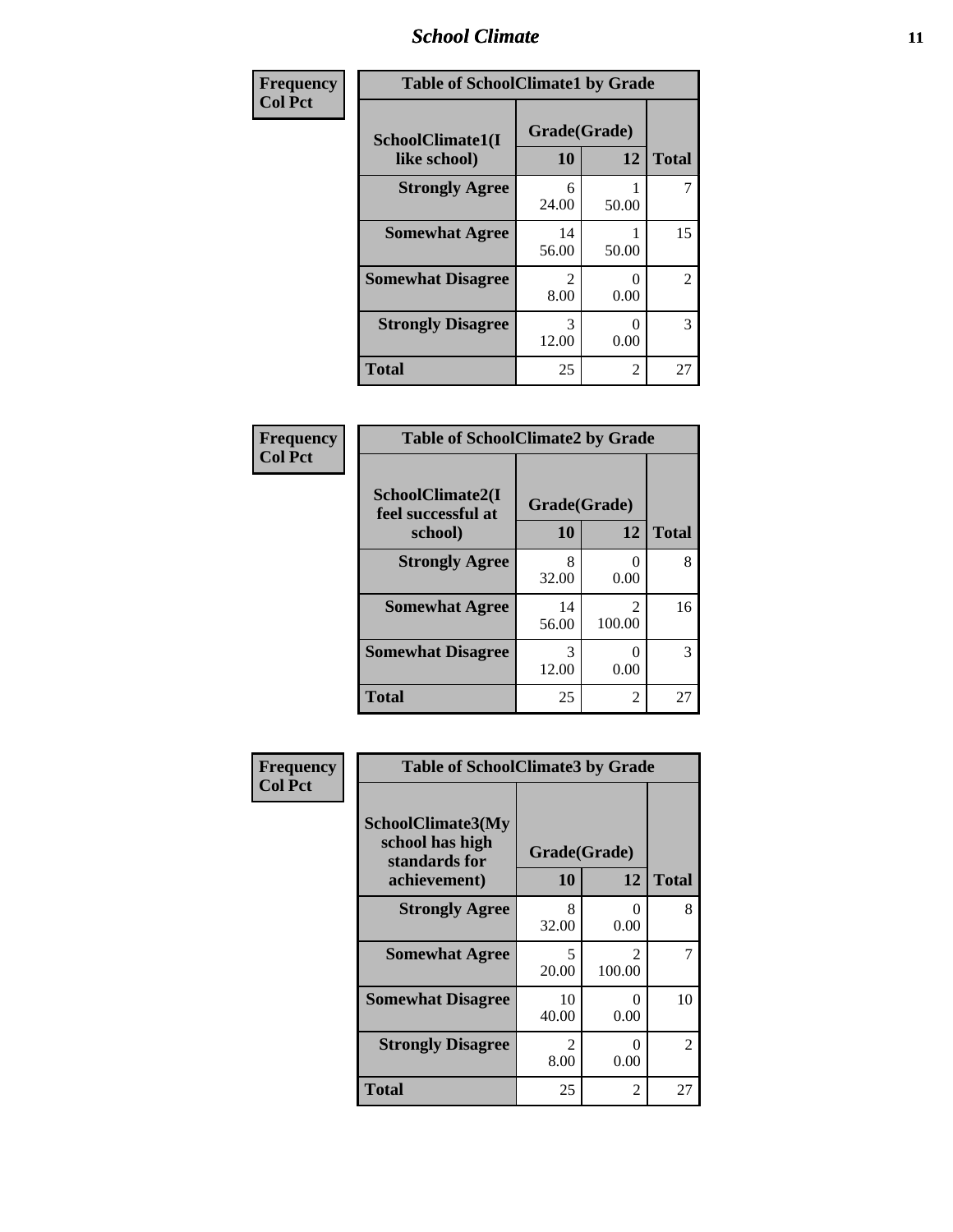#### *School Climate* **12**

| Frequency<br><b>Col Pct</b> | <b>Table of SchoolClimate4 by Grade</b>       |              |       |              |
|-----------------------------|-----------------------------------------------|--------------|-------|--------------|
|                             | <b>SchoolClimate4(My</b><br>school sets clear | Grade(Grade) |       |              |
|                             | rules for behavior)                           | 10           | 12    | <b>Total</b> |
|                             | <b>Strongly Agree</b>                         | 11<br>44.00  | 50.00 | 12           |
|                             | <b>Somewhat Agree</b>                         | 9<br>36.00   | 50.00 | 10           |
|                             | <b>Somewhat Disagree</b>                      | 5<br>20.00   | 0.00  | 5            |
|                             | <b>Total</b>                                  | 25           | 2     | 27           |

| Frequency      | <b>Table of SchoolClimate5 by Grade</b>                              |                                 |                                       |              |
|----------------|----------------------------------------------------------------------|---------------------------------|---------------------------------------|--------------|
| <b>Col Pct</b> | SchoolClimate5(I<br>know what to do in<br>an emergency at<br>school) | Grade(Grade)<br>12<br><b>10</b> |                                       | <b>Total</b> |
|                |                                                                      |                                 |                                       |              |
|                | <b>Strongly Agree</b>                                                | 13<br>52.00                     | 0<br>0.00                             | 13           |
|                | <b>Somewhat Agree</b>                                                | 8<br>32.00                      | $\mathcal{D}_{\mathcal{L}}$<br>100.00 | 10           |
|                | <b>Somewhat Disagree</b>                                             | $\mathfrak{D}$<br>8.00          | 0<br>0.00                             | 2            |
|                | <b>Strongly Disagree</b>                                             | $\mathcal{L}$<br>8.00           | 0<br>0.00                             | 2            |
|                | <b>Total</b>                                                         | 25                              | 2                                     | 27           |

| Frequency<br><b>Col Pct</b> | <b>Table of SchoolClimate6 by Grade</b>                  |                    |                |              |  |
|-----------------------------|----------------------------------------------------------|--------------------|----------------|--------------|--|
|                             | <b>SchoolClimate6(Teachers</b><br>treat me with respect) | Grade(Grade)<br>10 | 12             | <b>Total</b> |  |
|                             | <b>Strongly Agree</b>                                    | 8<br>32.00         | 50.00          | 9            |  |
|                             | <b>Somewhat Agree</b>                                    | 13<br>52.00        | 50.00          | 14           |  |
|                             | <b>Somewhat Disagree</b>                                 | 3<br>12.00         | 0.00           | 3            |  |
|                             | <b>Strongly Disagree</b>                                 | 4.00               | 0.00           |              |  |
|                             | <b>Total</b>                                             | 25                 | $\overline{2}$ | 27           |  |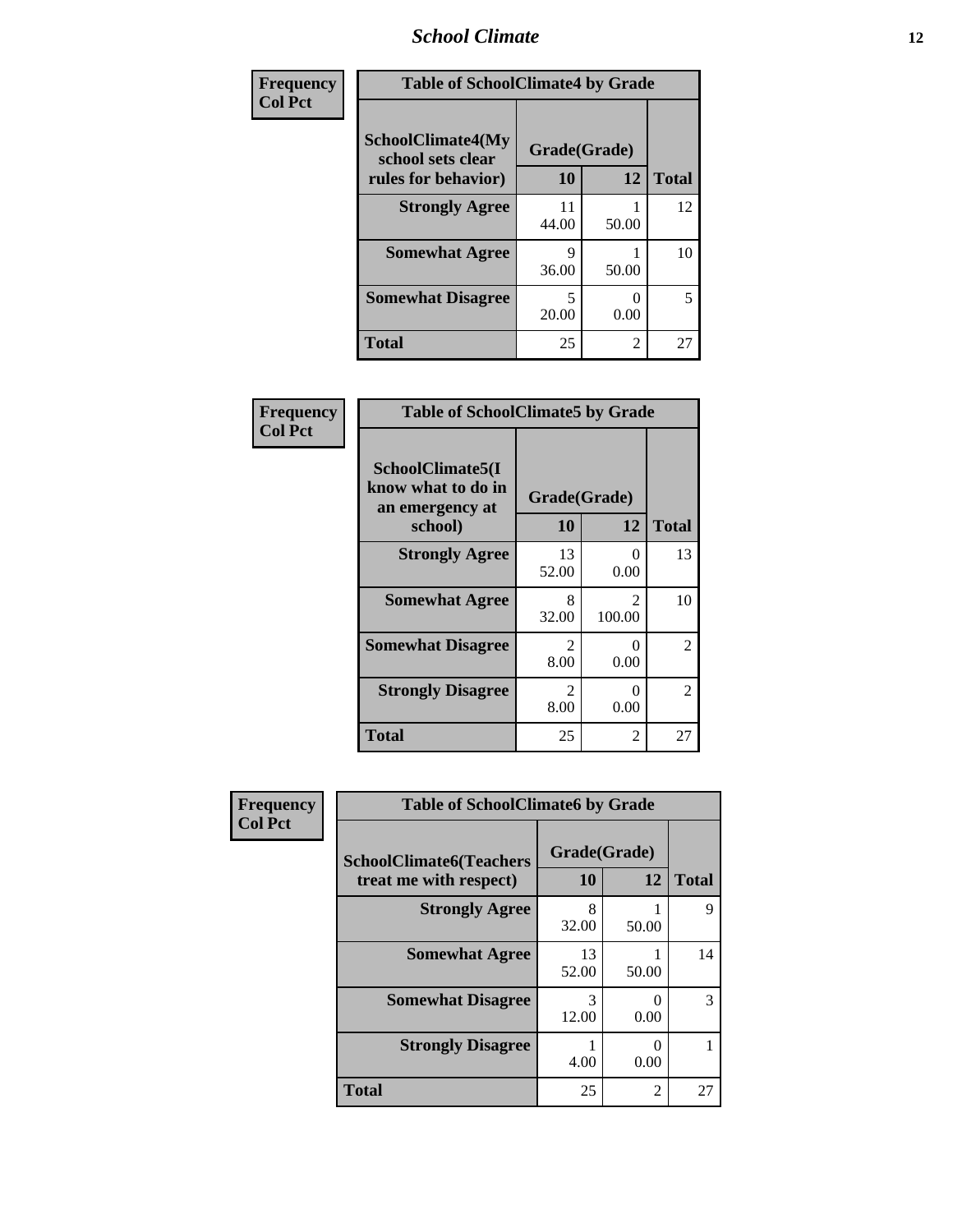#### *School Climate* **13**

| Frequency      | <b>Table of SchoolClimate7 by Grade</b>                                       |                           |                          |                |
|----------------|-------------------------------------------------------------------------------|---------------------------|--------------------------|----------------|
| <b>Col Pct</b> | <b>SchoolClimate7(Behaviors</b><br>in my class allow the<br>teacher to teach) | Grade(Grade)<br><b>10</b> | 12                       | <b>Total</b>   |
|                | <b>Strongly Agree</b>                                                         | 4<br>16.00                | 0<br>0.00                | 4              |
|                | <b>Somewhat Agree</b>                                                         | 16<br>64.00               | $\mathfrak{D}$<br>100.00 | 18             |
|                | <b>Somewhat Disagree</b>                                                      | $\mathfrak{D}$<br>8.00    | 0<br>0.00                | $\overline{2}$ |
|                | <b>Strongly Disagree</b>                                                      | 3<br>12.00                | 0<br>0.00                | 3              |
|                | <b>Total</b>                                                                  | 25                        | $\overline{2}$           | 27             |

| Frequency      | <b>Table of SchoolClimate8 by Grade</b>                                              |                    |                                       |              |
|----------------|--------------------------------------------------------------------------------------|--------------------|---------------------------------------|--------------|
| <b>Col Pct</b> | <b>SchoolClimate8(Students</b><br>are frequently<br>recognized for good<br>behavior) | Grade(Grade)<br>10 | 12                                    | <b>Total</b> |
|                | <b>Strongly Agree</b>                                                                | 3<br>12.00         | ∩<br>0.00                             | 3            |
|                | <b>Somewhat Agree</b>                                                                | 11<br>44.00        | $\mathcal{D}_{\mathcal{L}}$<br>100.00 | 13           |
|                | <b>Somewhat Disagree</b>                                                             | 6<br>24.00         | $\Omega$<br>0.00                      | 6            |
|                | <b>Strongly Disagree</b>                                                             | 5<br>20.00         | $\Omega$<br>0.00                      | 5            |
|                | <b>Total</b>                                                                         | 25                 | 2                                     | 27           |

| Frequency      | <b>Table of SchoolClimate9 by Grade</b>                                           |                        |                          |                |
|----------------|-----------------------------------------------------------------------------------|------------------------|--------------------------|----------------|
| <b>Col Pct</b> | SchoolClimate9(School<br>counselor would be<br>helpful if I needed<br>assistance) | Grade(Grade)<br>10     | 12                       | <b>Total</b>   |
|                | <b>Strongly Agree</b>                                                             | 12<br>48.00            | $\mathfrak{D}$<br>100.00 | 14             |
|                | <b>Somewhat Agree</b>                                                             | 10<br>40.00            | 0<br>0.00                | 10             |
|                | <b>Somewhat Disagree</b>                                                          | $\mathfrak{D}$<br>8.00 | ∩<br>0.00                | $\overline{2}$ |
|                | <b>Strongly Disagree</b>                                                          | 4.00                   | 0<br>0.00                |                |
|                | Total                                                                             | 25                     | $\overline{2}$           | 27             |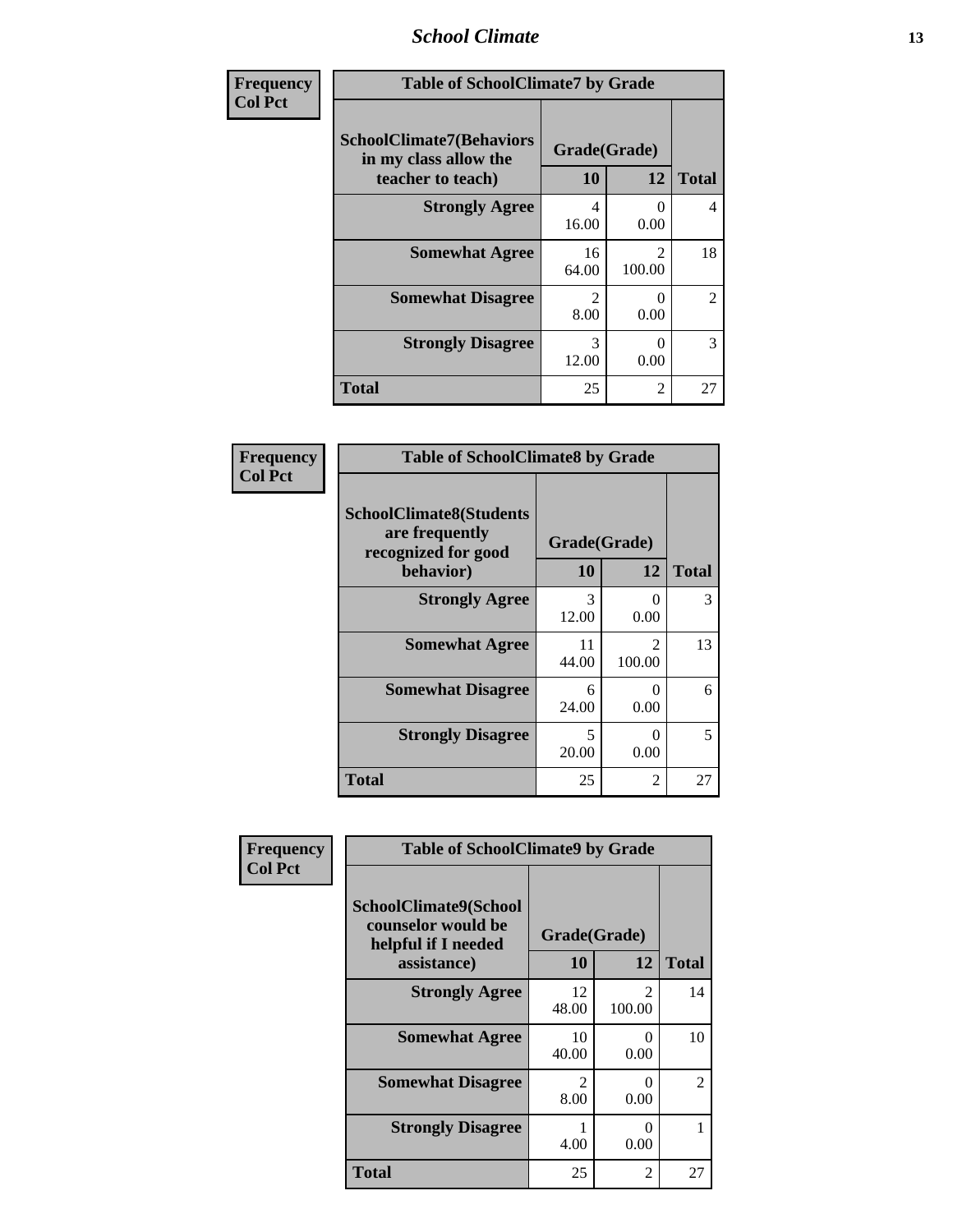#### *Reasons for Dropping Out* **14**

| Frequency      | <b>Table of Dropoutreason by Grade</b>                                   |                        |                           |              |
|----------------|--------------------------------------------------------------------------|------------------------|---------------------------|--------------|
| <b>Col Pct</b> | Dropoutreason(If<br>I dropped out the<br>reason would<br>most likely be) | Grade(Grade)<br>10     | 12                        | <b>Total</b> |
|                | <b>Won't Drop out</b>                                                    | 18<br>72.00            | $\mathfrak{D}$<br>100.00  | 20           |
|                | <b>Bored</b>                                                             | $\mathfrak{D}$<br>8.00 | $\Omega$<br>0.00          | 2            |
|                | <b>Family Reasons</b>                                                    | 4.00                   | $\mathbf{\Omega}$<br>0.00 | 1            |
|                | <b>Other</b>                                                             | 4<br>16.00             | 0<br>0.00                 | 4            |
|                | <b>Total</b>                                                             | 25                     | 2                         | 27           |

| Frequency      | <b>Table of Dropout by Grade</b>                                       |                    |                                       |              |  |
|----------------|------------------------------------------------------------------------|--------------------|---------------------------------------|--------------|--|
| <b>Col Pct</b> | Dropout(I<br>have<br>thought<br>about<br>dropping<br>out of<br>school) | Grade(Grade)<br>10 | 12                                    | <b>Total</b> |  |
|                | Yes                                                                    | 3<br>12.00         | $\mathbf{\Omega}$<br>0.00             | 3            |  |
|                | N <sub>0</sub>                                                         | 22<br>88.00        | $\mathcal{D}_{\mathcal{L}}$<br>100.00 | 24           |  |
|                | <b>Total</b>                                                           | 25                 | 2                                     | 27           |  |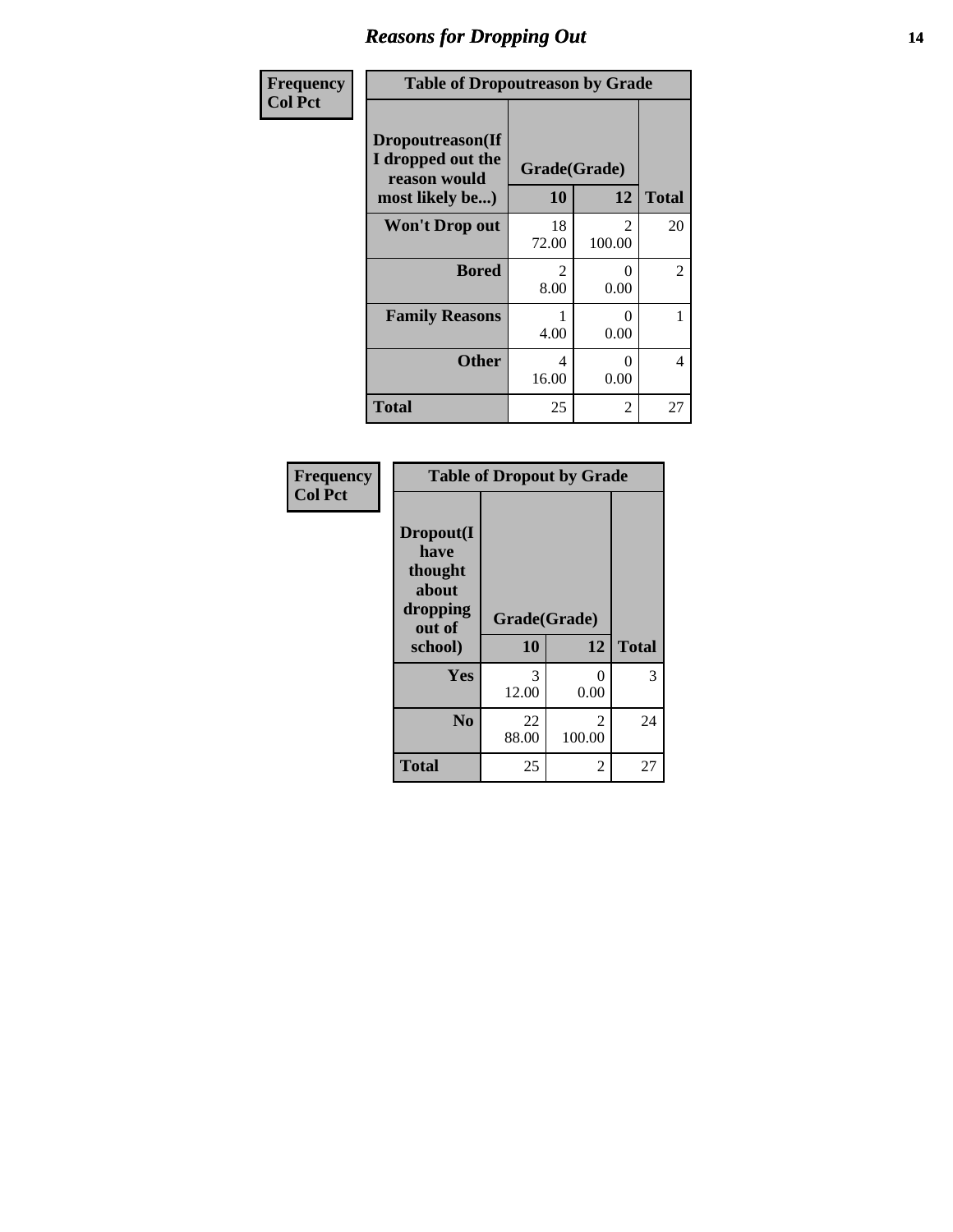*School Safety* **15**

| Frequency      | <b>Table of Gangself by Grade</b>                                                                 |                    |                         |              |
|----------------|---------------------------------------------------------------------------------------------------|--------------------|-------------------------|--------------|
| <b>Col Pct</b> | Gangself(I<br>have<br>participated<br>in illegal<br>gang<br>activities in<br>the past 30<br>days) | Grade(Grade)<br>10 | 12                      | <b>Total</b> |
|                | Yes                                                                                               | 4.00               | 0<br>0.00               | 1            |
|                | N <sub>0</sub>                                                                                    | 24<br>96.00        | $\mathcal{L}$<br>100.00 | 26           |
|                | <b>Total</b>                                                                                      | 25                 | 2                       | 27           |

| Frequency<br><b>Col Pct</b> | <b>Table of Gangpeers by Grade</b>                                                                                             |                                   |                          |              |
|-----------------------------|--------------------------------------------------------------------------------------------------------------------------------|-----------------------------------|--------------------------|--------------|
|                             | <b>Gangpeers</b> (I<br>have friends<br>who have<br>participated<br>in illegal<br>gang<br>activities in<br>the past 30<br>days) | Grade(Grade)<br>10                | 12                       | <b>Total</b> |
|                             | Yes                                                                                                                            | $\overline{\mathcal{L}}$<br>20.00 | 0<br>0.00                | 5            |
|                             | N <sub>0</sub>                                                                                                                 | 20<br>80.00                       | $\overline{c}$<br>100.00 | 22           |
|                             | <b>Total</b>                                                                                                                   | 25                                | 2                        | 27           |

| Frequency<br><b>Col Pct</b> | <b>Table of Pickedon by Grade</b>                                  |                        |           |                |
|-----------------------------|--------------------------------------------------------------------|------------------------|-----------|----------------|
|                             | <b>Pickedon(I have</b><br>been picked on or<br>teased at school in | Grade(Grade)           |           |                |
|                             | the past 30 days)                                                  | 10                     | 12        | <b>Total</b>   |
|                             | <b>Strongly Agree</b>                                              | $\mathfrak{D}$<br>8.00 | 0<br>0.00 | $\mathfrak{D}$ |
|                             | <b>Somewhat Agree</b>                                              | 4.00                   | 0.00      |                |
|                             | <b>Somewhat Disagree</b>                                           | 8<br>32.00             | 50.00     | 9              |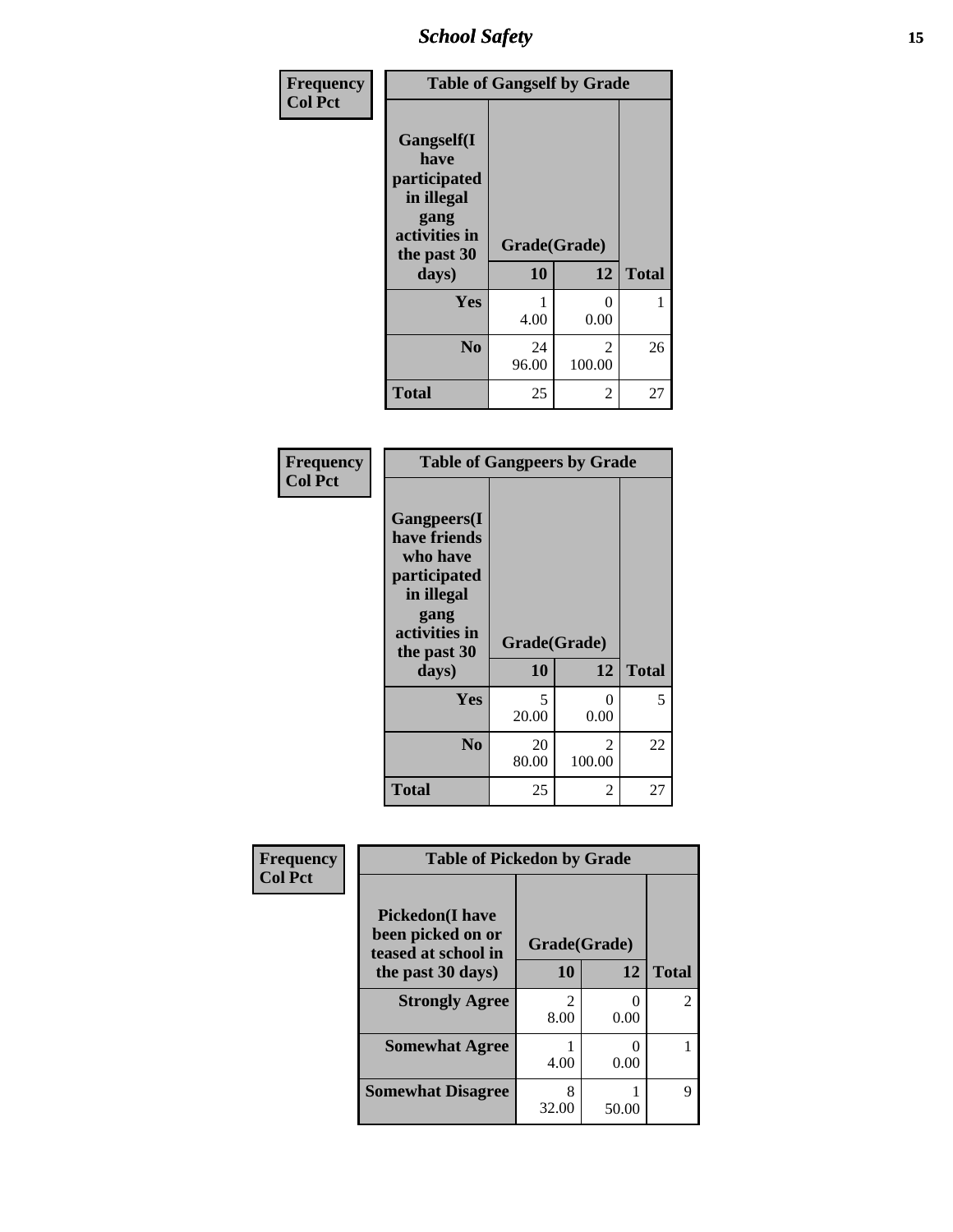*School Safety* **16**

| <b>Frequency</b> | <b>Table of Pickedon by Grade</b>                                                        |                    |                |              |
|------------------|------------------------------------------------------------------------------------------|--------------------|----------------|--------------|
| <b>Col Pct</b>   | <b>Pickedon</b> (I have<br>been picked on or<br>teased at school in<br>the past 30 days) | Grade(Grade)<br>10 | 12             | <b>Total</b> |
|                  | <b>Strongly Disagree</b>                                                                 | 14<br>56.00        | 50.00          | 15           |
|                  | <b>Total</b>                                                                             | 25                 | $\mathfrak{D}$ | 27           |

| <b>Frequency</b> | <b>Table of Safeschool by Grade</b>                      |                    |                          |                |
|------------------|----------------------------------------------------------|--------------------|--------------------------|----------------|
| <b>Col Pct</b>   | Safeschool(School<br>is a place at which I<br>feel safe) | Grade(Grade)<br>10 | 12                       | <b>Total</b>   |
|                  | <b>Strongly Agree</b>                                    | 4<br>16.00         | $\theta$<br>0.00         | $\overline{4}$ |
|                  | <b>Somewhat Agree</b>                                    | 14<br>56.00        | $\mathfrak{D}$<br>100.00 | 16             |
|                  | <b>Somewhat Disagree</b>                                 | 3<br>12.00         | $\Omega$<br>0.00         | 3              |
|                  | <b>Strongly Disagree</b>                                 | 4<br>16.00         | 0<br>0.00                | 4              |
|                  | <b>Total</b>                                             | 25                 | 2                        | 27             |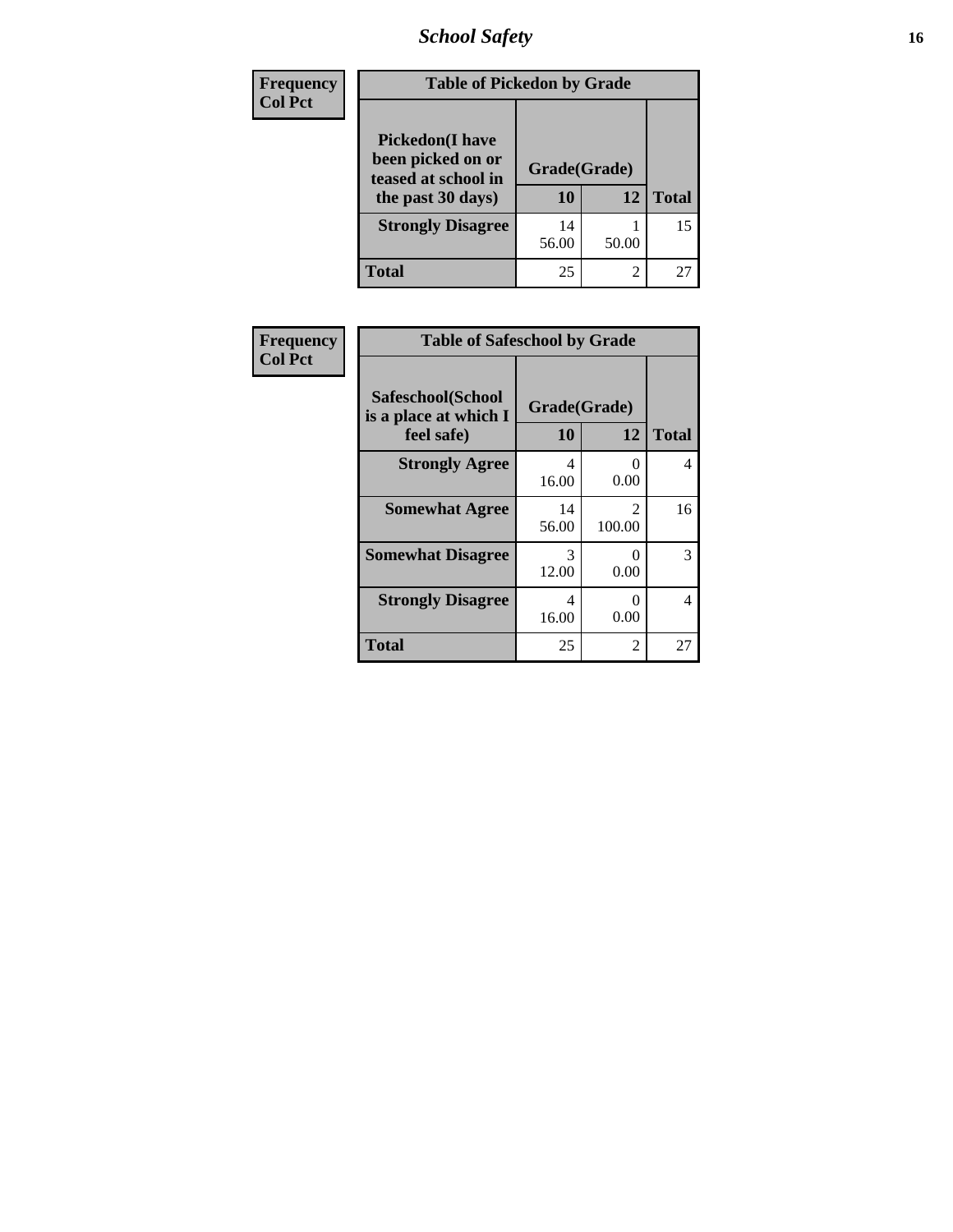*School Safety* **17**

| Frequency      | <b>Table of Grade by Bullied</b> |                                                                                     |                   |                        |                |
|----------------|----------------------------------|-------------------------------------------------------------------------------------|-------------------|------------------------|----------------|
| <b>Row Pct</b> |                                  | <b>Bullied</b> (I have<br>been bullied by<br>other students in<br>the past 30 days) |                   |                        |                |
|                | Grade(Grade)                     | $\bf{0}$<br><b>Days</b>                                                             | 6 to<br>9<br>days | 20<br>to<br>29<br>days | <b>Total</b>   |
|                | 10                               | 23<br>92.00                                                                         | 4.00              | 4.00                   | 25             |
|                | 12                               | 2<br>100.00                                                                         | 0<br>0.00         | $\mathcal{O}$<br>0.00  | $\overline{2}$ |
|                | <b>Total</b>                     | 25                                                                                  | 1                 |                        | 27             |

| Frequency      | <b>Table of Grade by Bulliedothers</b> |                                                                   |                        |                |
|----------------|----------------------------------------|-------------------------------------------------------------------|------------------------|----------------|
| <b>Row Pct</b> |                                        | <b>Bulliedothers(I)</b><br>bullied others in<br>the past 30 days) |                        |                |
|                | Grade(Grade)                           | 0 Days                                                            | 1 or 2<br>days         | <b>Total</b>   |
|                | 10                                     | 23<br>92.00                                                       | $\mathfrak{D}$<br>8.00 | 25             |
|                | 12                                     | 2<br>100.00                                                       | 0.00                   | $\overline{2}$ |
|                | <b>Total</b>                           | 25                                                                | 2                      | 27             |

| Frequency      | <b>Table of Grade by Weaponschool</b> |                                                                                    |                |  |
|----------------|---------------------------------------|------------------------------------------------------------------------------------|----------------|--|
| <b>Row Pct</b> |                                       | <b>Weaponschool</b> (I<br>brought a<br>weapon to<br>school in the<br>past 30 days) |                |  |
|                | Grade(Grade)                          | 0 Days                                                                             | <b>Total</b>   |  |
|                | 10                                    | 25<br>100.00                                                                       | 25             |  |
|                | 12                                    | $\mathfrak{D}$<br>100.00                                                           | $\overline{2}$ |  |
|                | <b>Total</b>                          | 27                                                                                 | 27             |  |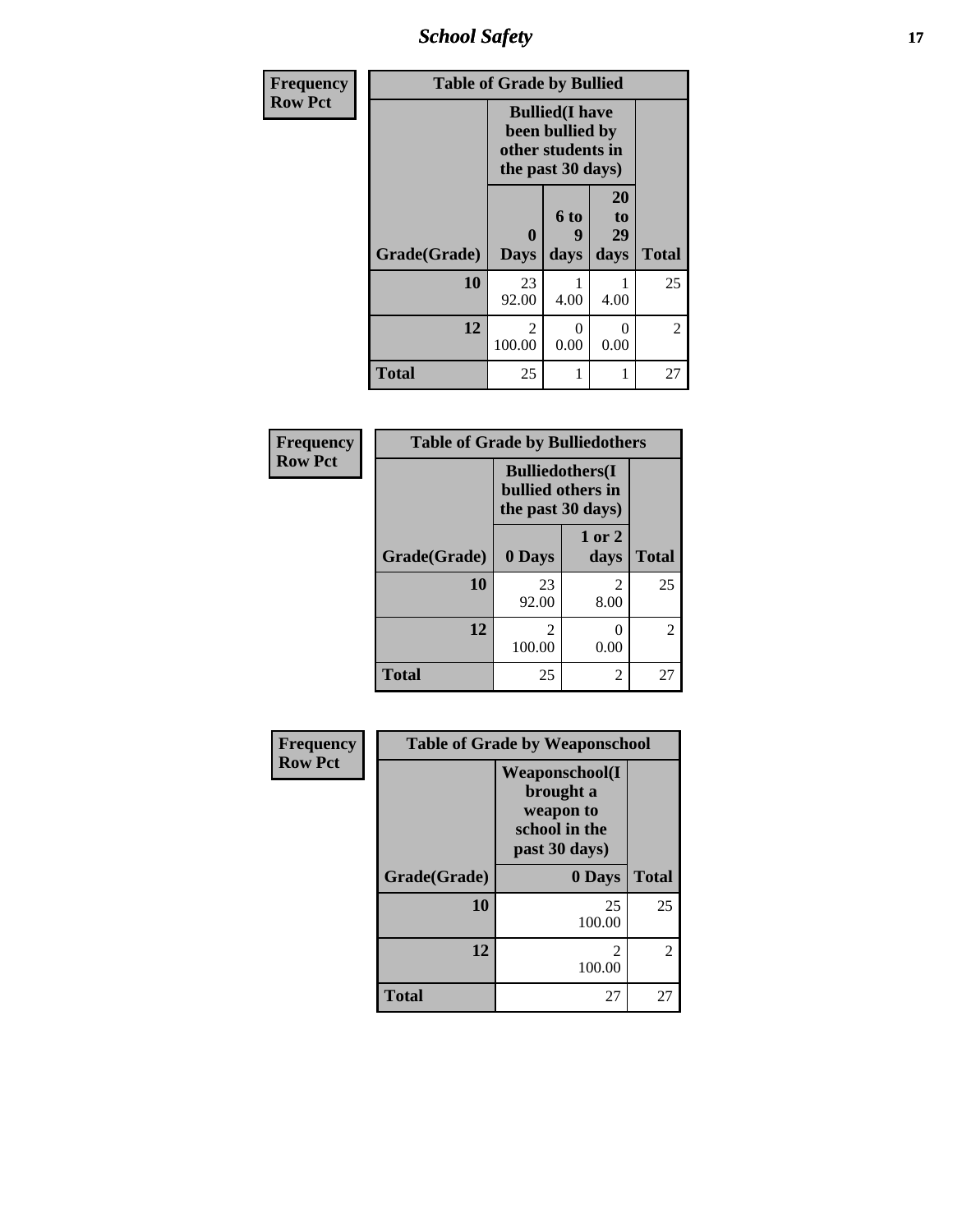*School Safety* **18**

| Frequency      | <b>Table of Grade by Absentunsafe</b> |                                                                                             |              |  |
|----------------|---------------------------------------|---------------------------------------------------------------------------------------------|--------------|--|
| <b>Row Pct</b> |                                       | Absentunsafe(I<br>have missed<br>school because<br>I felt unsafe in<br>the past 30<br>days) |              |  |
|                | Grade(Grade)                          | 0 Days                                                                                      | <b>Total</b> |  |
|                | 10                                    | 25<br>100.00                                                                                | 25           |  |
|                | 12                                    | 2<br>100.00                                                                                 | 2            |  |
|                | <b>Total</b>                          | 27                                                                                          | 27           |  |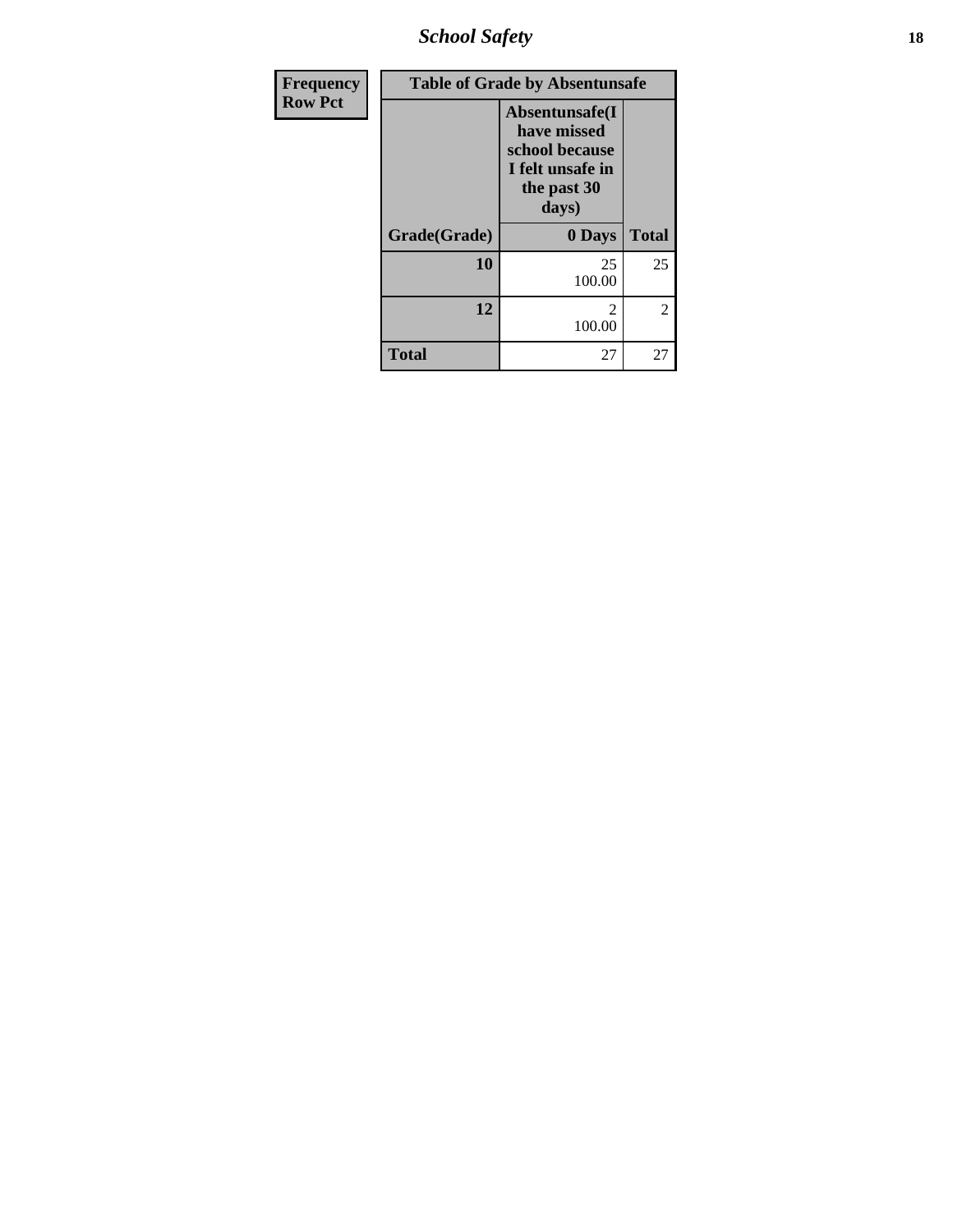# *Drug Use During Last 30 Days* **19**

| <b>Frequency</b> | <b>Table of Grade by Alcohol</b> |                                       |                      |                |
|------------------|----------------------------------|---------------------------------------|----------------------|----------------|
| <b>Row Pct</b>   |                                  | Alcohol(Alcohol<br>use, past 30 days) |                      |                |
|                  | Grade(Grade)                     | Did not<br><b>use</b>                 | $20 - 29$<br>days    | <b>Total</b>   |
|                  | 10                               | 24<br>96.00                           | 4.00                 | 25             |
|                  | 12                               | 2<br>100.00                           | $\mathbf{0}$<br>0.00 | $\overline{2}$ |
|                  | <b>Total</b>                     | 26                                    |                      | 27             |

| Frequency      | <b>Table of Grade by Cigarettes</b> |                                                             |                                     |                 |                |
|----------------|-------------------------------------|-------------------------------------------------------------|-------------------------------------|-----------------|----------------|
| <b>Row Pct</b> |                                     | <b>Cigarettes</b> (Smoking<br>tobacco use,<br>past 30 days) |                                     |                 |                |
|                | Grade(Grade)                        | <b>Did</b><br>not<br><b>use</b>                             | $1 - 2$<br>days                     | $3 - 5$<br>days | <b>Total</b>   |
|                | 10                                  | 22<br>88.00                                                 | $\mathcal{D}_{\mathcal{L}}$<br>8.00 | 4.00            | 25             |
|                | 12                                  | $\mathfrak{D}$<br>100.00                                    | 0<br>0.00                           | 0<br>0.00       | $\overline{2}$ |
|                | <b>Total</b>                        | 24                                                          | $\overline{2}$                      | 1               | 27             |

| Frequency      | <b>Table of Grade by Smokeless</b> |                                                           |                |  |
|----------------|------------------------------------|-----------------------------------------------------------|----------------|--|
| <b>Row Pct</b> |                                    | <b>Smokeless(Chewing</b><br>tobacco use,<br>past 30 days) |                |  |
|                | Grade(Grade)                       | Did not use                                               | <b>Total</b>   |  |
|                | 10                                 | 25<br>100.00                                              | 25             |  |
|                | 12                                 | $\mathfrak{D}$<br>100.00                                  | $\overline{2}$ |  |
|                | <b>Total</b>                       | 27                                                        | 27             |  |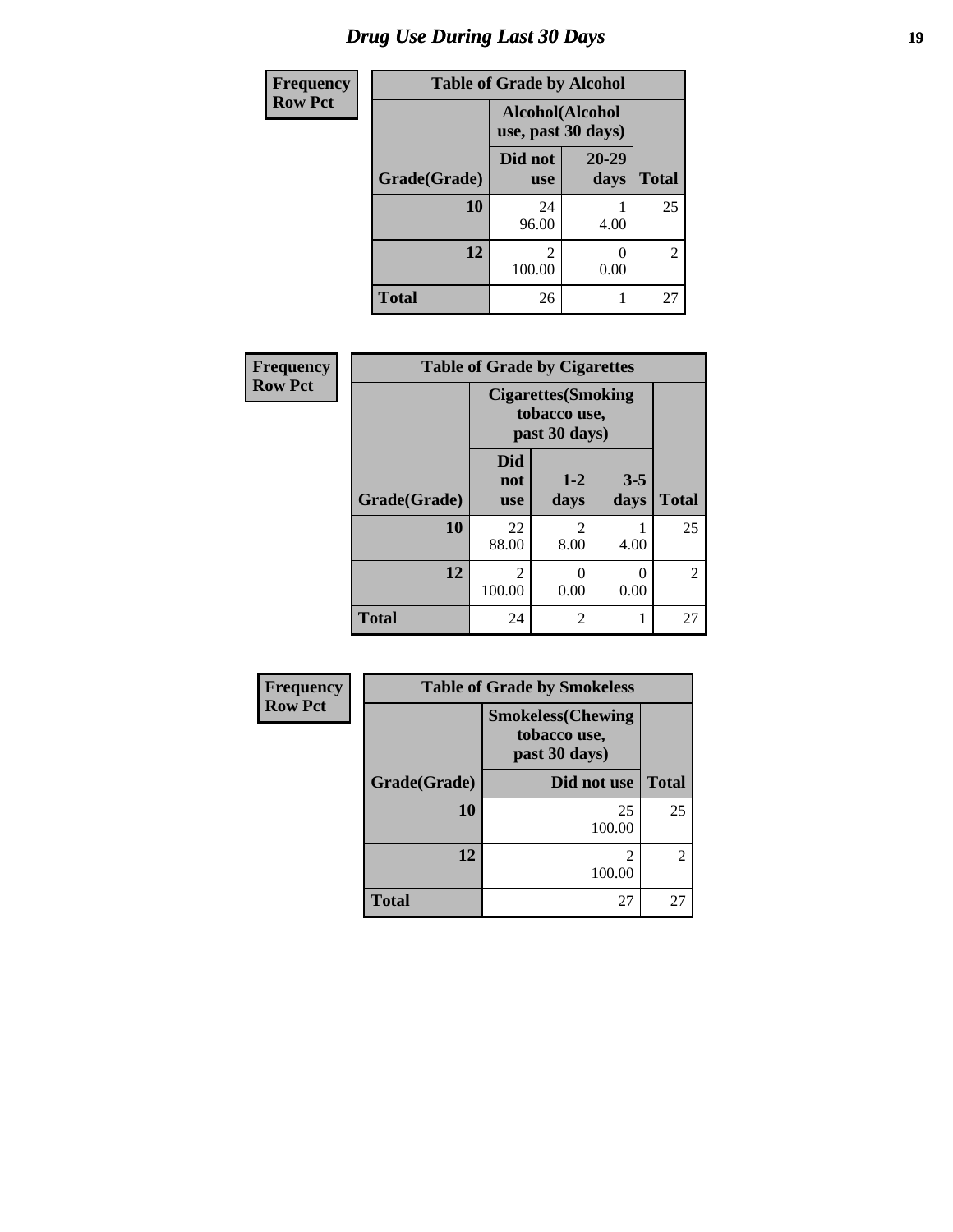# *Drug Use During Last 30 Days* 20

| <b>Frequency</b> | <b>Table of Grade by Marijuana</b> |                                            |                |                |
|------------------|------------------------------------|--------------------------------------------|----------------|----------------|
| <b>Row Pct</b>   |                                    | Marijuana (Marijuana<br>use, past 30 days) |                |                |
|                  | Grade(Grade)                       | Did not<br><b>use</b>                      | $1-2$ days     | <b>Total</b>   |
|                  | 10                                 | 23<br>92.00                                | 2<br>8.00      | 25             |
|                  | 12                                 | 2<br>100.00                                | 0.00           | $\overline{2}$ |
|                  | <b>Total</b>                       | 25                                         | $\mathfrak{D}$ | 27             |

| Frequency      | <b>Table of Grade by Cocaine</b> |                                               |            |                |
|----------------|----------------------------------|-----------------------------------------------|------------|----------------|
| <b>Row Pct</b> |                                  | <b>Cocaine</b> (Cocaine<br>use, past 30 days) |            |                |
|                | Grade(Grade)                     | Did not<br><b>use</b>                         | $3-5$ days | <b>Total</b>   |
|                | <b>10</b>                        | 24<br>96.00                                   | 4.00       | 25             |
|                | 12                               | 100.00                                        | 0.00       | $\overline{2}$ |
|                | <b>Total</b>                     | 26                                            |            | 27             |

| Frequency      | <b>Table of Grade by Inhalants</b> |                                                  |            |                |
|----------------|------------------------------------|--------------------------------------------------|------------|----------------|
| <b>Row Pct</b> |                                    | <b>Inhalants</b> (Inhalant<br>use, past 30 days) |            |                |
|                | Grade(Grade)                       | Did not<br><b>use</b>                            | $1-2$ days | <b>Total</b>   |
|                | 10                                 | 24<br>96.00                                      | 4.00       | 25             |
|                | 12                                 | $\mathfrak{D}$<br>100.00                         | 0.00       | $\overline{2}$ |
|                | <b>Total</b>                       | 26                                               |            | 27             |

| Frequency      | <b>Table of Grade by Steroids</b> |                                                   |                |  |
|----------------|-----------------------------------|---------------------------------------------------|----------------|--|
| <b>Row Pct</b> |                                   | <b>Steroids</b> (Steroid<br>use,<br>past 30 days) |                |  |
|                | Grade(Grade)                      | Did not use                                       | <b>Total</b>   |  |
|                | 10                                | 25<br>100.00                                      | 25             |  |
|                | 12                                | 2<br>100.00                                       | $\overline{2}$ |  |
|                | <b>Total</b>                      | 27                                                | 27             |  |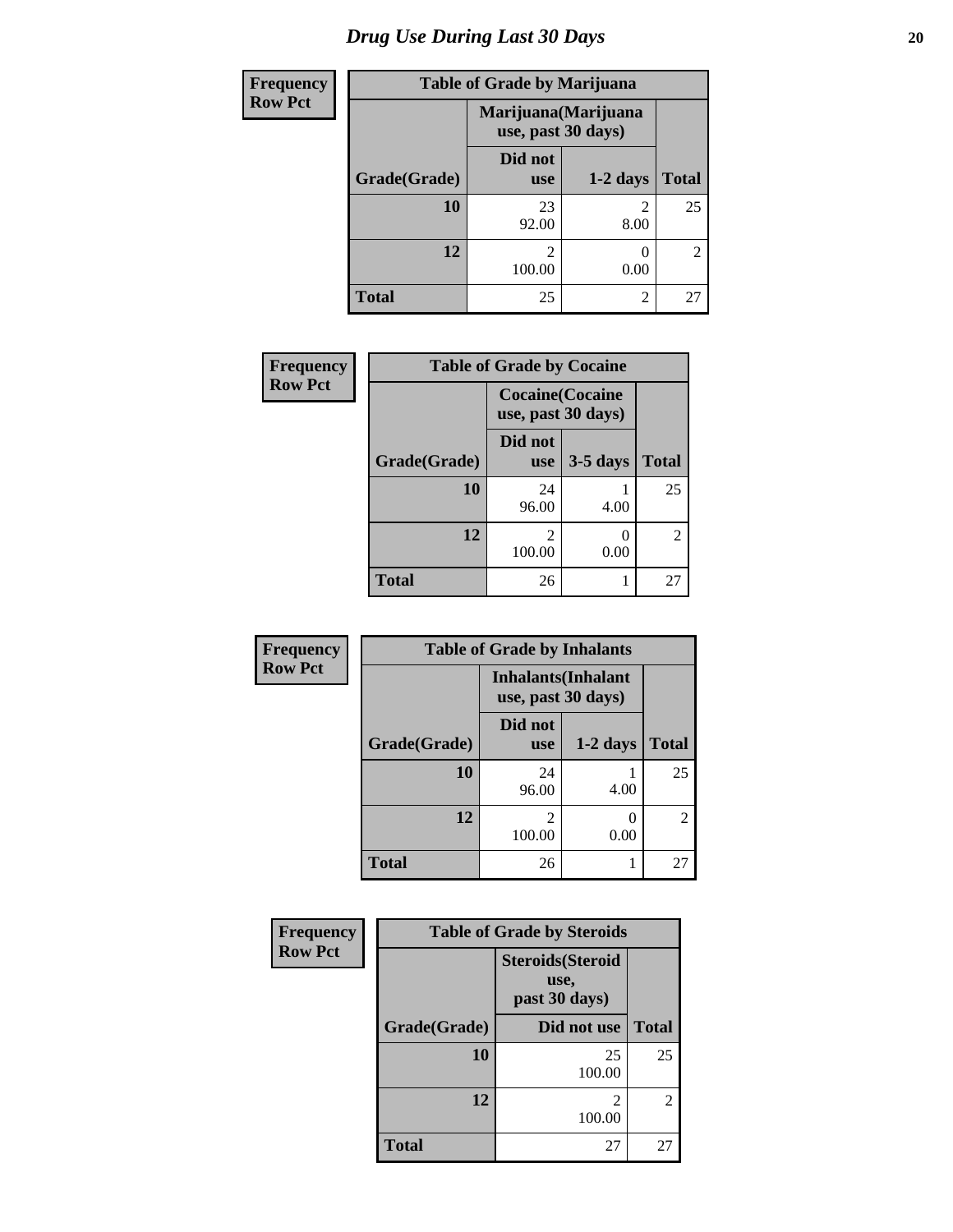| <b>Frequency</b> |                                                  | <b>Table of Grade by Ecstasy</b> |                |  |  |
|------------------|--------------------------------------------------|----------------------------------|----------------|--|--|
| <b>Row Pct</b>   | <b>Ecstasy</b> (Ecstasy<br>use,<br>past 30 days) |                                  |                |  |  |
|                  | Grade(Grade)                                     | Did not use                      | <b>Total</b>   |  |  |
|                  | 10                                               | 25<br>100.00                     | 25             |  |  |
|                  | 12                                               | 2<br>100.00                      | $\overline{2}$ |  |  |
|                  | <b>Total</b>                                     | 27                               | 27             |  |  |

| <b>Frequency</b> | <b>Table of Grade by Meth</b> |                                                    |                |  |
|------------------|-------------------------------|----------------------------------------------------|----------------|--|
| <b>Row Pct</b>   |                               | <b>Meth</b> (Methamphetamine<br>use, past 30 days) |                |  |
|                  | Grade(Grade)                  | Did not use                                        | <b>Total</b>   |  |
|                  | 10                            | 25<br>100.00                                       | 25             |  |
|                  | 12                            | 2<br>100.00                                        | $\mathfrak{D}$ |  |
|                  | <b>Total</b>                  | 27                                                 | 27             |  |

| <b>Frequency</b> | <b>Table of Grade by Hallucinogens</b> |                                                   |                                                                                                                                                                 |  |  |
|------------------|----------------------------------------|---------------------------------------------------|-----------------------------------------------------------------------------------------------------------------------------------------------------------------|--|--|
| <b>Row Pct</b>   |                                        | Hallucinogens (Hallucinogen<br>use, past 30 days) |                                                                                                                                                                 |  |  |
|                  | Grade(Grade)                           | Did not use                                       | <b>Total</b>                                                                                                                                                    |  |  |
|                  | 10                                     | 25<br>100.00                                      | 25                                                                                                                                                              |  |  |
|                  | 12                                     | ∍<br>100.00                                       | $\mathcal{D}_{\mathcal{A}}^{\mathcal{A}}(\mathcal{A})=\mathcal{D}_{\mathcal{A}}^{\mathcal{A}}(\mathcal{A})\mathcal{D}_{\mathcal{A}}^{\mathcal{A}}(\mathcal{A})$ |  |  |
|                  | <b>Total</b>                           | 27                                                | 27                                                                                                                                                              |  |  |

| Frequency      | <b>Table of Grade by Prescription</b> |                                                                                   |            |              |  |
|----------------|---------------------------------------|-----------------------------------------------------------------------------------|------------|--------------|--|
| <b>Row Pct</b> |                                       | <b>Prescription</b> (Prescription<br>drugs not prescribed to<br>me, past 30 days) |            |              |  |
|                | Grade(Grade)                          | Did not use                                                                       | $1-2$ days | <b>Total</b> |  |
|                | 10                                    | 24<br>96.00                                                                       | 4.00       | 25           |  |
|                | 12                                    | 2<br>100.00                                                                       | 0.00       | 2            |  |
|                | <b>Total</b>                          | 26                                                                                |            | 27           |  |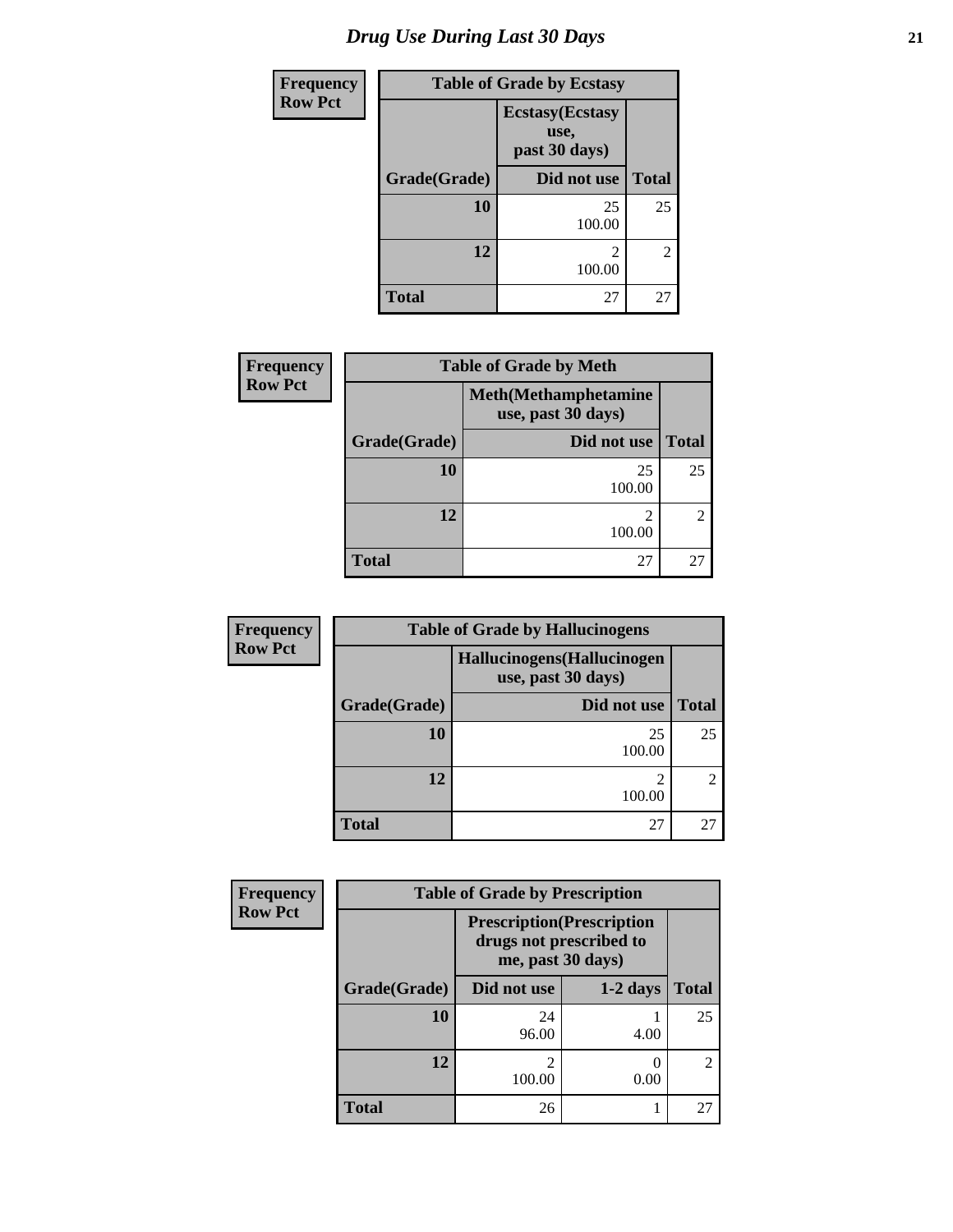| Frequency      | <b>Table of Alcoholease by Grade</b>              |                    |       |              |
|----------------|---------------------------------------------------|--------------------|-------|--------------|
| <b>Col Pct</b> | <b>Alcoholease</b> (It is<br>easy to get alcohol) | Grade(Grade)<br>10 | 12    | <b>Total</b> |
|                | <b>Strongly Agree</b>                             | 6<br>24.00         | 0.00  | 6            |
|                | <b>Somewhat Agree</b>                             | 9<br>36.00         | 0.00  | 9            |
|                | <b>Somewhat Disagree</b>                          | 4<br>16.00         | 50.00 | 5            |
|                | <b>Strongly Disagree</b>                          | 6<br>24.00         | 50.00 | 7            |
|                | <b>Total</b>                                      | 25                 | 2     | 27           |

| Frequency      | <b>Table of Cigarettesease by Grade</b>                 |                           |                           |              |
|----------------|---------------------------------------------------------|---------------------------|---------------------------|--------------|
| <b>Col Pct</b> | Cigarettesease(It is<br>easy to get smoking<br>tobacco) | Grade(Grade)<br><b>10</b> | 12                        | <b>Total</b> |
|                | <b>Strongly Agree</b>                                   | 8<br>32.00                | $\mathbf{\Omega}$<br>0.00 | 8            |
|                | <b>Somewhat Agree</b>                                   | 3<br>12.00                | 0<br>0.00                 | 3            |
|                | <b>Somewhat Disagree</b>                                | 5<br>20.00                | 50.00                     | 6            |
|                | <b>Strongly Disagree</b>                                | 9<br>36.00                | 50.00                     | 10           |
|                | <b>Total</b>                                            | 25                        | 2                         | 27           |

| Frequency      | <b>Table of Smokelessease by Grade</b>             |              |                           |              |  |
|----------------|----------------------------------------------------|--------------|---------------------------|--------------|--|
| <b>Col Pct</b> | <b>Smokelessease</b> (It is<br>easy to get chewing | Grade(Grade) |                           |              |  |
|                | tobacco)                                           | 10           | 12                        | <b>Total</b> |  |
|                | <b>Strongly Agree</b>                              | 5<br>20.00   | 0<br>0.00                 | 5            |  |
|                | <b>Somewhat Agree</b>                              | 4<br>16.00   | $\mathbf{\Omega}$<br>0.00 | 4            |  |
|                | <b>Somewhat Disagree</b>                           | 6<br>24.00   | 50.00                     |              |  |
|                | <b>Strongly Disagree</b>                           | 10<br>40.00  | 50.00                     | 11           |  |
|                | <b>Total</b>                                       | 25           | 2                         | 27           |  |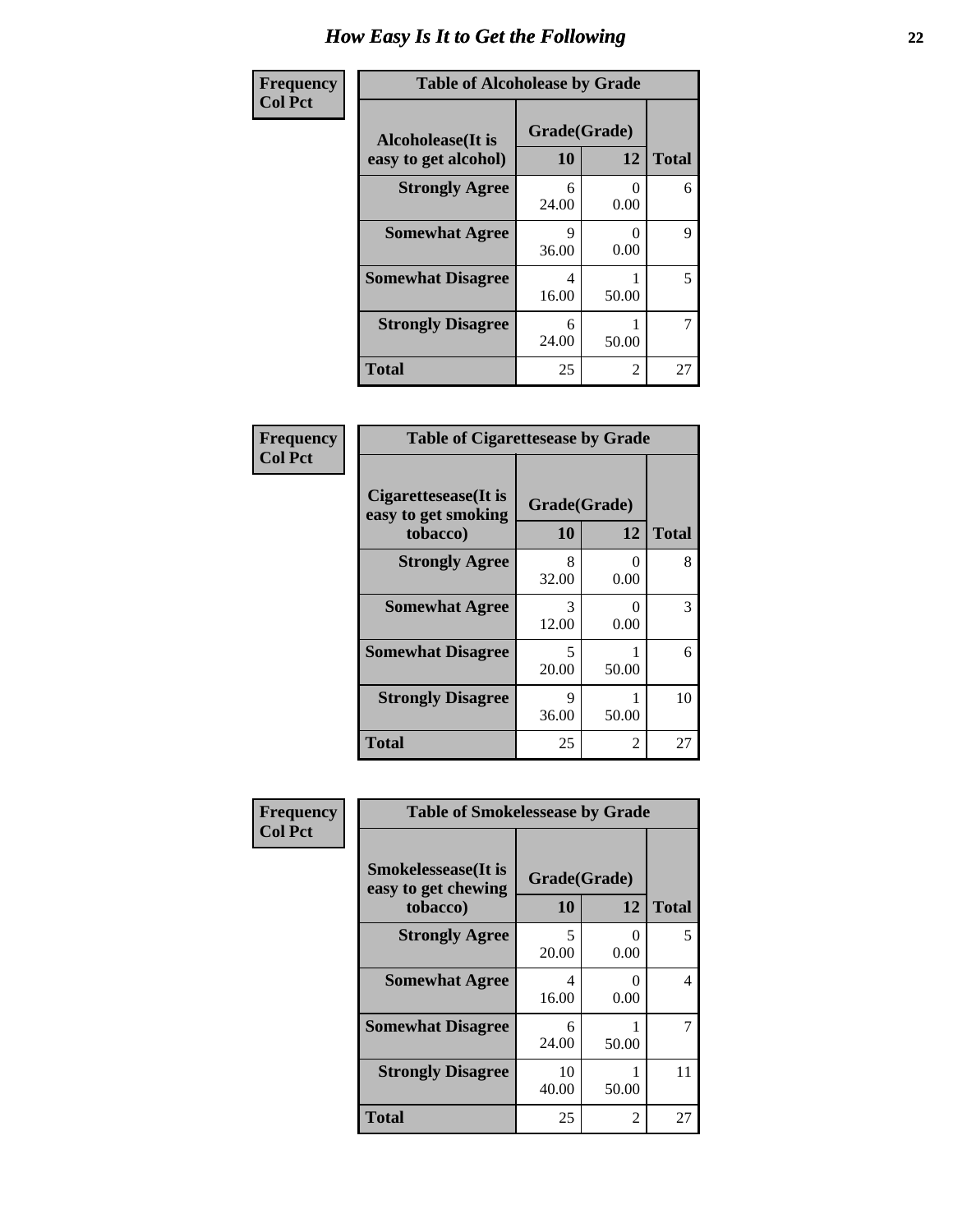| Frequency      | <b>Table of Marijuanaease by Grade</b>           |                                   |                                       |              |
|----------------|--------------------------------------------------|-----------------------------------|---------------------------------------|--------------|
| <b>Col Pct</b> | Marijuanaease(It is<br>easy to get<br>marijuana) | Grade(Grade)<br>10                | 12                                    | <b>Total</b> |
|                | <b>Strongly Agree</b>                            | 8<br>32.00                        | $\mathbf{\Omega}$<br>0.00             | 8            |
|                | <b>Somewhat Agree</b>                            | 4<br>16.00                        | $\mathbf{\Omega}$<br>0.00             | 4            |
|                | <b>Somewhat Disagree</b>                         | $\overline{\phantom{0}}$<br>20.00 | $\mathcal{D}_{\mathcal{L}}$<br>100.00 | 7            |
|                | <b>Strongly Disagree</b>                         | 8<br>32.00                        | $\mathbf{\Omega}$<br>0.00             | 8            |
|                | <b>Total</b>                                     | 25                                | 2                                     | 27           |

| <b>Table of Cocaineease by Grade</b>              |                        |                           |    |  |
|---------------------------------------------------|------------------------|---------------------------|----|--|
| <b>Cocaineease</b> (It is<br>easy to get cocaine) | Grade(Grade)<br>10     | <b>Total</b>              |    |  |
| <b>Strongly Agree</b>                             | $\mathfrak{D}$<br>8.00 | 12<br>0<br>0.00           | 2  |  |
| <b>Somewhat Agree</b>                             | 4<br>16.00             | 0<br>0.00                 | 4  |  |
| <b>Somewhat Disagree</b>                          | 9<br>36.00             | $\mathfrak{D}$<br>100.00  | 11 |  |
| <b>Strongly Disagree</b>                          | 10<br>40.00            | $\mathbf{\Omega}$<br>0.00 | 10 |  |
| <b>Total</b>                                      | 25                     | 2                         | 27 |  |

| Frequency      | <b>Table of Inhalantsease by Grade</b>     |              |                                       |              |  |
|----------------|--------------------------------------------|--------------|---------------------------------------|--------------|--|
| <b>Col Pct</b> | <b>Inhalantsease</b> (It is<br>easy to get | Grade(Grade) |                                       |              |  |
|                | inhalants)                                 | 10           | 12                                    | <b>Total</b> |  |
|                | <b>Strongly Agree</b>                      | 9<br>36.00   | $\Omega$<br>0.00                      | 9            |  |
|                | <b>Somewhat Agree</b>                      | 6<br>24.00   | $\mathbf{\Omega}$<br>0.00             | 6            |  |
|                | <b>Somewhat Disagree</b>                   | 5<br>20.00   | $\mathcal{D}_{\mathcal{L}}$<br>100.00 |              |  |
|                | <b>Strongly Disagree</b>                   | 5<br>20.00   | $\mathbf{\Omega}$<br>0.00             | 5            |  |
|                | <b>Total</b>                               | 25           | 2                                     | 27           |  |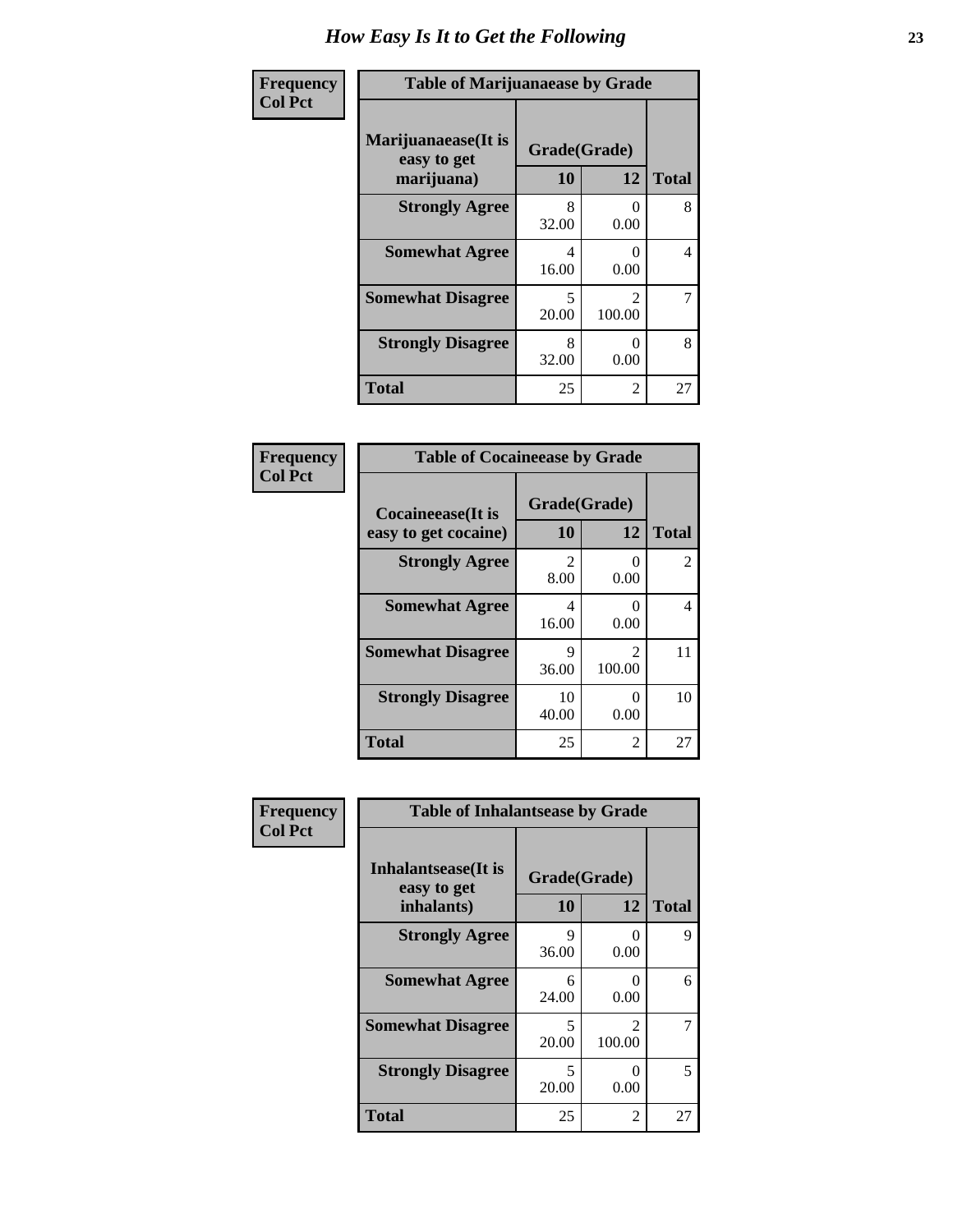| Frequency      | <b>Table of Steroidsease by Grade</b>               |                    |                                       |              |
|----------------|-----------------------------------------------------|--------------------|---------------------------------------|--------------|
| <b>Col Pct</b> | <b>Steroidsease</b> (It is<br>easy to get steroids) | Grade(Grade)<br>10 | 12                                    | <b>Total</b> |
|                | <b>Strongly Agree</b>                               | 4<br>16.00         | 0.00                                  | 4            |
|                | <b>Somewhat Agree</b>                               | 28.00              | $\mathcal{O}$<br>0.00                 | 7            |
|                | <b>Somewhat Disagree</b>                            | 5<br>20.00         | $\mathcal{D}_{\mathcal{L}}$<br>100.00 | 7            |
|                | <b>Strongly Disagree</b>                            | 9<br>36.00         | 0.00                                  | 9            |
|                | <b>Total</b>                                        | 25                 | 2                                     | 27           |

| Frequency      | <b>Table of Ecstasyease by Grade</b>              |                    |                           |              |
|----------------|---------------------------------------------------|--------------------|---------------------------|--------------|
| <b>Col Pct</b> | <b>Ecstasyease</b> (It is<br>easy to get ecstasy) | Grade(Grade)<br>10 | 12                        | <b>Total</b> |
|                | <b>Strongly Agree</b>                             | 5<br>20.00         | 0<br>0.00                 | 5            |
|                | <b>Somewhat Agree</b>                             | 4<br>16.00         | $\mathbf{\Omega}$<br>0.00 | 4            |
|                | <b>Somewhat Disagree</b>                          | 6<br>24.00         | $\mathfrak{D}$<br>100.00  | 8            |
|                | <b>Strongly Disagree</b>                          | 10<br>40.00        | $\Omega$<br>0.00          | 10           |
|                | Total                                             | 25                 | 2                         | 27           |

| Frequency      | <b>Table of Methease by Grade</b>     |                        |                |              |
|----------------|---------------------------------------|------------------------|----------------|--------------|
| <b>Col Pct</b> | <b>Methease</b> (It is easy<br>to get | Grade(Grade)           |                |              |
|                | methamphetamines)                     | 10                     | 12             | <b>Total</b> |
|                | <b>Strongly Agree</b>                 | $\mathfrak{D}$<br>8.00 | 0<br>0.00      | 2            |
|                | <b>Somewhat Agree</b>                 | $\mathfrak{D}$<br>8.00 | 0<br>0.00      | 2            |
|                | <b>Somewhat Disagree</b>              | 10<br>40.00            | 50.00          | 11           |
|                | <b>Strongly Disagree</b>              | 11<br>44.00            | 50.00          | 12           |
|                | <b>Total</b>                          | 25                     | $\overline{2}$ | 27           |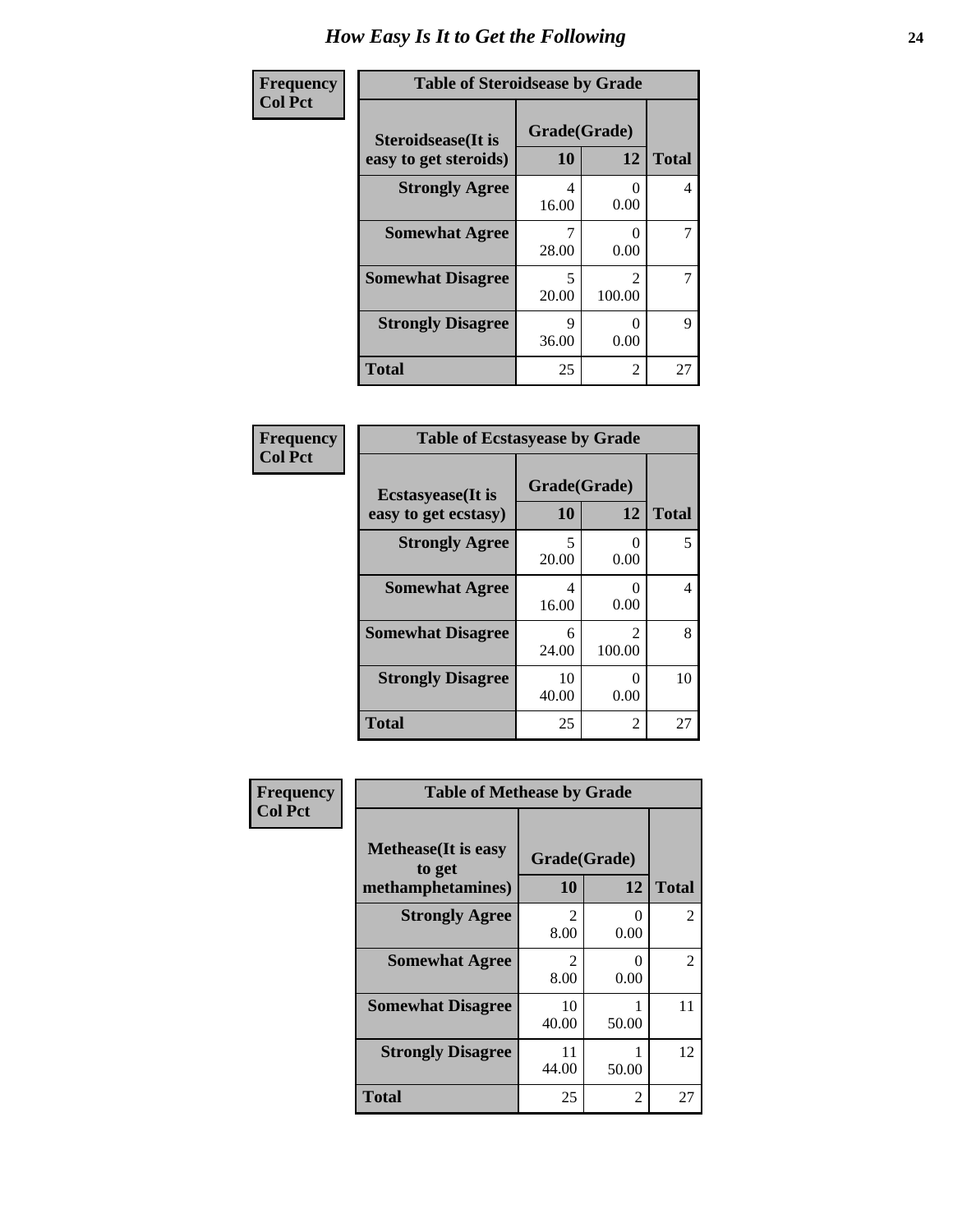| <b>Frequency</b> | <b>Table of Hallucinogensease by Grade</b>               |                    |                                 |                |
|------------------|----------------------------------------------------------|--------------------|---------------------------------|----------------|
| <b>Col Pct</b>   | Hallucinogensease(It<br>is easy to get<br>hallucinogens) | Grade(Grade)<br>10 | 12                              | <b>Total</b>   |
|                  | <b>Strongly Agree</b>                                    | 3<br>12.00         | $\Omega$<br>0.00                | 3              |
|                  | <b>Somewhat Agree</b>                                    | Δ<br>16.00         | $\mathbf{\Omega}$<br>0.00       | $\overline{4}$ |
|                  | <b>Somewhat Disagree</b>                                 | 6<br>24.00         | $\mathcal{D}_{\cdot}$<br>100.00 | 8              |
|                  | <b>Strongly Disagree</b>                                 | 12<br>48.00        | 0<br>0.00                       | 12             |
|                  | <b>Total</b>                                             | 25                 | 2                               | 27             |

| <b>Table of Prescriptionease by Grade</b>                                                |              |           |              |  |
|------------------------------------------------------------------------------------------|--------------|-----------|--------------|--|
| <b>Prescriptionease</b> (It<br>is easy to get<br>prescription drugs<br>not prescribed to | Grade(Grade) |           |              |  |
| me)                                                                                      | 10           | 12        | <b>Total</b> |  |
| <b>Strongly Agree</b>                                                                    | 9<br>36.00   | 0<br>0.00 | 9            |  |
| <b>Somewhat Agree</b>                                                                    | 5<br>20.00   | 50.00     | 6            |  |
| <b>Somewhat Disagree</b>                                                                 | 4<br>16.00   | 0<br>0.00 | 4            |  |
| <b>Strongly Disagree</b>                                                                 | 7<br>28.00   | 50.00     | 8            |  |
| Total                                                                                    | 25           | 2         | 27           |  |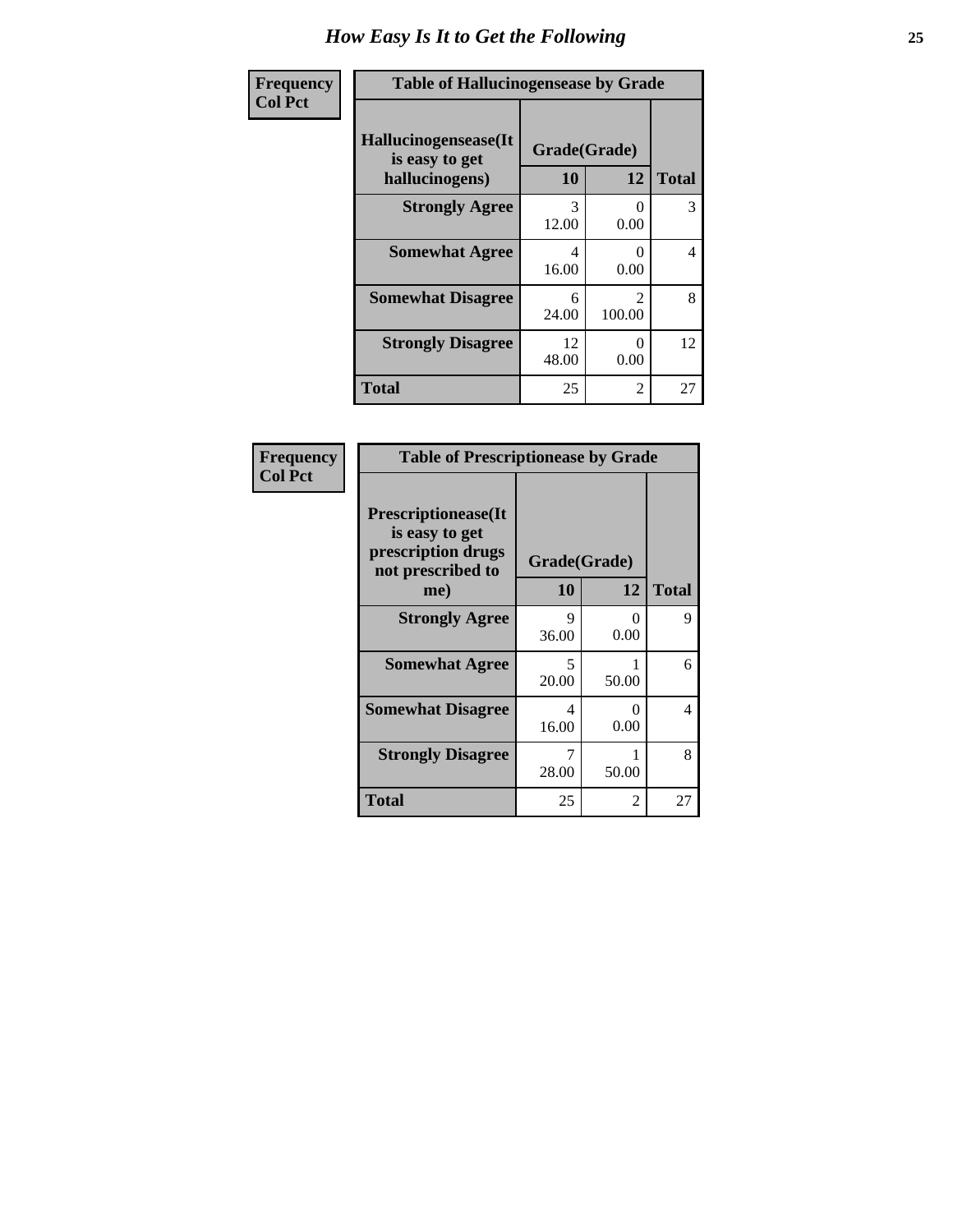#### *Age at Onset of Use* **26** *Results for "Age at Onset of Use" questions exclude students who said they did not use that substance*

| <b>Frequency</b> | <b>Table of Grade by Alcoholinit</b> |          |                                                              |       |            |              |
|------------------|--------------------------------------|----------|--------------------------------------------------------------|-------|------------|--------------|
| <b>Row Pct</b>   |                                      |          | <b>Alcoholinit(I started</b><br>using alcohol when I<br>was) |       |            |              |
|                  | Grade(Grade)                         | 10       | 12                                                           | 13    | 14         | <b>Total</b> |
|                  | 10                                   | 16.67    | $\overline{2}$<br>33.33                                      | 16.67 | 2<br>33.33 | 6            |
|                  | 12                                   | $\Omega$ | 0                                                            | 0     | 0          | 0            |
|                  | <b>Total</b>                         |          | $\overline{2}$                                               | 1     | 2          | 6            |
|                  |                                      |          | <b>Frequency Missing = 21</b>                                |       |            |              |

| <b>Frequency</b> | <b>Table of Grade by Cigarettesinit</b> |                                                                 |       |       |              |
|------------------|-----------------------------------------|-----------------------------------------------------------------|-------|-------|--------------|
| <b>Row Pct</b>   |                                         | Cigare ttesinit(I)<br>started smoking<br>tobacco when I<br>was) |       |       |              |
|                  | Grade(Grade)                            | 12                                                              | 14    | 16    | <b>Total</b> |
|                  | 10                                      | 33.33                                                           | 33.33 | 33.33 | 3            |
|                  | 12                                      | $\Omega$                                                        | 0     | 0     | 0            |
|                  |                                         |                                                                 |       |       |              |
|                  | <b>Total</b>                            |                                                                 |       |       | 3            |
|                  |                                         | <b>Frequency Missing = 24</b>                                   |       |       |              |

#### *For Grade \* Smokelessinit all data are missing since all the levels of variable Smokelessinit are missing.*

| <b>Frequency</b> | <b>Table of Grade by Marijuanainit</b> |                                            |                                                              |       |              |
|------------------|----------------------------------------|--------------------------------------------|--------------------------------------------------------------|-------|--------------|
| <b>Row Pct</b>   |                                        |                                            | Marijuanainit(I<br>started using<br>marijuana when I<br>was) |       |              |
|                  | Grade(Grade)                           | 12                                         | 13                                                           | 15    | <b>Total</b> |
|                  | 10                                     | 33.33                                      | 33.33                                                        | 33.33 | 3            |
|                  | 12                                     | $\Omega$                                   | 0                                                            | 0     | ∩            |
|                  | <b>Total</b>                           |                                            |                                                              |       | 3            |
|                  |                                        |                                            |                                                              |       |              |
|                  |                                        | <b>Frequency Missing <math>= 24</math></b> |                                                              |       |              |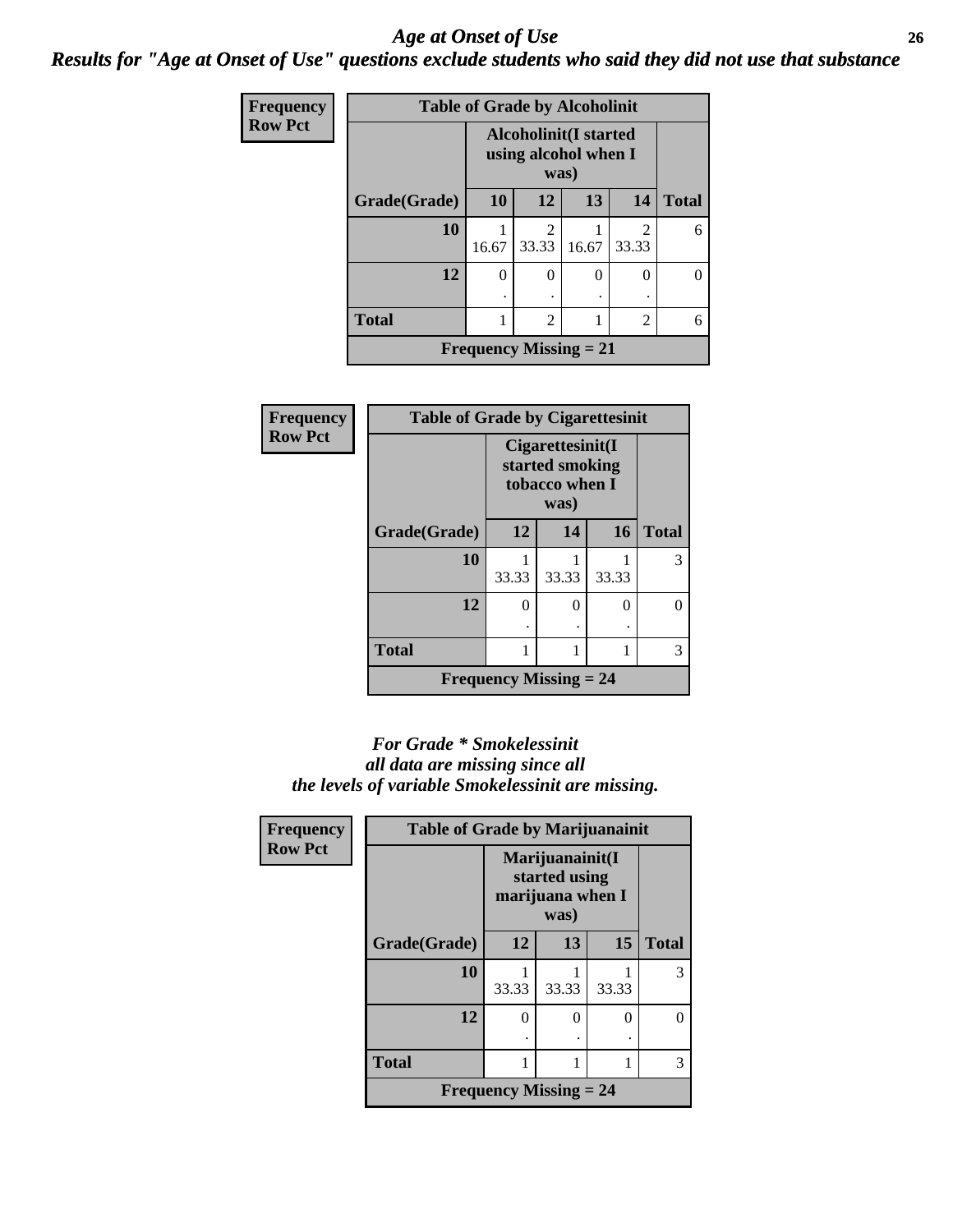#### *Age at Onset of Use* **27**

*Results for "Age at Onset of Use" questions exclude students who said they did not use that substance*

| <b>Frequency</b> | <b>Table of Grade by Cocaineinit</b> |                                                          |              |  |
|------------------|--------------------------------------|----------------------------------------------------------|--------------|--|
| <b>Row Pct</b>   |                                      | Cocaineinit(I<br>started using<br>cocaine<br>when I was) |              |  |
|                  | Grade(Grade)                         | 14                                                       | <b>Total</b> |  |
|                  | 10                                   | 100.00                                                   |              |  |
|                  | 12                                   | $\mathcal{O}$                                            | 0            |  |
|                  | <b>Total</b>                         |                                                          |              |  |
|                  |                                      | <b>Frequency Missing = 26</b>                            |              |  |

| <b>Frequency</b> | <b>Table of Grade by Inhalantsinit</b> |                                                                     |              |  |
|------------------|----------------------------------------|---------------------------------------------------------------------|--------------|--|
| <b>Row Pct</b>   |                                        | Inhalantsinit(I<br>started using<br><i>inhalants</i><br>when I was) |              |  |
|                  | Grade(Grade)                           | 10                                                                  | <b>Total</b> |  |
|                  | 10                                     | 100.00                                                              |              |  |
|                  | 12                                     | $\mathbf{\Omega}$                                                   | ∩            |  |
|                  | <b>Total</b>                           |                                                                     | 1            |  |
|                  |                                        | Frequency Missing $= 26$                                            |              |  |

*For Grade \* Steroidsinit all data are missing since all the levels of variable Steroidsinit are missing.*

*For Grade \* Ecstasyinit all data are missing since all the levels of variable Ecstasyinit are missing.*

*For Grade \* Methinit all data are missing since all the levels of variable Methinit are missing.*

*For Grade \* Hallucinogensinit all data are missing since all the levels of variable Hallucinogensinit are missing.*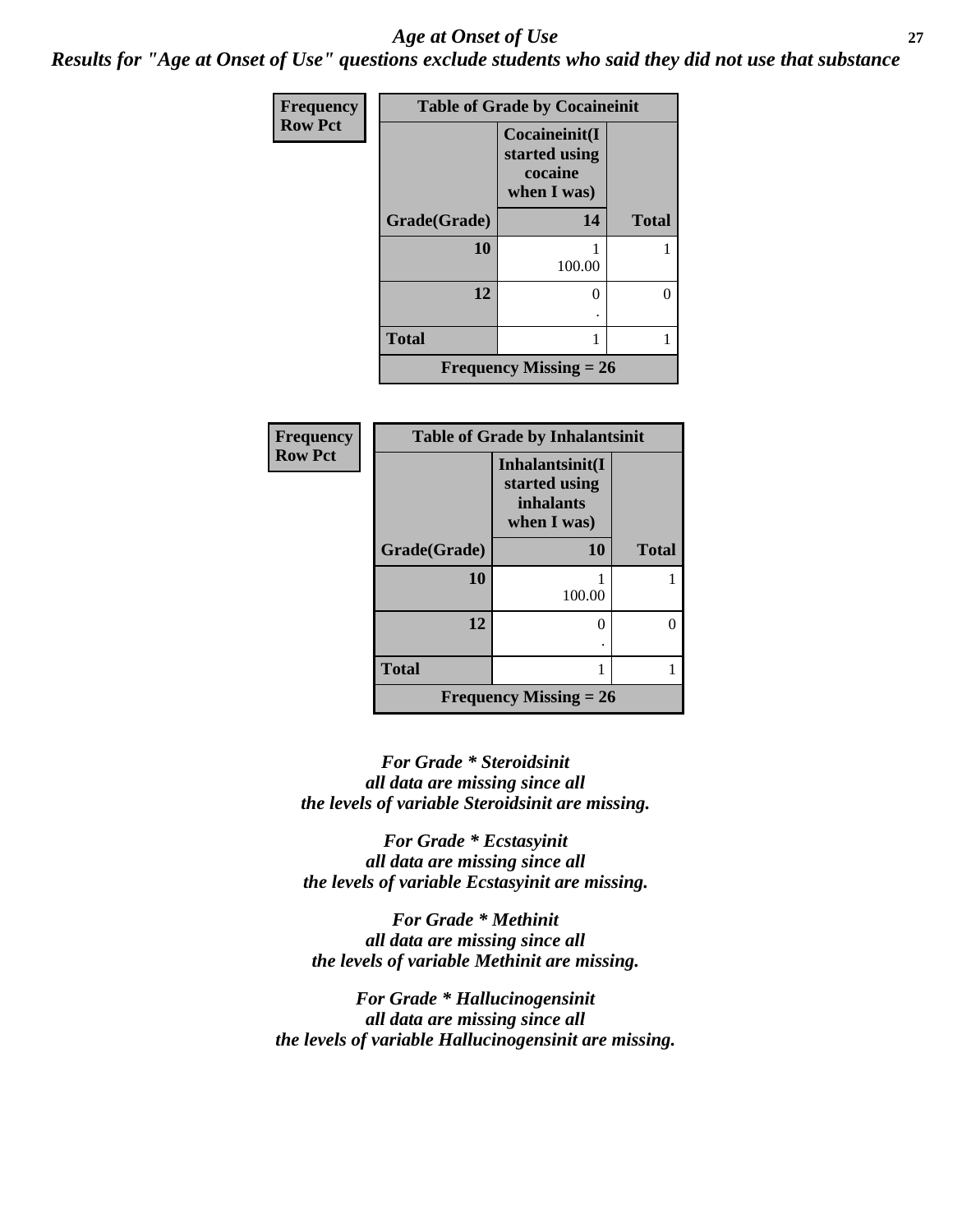#### *Age at Onset of Use* **28**

*Results for "Age at Onset of Use" questions exclude students who said they did not use that substance*

| <b>Frequency</b> |              | <b>Table of Grade by Prescriptioninit</b>                                                                   |              |  |  |
|------------------|--------------|-------------------------------------------------------------------------------------------------------------|--------------|--|--|
| <b>Row Pct</b>   |              | <b>Prescriptioninit(I)</b><br>started using<br>prescription<br>drugs not<br>prescribed to me<br>when I was) |              |  |  |
|                  | Grade(Grade) | 15                                                                                                          | <b>Total</b> |  |  |
|                  | 10           | 100.00                                                                                                      |              |  |  |
|                  | 12           | 0                                                                                                           | 0            |  |  |
|                  | <b>Total</b> | 1                                                                                                           |              |  |  |
|                  |              | <b>Frequency Missing = 26</b>                                                                               |              |  |  |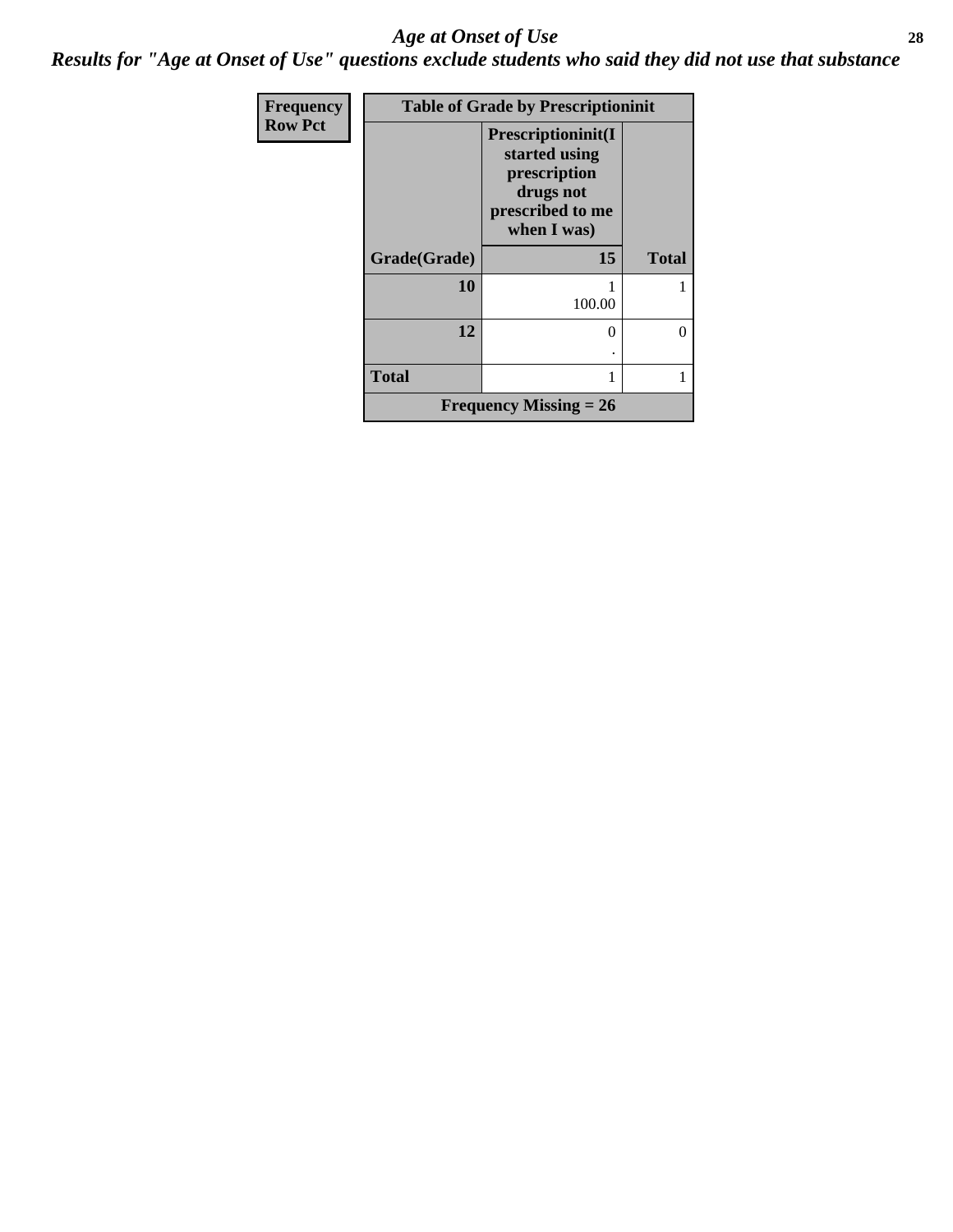| Frequency      | <b>Table of Alcoholharm by Grade</b>          |                                     |                          |                |
|----------------|-----------------------------------------------|-------------------------------------|--------------------------|----------------|
| <b>Col Pct</b> | Alcoholharm(I<br>think alcohol is<br>harmful) | Grade(Grade)<br>10                  | 12                       | <b>Total</b>   |
|                | <b>Strongly Agree</b>                         | 17<br>68.00                         | $\mathfrak{D}$<br>100.00 | 19             |
|                | <b>Somewhat Agree</b>                         | 4<br>16.00                          | 0<br>0.00                | 4              |
|                | <b>Somewhat Disagree</b>                      | $\mathfrak{D}$<br>8.00              | 0<br>0.00                | 2              |
|                | <b>Strongly Disagree</b>                      | $\mathcal{D}_{\mathcal{L}}$<br>8.00 | 0<br>0.00                | $\overline{2}$ |
|                | <b>Total</b>                                  | 25                                  | 2                        | 27             |

| <b>Table of Cigarettesharm by Grade</b>         |              |                          |               |  |  |
|-------------------------------------------------|--------------|--------------------------|---------------|--|--|
| Cigarettesharm(I<br>think smoking<br>tobacco is | Grade(Grade) |                          |               |  |  |
| harmful)                                        | 10           | 12                       | <b>Total</b>  |  |  |
| <b>Strongly Agree</b>                           | 22<br>88.00  | $\mathfrak{D}$<br>100.00 | 24            |  |  |
| <b>Somewhat Agree</b>                           | 4.00         | 0<br>0.00                |               |  |  |
| <b>Strongly Disagree</b>                        | 2<br>8.00    | 0.00                     | $\mathcal{L}$ |  |  |
| <b>Total</b>                                    | 25           | 2                        | 27            |  |  |

| Frequency      | <b>Table of Smokelessharm by Grade</b>         |                        |                          |              |  |
|----------------|------------------------------------------------|------------------------|--------------------------|--------------|--|
| <b>Col Pct</b> | Smokelessharm(I<br>think chewing<br>tobacco is | Grade(Grade)           |                          |              |  |
|                | harmful)                                       | 10                     | 12                       | <b>Total</b> |  |
|                | <b>Strongly Agree</b>                          | 22<br>88.00            | $\mathfrak{D}$<br>100.00 | 24           |  |
|                | <b>Somewhat Agree</b>                          | 4.00                   | ∩<br>0.00                |              |  |
|                | <b>Strongly Disagree</b>                       | $\mathfrak{D}$<br>8.00 | O<br>0.00                | 2            |  |
|                | <b>Total</b>                                   | 25                     | $\overline{2}$           | 27           |  |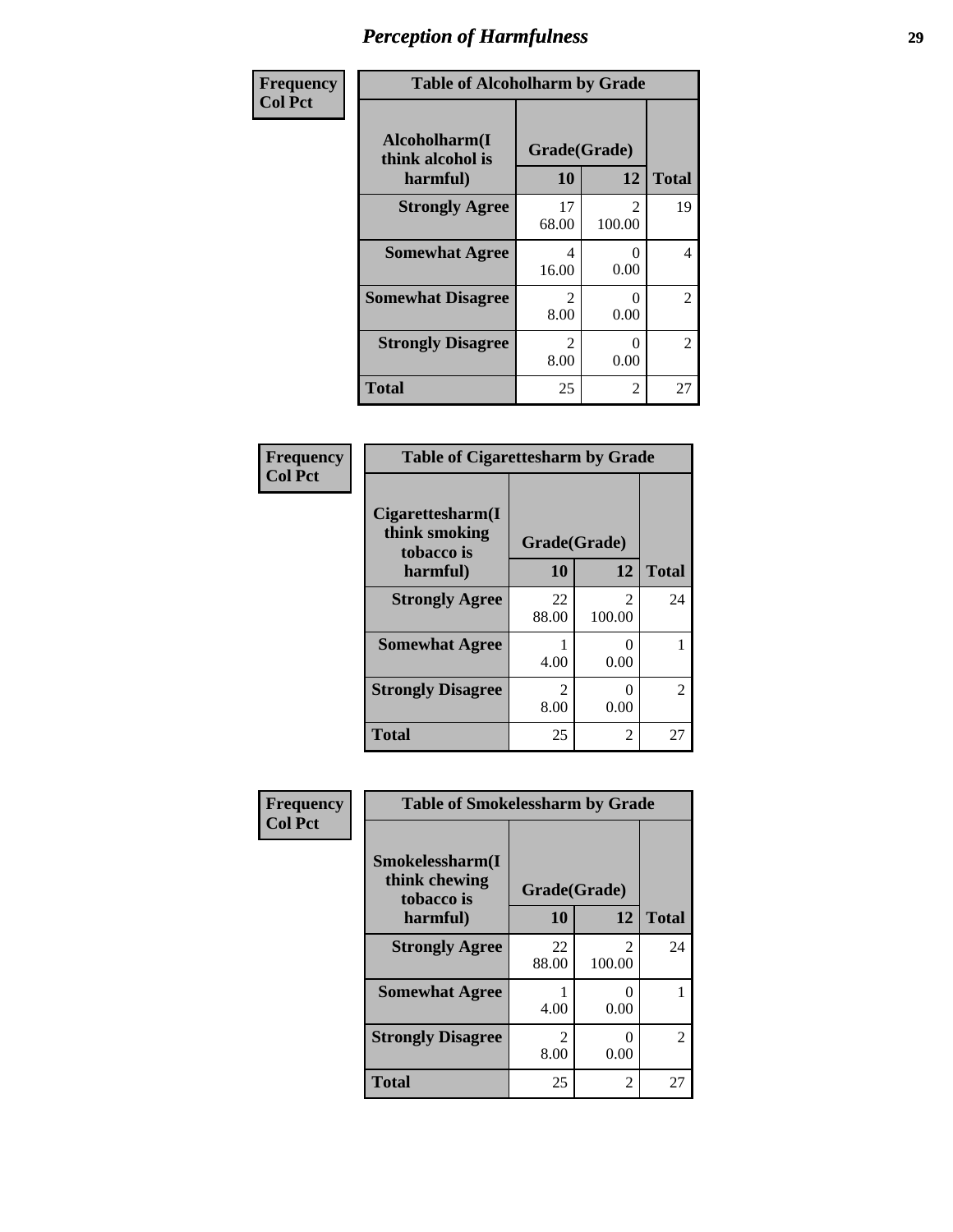| Frequency      | <b>Table of Marijuanaharm by Grade</b>            |                        |                          |              |  |
|----------------|---------------------------------------------------|------------------------|--------------------------|--------------|--|
| <b>Col Pct</b> | Marijuanaharm(I<br>think marijuana is<br>harmful) | Grade(Grade)<br>10     | 12                       | <b>Total</b> |  |
|                | <b>Strongly Agree</b>                             | 17<br>68.00            | $\mathfrak{D}$<br>100.00 | 19           |  |
|                | <b>Somewhat Agree</b>                             | 3<br>12.00             | $\Omega$<br>0.00         | 3            |  |
|                | <b>Somewhat Disagree</b>                          | 3<br>12.00             | $\Omega$<br>0.00         | 3            |  |
|                | <b>Strongly Disagree</b>                          | $\mathfrak{D}$<br>8.00 | $\Omega$<br>0.00         | 2            |  |
|                | <b>Total</b>                                      | 25                     | $\mathfrak{D}$           | 27           |  |

| <b>Table of Cocaineharm by Grade</b> |              |             |              |  |  |  |  |
|--------------------------------------|--------------|-------------|--------------|--|--|--|--|
| Cocaineharm(I<br>think cocaine is    | Grade(Grade) |             |              |  |  |  |  |
| harmful)                             | 10           | 12          | <b>Total</b> |  |  |  |  |
| <b>Strongly Agree</b>                | 23<br>92.00  | 2<br>100.00 | 25           |  |  |  |  |
| <b>Strongly Disagree</b>             | 2<br>8.00    | 0.00        | 2            |  |  |  |  |
| <b>Total</b>                         | 25           | 2           | 27           |  |  |  |  |

| Frequency<br>Col Pct |
|----------------------|
|                      |

| <b>Table of Inhalantsharm by Grade</b> |                       |                          |    |  |  |  |
|----------------------------------------|-----------------------|--------------------------|----|--|--|--|
| Inhalantsharm(I<br>think inhalants     | Grade(Grade)          |                          |    |  |  |  |
| are harmful)                           | 10                    | <b>Total</b>             |    |  |  |  |
| <b>Strongly Agree</b>                  | 22<br>88.00           | $\mathfrak{D}$<br>100.00 | 24 |  |  |  |
| <b>Somewhat Agree</b>                  | 4.00                  | 0.00                     |    |  |  |  |
| <b>Strongly Disagree</b>               | $\mathcal{L}$<br>8.00 | 0<br>0.00                | 2  |  |  |  |
| <b>Total</b>                           | 25                    | 2                        | 27 |  |  |  |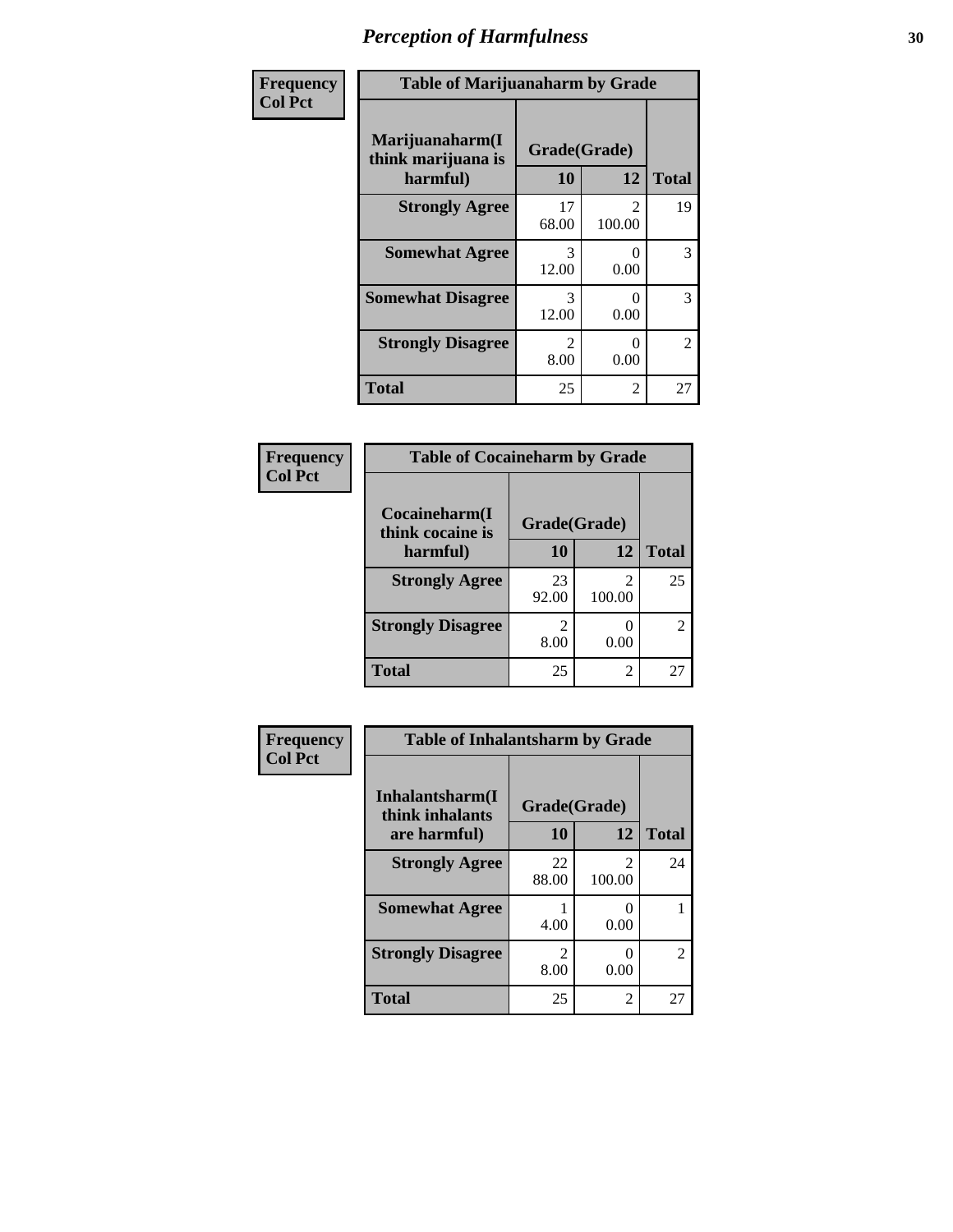| Frequency      | <b>Table of Steroidsharm by Grade</b>            |                                     |                          |                |  |
|----------------|--------------------------------------------------|-------------------------------------|--------------------------|----------------|--|
| <b>Col Pct</b> | Steroidsharm(I<br>think steroids are<br>harmful) | Grade(Grade)<br>10                  | 12                       | <b>Total</b>   |  |
|                | <b>Strongly Agree</b>                            | 19<br>76.00                         | $\mathfrak{D}$<br>100.00 | 21             |  |
|                | <b>Somewhat Agree</b>                            | $\mathcal{D}_{\mathcal{L}}$<br>8.00 | 0<br>0.00                | $\mathfrak{D}$ |  |
|                | <b>Somewhat Disagree</b>                         | $\mathcal{D}_{\mathcal{L}}$<br>8.00 | 0<br>0.00                | $\mathfrak{D}$ |  |
|                | <b>Strongly Disagree</b>                         | $\mathcal{D}_{\mathcal{L}}$<br>8.00 | 0<br>0.00                | 2              |  |
|                | <b>Total</b>                                     | 25                                  | 2                        | 27             |  |

| <b>Table of Ecstasyharm by Grade</b> |                       |                           |              |  |  |  |
|--------------------------------------|-----------------------|---------------------------|--------------|--|--|--|
| Ecstasyharm(I<br>think ecstasy is    | Grade(Grade)          |                           |              |  |  |  |
| harmful)                             | 10                    | 12                        | <b>Total</b> |  |  |  |
| <b>Strongly Agree</b>                | 20<br>80.00           | 2<br>100.00               | 22           |  |  |  |
| <b>Somewhat Agree</b>                | 3<br>12.00            | 0<br>0.00                 | 3            |  |  |  |
| <b>Strongly Disagree</b>             | $\mathcal{L}$<br>8.00 | $\mathbf{\Omega}$<br>0.00 | 2            |  |  |  |
| <b>Total</b>                         | 25                    | 2                         | 27           |  |  |  |

| Frequency      | <b>Table of Methharm by Grade</b>                            |             |                                       |                |  |
|----------------|--------------------------------------------------------------|-------------|---------------------------------------|----------------|--|
| <b>Col Pct</b> | <b>Methharm</b> (I think<br>Grade(Grade)<br>methamphetamines |             |                                       |                |  |
|                | are harmful)                                                 | 10          | 12                                    | <b>Total</b>   |  |
|                | <b>Strongly Agree</b>                                        | 22<br>88.00 | $\mathcal{D}_{\mathcal{L}}$<br>100.00 | 24             |  |
|                | <b>Somewhat Agree</b>                                        | 4.00        | 0<br>0.00                             |                |  |
|                | <b>Strongly Disagree</b>                                     | 2<br>8.00   | 0<br>0.00                             | $\overline{2}$ |  |
|                | <b>Total</b>                                                 | 25          | 2                                     | 27             |  |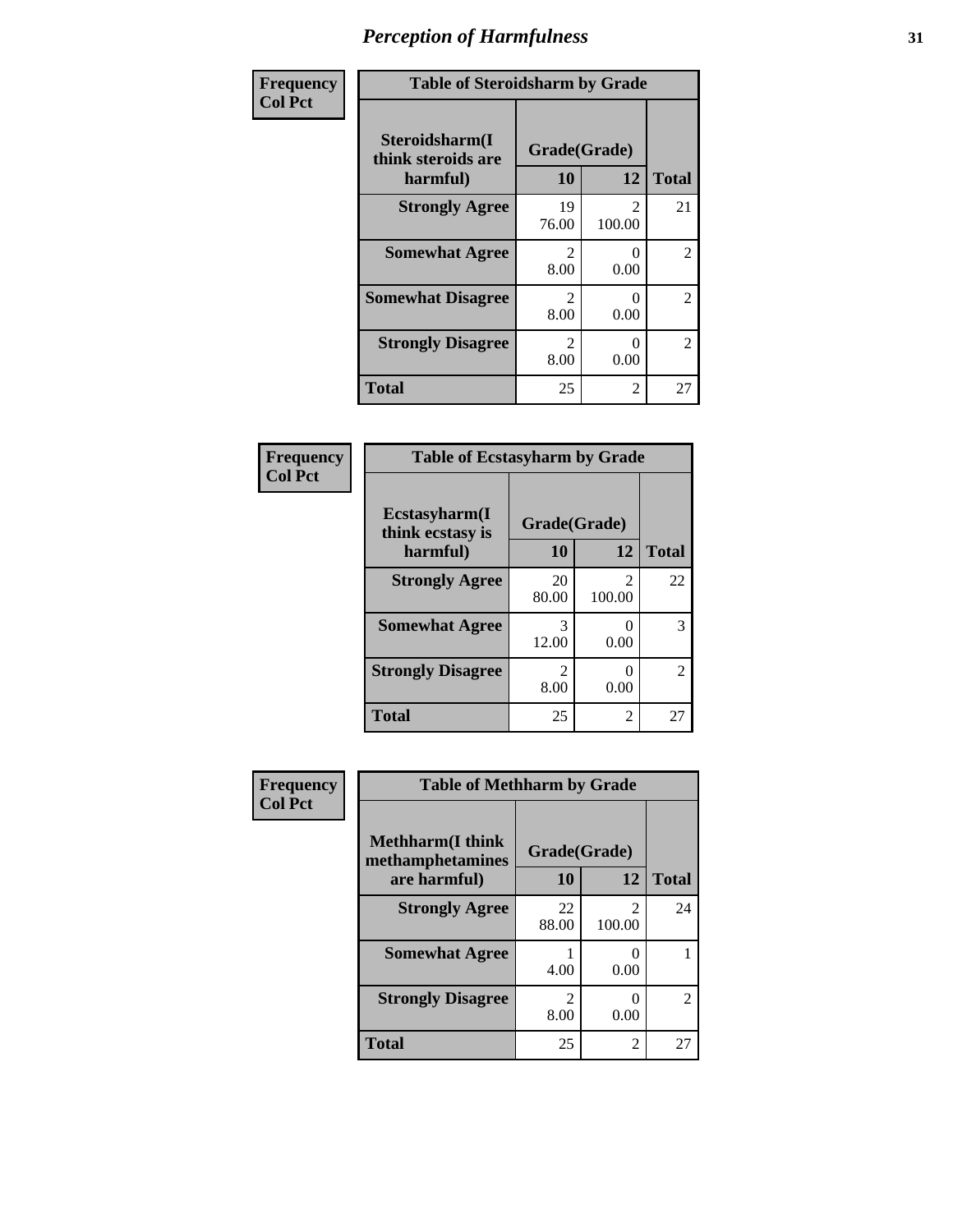| Frequency      | <b>Table of Hallucinogensharm by Grade</b>                 |                        |                                       |                |  |
|----------------|------------------------------------------------------------|------------------------|---------------------------------------|----------------|--|
| <b>Col Pct</b> | Hallucinogensharm(I<br>think hallucinogens<br>are harmful) |                        | Grade(Grade)                          |                |  |
|                |                                                            |                        | 12                                    | <b>Total</b>   |  |
|                | <b>Strongly Agree</b>                                      | 21<br>84.00            | $\mathcal{D}_{\mathcal{L}}$<br>100.00 | 23             |  |
|                | <b>Somewhat Agree</b>                                      | 8.00                   | 0.00                                  | $\overline{c}$ |  |
|                | <b>Strongly Disagree</b>                                   | $\mathfrak{D}$<br>8.00 | $\mathbf{\Omega}$<br>0.00             | $\overline{c}$ |  |
|                | <b>Total</b>                                               | 25                     | $\overline{c}$                        | 27             |  |

| Frequency      | <b>Table of Prescriptionharm by Grade</b>                                 |              |             |                |  |
|----------------|---------------------------------------------------------------------------|--------------|-------------|----------------|--|
| <b>Col Pct</b> | Prescriptionharm(I<br>think prescription<br>drugs not<br>prescribed to me | Grade(Grade) |             |                |  |
|                | are harmful)                                                              | <b>10</b>    | 12          | <b>Total</b>   |  |
|                | <b>Strongly Agree</b>                                                     | 19<br>76.00  | 2<br>100.00 | 21             |  |
|                | <b>Somewhat Agree</b>                                                     | 2<br>8.00    | 0<br>0.00   | $\overline{2}$ |  |
|                | <b>Somewhat Disagree</b>                                                  | 2<br>8.00    | 0<br>0.00   | $\overline{2}$ |  |
|                | <b>Strongly Disagree</b>                                                  | 2<br>8.00    | 0<br>0.00   | $\overline{2}$ |  |
|                | Total                                                                     | 25           | 2           | 27             |  |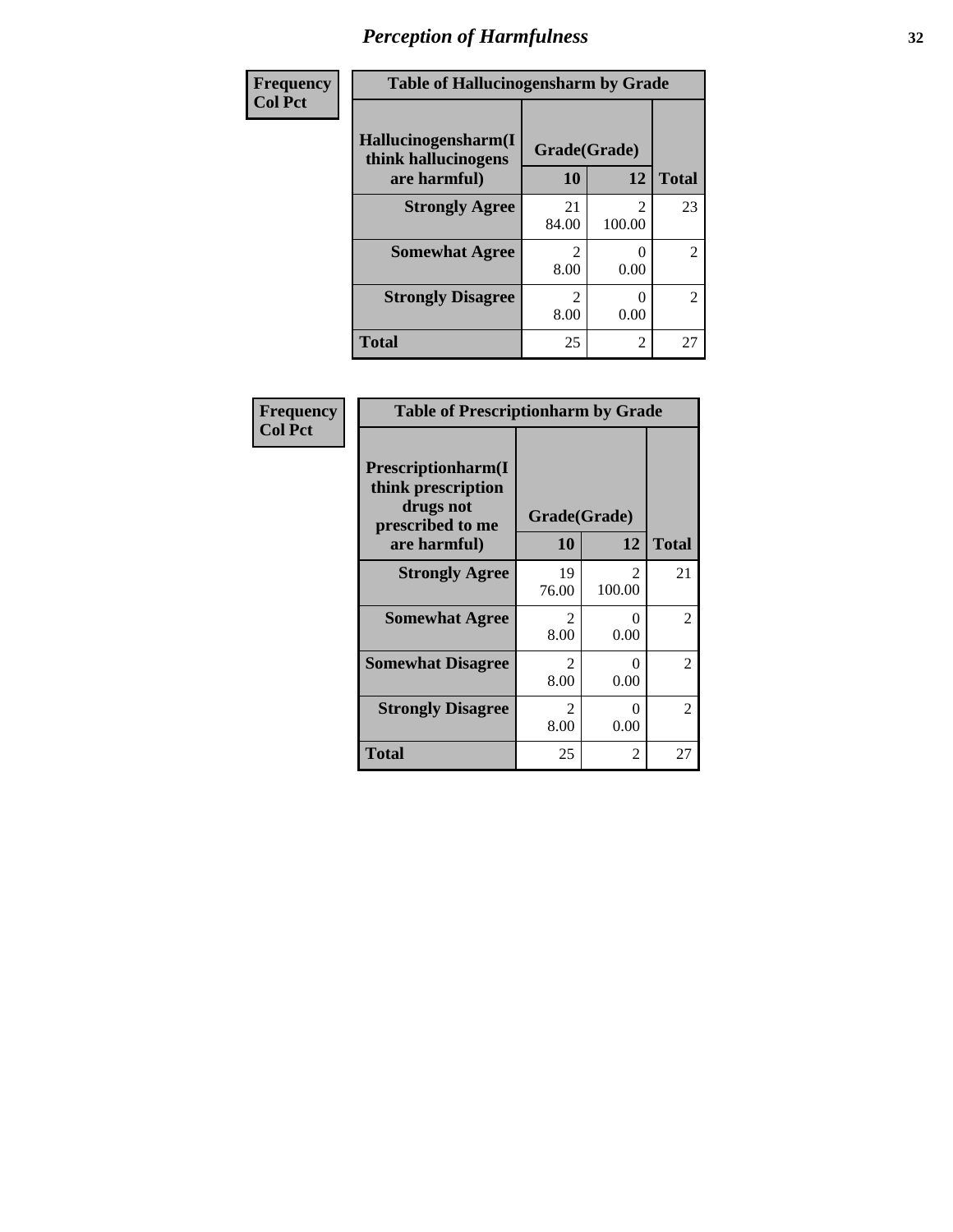### *Disapproval by Adults* **33**

| Frequency      |                                                                       | <b>Table of Alcoholadult by Grade</b> |                          |              |  |
|----------------|-----------------------------------------------------------------------|---------------------------------------|--------------------------|--------------|--|
| <b>Col Pct</b> | <b>Alcoholadult</b> (Adults<br>would disapprove if<br>I used alcohol) | Grade(Grade)<br>10                    | 12                       | <b>Total</b> |  |
|                | <b>Strongly Agree</b>                                                 | 15<br>60.00                           | $\mathfrak{D}$<br>100.00 | 17           |  |
|                | <b>Somewhat Agree</b>                                                 | 4<br>16.00                            | 0.00                     | 4            |  |
|                | <b>Somewhat Disagree</b>                                              | 3<br>12.00                            | 0.00                     | 3            |  |
|                | <b>Strongly Disagree</b>                                              | 3<br>12.00                            | 0.00                     | 3            |  |
|                | <b>Total</b>                                                          | 25                                    | 2                        | 27           |  |

| <b>Table of Tobaccoadult by Grade</b>                                 |                                     |                         |               |  |  |  |
|-----------------------------------------------------------------------|-------------------------------------|-------------------------|---------------|--|--|--|
| <b>Tobaccoadult</b> (Adults<br>would disapprove if<br>I used tobacco) | Grade(Grade)<br>10                  | 12                      | <b>Total</b>  |  |  |  |
| <b>Strongly Agree</b>                                                 | 18<br>72.00                         | $\mathcal{L}$<br>100.00 | 20            |  |  |  |
| <b>Somewhat Agree</b>                                                 | 3<br>12.00                          | 0<br>0.00               | 3             |  |  |  |
| <b>Somewhat Disagree</b>                                              | $\mathcal{D}_{\mathcal{L}}$<br>8.00 | 0<br>0.00               | $\mathcal{L}$ |  |  |  |
| <b>Strongly Disagree</b>                                              | $\mathcal{L}$<br>8.00               | 0.00                    | 2             |  |  |  |
| <b>Total</b>                                                          | 25                                  | 2                       | 27            |  |  |  |

| Frequency      | <b>Table of Marijuanaadult by Grade</b>                           |                    |                          |              |
|----------------|-------------------------------------------------------------------|--------------------|--------------------------|--------------|
| <b>Col Pct</b> | Marijuanaadult(Adults<br>would disapprove if I<br>used marijuana) | Grade(Grade)<br>10 | 12                       | <b>Total</b> |
|                | <b>Strongly Agree</b>                                             | 21<br>84.00        | $\mathfrak{D}$<br>100.00 | 23           |
|                | <b>Somewhat Agree</b>                                             | 4.00               | $\Omega$<br>0.00         |              |
|                | <b>Somewhat Disagree</b>                                          | 4.00               | $\Omega$<br>0.00         |              |
|                | <b>Strongly Disagree</b>                                          | 2<br>8.00          | $\theta$<br>0.00         | 2            |
|                | <b>Total</b>                                                      | 25                 | $\overline{2}$           | 27           |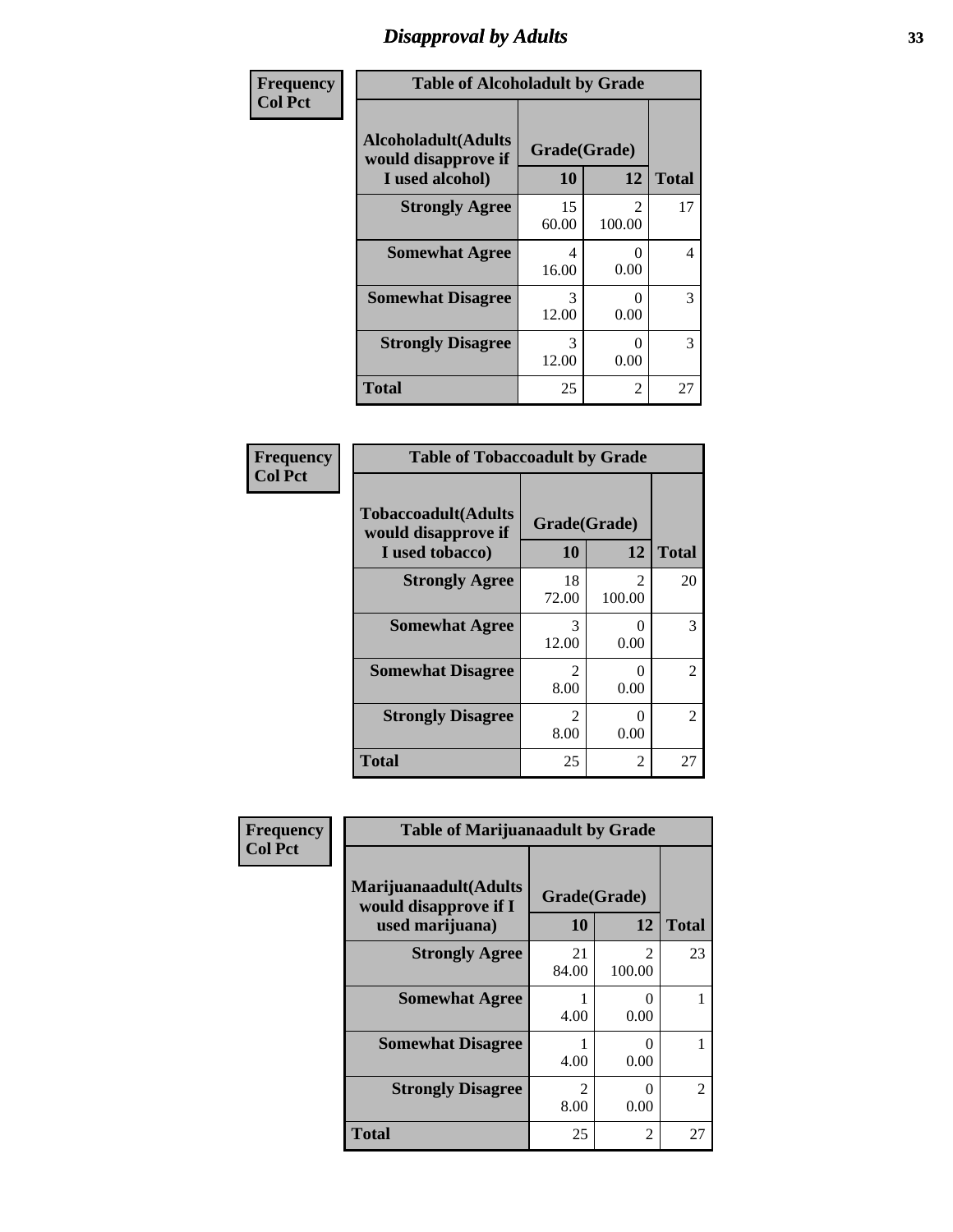### *Disapproval by Adults* **34**

| Frequency      | <b>Table of Otherdrugadult by Grade</b>                                     |                    |                                       |                |
|----------------|-----------------------------------------------------------------------------|--------------------|---------------------------------------|----------------|
| <b>Col Pct</b> | <b>Otherdrugadult</b> (Adults<br>would disapprove if I<br>used other drugs) | Grade(Grade)<br>10 | 12                                    | <b>Total</b>   |
|                | <b>Strongly Agree</b>                                                       | 22<br>88.00        | $\mathcal{D}_{\mathcal{L}}$<br>100.00 | 24             |
|                | <b>Somewhat Disagree</b>                                                    | 4.00               | 0.00                                  |                |
|                | <b>Strongly Disagree</b>                                                    | っ<br>8.00          | 0.00                                  | $\overline{2}$ |
|                | <b>Total</b>                                                                | 25                 | $\overline{2}$                        | 27             |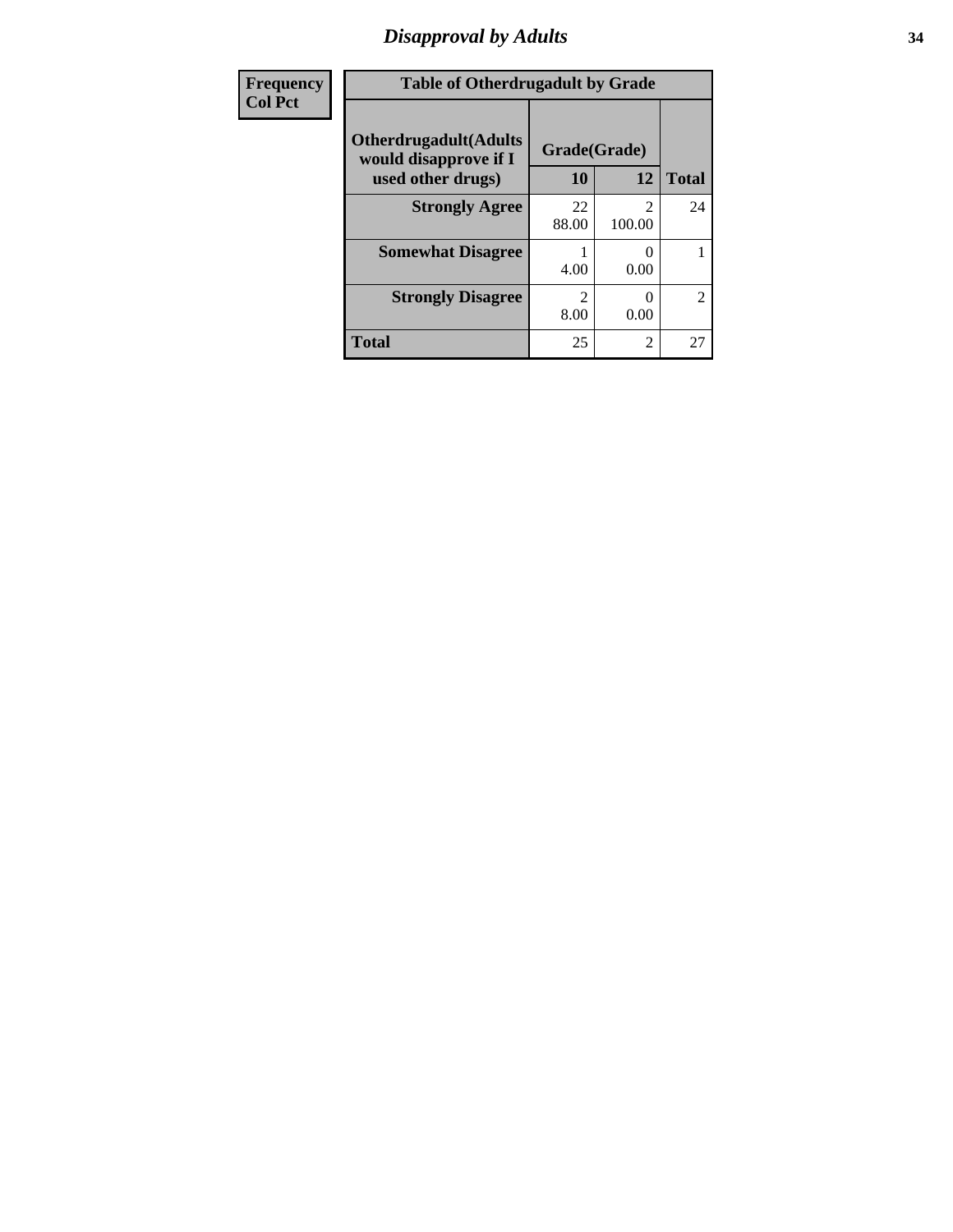### *Disapproval by Peers* **35**

| Frequency      | <b>Table of Alcoholpeer by Grade</b>                                |                    |                          |              |
|----------------|---------------------------------------------------------------------|--------------------|--------------------------|--------------|
| <b>Col Pct</b> | Alcoholpeer(My<br>friends would<br>disapprove if I used<br>alcohol) | Grade(Grade)<br>10 | 12                       | <b>Total</b> |
|                | <b>Strongly Agree</b>                                               | 8<br>32.00         | $\mathfrak{D}$<br>100.00 | 10           |
|                | <b>Somewhat Agree</b>                                               | 3<br>12.00         | $\Omega$<br>0.00         | 3            |
|                | <b>Somewhat Disagree</b>                                            | 7<br>28.00         | 0.00                     | 7            |
|                | <b>Strongly Disagree</b>                                            | 7<br>28.00         | 0.00                     | 7            |
|                | Total                                                               | 25                 | 2                        | 27           |

| Frequency      | <b>Table of Tobaccopeer by Grade</b>                                |                           |                          |              |
|----------------|---------------------------------------------------------------------|---------------------------|--------------------------|--------------|
| <b>Col Pct</b> | Tobaccopeer(My<br>friends would<br>disapprove if I used<br>tobacco) | Grade(Grade)<br><b>10</b> | 12                       | <b>Total</b> |
|                | <b>Strongly Agree</b>                                               | 12<br>48.00               | $\mathfrak{D}$<br>100.00 | 14           |
|                | <b>Somewhat Agree</b>                                               | 6<br>24.00                | 0<br>0.00                | 6            |
|                | <b>Somewhat Disagree</b>                                            | 4<br>16.00                | 0<br>0.00                | 4            |
|                | <b>Strongly Disagree</b>                                            | 3<br>12.00                | 0<br>0.00                | 3            |
|                | <b>Total</b>                                                        | 25                        | 2                        | 27           |

| Frequency      | <b>Table of Marijuanapeer by Grade</b> |              |                          |              |
|----------------|----------------------------------------|--------------|--------------------------|--------------|
| <b>Col Pct</b> | Marijuanapeer(My<br>friends would      | Grade(Grade) |                          |              |
|                | disapprove if I used<br>marijuana)     | 10           | 12                       | <b>Total</b> |
|                | <b>Strongly Agree</b>                  | 13<br>52.00  | $\mathfrak{D}$<br>100.00 | 15           |
|                | <b>Somewhat Agree</b>                  | 3<br>12.00   | 0.00                     | 3            |
|                | <b>Somewhat Disagree</b>               | 28.00        | 0.00                     |              |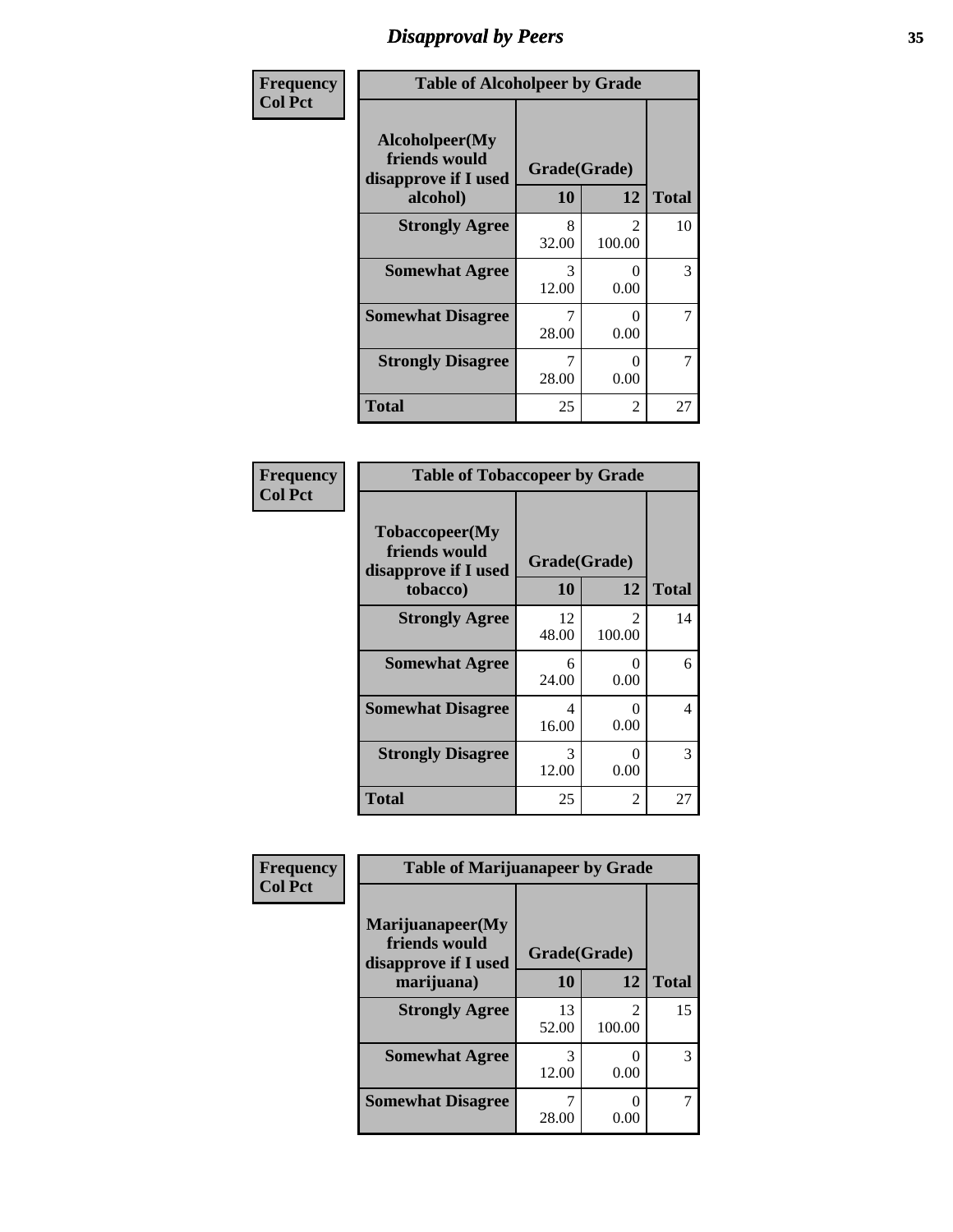# *Disapproval by Peers* **36**

| Frequency      | <b>Table of Marijuanapeer by Grade</b>                                  |                    |                |                |
|----------------|-------------------------------------------------------------------------|--------------------|----------------|----------------|
| <b>Col Pct</b> | Marijuanapeer(My<br>friends would<br>disapprove if I used<br>marijuana) | Grade(Grade)<br>10 | 12             | <b>Total</b>   |
|                | <b>Strongly Disagree</b>                                                | 2<br>8.00          | 0.00           | $\overline{c}$ |
|                | Total                                                                   | 25                 | $\mathfrak{D}$ | 27             |

| Frequency      | <b>Table of Otherdrugpeer by Grade</b>                                    |                    |             |              |
|----------------|---------------------------------------------------------------------------|--------------------|-------------|--------------|
| <b>Col Pct</b> | Otherdrugpeer(My<br>friends would<br>disapprove if I used<br>other drugs) | Grade(Grade)<br>10 | 12          | <b>Total</b> |
|                | <b>Strongly Agree</b>                                                     | 15<br>60.00        | 2<br>100.00 | 17           |
|                | <b>Somewhat Agree</b>                                                     | 4<br>16.00         | 0<br>0.00   | 4            |
|                | <b>Somewhat Disagree</b>                                                  | 4<br>16.00         | 0<br>0.00   | 4            |
|                | <b>Strongly Disagree</b>                                                  | 2<br>8.00          | 0<br>0.00   | 2            |
|                | <b>Total</b>                                                              | 25                 | 2           | 27           |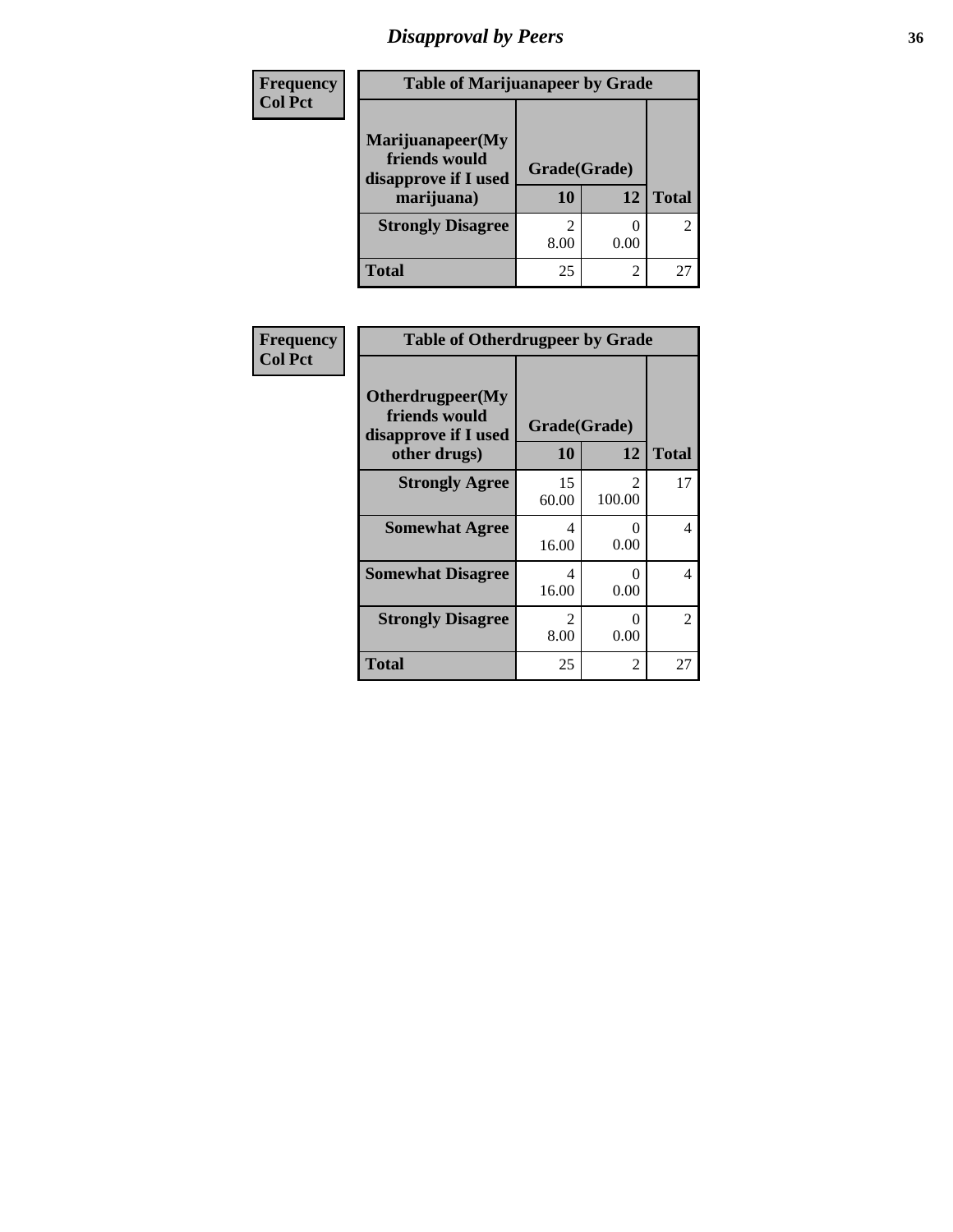| Frequency      | <b>Table of Alcohollocation1 by Grade</b> |              |                |              |  |
|----------------|-------------------------------------------|--------------|----------------|--------------|--|
| <b>Col Pct</b> | <b>Alcohollocation1(Places</b>            | Grade(Grade) |                |              |  |
|                | <b>Friends Use Alcohol)</b>               | 10           | 12             | <b>Total</b> |  |
|                |                                           | 10<br>40.00  | 50.00          | 11           |  |
|                | Do Not Use                                | 15<br>60.00  | 50.00          | 16           |  |
|                | <b>Total</b>                              | 25           | $\overline{2}$ | 27           |  |

| <b>Frequency</b> | <b>Table of Alcohollocation2 by Grade</b>                     |                    |                |              |
|------------------|---------------------------------------------------------------|--------------------|----------------|--------------|
| <b>Col Pct</b>   | <b>Alcohollocation2(Places</b><br><b>Friends Use Alcohol)</b> | Grade(Grade)<br>10 | 12             | <b>Total</b> |
|                  |                                                               |                    |                |              |
|                  |                                                               | 17<br>68.00        | 50.00          | 18           |
|                  | Home                                                          | 8<br>32.00         | 50.00          | q            |
|                  | <b>Total</b>                                                  | 25                 | $\overline{2}$ | 27           |

| Frequency      | <b>Table of Alcohollocation 3 by Grade</b>                    |                    |                |                |
|----------------|---------------------------------------------------------------|--------------------|----------------|----------------|
| <b>Col Pct</b> | <b>Alcohollocation3(Places</b><br><b>Friends Use Alcohol)</b> | Grade(Grade)<br>10 | 12             | <b>Total</b>   |
|                |                                                               | 24<br>96.00        | 50.00          | 25             |
|                | <b>School</b>                                                 | 4.00               | 50.00          | $\mathfrak{D}$ |
|                | <b>Total</b>                                                  | 25                 | $\overline{2}$ | 27             |

| <b>Frequency</b> | <b>Table of Alcohollocation4 by Grade</b> |              |                          |              |  |
|------------------|-------------------------------------------|--------------|--------------------------|--------------|--|
| <b>Col Pct</b>   | <b>Alcohollocation4(Places</b>            | Grade(Grade) |                          |              |  |
|                  | <b>Friends Use Alcohol)</b>               | 10           | 12                       | <b>Total</b> |  |
|                  |                                           | 22<br>88.00  | $\mathfrak{D}$<br>100.00 | 24           |  |
|                  | Car                                       | 3<br>12.00   | 0.00                     | 3            |  |
|                  | <b>Total</b>                              | 25           | 2                        | 27           |  |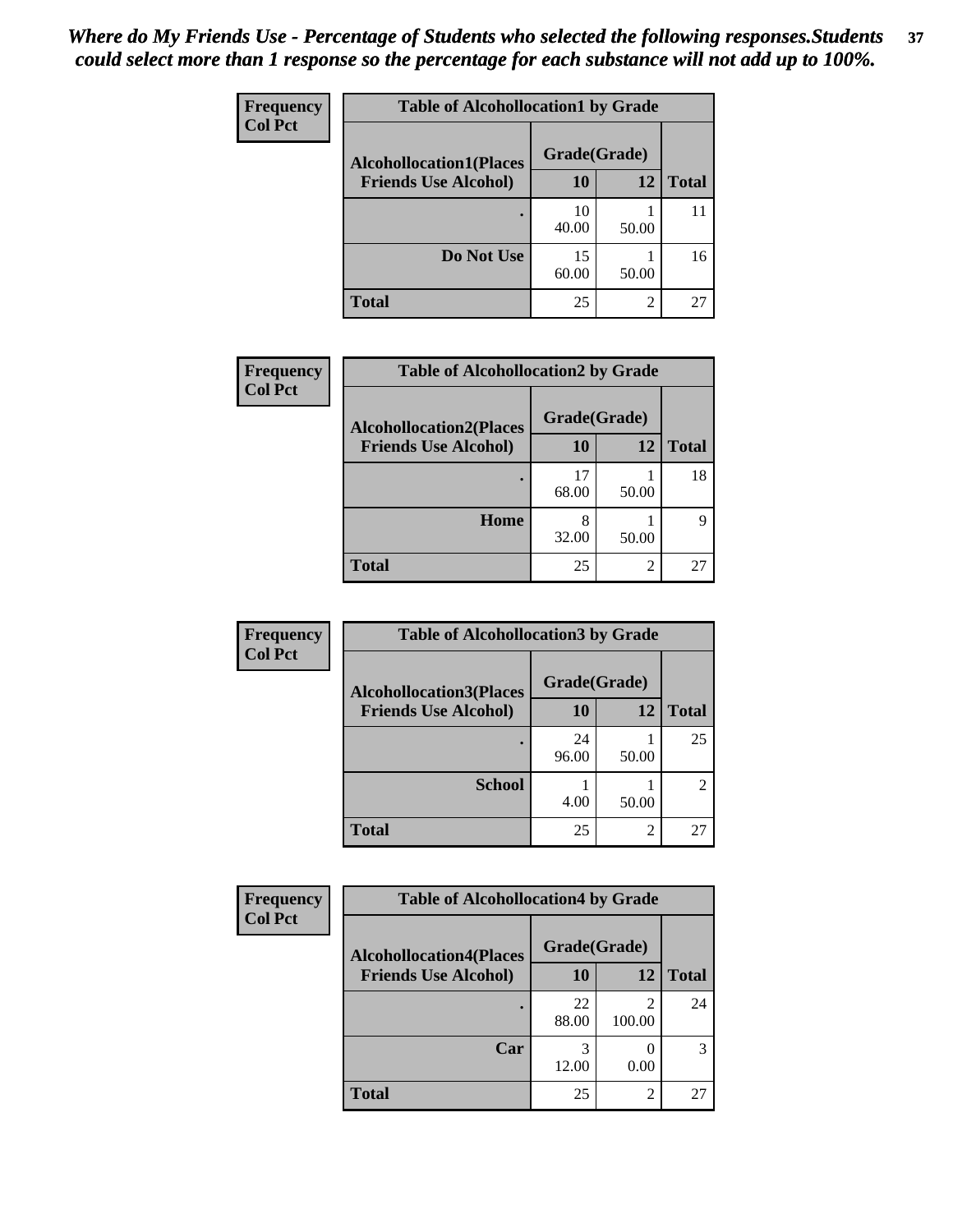| Frequency<br><b>Col Pct</b> | <b>Table of Alcohollocation5 by Grade</b> |              |                |              |  |
|-----------------------------|-------------------------------------------|--------------|----------------|--------------|--|
|                             | <b>Alcohollocation5(Places</b>            | Grade(Grade) |                |              |  |
|                             | <b>Friends Use Alcohol)</b>               | 10           | 12             | <b>Total</b> |  |
|                             |                                           | 17<br>68.00  | 50.00          | 18           |  |
|                             | <b>Friend's House</b>                     | 8<br>32.00   | 50.00          | 9            |  |
|                             | Total                                     | 25           | $\overline{2}$ | 27           |  |

| Frequency      | <b>Table of Alcohollocation6 by Grade</b>                     |                    |                          |              |
|----------------|---------------------------------------------------------------|--------------------|--------------------------|--------------|
| <b>Col Pct</b> | <b>Alcohollocation6(Places</b><br><b>Friends Use Alcohol)</b> | Grade(Grade)<br>10 | 12                       | <b>Total</b> |
|                |                                                               | 17<br>68.00        | $\overline{2}$<br>100.00 | 19           |
|                | <b>Other</b>                                                  | 8<br>32.00         | 0.00                     |              |
|                | <b>Total</b>                                                  | 25                 | $\overline{2}$           | 27           |

| Frequency      | <b>Table of Tobaccolocation1 by Grade</b> |              |                |              |
|----------------|-------------------------------------------|--------------|----------------|--------------|
| <b>Col Pct</b> | <b>Tobaccolocation1(Places</b>            | Grade(Grade) |                |              |
|                | <b>Friends Use Tobacco)</b>               | 10           | 12             | <b>Total</b> |
|                |                                           | 28.00        | 50.00          | 8            |
|                | Do Not Use                                | 18<br>72.00  | 50.00          | 19           |
|                | <b>Total</b>                              | 25           | $\mathfrak{D}$ | 27           |

| <b>Frequency</b> | <b>Table of Tobaccolocation2 by Grade</b> |              |                |              |
|------------------|-------------------------------------------|--------------|----------------|--------------|
| <b>Col Pct</b>   | <b>Tobaccolocation2(Places</b>            | Grade(Grade) |                |              |
|                  | <b>Friends Use Tobacco)</b>               | 10           | 12             | <b>Total</b> |
|                  |                                           | 20<br>80.00  | 50.00          | 21           |
|                  | Home                                      | 20.00        | 50.00          | 6            |
|                  | <b>Total</b>                              | 25           | $\overline{c}$ | 27           |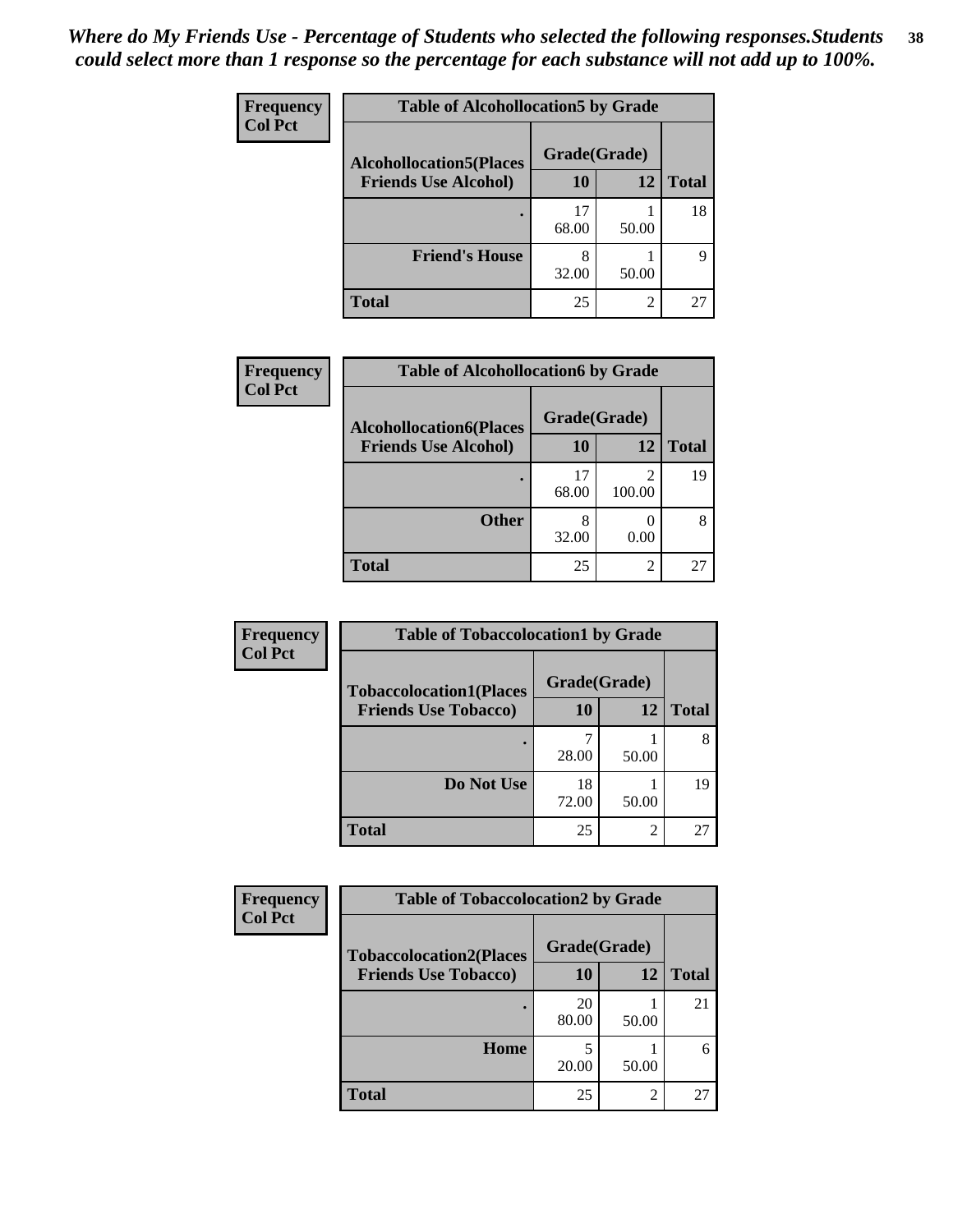| Frequency<br><b>Col Pct</b> | <b>Table of Tobaccolocation 3 by Grade</b> |              |       |              |  |
|-----------------------------|--------------------------------------------|--------------|-------|--------------|--|
|                             | <b>Tobaccolocation3(Places</b>             | Grade(Grade) |       |              |  |
|                             | <b>Friends Use Tobacco)</b>                | 10           | 12    | <b>Total</b> |  |
|                             |                                            | 20<br>80.00  | 50.00 | 21           |  |
|                             | <b>School</b>                              | 5<br>20.00   | 50.00 | 6            |  |
|                             | <b>Total</b>                               | 25           | 2     | 27           |  |

| Frequency      | <b>Table of Tobaccolocation4 by Grade</b> |                        |                          |                |
|----------------|-------------------------------------------|------------------------|--------------------------|----------------|
| <b>Col Pct</b> | <b>Tobaccolocation4(Places</b>            | Grade(Grade)           |                          |                |
|                | <b>Friends Use Tobacco)</b>               | 10                     | 12                       | <b>Total</b>   |
|                |                                           | 23<br>92.00            | $\mathfrak{D}$<br>100.00 | 25             |
|                | Car                                       | $\mathfrak{D}$<br>8.00 | 0.00                     | $\mathfrak{D}$ |
|                | <b>Total</b>                              | 25                     | $\overline{2}$           | 27             |

| Frequency      | <b>Table of Tobaccolocation5 by Grade</b> |              |       |              |
|----------------|-------------------------------------------|--------------|-------|--------------|
| <b>Col Pct</b> | <b>Tobaccolocation5(Places</b>            | Grade(Grade) |       |              |
|                | <b>Friends Use Tobacco)</b>               | 10           | 12    | <b>Total</b> |
|                |                                           | 22<br>88.00  | 50.00 | 23           |
|                | <b>Friend's House</b>                     | 3<br>12.00   | 50.00 |              |
|                | <b>Total</b>                              | 25           | 2     | 27           |

| <b>Frequency</b> | <b>Table of Tobaccolocation6 by Grade</b> |              |                |              |
|------------------|-------------------------------------------|--------------|----------------|--------------|
| <b>Col Pct</b>   | <b>Tobaccolocation6(Places</b>            | Grade(Grade) |                |              |
|                  | <b>Friends Use Tobacco)</b>               | 10           | 12             | <b>Total</b> |
|                  |                                           | 18<br>72.00  | 2<br>100.00    | 20           |
|                  | <b>Other</b>                              | 28.00        | 0.00           |              |
|                  | <b>Total</b>                              | 25           | $\overline{2}$ | 27           |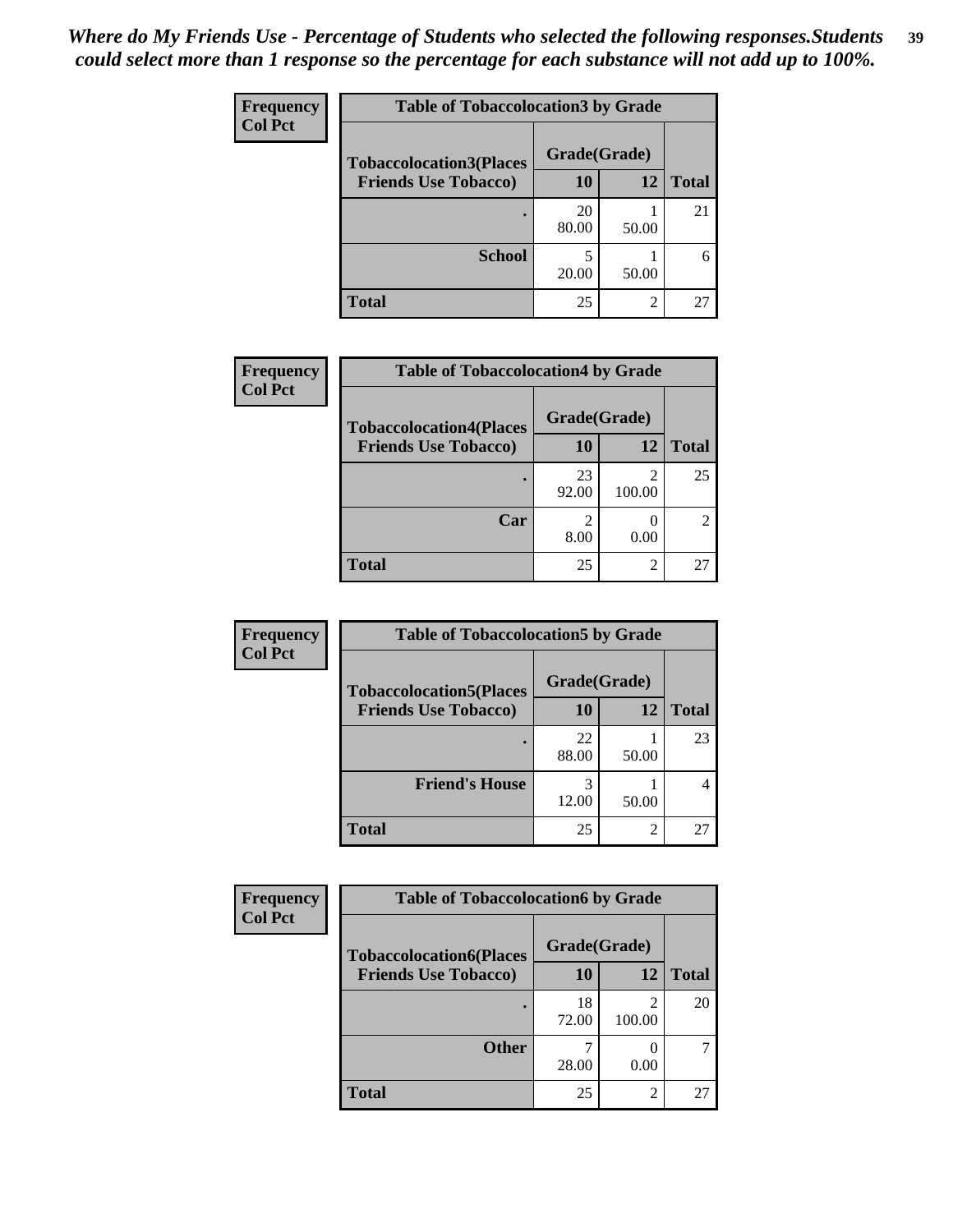| <b>Frequency</b> | <b>Table of Marijuanalocation1 by Grade</b> |              |                          |              |
|------------------|---------------------------------------------|--------------|--------------------------|--------------|
| <b>Col Pct</b>   | <b>Marijuanalocation1(Places</b>            | Grade(Grade) |                          |              |
|                  | <b>Friends Use Marijuana</b> )              | 10           | 12                       | <b>Total</b> |
|                  |                                             | 11<br>44.00  | 0.00                     | 11           |
|                  | Do Not Use                                  | 14<br>56.00  | $\mathfrak{D}$<br>100.00 | 16           |
|                  | Total                                       | 25           | $\mathfrak{D}$           | 27           |

| Frequency      | <b>Table of Marijuanalocation2 by Grade</b>                        |                    |                |              |
|----------------|--------------------------------------------------------------------|--------------------|----------------|--------------|
| <b>Col Pct</b> | <b>Marijuanalocation2(Places</b><br><b>Friends Use Marijuana</b> ) | Grade(Grade)<br>10 | 12             | <b>Total</b> |
|                |                                                                    |                    |                |              |
|                |                                                                    | 17<br>68.00        | 2<br>100.00    | 19           |
|                | Home                                                               | 8<br>32.00         | 0.00           |              |
|                | <b>Total</b>                                                       | 25                 | $\overline{c}$ | 27           |

| Frequency<br><b>Col Pct</b> | <b>Table of Marijuanalocation3 by Grade</b> |              |             |              |
|-----------------------------|---------------------------------------------|--------------|-------------|--------------|
|                             | <b>Marijuanalocation3(Places</b>            | Grade(Grade) |             |              |
|                             | <b>Friends Use Marijuana</b> )              | 10           | 12          | <b>Total</b> |
|                             |                                             | 21<br>84.00  | 2<br>100.00 | 23           |
|                             | <b>School</b>                               | 4<br>16.00   | 0.00        |              |
|                             | <b>Total</b>                                | 25           | 2           | 27           |

| <b>Frequency</b> | <b>Table of Marijuanalocation4 by Grade</b> |              |        |              |  |
|------------------|---------------------------------------------|--------------|--------|--------------|--|
| <b>Col Pct</b>   | <b>Marijuanalocation4(Places</b>            | Grade(Grade) |        |              |  |
|                  | <b>Friends Use Marijuana</b> )              | 10           | 12     | <b>Total</b> |  |
|                  |                                             | 19<br>76.00  | 100.00 | 21           |  |
|                  | Car                                         | 24.00        | 0.00   |              |  |
|                  | <b>Total</b>                                | 25           | 2      | 27           |  |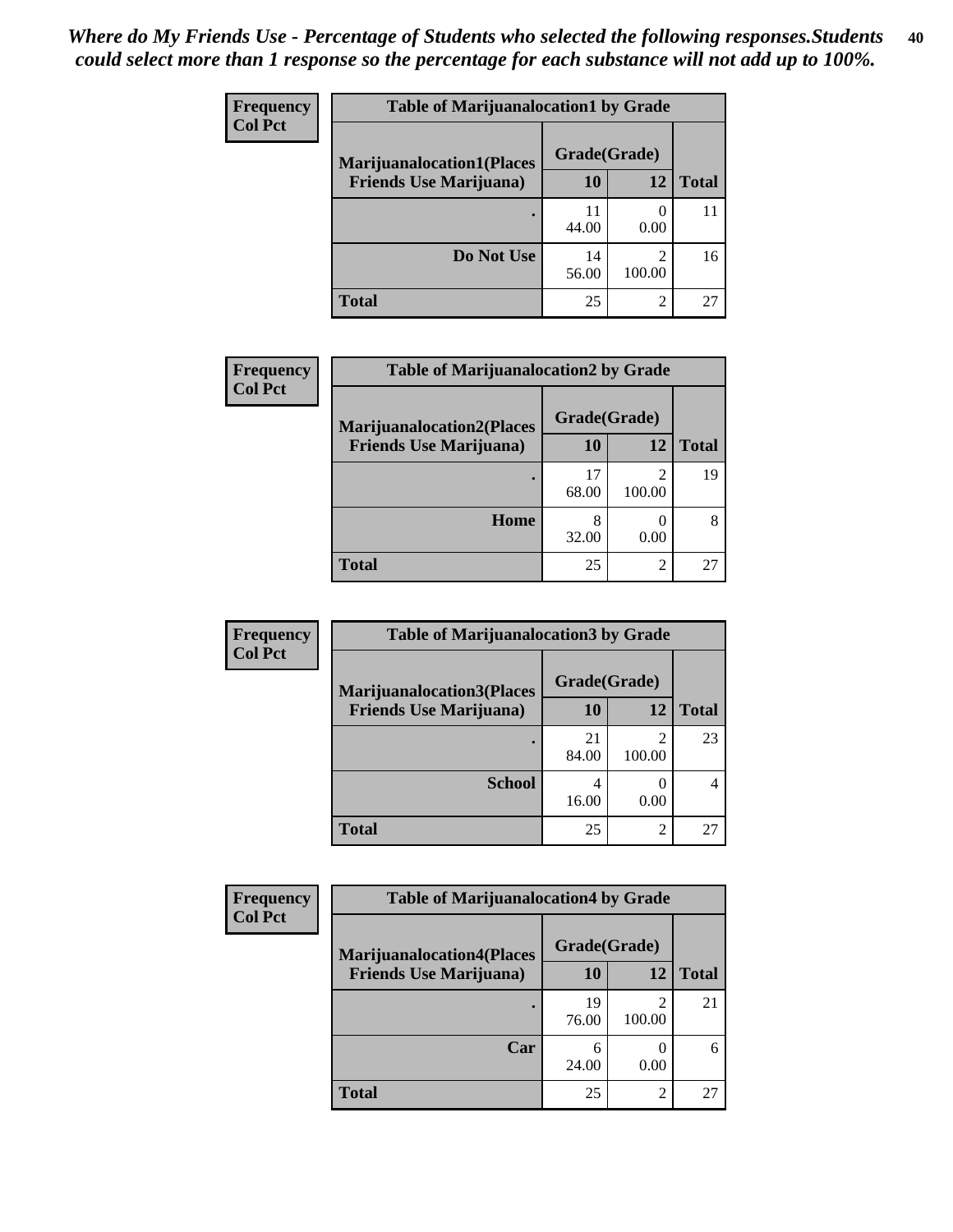| <b>Frequency</b> | <b>Table of Marijuanalocation5 by Grade</b> |              |        |              |
|------------------|---------------------------------------------|--------------|--------|--------------|
| <b>Col Pct</b>   | <b>Marijuanalocation5(Places)</b>           | Grade(Grade) |        |              |
|                  | <b>Friends Use Marijuana</b> )              | 10           | 12     | <b>Total</b> |
|                  |                                             | 18<br>72.00  | 100.00 | 20           |
|                  | <b>Friend's House</b>                       | 28.00        | 0.00   |              |
|                  | <b>Total</b>                                | 25           | ↑      | 25           |

| Frequency      | <b>Table of Marijuanalocation6 by Grade</b> |              |             |              |
|----------------|---------------------------------------------|--------------|-------------|--------------|
| <b>Col Pct</b> | <b>Marijuanalocation6(Places</b>            | Grade(Grade) |             |              |
|                | <b>Friends Use Marijuana</b> )              | 10           | 12          | <b>Total</b> |
|                |                                             | 15<br>60.00  | 2<br>100.00 | 17           |
|                | <b>Other</b>                                | 10<br>40.00  | 0.00        | 10           |
|                | <b>Total</b>                                | 25           | 2           | 27           |

| <b>Frequency</b> | <b>Table of Otherdruglocation1 by Grade</b>                          |              |                       |              |
|------------------|----------------------------------------------------------------------|--------------|-----------------------|--------------|
| <b>Col Pct</b>   | <b>Otherdruglocation1(Places</b><br><b>Friends Use Other Illegal</b> | Grade(Grade) |                       |              |
|                  | Drugs)                                                               | 10           | 12                    | <b>Total</b> |
|                  |                                                                      | 28.00        | $\mathcal{L}$<br>0.00 |              |
|                  | Do Not Use                                                           | 18<br>72.00  | 100.00                | 20           |
|                  | <b>Total</b>                                                         | 25           | 2                     | 27           |

| <b>Frequency</b> | <b>Table of Otherdruglocation2 by Grade</b>                          |              |                                                                                                                                                                           |              |
|------------------|----------------------------------------------------------------------|--------------|---------------------------------------------------------------------------------------------------------------------------------------------------------------------------|--------------|
| <b>Col Pct</b>   | <b>Otherdruglocation2(Places</b><br><b>Friends Use Other Illegal</b> | Grade(Grade) |                                                                                                                                                                           |              |
|                  | Drugs)                                                               | <b>10</b>    | 12                                                                                                                                                                        | <b>Total</b> |
|                  |                                                                      | 20<br>80.00  | $\mathcal{D}_{\mathcal{A}}^{\mathcal{A}}(\mathcal{A})=\mathcal{D}_{\mathcal{A}}^{\mathcal{A}}(\mathcal{A})\mathcal{D}_{\mathcal{A}}^{\mathcal{A}}(\mathcal{A})$<br>100.00 | 22           |
|                  | Home                                                                 | 20.00        | 0<br>0.00                                                                                                                                                                 | 5            |
|                  | <b>Total</b>                                                         | 25           | 2                                                                                                                                                                         | 27           |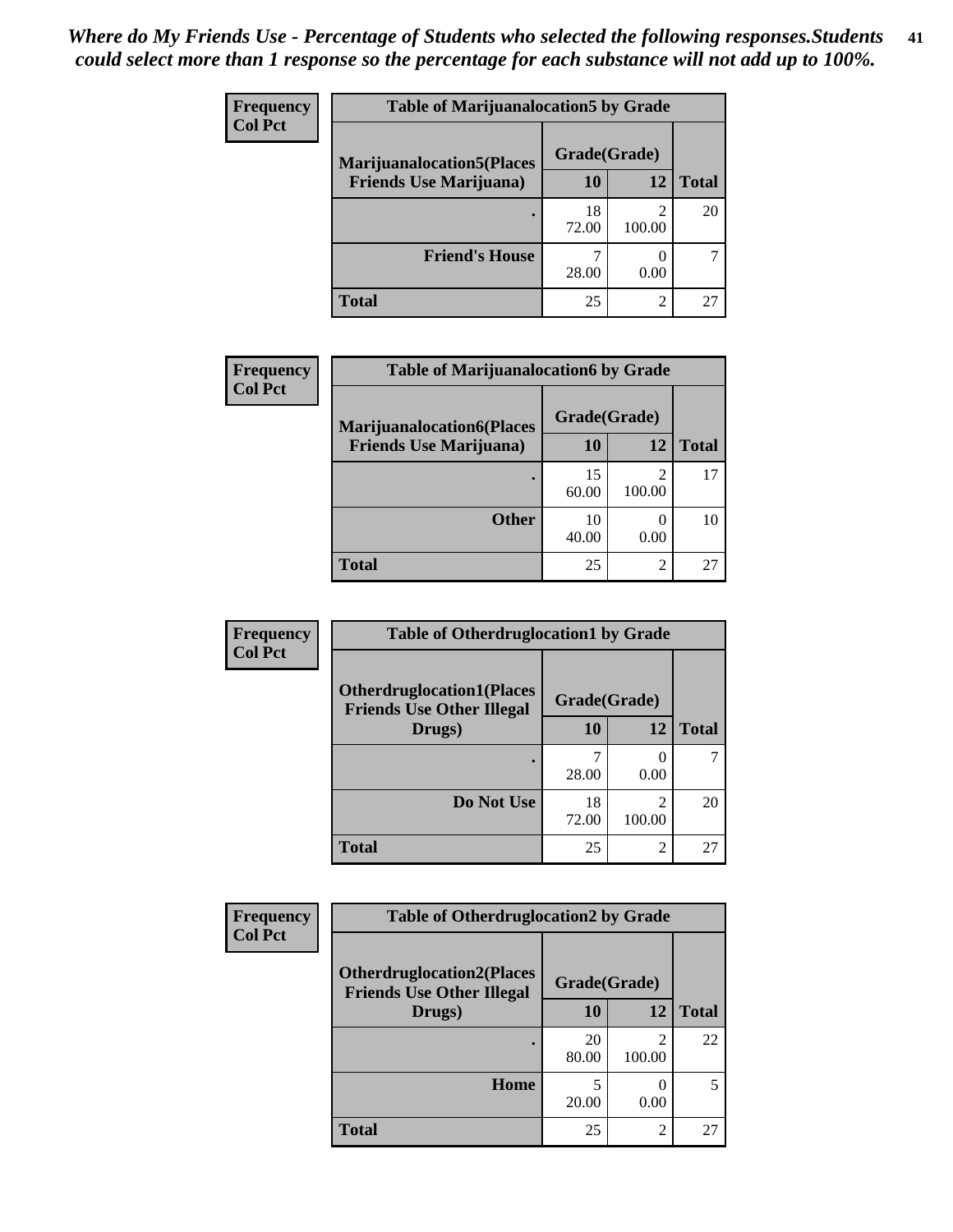| <b>Frequency</b> | <b>Table of Otherdruglocation3 by Grade</b>                          |              |             |              |
|------------------|----------------------------------------------------------------------|--------------|-------------|--------------|
| <b>Col Pct</b>   | <b>Otherdruglocation3(Places</b><br><b>Friends Use Other Illegal</b> | Grade(Grade) |             |              |
|                  | Drugs)                                                               | 10           | 12          | <b>Total</b> |
|                  |                                                                      | 23<br>92.00  | 2<br>100.00 | 25           |
|                  | <b>School</b>                                                        | 2<br>8.00    | 0.00        | 2            |
|                  | <b>Total</b>                                                         | 25           | 2           | 27           |

| <b>Frequency</b> | <b>Table of Otherdruglocation4 by Grade</b>                          |              |                |                |
|------------------|----------------------------------------------------------------------|--------------|----------------|----------------|
| <b>Col Pct</b>   | <b>Otherdruglocation4(Places</b><br><b>Friends Use Other Illegal</b> | Grade(Grade) |                |                |
|                  | Drugs)                                                               | 10           | 12             | <b>Total</b>   |
|                  |                                                                      | 23<br>92.00  | っ<br>100.00    | 25             |
|                  | Car                                                                  | 8.00         | 0.00           | $\mathfrak{D}$ |
|                  | <b>Total</b>                                                         | 25           | $\mathfrak{D}$ | 27             |

| <b>Frequency</b> | <b>Table of Otherdruglocation5 by Grade</b>                          |              |                |              |
|------------------|----------------------------------------------------------------------|--------------|----------------|--------------|
| <b>Col Pct</b>   | <b>Otherdruglocation5(Places</b><br><b>Friends Use Other Illegal</b> | Grade(Grade) |                |              |
|                  | Drugs)                                                               | 10           | 12             | <b>Total</b> |
|                  |                                                                      | 21<br>84.00  | 100.00         | 23           |
|                  | <b>Friend's House</b>                                                | 16.00        | 0.00           | 4            |
|                  | <b>Total</b>                                                         | 25           | $\mathfrak{D}$ | 27           |

| <b>Frequency</b> | <b>Table of Otherdruglocation6 by Grade</b>                          |              |        |              |
|------------------|----------------------------------------------------------------------|--------------|--------|--------------|
| <b>Col Pct</b>   | <b>Otherdruglocation6(Places</b><br><b>Friends Use Other Illegal</b> | Grade(Grade) |        |              |
|                  | Drugs)                                                               | 10           | 12     | <b>Total</b> |
|                  |                                                                      | 19<br>76.00  | 100.00 | 21           |
|                  | <b>Other</b>                                                         | 6<br>24.00   | 0.00   | 6            |
|                  | <b>Total</b>                                                         | 25           | 2      | 27           |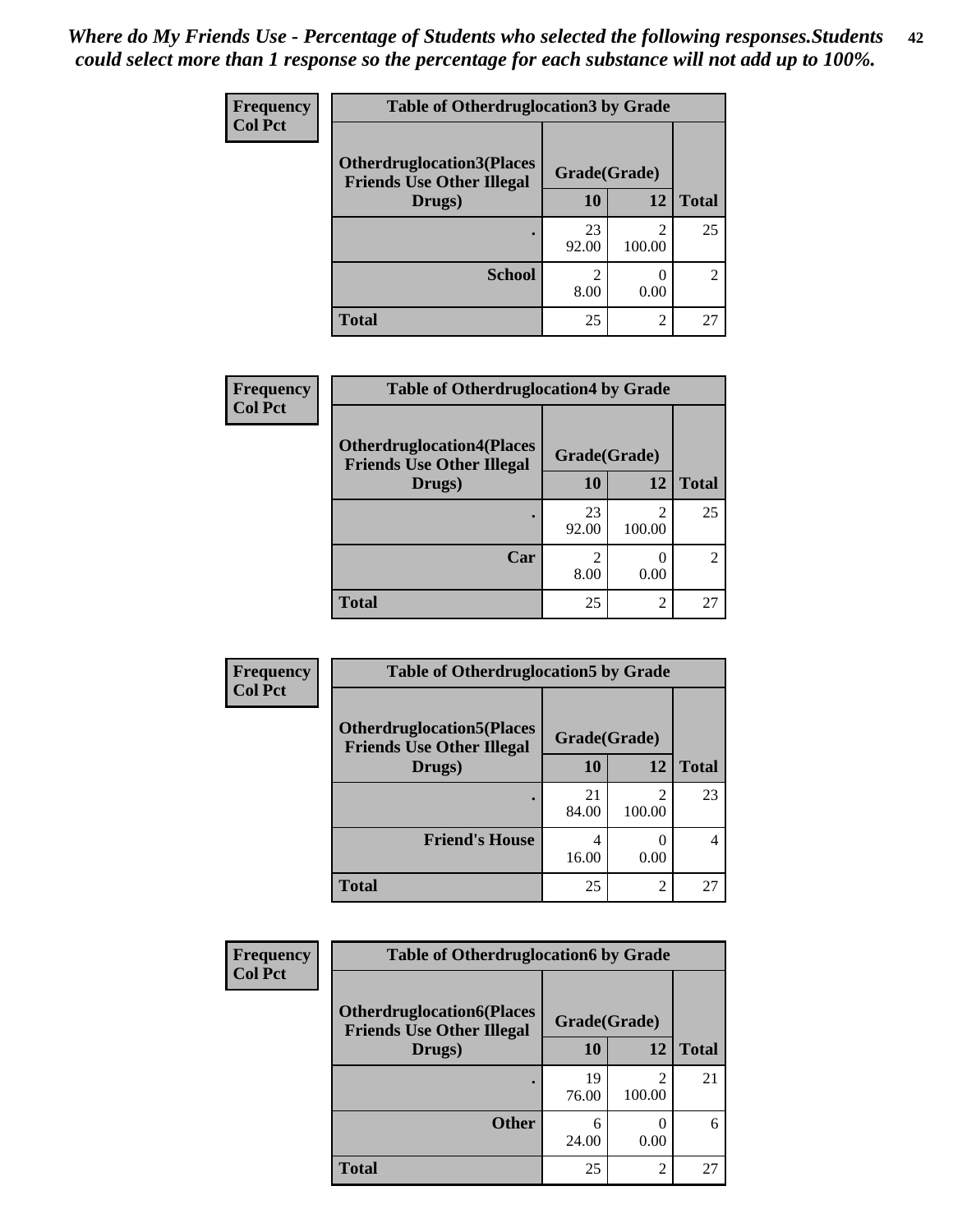| Frequency      | <b>Table of Alcoholtime1 by Grade</b>           |              |           |              |
|----------------|-------------------------------------------------|--------------|-----------|--------------|
| <b>Col Pct</b> | <b>Alcoholtime1(Times</b><br><b>Friends Use</b> | Grade(Grade) |           |              |
|                | Alcohol)                                        | 10           | <b>12</b> | <b>Total</b> |
|                |                                                 | 11<br>44.00  | 50.00     | 12           |
|                | Do Not Use                                      | 14<br>56.00  | 50.00     | 15           |
|                | <b>Total</b>                                    | 25           | 2         | 27           |

| Frequency      |                                                 | <b>Table of Alcoholtime2 by Grade</b> |             |              |  |
|----------------|-------------------------------------------------|---------------------------------------|-------------|--------------|--|
| <b>Col Pct</b> | <b>Alcoholtime2(Times</b><br><b>Friends Use</b> | Grade(Grade)                          |             |              |  |
|                | Alcohol)                                        | 10                                    | 12          | <b>Total</b> |  |
|                |                                                 | 24<br>96.00                           | 2<br>100.00 | 26           |  |
|                | <b>On Way to School</b>                         | 4.00                                  | 0.00        |              |  |
|                | <b>Total</b>                                    | 25                                    | 2           | 27           |  |

| Frequency<br><b>Col Pct</b> | <b>Table of Alcoholtime3 by Grade</b>           |              |                |              |  |
|-----------------------------|-------------------------------------------------|--------------|----------------|--------------|--|
|                             | <b>Alcoholtime3(Times</b><br><b>Friends Use</b> | Grade(Grade) |                |              |  |
|                             | Alcohol)                                        | 10           | 12             | <b>Total</b> |  |
|                             |                                                 | 24<br>96.00  | 2<br>100.00    | 26           |  |
|                             | <b>During School</b>                            | 4.00         | 0.00           |              |  |
|                             | <b>Total</b>                                    | 25           | $\overline{c}$ | 27           |  |

| <b>Frequency</b> | <b>Table of Alcoholtime4 by Grade</b> |              |        |              |  |
|------------------|---------------------------------------|--------------|--------|--------------|--|
| <b>Col Pct</b>   | <b>Alcoholtime4(Times</b>             | Grade(Grade) |        |              |  |
|                  | <b>Friends Use Alcohol)</b>           | 10           | 12     | <b>Total</b> |  |
|                  | ٠                                     | 23<br>92.00  | 100.00 | 25           |  |
|                  | <b>On Way Home From School</b>        | 2<br>8.00    | 0.00   | 2            |  |
|                  | <b>Total</b>                          | 25           | 2      | 27           |  |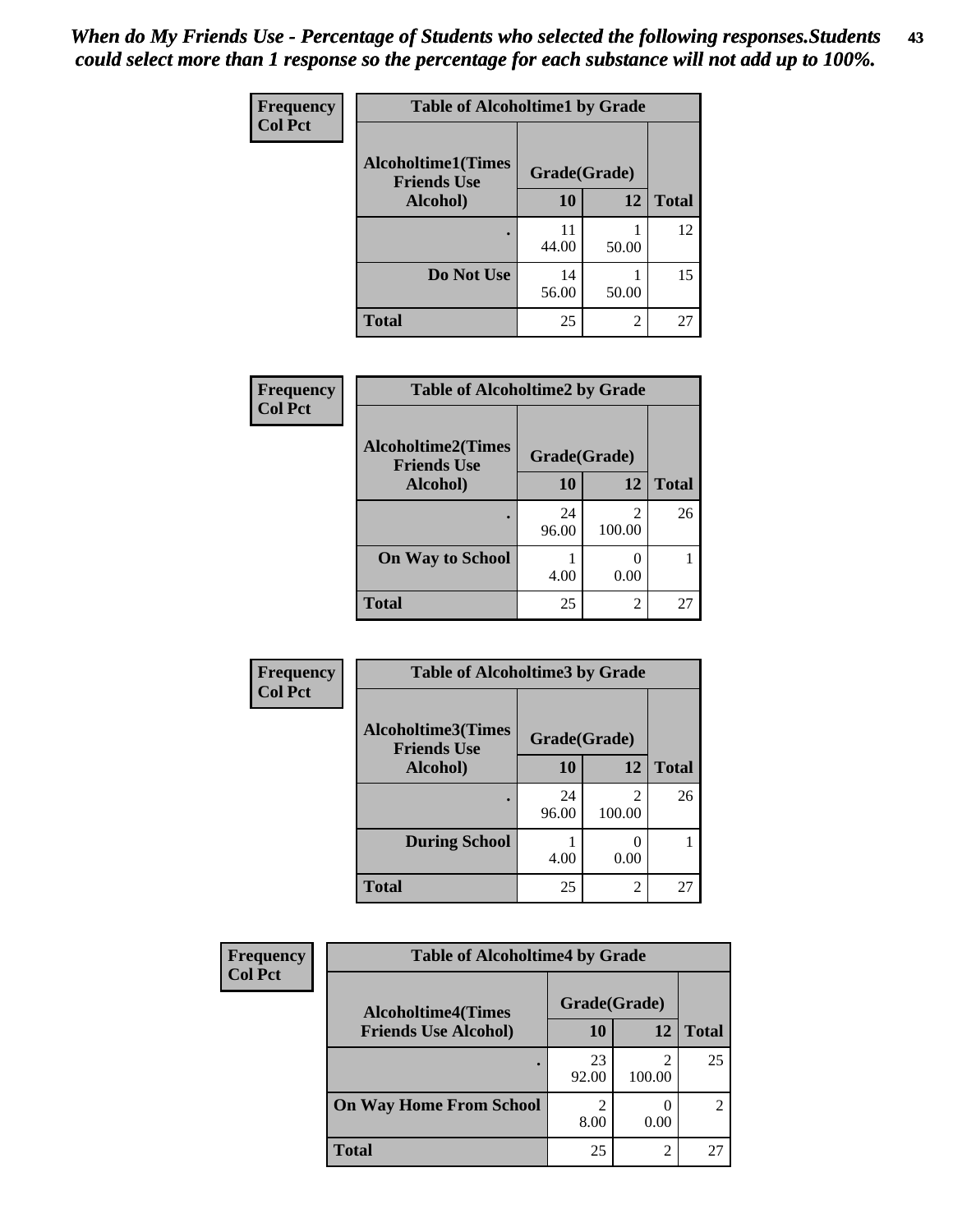*When do My Friends Use - Percentage of Students who selected the following responses.Students could select more than 1 response so the percentage for each substance will not add up to 100%.* **44**

| Frequency      | <b>Table of Alcoholtime5 by Grade</b>           |              |           |              |
|----------------|-------------------------------------------------|--------------|-----------|--------------|
| <b>Col Pct</b> | <b>Alcoholtime5(Times</b><br><b>Friends Use</b> | Grade(Grade) |           |              |
|                | Alcohol)                                        | 10           | <b>12</b> | <b>Total</b> |
|                |                                                 | 23<br>92.00  | 50.00     | 24           |
|                | <b>Weeknights</b>                               | 8.00         | 50.00     | 3            |
|                | <b>Total</b>                                    | 25           | 2         | 27           |

| <b>Frequency</b> | <b>Table of Alcoholtime6 by Grade</b>           |              |                |              |
|------------------|-------------------------------------------------|--------------|----------------|--------------|
| <b>Col Pct</b>   | <b>Alcoholtime6(Times</b><br><b>Friends Use</b> | Grade(Grade) |                |              |
|                  | Alcohol)                                        | 10           | 12             | <b>Total</b> |
|                  |                                                 | 14<br>56.00  | 50.00          | 15           |
|                  | Weekends                                        | 11<br>44.00  | 50.00          | 12           |
|                  | <b>Total</b>                                    | 25           | $\mathfrak{D}$ | 27           |

| Frequency      | <b>Table of Tobaccotime1 by Grade</b>           |              |                |              |
|----------------|-------------------------------------------------|--------------|----------------|--------------|
| <b>Col Pct</b> | <b>Tobaccotime1(Times</b><br><b>Friends Use</b> | Grade(Grade) |                |              |
|                | <b>Tobacco</b> )                                | 10           | 12             | <b>Total</b> |
|                | ٠                                               | 28.00        | 50.00          | 8            |
|                | Do Not Use                                      | 18<br>72.00  | 50.00          | 19           |
|                | <b>Total</b>                                    | 25           | $\overline{2}$ | 27           |

| <b>Frequency</b> | <b>Table of Tobaccotime2 by Grade</b>           |              |                |              |
|------------------|-------------------------------------------------|--------------|----------------|--------------|
| <b>Col Pct</b>   | <b>Tobaccotime2(Times</b><br><b>Friends Use</b> | Grade(Grade) |                |              |
|                  | <b>Tobacco</b> )                                | 10           | 12             | <b>Total</b> |
|                  |                                                 | 22<br>88.00  | 50.00          | 23           |
|                  | <b>On Way to School</b>                         | 3<br>12.00   | 50.00          | 4            |
|                  | <b>Total</b>                                    | 25           | $\overline{2}$ | 27           |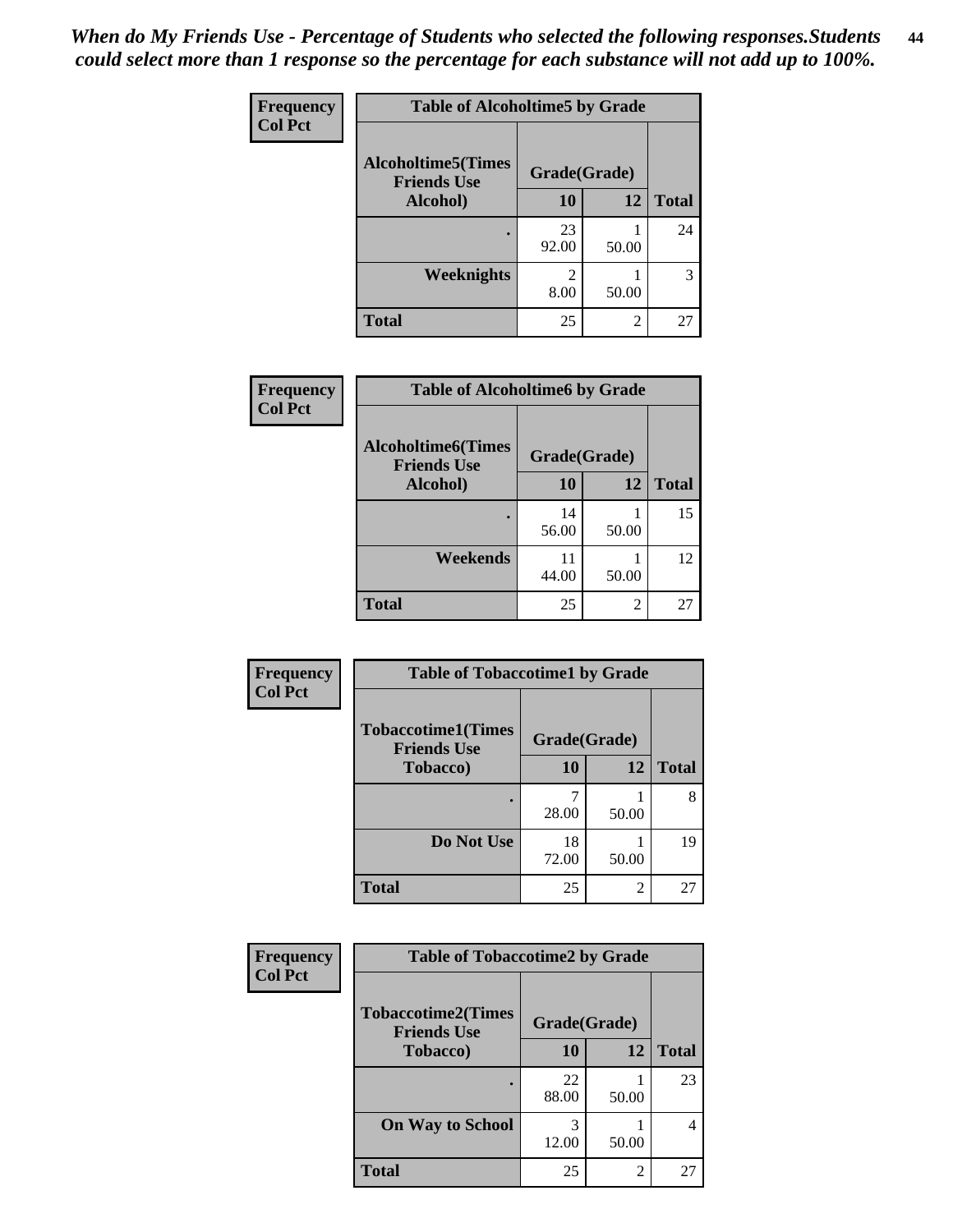| <b>Frequency</b> | <b>Table of Tobaccotime3 by Grade</b>           |              |                          |              |
|------------------|-------------------------------------------------|--------------|--------------------------|--------------|
| <b>Col Pct</b>   | <b>Tobaccotime3(Times</b><br><b>Friends Use</b> | Grade(Grade) |                          |              |
|                  | <b>Tobacco</b> )                                | 10           | 12                       | <b>Total</b> |
|                  |                                                 | 24<br>96.00  | $\mathfrak{D}$<br>100.00 | 26           |
|                  | <b>During School</b>                            | 4.00         | 0.00                     |              |
|                  | <b>Total</b>                                    | 25           | $\overline{2}$           | 27           |

| <b>Frequency</b> | <b>Table of Tobaccotime4 by Grade</b> |              |               |                             |
|------------------|---------------------------------------|--------------|---------------|-----------------------------|
| <b>Col Pct</b>   | <b>Tobaccotime4(Times</b>             | Grade(Grade) |               |                             |
|                  | <b>Friends Use Tobacco)</b>           | 10           | 12            | <b>Total</b>                |
|                  |                                       | 23<br>92.00  | 100.00        | 25                          |
|                  | <b>On Way Home From School</b>        | 8.00         | 0.00          | $\mathcal{D}_{\mathcal{L}}$ |
|                  | <b>Total</b>                          | 25           | $\mathcal{D}$ | 27                          |

| <b>Frequency</b> | <b>Table of Tobaccotime5 by Grade</b>           |              |                |              |
|------------------|-------------------------------------------------|--------------|----------------|--------------|
| <b>Col Pct</b>   | <b>Tobaccotime5(Times</b><br><b>Friends Use</b> | Grade(Grade) |                |              |
|                  | <b>Tobacco</b> )                                | 10           | 12             | <b>Total</b> |
|                  |                                                 | 21<br>84.00  | 50.00          | 22           |
|                  | Weeknights                                      | 4<br>16.00   | 50.00          | 5            |
|                  | <b>Total</b>                                    | 25           | $\overline{2}$ | 27           |

| Frequency<br><b>Col Pct</b> | <b>Table of Tobaccotime6 by Grade</b>           |              |       |              |
|-----------------------------|-------------------------------------------------|--------------|-------|--------------|
|                             | <b>Tobaccotime6(Times</b><br><b>Friends Use</b> | Grade(Grade) |       |              |
|                             | <b>Tobacco</b> )                                | 10           | 12    | <b>Total</b> |
|                             |                                                 | 19<br>76.00  | 50.00 | 20           |
|                             | Weekends                                        | 6<br>24.00   | 50.00 | 7            |
|                             | <b>Total</b>                                    | 25           | 2     | 27           |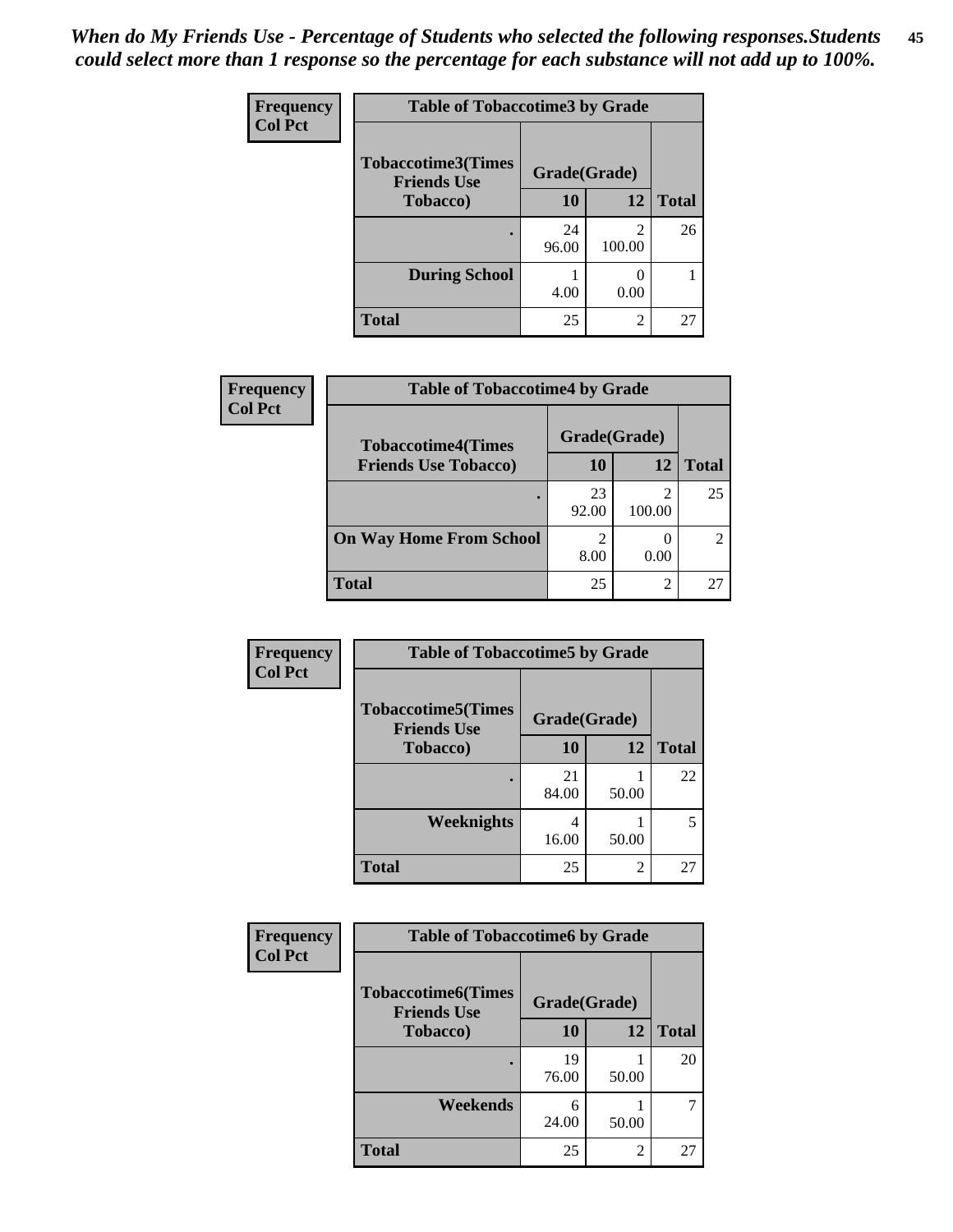| Frequency      | <b>Table of Marijuanatime1 by Grade</b>           |              |                          |              |  |
|----------------|---------------------------------------------------|--------------|--------------------------|--------------|--|
| <b>Col Pct</b> | <b>Marijuanatime1(Times</b><br><b>Friends Use</b> | Grade(Grade) |                          |              |  |
|                | Marijuana)                                        | 10           | 12                       | <b>Total</b> |  |
|                |                                                   | 12<br>48.00  | 0<br>0.00                | 12           |  |
|                | Do Not Use                                        | 13<br>52.00  | $\mathfrak{D}$<br>100.00 | 15           |  |
|                | <b>Total</b>                                      | 25           | 2                        | 27           |  |

| Frequency      | <b>Table of Marijuanatime2 by Grade</b>           |              |                          |              |  |
|----------------|---------------------------------------------------|--------------|--------------------------|--------------|--|
| <b>Col Pct</b> | <b>Marijuanatime2(Times</b><br><b>Friends Use</b> | Grade(Grade) |                          |              |  |
|                | Marijuana)                                        | 10           | 12                       | <b>Total</b> |  |
|                |                                                   | 21<br>84.00  | $\mathfrak{D}$<br>100.00 | 23           |  |
|                | <b>On Way to School</b>                           | 4<br>16.00   | 0.00                     | 4            |  |
|                | <b>Total</b>                                      | 25           | $\mathfrak{D}$           | 27           |  |

| <b>Frequency</b> | <b>Table of Marijuanatime3 by Grade</b>    |              |                          |              |
|------------------|--------------------------------------------|--------------|--------------------------|--------------|
| <b>Col Pct</b>   | Marijuanatime3(Times<br><b>Friends Use</b> | Grade(Grade) |                          |              |
|                  | Marijuana)                                 | 10           | 12                       | <b>Total</b> |
|                  |                                            | 22<br>88.00  | $\mathfrak{D}$<br>100.00 | 24           |
|                  | <b>During School</b>                       | 3<br>12.00   | 0.00                     | 3            |
|                  | <b>Total</b>                               | 25           | $\overline{c}$           | 27           |

| <b>Frequency</b> | <b>Table of Marijuanatime4 by Grade</b> |              |        |              |
|------------------|-----------------------------------------|--------------|--------|--------------|
| <b>Col Pct</b>   | <b>Marijuanatime4</b> (Times            | Grade(Grade) |        |              |
|                  | <b>Friends Use Marijuana</b> )          | 10           | 12     | <b>Total</b> |
|                  |                                         | 21<br>84.00  | 100.00 | 23           |
|                  | <b>On Way Home From School</b>          | 4<br>16.00   | 0.00   |              |
|                  | <b>Total</b>                            | 25           | ∍      | 27           |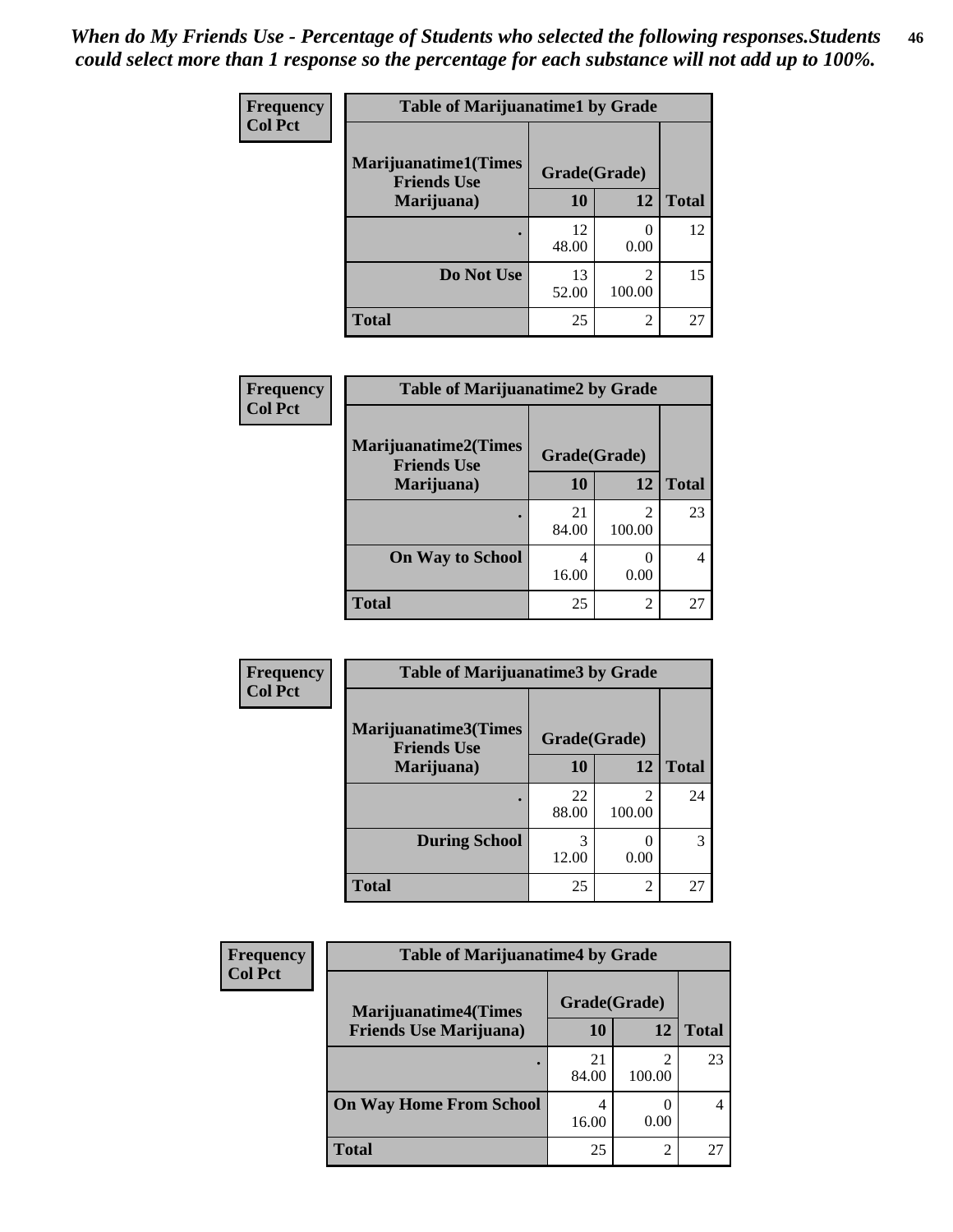| Frequency<br><b>Col Pct</b> | <b>Table of Marijuanatime5 by Grade</b>            |              |                |              |
|-----------------------------|----------------------------------------------------|--------------|----------------|--------------|
|                             | <b>Marijuanatime5</b> (Times<br><b>Friends Use</b> | Grade(Grade) |                |              |
|                             | Marijuana)                                         | 10           | 12             | <b>Total</b> |
|                             |                                                    | 18<br>72.00  | 2<br>100.00    | 20           |
|                             | <b>Weeknights</b>                                  | 28.00        | 0.00           |              |
|                             | <b>Total</b>                                       | 25           | $\overline{c}$ | 27           |

| Frequency      | <b>Table of Marijuanatime6 by Grade</b>            |              |                          |              |
|----------------|----------------------------------------------------|--------------|--------------------------|--------------|
| <b>Col Pct</b> | <b>Marijuanatime6</b> (Times<br><b>Friends Use</b> | Grade(Grade) |                          |              |
|                | Marijuana)                                         | 10           | 12                       | <b>Total</b> |
|                |                                                    | 15<br>60.00  | $\mathfrak{D}$<br>100.00 | 17           |
|                | Weekends                                           | 10<br>40.00  | 0.00                     | 10           |
|                | <b>Total</b>                                       | 25           | 2                        | 27           |

| Frequency      | <b>Table of Otherdrugtime1 by Grade</b>                 |              |                          |              |
|----------------|---------------------------------------------------------|--------------|--------------------------|--------------|
| <b>Col Pct</b> | <b>Otherdrugtime1(Times</b><br><b>Friends Use Other</b> | Grade(Grade) |                          |              |
|                | <b>Illegal Drugs</b> )                                  | 10           | 12                       | <b>Total</b> |
|                |                                                         | 28.00        | 0.00                     |              |
|                | Do Not Use                                              | 18<br>72.00  | $\mathfrak{D}$<br>100.00 | 20           |
|                | Total                                                   | 25           | $\overline{c}$           | 27           |

| <b>Frequency</b> | <b>Table of Otherdrugtime2 by Grade</b>                 |              |                |              |  |
|------------------|---------------------------------------------------------|--------------|----------------|--------------|--|
| <b>Col Pct</b>   | <b>Otherdrugtime2(Times</b><br><b>Friends Use Other</b> | Grade(Grade) |                |              |  |
|                  | <b>Illegal Drugs</b> )                                  | 10           | 12             | <b>Total</b> |  |
|                  |                                                         | 23<br>92.00  | 2<br>100.00    | 25           |  |
|                  | <b>On Way to School</b>                                 | 2<br>8.00    | 0.00           | 2            |  |
|                  | <b>Total</b>                                            | 25           | $\overline{2}$ | 27           |  |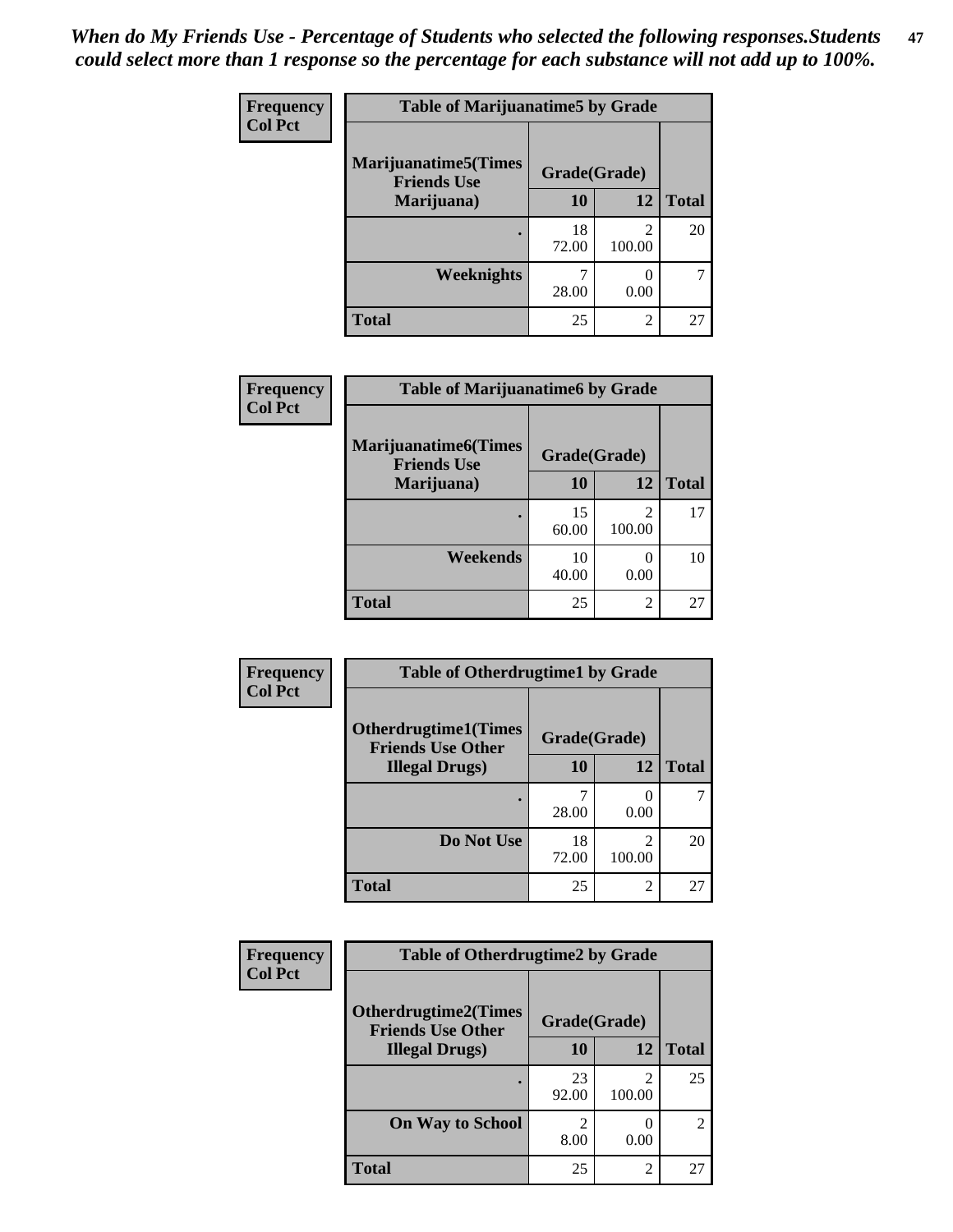| <b>Frequency</b> | <b>Table of Otherdrugtime3 by Grade</b>          |                        |                           |                |
|------------------|--------------------------------------------------|------------------------|---------------------------|----------------|
| <b>Col Pct</b>   | Otherdrugtime3(Times<br><b>Friends Use Other</b> | Grade(Grade)           |                           |                |
|                  | <b>Illegal Drugs</b> )                           | 10                     | 12                        | <b>Total</b>   |
|                  |                                                  | 23<br>92.00            | $\mathfrak{D}$<br>100.00  | 25             |
|                  | <b>During School</b>                             | $\mathfrak{D}$<br>8.00 | $\mathbf{\Omega}$<br>0.00 | $\overline{c}$ |
|                  | <b>Total</b>                                     | 25                     | $\mathfrak{D}$            | 27             |

| Frequency      | <b>Table of Otherdrugtime4 by Grade</b>                         |              |        |              |
|----------------|-----------------------------------------------------------------|--------------|--------|--------------|
| <b>Col Pct</b> | <b>Otherdrugtime4(Times</b><br><b>Friends Use Other Illegal</b> | Grade(Grade) |        |              |
|                | Drugs)                                                          | 10           | 12     | <b>Total</b> |
|                | ٠                                                               | 22<br>88.00  | 100.00 | 24           |
|                | <b>On Way Home From School</b>                                  | 3<br>12.00   | 0.00   | 3            |
|                | <b>Total</b>                                                    | 25           | 2      | 27           |

| <b>Frequency</b> | <b>Table of Otherdrugtime5 by Grade</b>                  |              |                          |              |
|------------------|----------------------------------------------------------|--------------|--------------------------|--------------|
| <b>Col Pct</b>   | <b>Otherdrugtime5</b> (Times<br><b>Friends Use Other</b> | Grade(Grade) |                          |              |
|                  | <b>Illegal Drugs</b> )                                   | 10           | 12                       | <b>Total</b> |
|                  |                                                          | 22<br>88.00  | $\mathfrak{D}$<br>100.00 | 24           |
|                  | Weeknights                                               | 3<br>12.00   | 0.00                     | 3            |
|                  | Total                                                    | 25           | $\overline{c}$           | 27           |

| <b>Frequency</b> | <b>Table of Otherdrugtime6 by Grade</b>                  |              |                |              |
|------------------|----------------------------------------------------------|--------------|----------------|--------------|
| <b>Col Pct</b>   | <b>Otherdrugtime6</b> (Times<br><b>Friends Use Other</b> | Grade(Grade) |                |              |
|                  | <b>Illegal Drugs</b> )                                   | 10           | 12             | <b>Total</b> |
|                  |                                                          | 17<br>68.00  | 2<br>100.00    | 19           |
|                  | Weekends                                                 | 8<br>32.00   | 0.00           | 8            |
|                  | <b>Total</b>                                             | 25           | $\overline{2}$ | 27           |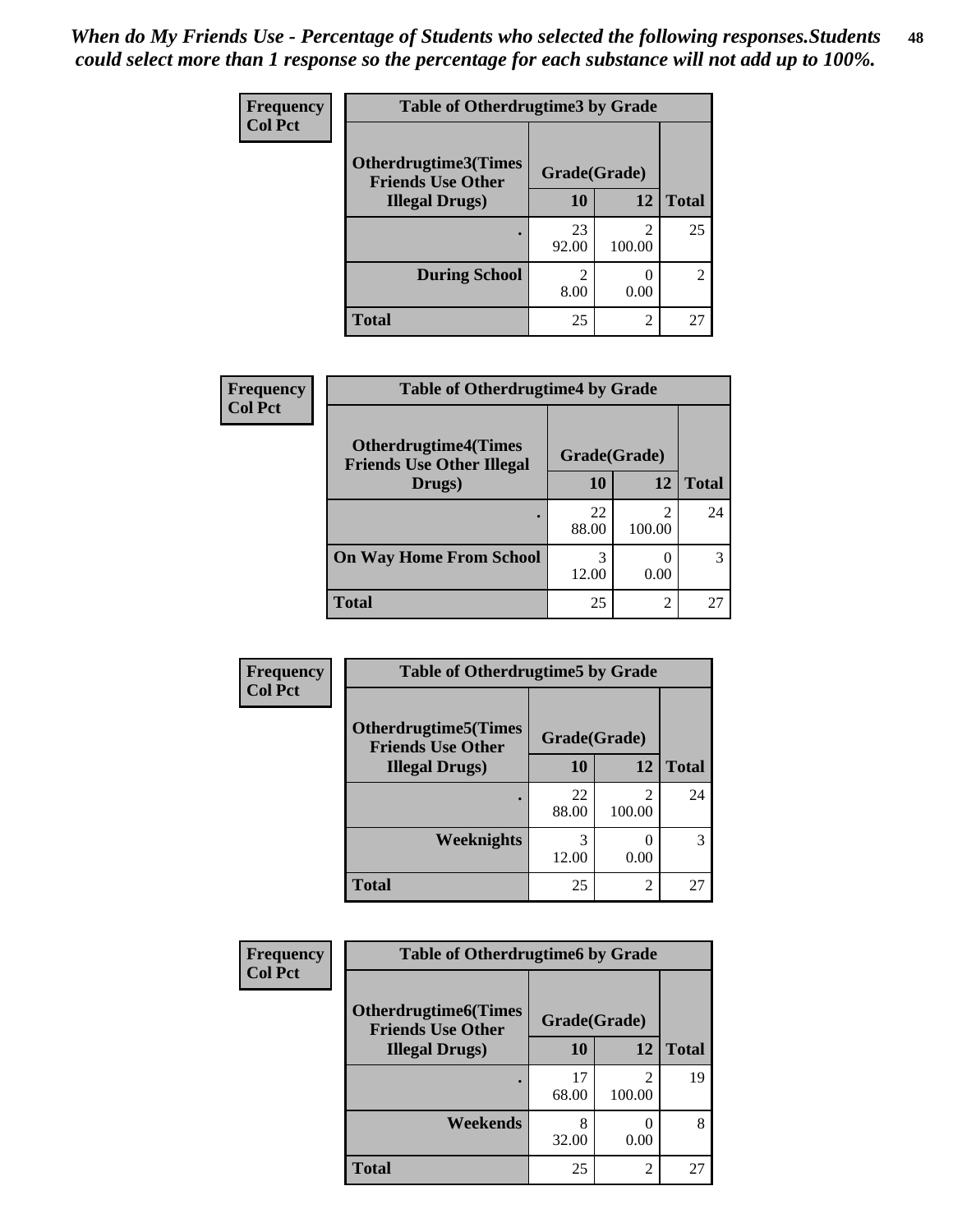| Frequency      | <b>Table of Educationalcohol by Grade</b>                                                                  |              |                                       |              |  |  |
|----------------|------------------------------------------------------------------------------------------------------------|--------------|---------------------------------------|--------------|--|--|
| <b>Col Pct</b> | Educationalcohol(I<br>have been taught<br>about alcohol,<br>tobacco,<br>and other drugs<br>within the last | Grade(Grade) |                                       |              |  |  |
|                | year at school)                                                                                            | 10           | 12                                    | <b>Total</b> |  |  |
|                | Yes                                                                                                        | 22<br>88.00  | $\mathcal{D}_{\mathcal{L}}$<br>100.00 | 24           |  |  |
|                | N <sub>0</sub>                                                                                             | 3<br>12.00   | $\mathbf{\Omega}$<br>0.00             | 3            |  |  |
|                | <b>Total</b>                                                                                               | 25           | $\mathfrak{D}$                        | 27           |  |  |

| Frequency      | <b>Table of Eversmoked by Grade</b>         |             |             |              |  |  |  |
|----------------|---------------------------------------------|-------------|-------------|--------------|--|--|--|
| <b>Col Pct</b> | Eversmoked(I<br>Grade(Grade)<br>have smoked |             |             |              |  |  |  |
|                | a cigarette)                                | <b>10</b>   | 12          | <b>Total</b> |  |  |  |
|                | Yes                                         | 3<br>12.00  | 0.00        | 3            |  |  |  |
|                | N <sub>0</sub>                              | 22<br>88.00 | 2<br>100.00 | 24           |  |  |  |
|                | <b>Total</b>                                | 25          | 2           | 27           |  |  |  |

| Frequency      | <b>Table of Drovedrinking by Grade</b>                                                                              |                    |             |              |
|----------------|---------------------------------------------------------------------------------------------------------------------|--------------------|-------------|--------------|
| <b>Col Pct</b> | Drovedrinking(In<br>the past 30 days I<br>have driven a car<br>or other vehicle<br>while I was<br>drinking alcohol) | Grade(Grade)<br>10 | 12          | <b>Total</b> |
|                | N <sub>0</sub>                                                                                                      | 25<br>100.00       | 2<br>100.00 | 27           |
|                | <b>Total</b>                                                                                                        | 25                 | 2           | 27           |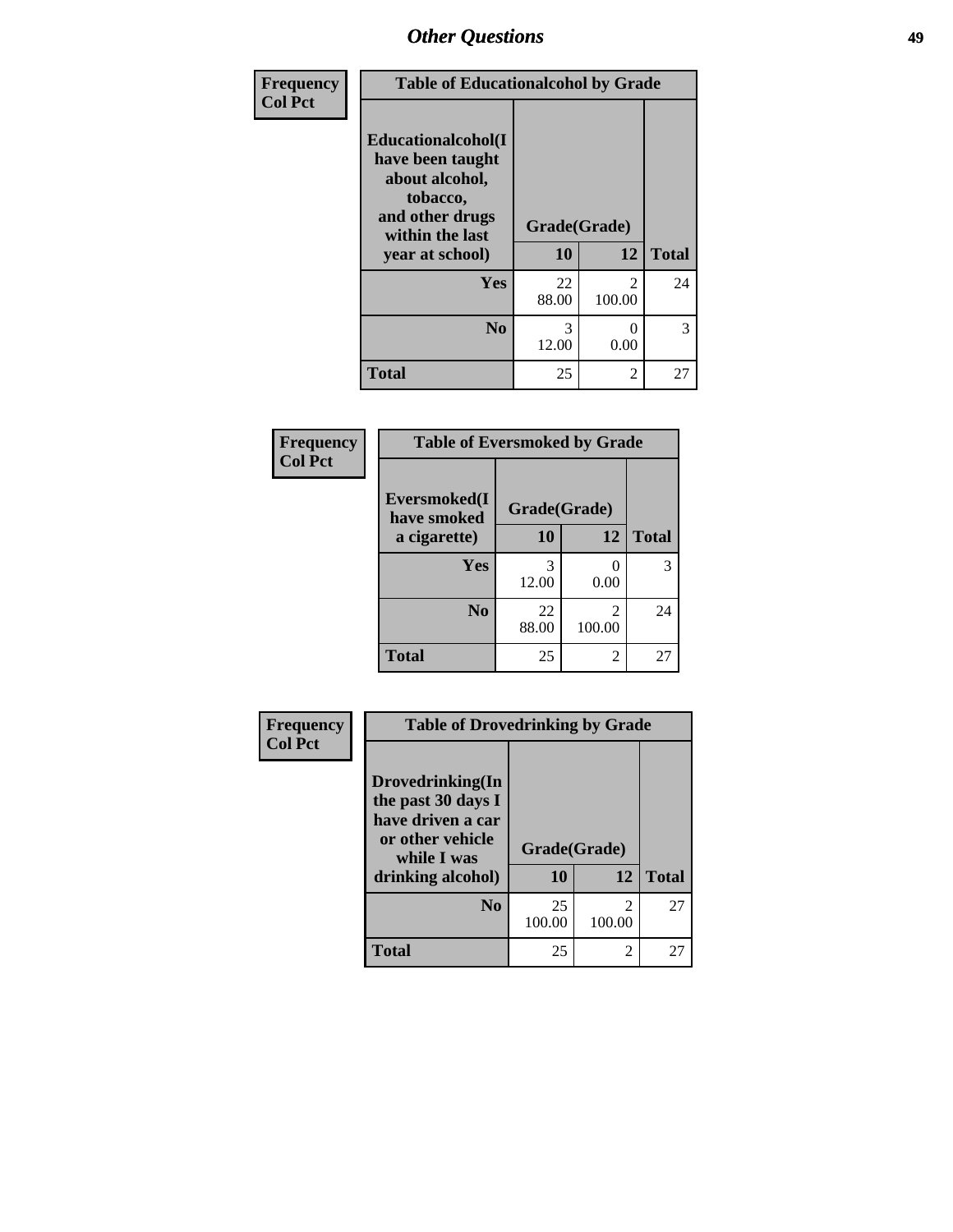| Frequency      | <b>Table of Rodedrinking by Grade</b>                                                                      |              |                          |              |
|----------------|------------------------------------------------------------------------------------------------------------|--------------|--------------------------|--------------|
| <b>Col Pct</b> | Rodedrinking(In<br>the past 30 days<br>I have ridden in<br>a car with a<br>driver who had<br>been drinking | Grade(Grade) |                          |              |
|                | alcohol)                                                                                                   | 10           | 12                       | <b>Total</b> |
|                | N <sub>0</sub>                                                                                             | 25<br>100.00 | $\mathfrak{D}$<br>100.00 | 27           |
|                | <b>Total</b>                                                                                               | 25           | $\overline{2}$           | 27           |

| Frequency      | <b>Table of Drugsschool by Grade</b>                                                                                                   |                        |                          |              |  |  |  |
|----------------|----------------------------------------------------------------------------------------------------------------------------------------|------------------------|--------------------------|--------------|--|--|--|
| <b>Col Pct</b> | <b>Drugsschool</b> (During<br>the past 12 months,<br>I have been offered,<br>sold,<br>or given illegal<br>drugs on school<br>property) | Grade(Grade)<br>10     | 12                       | <b>Total</b> |  |  |  |
|                |                                                                                                                                        |                        |                          |              |  |  |  |
|                | Yes                                                                                                                                    | $\mathfrak{D}$<br>8.00 | 0<br>0.00                | 2            |  |  |  |
|                | N <sub>0</sub>                                                                                                                         | 23<br>92.00            | $\mathfrak{D}$<br>100.00 | 25           |  |  |  |
|                | <b>Total</b>                                                                                                                           | 25                     | 2                        | 27           |  |  |  |

| Frequency      | <b>Table of Helpbullied by Grade</b>                                   |                        |             |              |
|----------------|------------------------------------------------------------------------|------------------------|-------------|--------------|
| <b>Col Pct</b> | $Helpb$ ullied $(I$<br>would help<br>someone who was<br>being bullied) | Grade(Grade)<br>10     | 12          | <b>Total</b> |
|                | <b>Strongly Agree</b>                                                  | 10<br>40.00            | 2<br>100.00 | 12           |
|                | <b>Somewhat Agree</b>                                                  | 13<br>52.00            | 0<br>0.00   | 13           |
|                | <b>Strongly Disagree</b>                                               | $\mathfrak{D}$<br>8.00 | 0<br>0.00   | 2            |
|                | <b>Total</b>                                                           | 25                     | 2           | 27           |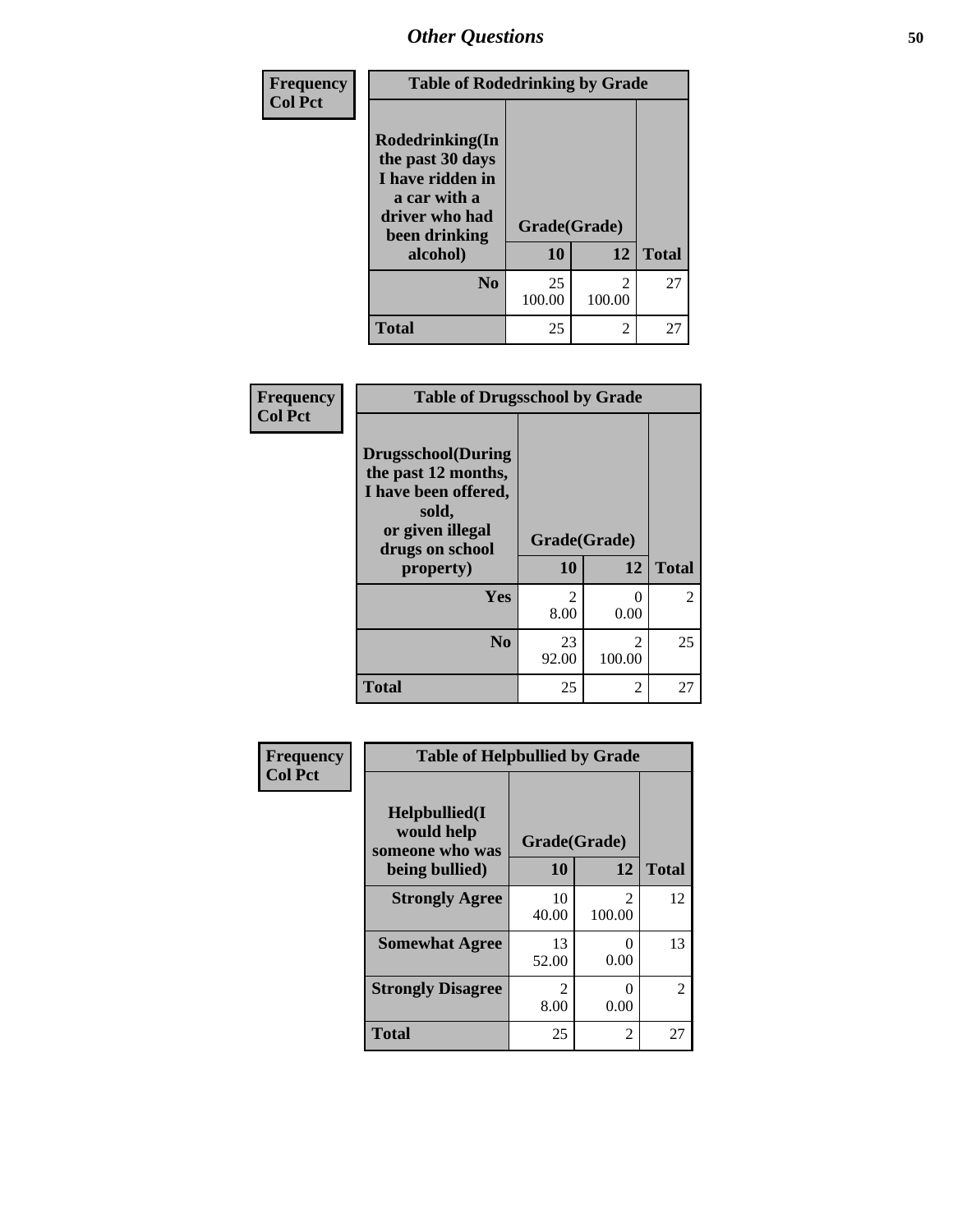| <b>Frequency</b> | <b>Table of Grade by Bingedrinking</b> |                                                                                                                             |                |  |  |
|------------------|----------------------------------------|-----------------------------------------------------------------------------------------------------------------------------|----------------|--|--|
| <b>Row Pct</b>   |                                        | <b>Bingedrinking</b> (I<br>have drunk five<br>or more drinks<br>of alcohol at<br>one sitting<br>during the last<br>30 days) |                |  |  |
|                  | Grade(Grade)                           | 0 Days                                                                                                                      | <b>Total</b>   |  |  |
|                  | 10                                     | 25<br>100.00                                                                                                                | 25             |  |  |
|                  | 12                                     | $\mathfrak{D}$<br>100.00                                                                                                    | $\overline{2}$ |  |  |
|                  | <b>Total</b>                           | 27                                                                                                                          | 27             |  |  |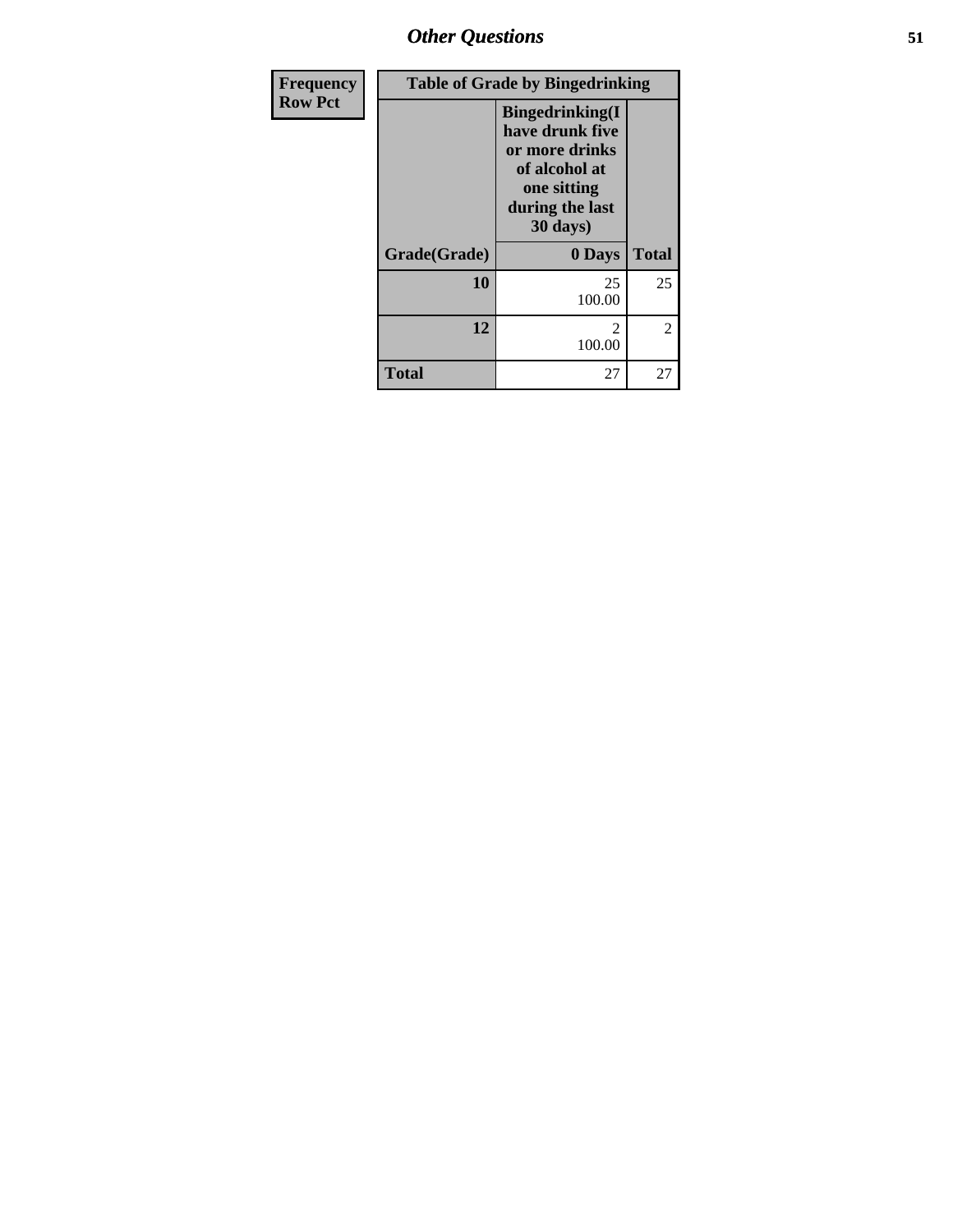## *Nutrition* **52**

| <b>Frequency</b> | <b>Table of Grade by Dairy</b> |                                                                 |                                       |                                    |                                    |              |  |
|------------------|--------------------------------|-----------------------------------------------------------------|---------------------------------------|------------------------------------|------------------------------------|--------------|--|
| <b>Row Pct</b>   |                                | Dairy (I eat at least 3 servings of dairy<br>products each day) |                                       |                                    |                                    |              |  |
|                  | Grade(Grade)                   | <b>Strongly</b><br>Agree                                        | Somewhat  <br>Agree                   | <b>Somewhat</b><br><b>Disagree</b> | <b>Strongly</b><br><b>Disagree</b> | <b>Total</b> |  |
|                  | 10                             | 8<br>32.00                                                      | 12<br>48.00                           | 12.00                              | ◠<br>8.00                          | 25           |  |
|                  | 12                             | 0.00                                                            | $\mathcal{D}_{\mathcal{A}}$<br>100.00 | 0.00                               | 0.00                               | 2            |  |
|                  | <b>Total</b>                   | 8                                                               | 14                                    | 3                                  | 2                                  | 27           |  |

| Frequency      | <b>Table of Grade by Fruitveg</b> |                                                                          |             |                                   |                                    |               |  |  |
|----------------|-----------------------------------|--------------------------------------------------------------------------|-------------|-----------------------------------|------------------------------------|---------------|--|--|
| <b>Row Pct</b> |                                   | Fruitveg(I eat at least 5 servings of fruits<br>and vegetables each day) |             |                                   |                                    |               |  |  |
|                | Grade(Grade)                      | <b>Strongly</b><br>Agree                                                 | Agree       | Somewhat   Somewhat  <br>Disagree | <b>Strongly</b><br><b>Disagree</b> | <b>Total</b>  |  |  |
|                | 10                                | 32.00                                                                    | 11<br>44.00 | 12.00                             | 12.00                              | 25            |  |  |
|                | 12                                | 0.00                                                                     | ◠<br>100.00 | 0.00                              | 0.00                               | $\mathcal{L}$ |  |  |
|                | <b>Total</b>                      | 8                                                                        | 13          | 3                                 | 3                                  | 27            |  |  |

| <b>Frequency</b> | <b>Table of Grade by Cafeteriahealthy</b> |                                                                       |                     |                                    |                                    |               |
|------------------|-------------------------------------------|-----------------------------------------------------------------------|---------------------|------------------------------------|------------------------------------|---------------|
| <b>Row Pct</b>   |                                           | Cafeteriahealthy (School meals in my<br>school cafeteria are healthy) |                     |                                    |                                    |               |
|                  | Grade(Grade)                              | <b>Strongly</b><br>Agree                                              | Somewhat  <br>Agree | <b>Somewhat</b><br><b>Disagree</b> | <b>Strongly</b><br><b>Disagree</b> | <b>Total</b>  |
|                  | 10                                        | 4.00                                                                  | ℸ<br>28.00          | 16.00                              | 13<br>52.00                        | 25            |
|                  | 12                                        | 0.00                                                                  | 50.00               | 50.00                              | 0.00                               | $\mathcal{D}$ |
|                  | <b>Total</b>                              |                                                                       | 8                   |                                    | 13                                 | 27            |

| <b>Frequency</b> | <b>Table of Grade by Cafeterianutrition</b> |                          |                                                                                           |                                        |                                    |                             |  |
|------------------|---------------------------------------------|--------------------------|-------------------------------------------------------------------------------------------|----------------------------------------|------------------------------------|-----------------------------|--|
| <b>Row Pct</b>   |                                             |                          | <b>Cafeterianutrition</b> (Facts about nutrition<br>are available in my school cafeteria) |                                        |                                    |                             |  |
|                  | Grade(Grade)                                | <b>Strongly</b><br>Agree | Agree                                                                                     | Somewhat   Somewhat<br><b>Disagree</b> | <b>Strongly</b><br><b>Disagree</b> | <b>Total</b>                |  |
|                  | 10                                          | 4.00                     | 6<br>24.00                                                                                | 8.00                                   | 16<br>64.00                        | 25                          |  |
|                  | 12                                          | 0.00                     | 2<br>100.00                                                                               | 0.00                                   | 0.00                               | $\mathcal{D}_{\mathcal{L}}$ |  |
|                  | <b>Total</b>                                |                          | 8                                                                                         | $\mathfrak{D}$                         | 16                                 | 27                          |  |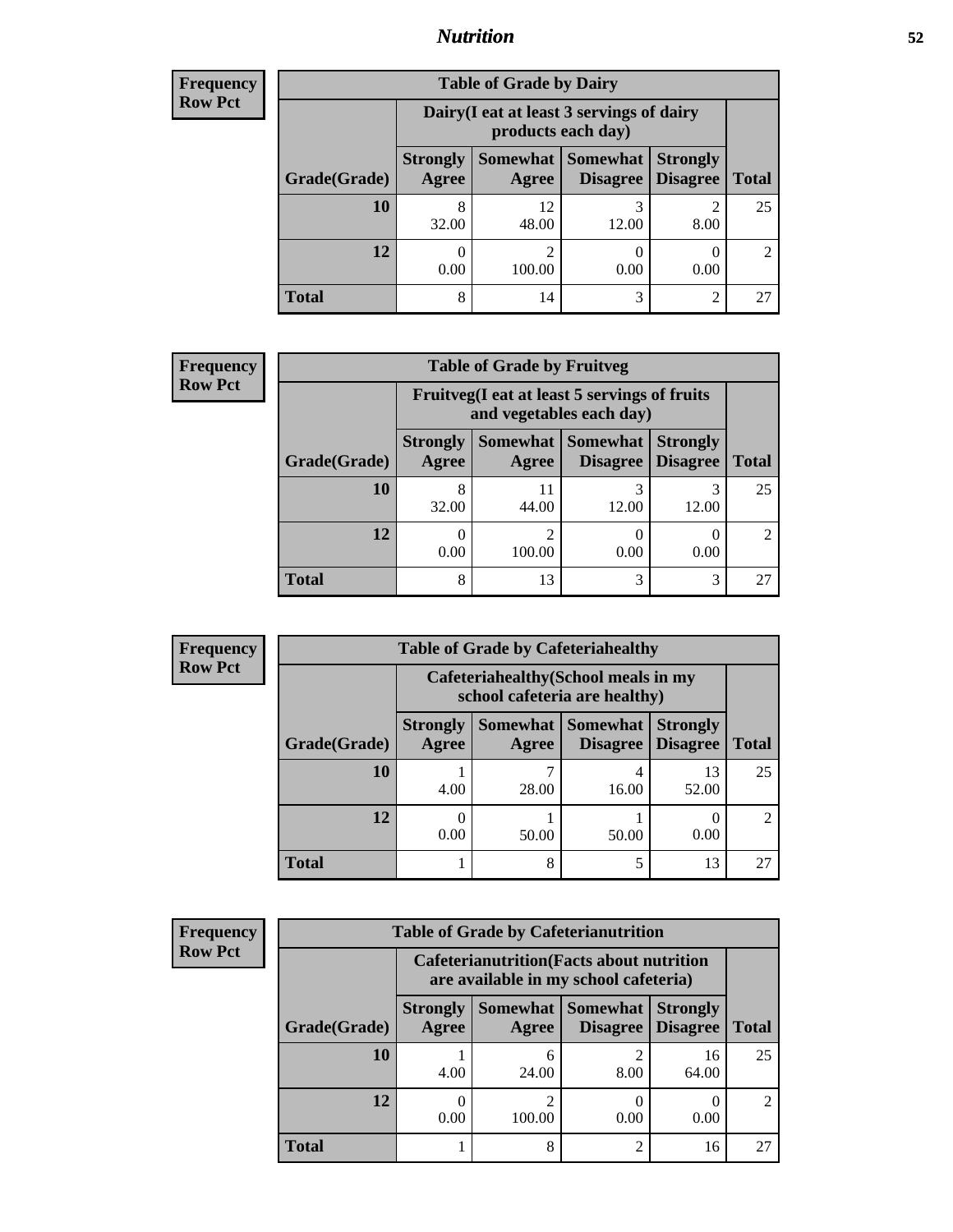## *Nutrition* **53**

| <b>Frequency</b> | <b>Table of Grade by Schoollunch</b> |                                                                 |                     |                                    |                |  |
|------------------|--------------------------------------|-----------------------------------------------------------------|---------------------|------------------------------------|----------------|--|
| <b>Row Pct</b>   |                                      | Schoollunch(I eat school lunch<br>three or more times per week) |                     |                                    |                |  |
|                  | Grade(Grade)                         | <b>Strongly</b><br>Agree                                        | Somewhat  <br>Agree | <b>Strongly</b><br><b>Disagree</b> | <b>Total</b>   |  |
|                  | 10                                   | 20.00                                                           | 3<br>12.00          | 17<br>68.00                        | 25             |  |
|                  | 12                                   | 0.00                                                            | 0.00                | ∍<br>100.00                        | $\mathfrak{D}$ |  |
|                  | <b>Total</b>                         | 5                                                               | 3                   | 19                                 | 27             |  |

| <b>Frequency</b> | <b>Table of Grade by Foodchoices</b> |                                             |             |                                      |                                    |               |
|------------------|--------------------------------------|---------------------------------------------|-------------|--------------------------------------|------------------------------------|---------------|
| <b>Row Pct</b>   |                                      | Foodchoices (I make healthy food choices in |             |                                      |                                    |               |
|                  | Grade(Grade)                         | <b>Strongly</b><br>Agree                    | Agree       | Somewhat Somewhat<br><b>Disagree</b> | <b>Strongly</b><br><b>Disagree</b> | <b>Total</b>  |
|                  | 10                                   | 4<br>16.00                                  | 11<br>44.00 | 3<br>12.00                           | 28.00                              | 25            |
|                  | 12                                   | 0.00                                        | 50.00       | 50.00                                | 0.00                               | $\mathcal{L}$ |
|                  | <b>Total</b>                         | 4                                           | 12          | 4                                    |                                    | 27            |

| <b>Frequency</b> | <b>Table of Grade by Wholewheat</b> |                                                                                                             |            |                                               |                                    |                             |
|------------------|-------------------------------------|-------------------------------------------------------------------------------------------------------------|------------|-----------------------------------------------|------------------------------------|-----------------------------|
| <b>Row Pct</b>   |                                     | Wholewheat (There are whole wheat and<br>multigrain breads and cereals available in<br>my school cafeteria) |            |                                               |                                    |                             |
|                  | Grade(Grade)                        | <b>Strongly</b><br>Agree                                                                                    | Agree      | <b>Somewhat   Somewhat</b><br><b>Disagree</b> | <b>Strongly</b><br><b>Disagree</b> | <b>Total</b>                |
|                  | 10                                  | 8.00                                                                                                        | 6<br>24.00 | 20.00                                         | 12<br>48.00                        | 25                          |
|                  | 12                                  | 0.00                                                                                                        | 50.00      | 0.00                                          | 50.00                              | $\mathcal{D}_{\mathcal{L}}$ |
|                  | <b>Total</b>                        | $\overline{2}$                                                                                              | 7          |                                               | 13                                 | 27                          |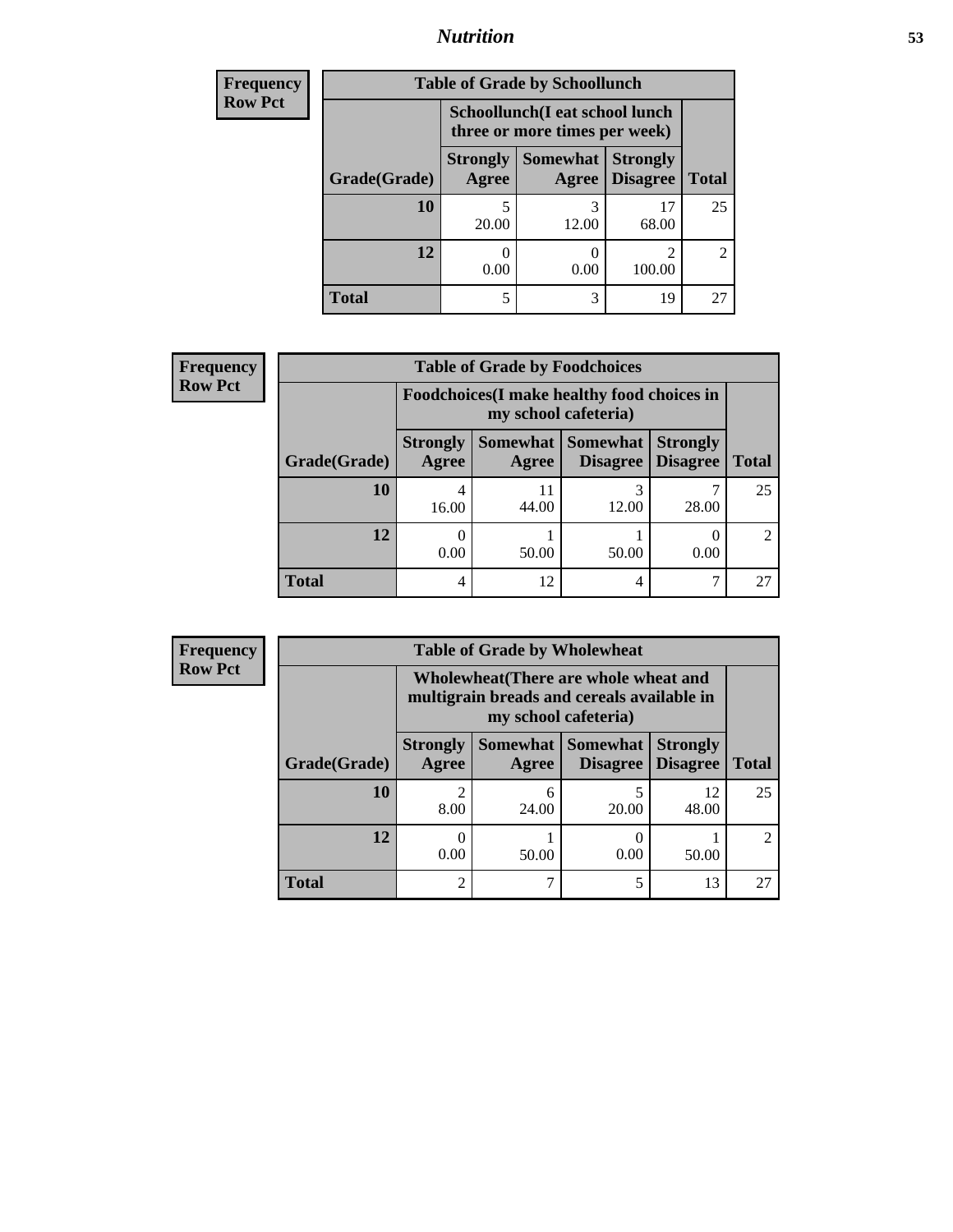## *Nutrition* **54**

**Frequency Row Pct**

| <b>Table of Grade by Healthyvending</b> |                                                                                                                                               |                          |                             |                                    |                             |  |
|-----------------------------------------|-----------------------------------------------------------------------------------------------------------------------------------------------|--------------------------|-----------------------------|------------------------------------|-----------------------------|--|
|                                         | Healthyvending (If only healthy snacks and<br>beverages were available in the vending<br>machines during the school day,<br>I would buy them) |                          |                             |                                    |                             |  |
| Grade(Grade)                            | <b>Strongly</b><br>Agree                                                                                                                      | <b>Somewhat</b><br>Agree | <b>Somewhat</b><br>Disagree | <b>Strongly</b><br><b>Disagree</b> | <b>Total</b>                |  |
| 10                                      | 6<br>24.00                                                                                                                                    | 4<br>16.00               | 9<br>36.00                  | 6<br>24.00                         | 25                          |  |
| 12                                      | 50.00                                                                                                                                         | 50.00                    | 0.00                        | 0<br>0.00                          | $\mathcal{D}_{\mathcal{L}}$ |  |
| <b>Total</b>                            | 7                                                                                                                                             | 5                        | 9                           | 6                                  | 27                          |  |

**Frequency Row Pct**

| <b>Table of Grade by Schoolbreakfast</b> |                                                                                                                                         |            |                               |                                    |              |  |
|------------------------------------------|-----------------------------------------------------------------------------------------------------------------------------------------|------------|-------------------------------|------------------------------------|--------------|--|
|                                          | Schoolbreakfast (If breakfast were<br>available at school,<br>but outside the cafeteria,<br>I would eat breakfast at school more often) |            |                               |                                    |              |  |
| Grade(Grade)                             | <b>Strongly</b><br>Agree                                                                                                                | Agree      | Somewhat Somewhat<br>Disagree | <b>Strongly</b><br><b>Disagree</b> | <b>Total</b> |  |
| 10                                       | 9<br>36.00                                                                                                                              | 6<br>24.00 | 4<br>16.00                    | 6<br>24.00                         | 25           |  |
| 12                                       | 50.00                                                                                                                                   | 50.00      | 0.00                          | 0.00                               |              |  |
| <b>Total</b>                             | 10                                                                                                                                      |            | 4                             | 6                                  | 27           |  |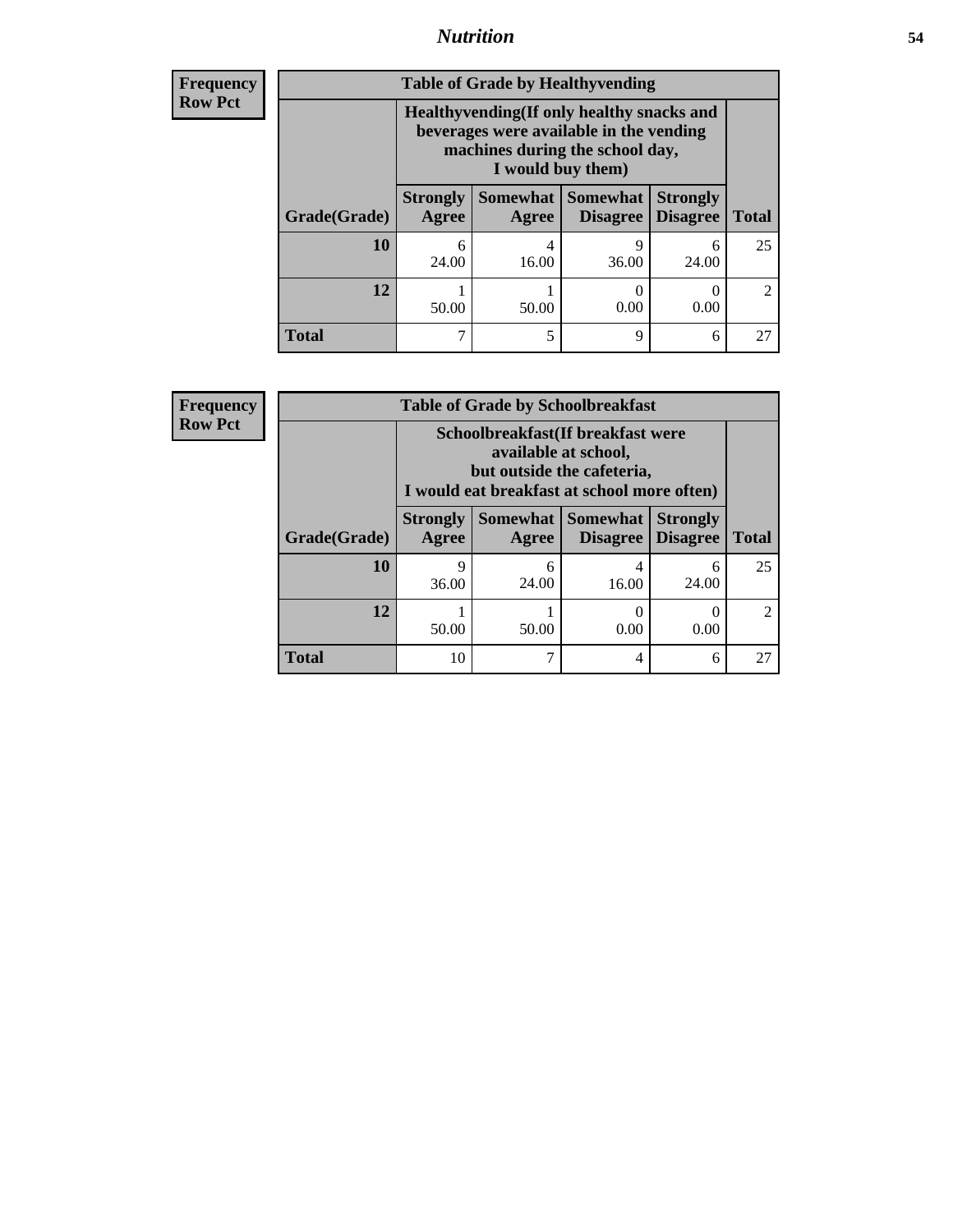| Frequency<br><b>Col Pct</b> | <b>Table of Educationaids by Grade</b>                                                                    |                    |                          |              |  |
|-----------------------------|-----------------------------------------------------------------------------------------------------------|--------------------|--------------------------|--------------|--|
|                             | <b>Educationaids</b> (I<br>have been<br>taught about<br><b>HIV/AIDS</b> at<br>school in the<br>past year) | Grade(Grade)<br>10 | 12                       | <b>Total</b> |  |
|                             | Yes                                                                                                       | 22<br>88.00        | $\mathfrak{D}$<br>100.00 | 24           |  |
|                             | N <sub>0</sub>                                                                                            | 3<br>12.00         | 0<br>0.00                | 3            |  |
|                             | <b>Total</b>                                                                                              | 25                 | 2                        | 27           |  |

| Frequency      | <b>Table of Educationcharacter by Grade</b>                         |              |                          |              |
|----------------|---------------------------------------------------------------------|--------------|--------------------------|--------------|
| <b>Col Pct</b> | <b>Educationcharacter(I)</b><br>have been taught<br>about character | Grade(Grade) |                          |              |
|                | education in the past<br>year at school)                            | 10           | 12                       | <b>Total</b> |
|                | <b>Yes</b>                                                          | 16<br>64.00  | $\mathfrak{D}$<br>100.00 | 18           |
|                | N <sub>0</sub>                                                      | q<br>36.00   | O<br>0.00                | Q            |
|                | <b>Total</b>                                                        | 25           | 2                        | 27           |

| <b>Frequency</b> | <b>Table of Gradcoach1 by Grade</b>              |              |       |              |
|------------------|--------------------------------------------------|--------------|-------|--------------|
| <b>Col Pct</b>   | Gradcoach1(I<br>know who my<br><b>Graduation</b> | Grade(Grade) |       |              |
|                  | Coach is)                                        | 10           | 12    | <b>Total</b> |
|                  | <b>Yes</b>                                       | 3<br>12.00   | 50.00 | 4            |
|                  | N <sub>0</sub>                                   | 22<br>88.00  | 50.00 | 23           |
|                  | <b>Total</b>                                     | 25           | 2     | 27           |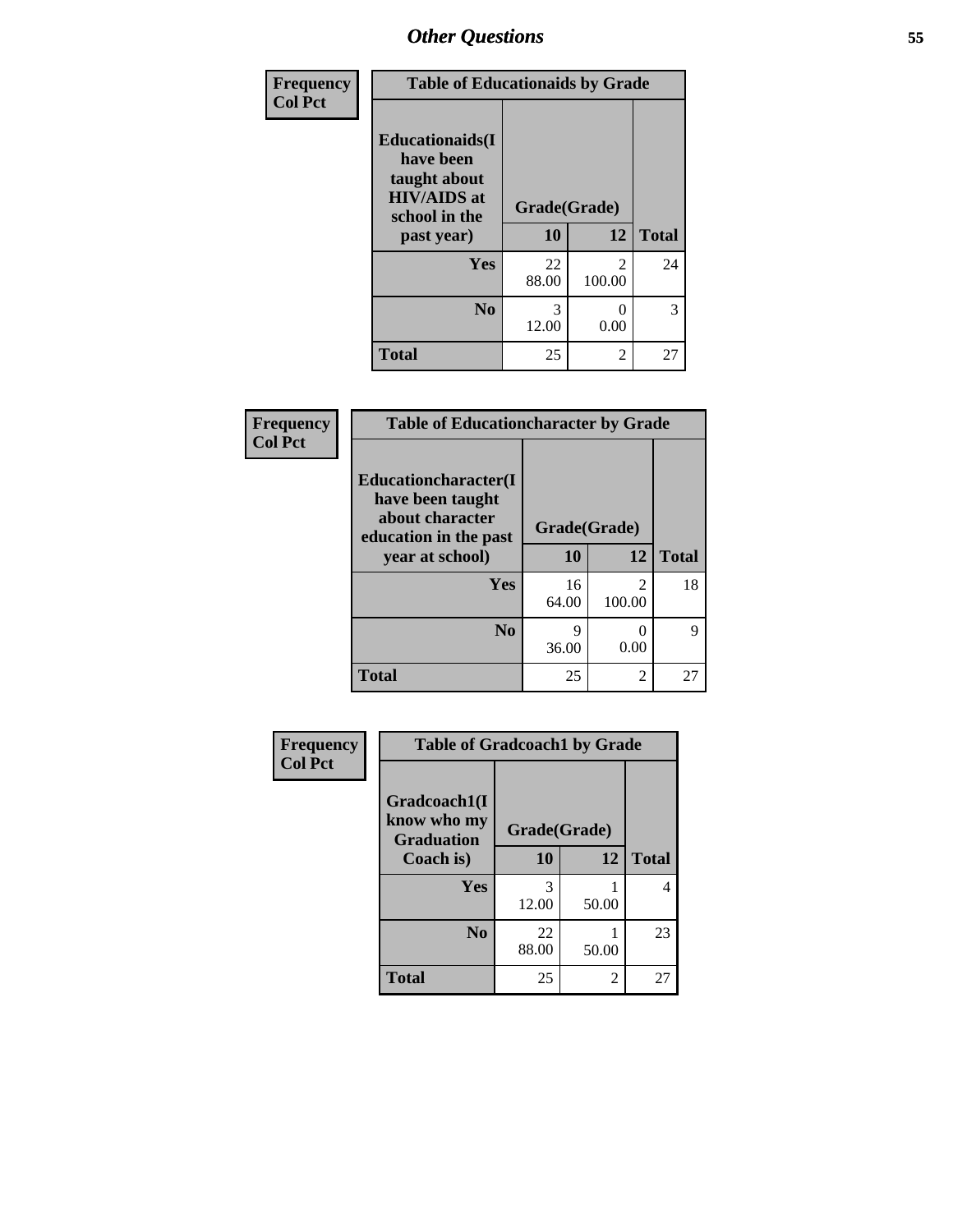| Frequency      | <b>Table of Gradcoach2 by Grade</b> |              |       |              |
|----------------|-------------------------------------|--------------|-------|--------------|
| <b>Col Pct</b> |                                     |              |       |              |
|                | Gradcoach2(I<br>have                |              |       |              |
|                | contacted my<br><b>Graduation</b>   | Grade(Grade) |       |              |
|                | Coach)                              | 10           | 12    | <b>Total</b> |
|                | Yes                                 | 3<br>12.00   | 50.00 | 4            |
|                | N <sub>0</sub>                      | 22<br>88.00  | 50.00 | 23           |
|                | <b>Total</b>                        | 25           | 2     | 27           |

| <b>Frequency</b><br><b>Col Pct</b> | <b>Table of Gradcoach3 by Grade</b>                    |                    |            |              |
|------------------------------------|--------------------------------------------------------|--------------------|------------|--------------|
|                                    | Gradcoach3(I<br>have received<br>assistance<br>from my |                    |            |              |
|                                    | <b>Graduation</b><br>Coach)                            | Grade(Grade)<br>10 | 12         | <b>Total</b> |
|                                    |                                                        |                    |            |              |
|                                    | Yes                                                    | 3<br>12.00         | 1<br>50.00 | 4            |
|                                    | N <sub>0</sub>                                         | 3<br>12.00         | 0<br>0.00  | 3            |
|                                    | Don't know                                             | 19<br>76.00        | 1<br>50.00 | 20           |
|                                    | <b>Total</b>                                           | 25                 | 2          | 27           |

| Frequency      | <b>Table of Selfharm by Grade</b>                                                                                                                                                      |                        |             |              |  |
|----------------|----------------------------------------------------------------------------------------------------------------------------------------------------------------------------------------|------------------------|-------------|--------------|--|
| <b>Col Pct</b> | <b>Selfharm</b> (During<br>the past 12<br>months,<br>I harmed myself<br>on purpose<br><b>Suicideconsider</b><br>During the past<br>12 months,<br>I seriously<br>considered<br>suicide) | Grade(Grade)<br>10     | 12          | <b>Total</b> |  |
|                | Yes                                                                                                                                                                                    | $\mathcal{R}$<br>12.00 | 0<br>0.00   | 3            |  |
|                | N <sub>0</sub>                                                                                                                                                                         | 22<br>88.00            | 2<br>100.00 | 24           |  |
|                | Total                                                                                                                                                                                  | 25                     | 2           | 27           |  |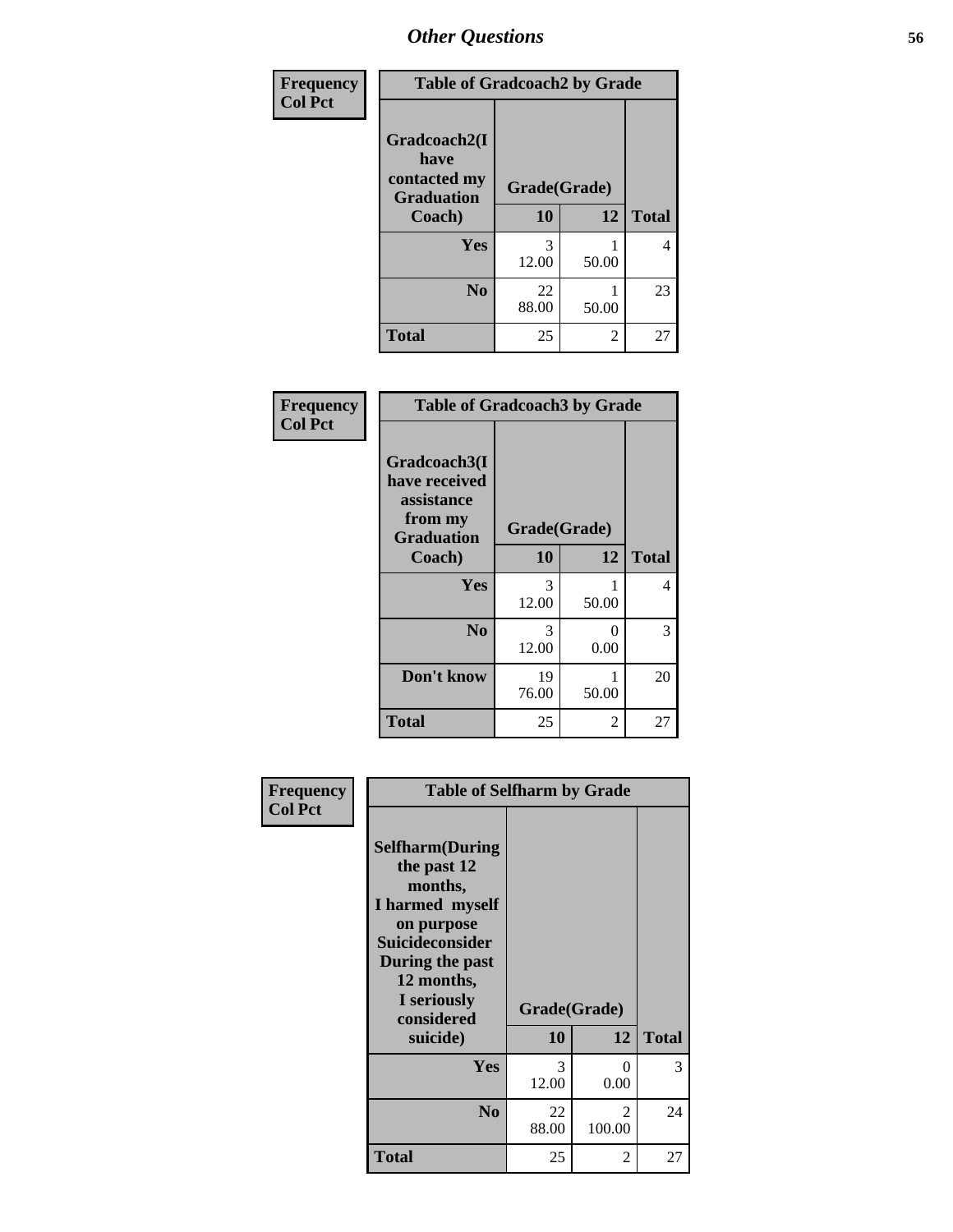| <b>Frequency</b> | <b>Table of Suicideconsider by Grade</b> |              |             |              |  |
|------------------|------------------------------------------|--------------|-------------|--------------|--|
| <b>Col Pct</b>   |                                          | Grade(Grade) |             |              |  |
|                  | Suicideconsider                          | <b>10</b>    | 12          | <b>Total</b> |  |
|                  | <b>Yes</b>                               | 4.00         | 0.00        |              |  |
|                  | N <sub>0</sub>                           | 24<br>96.00  | 2<br>100.00 | 26           |  |
|                  | <b>Total</b>                             | 25           | 2           | 27           |  |

| Frequency<br><b>Col Pct</b> | <b>Table of Suicideattempt by Grade</b>                            |                    |                      |    |  |
|-----------------------------|--------------------------------------------------------------------|--------------------|----------------------|----|--|
|                             | Suicideattempt(I<br>have attempted<br>suicide in the<br>last year) | Grade(Grade)<br>10 | <b>Total</b>         |    |  |
|                             | N <sub>0</sub>                                                     | 25                 | 12<br>$\mathfrak{D}$ | 27 |  |
|                             |                                                                    | 100.00             | 100.00               |    |  |
|                             | <b>Total</b>                                                       | 25                 | 2                    | 27 |  |

| Frequency<br>Col Pct |
|----------------------|
|                      |

| <b>Table of Instantmessaged by Grade</b>                       |             |                |              |  |  |  |  |  |  |
|----------------------------------------------------------------|-------------|----------------|--------------|--|--|--|--|--|--|
| <b>Instantmessaged</b> (I<br>have instant<br>messaged people I |             | Grade(Grade)   |              |  |  |  |  |  |  |
| do not even know)                                              | 10          | 12             | <b>Total</b> |  |  |  |  |  |  |
| Yes                                                            | 2<br>8.00   | 50.00          |              |  |  |  |  |  |  |
| N <sub>0</sub>                                                 |             |                | 24           |  |  |  |  |  |  |
|                                                                | 23<br>92.00 | 50.00          |              |  |  |  |  |  |  |
| Total                                                          | 25          | $\mathfrak{D}$ | 27           |  |  |  |  |  |  |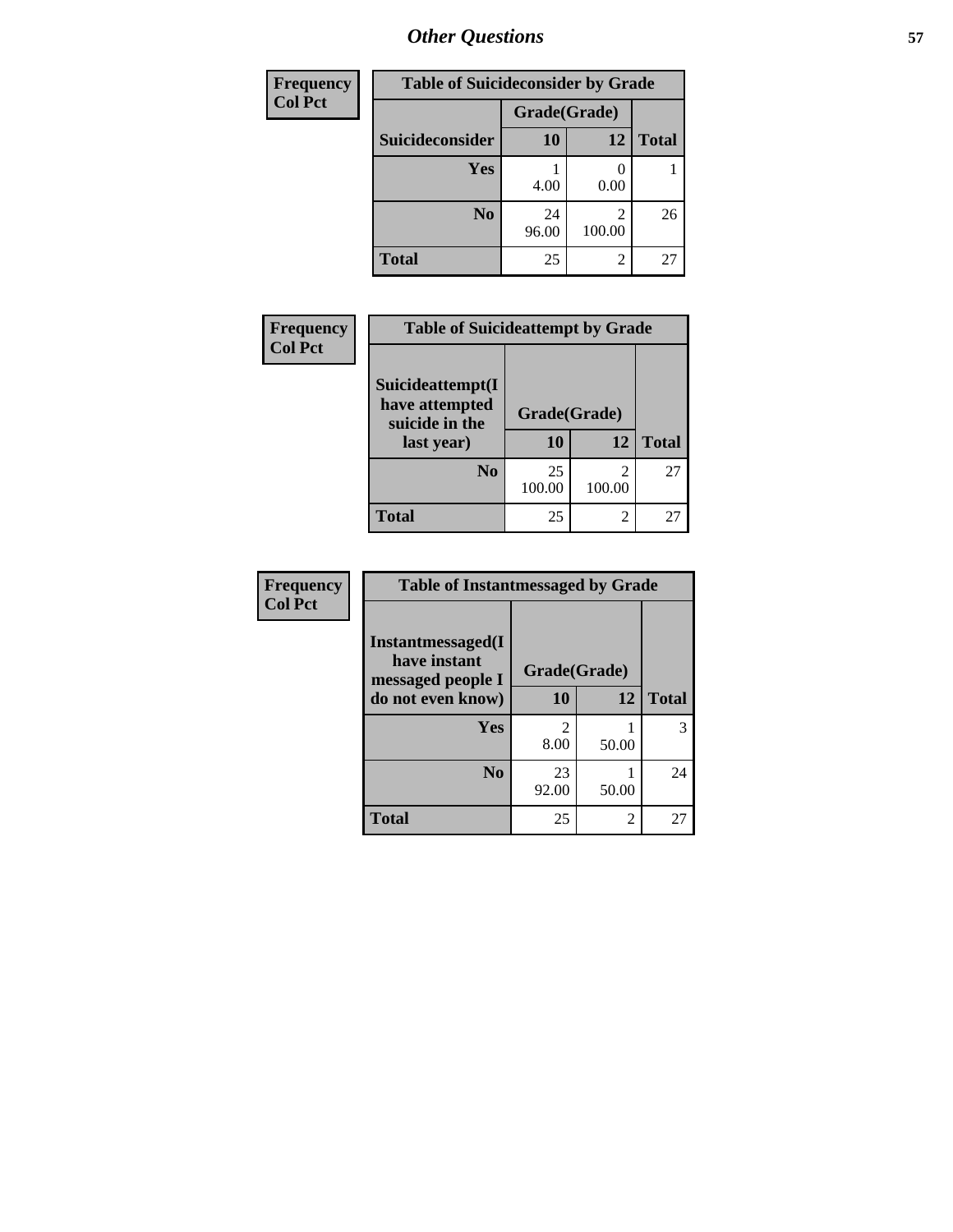| Frequency      | <b>Table of Getsalong by Grade</b>                          |              |           |              |  |  |  |  |  |
|----------------|-------------------------------------------------------------|--------------|-----------|--------------|--|--|--|--|--|
| <b>Col Pct</b> | <b>Getsalong</b> (I get<br>along with other<br>students and | Grade(Grade) |           |              |  |  |  |  |  |
|                | adults)                                                     | 10           | 12        | <b>Total</b> |  |  |  |  |  |
|                | <b>Strongly Agree</b>                                       | 14<br>56.00  | 50.00     | 15           |  |  |  |  |  |
|                | <b>Somewhat Agree</b>                                       | 28.00        | 50.00     | 8            |  |  |  |  |  |
|                | <b>Somewhat Disagree</b>                                    | 4.00         | 0<br>0.00 |              |  |  |  |  |  |
|                | <b>Strongly Disagree</b>                                    | 3<br>12.00   | 0<br>0.00 | 3            |  |  |  |  |  |
|                | <b>Total</b>                                                | 25           | 2         | 27           |  |  |  |  |  |

| Frequency      | <b>Table of Safehome by Grade</b> |                        |                         |                |  |  |  |  |
|----------------|-----------------------------------|------------------------|-------------------------|----------------|--|--|--|--|
| <b>Col Pct</b> | Safehome(I feel<br>safe at home)  | Grade(Grade)<br>10     | <b>Total</b>            |                |  |  |  |  |
|                | <b>Strongly Agree</b>             | 14<br>56.00            | $\mathcal{L}$<br>100.00 | 16             |  |  |  |  |
|                | <b>Somewhat Agree</b>             | 8<br>32.00             | 0<br>0.00               | 8              |  |  |  |  |
|                | <b>Somewhat Disagree</b>          | 4.00                   | $\mathbf{0}$<br>0.00    |                |  |  |  |  |
|                | <b>Strongly Disagree</b>          | $\mathfrak{D}$<br>8.00 | 0<br>0.00               | $\mathfrak{D}$ |  |  |  |  |
|                | Total                             | 25                     | 2                       | 27             |  |  |  |  |

| Frequency      | <b>Table of Adulttalk by Grade</b>                                                                |                    |                          |              |  |  |  |  |
|----------------|---------------------------------------------------------------------------------------------------|--------------------|--------------------------|--------------|--|--|--|--|
| <b>Col Pct</b> | <b>Adulttalk(I</b><br>know an<br>adult at<br>school that<br>I can talk<br>with if I<br>need help) | Grade(Grade)<br>10 | 12                       | <b>Total</b> |  |  |  |  |
|                |                                                                                                   |                    |                          |              |  |  |  |  |
|                | <b>Yes</b>                                                                                        | 20<br>80.00        | $\mathfrak{D}$<br>100.00 | 22           |  |  |  |  |
|                | N <sub>0</sub>                                                                                    | 5<br>20.00         | 0<br>0.00                | 5            |  |  |  |  |
|                | <b>Total</b>                                                                                      | 25                 | 2                        | 27           |  |  |  |  |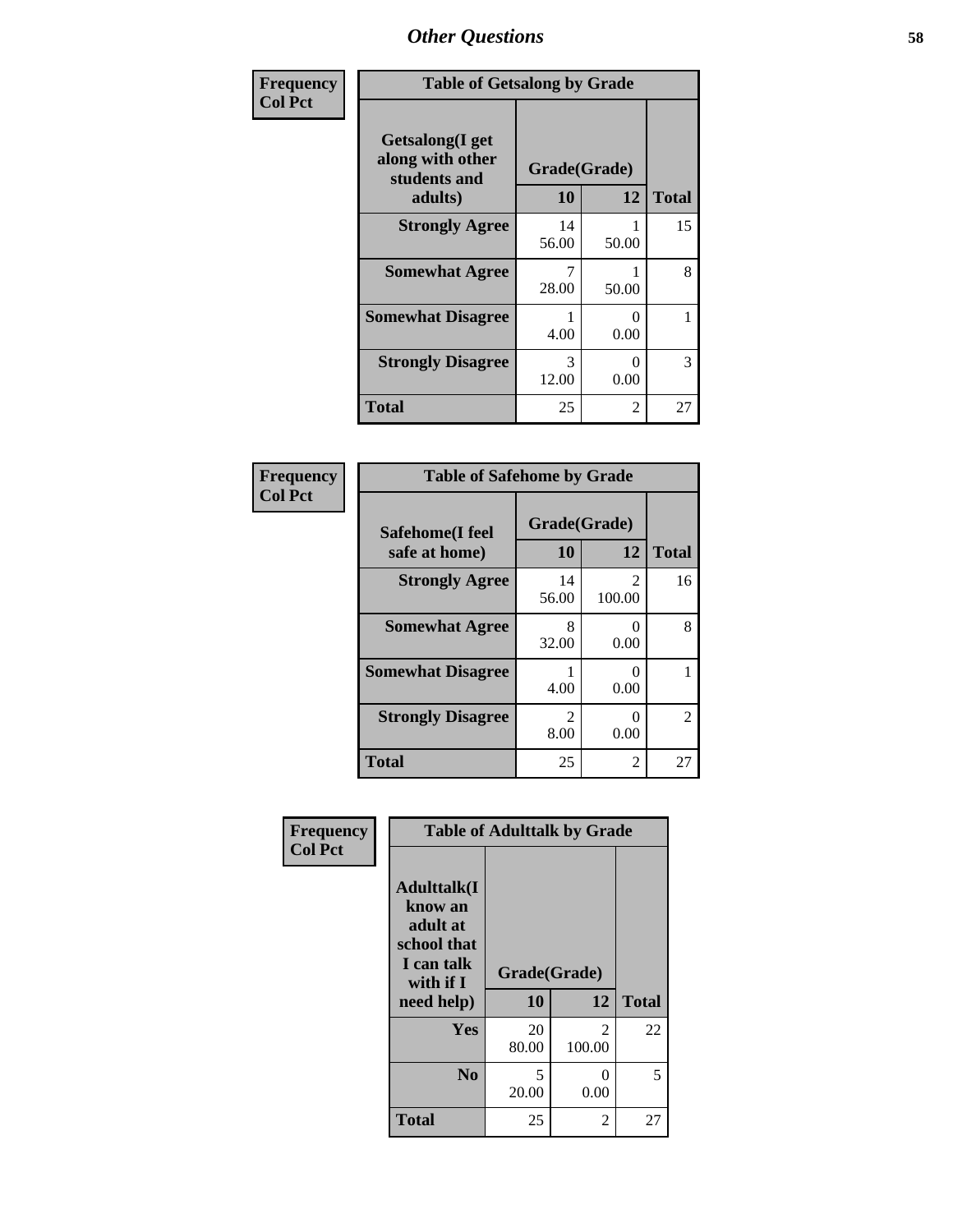| <b>Frequency</b> |
|------------------|
| <b>Row Pct</b>   |

| <b>Table of Grade by Tytime</b> |       |                                                                                        |          |                      |                      |                   |               |  |  |  |
|---------------------------------|-------|----------------------------------------------------------------------------------------|----------|----------------------|----------------------|-------------------|---------------|--|--|--|
|                                 |       | Tvtime(On an average school day,<br>how much unsupervised time do I spend watching TV) |          |                      |                      |                   |               |  |  |  |
| Grade(Grade)   None   hour/day  |       | <b>Less that</b>                                                                       | hour/day | $2 - 3$<br>hours/day | $4 - 5$<br>hours/day | $6+$<br>hours/day | <b>Total</b>  |  |  |  |
| 10                              | 28.00 | 16.00                                                                                  | 12.00    | 28.00                | 4.00                 | 12.00             | 25            |  |  |  |
| 12                              | 50.00 | 0.00                                                                                   | 0.00     | 50.00                | 0.00                 | 0.00              | $\mathcal{L}$ |  |  |  |
| <b>Total</b>                    | 8     | 4                                                                                      | 3        | 8                    |                      | 3                 | 27            |  |  |  |

#### **Frequency Row Pct**

| <b>Table of Grade by Computertime</b> |            |                                                                                                   |          |                      |                      |                   |              |  |  |  |  |
|---------------------------------------|------------|---------------------------------------------------------------------------------------------------|----------|----------------------|----------------------|-------------------|--------------|--|--|--|--|
|                                       |            | Computertime (On an average school day,<br>how much unsupervised time do I spend on the computer) |          |                      |                      |                   |              |  |  |  |  |
| Grade(Grade)                          | None       | <b>Less that</b><br>hour/day                                                                      | hour/day | $2 - 3$<br>hours/day | $4 - 5$<br>hours/day | $6+$<br>hours/day | <b>Total</b> |  |  |  |  |
| 10                                    | 3<br>12.00 | 3<br>12.00                                                                                        | 20.00    | 24.00                | 12.00                | 20.00             | 25           |  |  |  |  |
| 12                                    | 0.00       | 50.00                                                                                             | 0.00     | 50.00                | 0.00                 | 0.00              |              |  |  |  |  |
| <b>Total</b>                          | 3          | 4                                                                                                 |          |                      | 3                    |                   |              |  |  |  |  |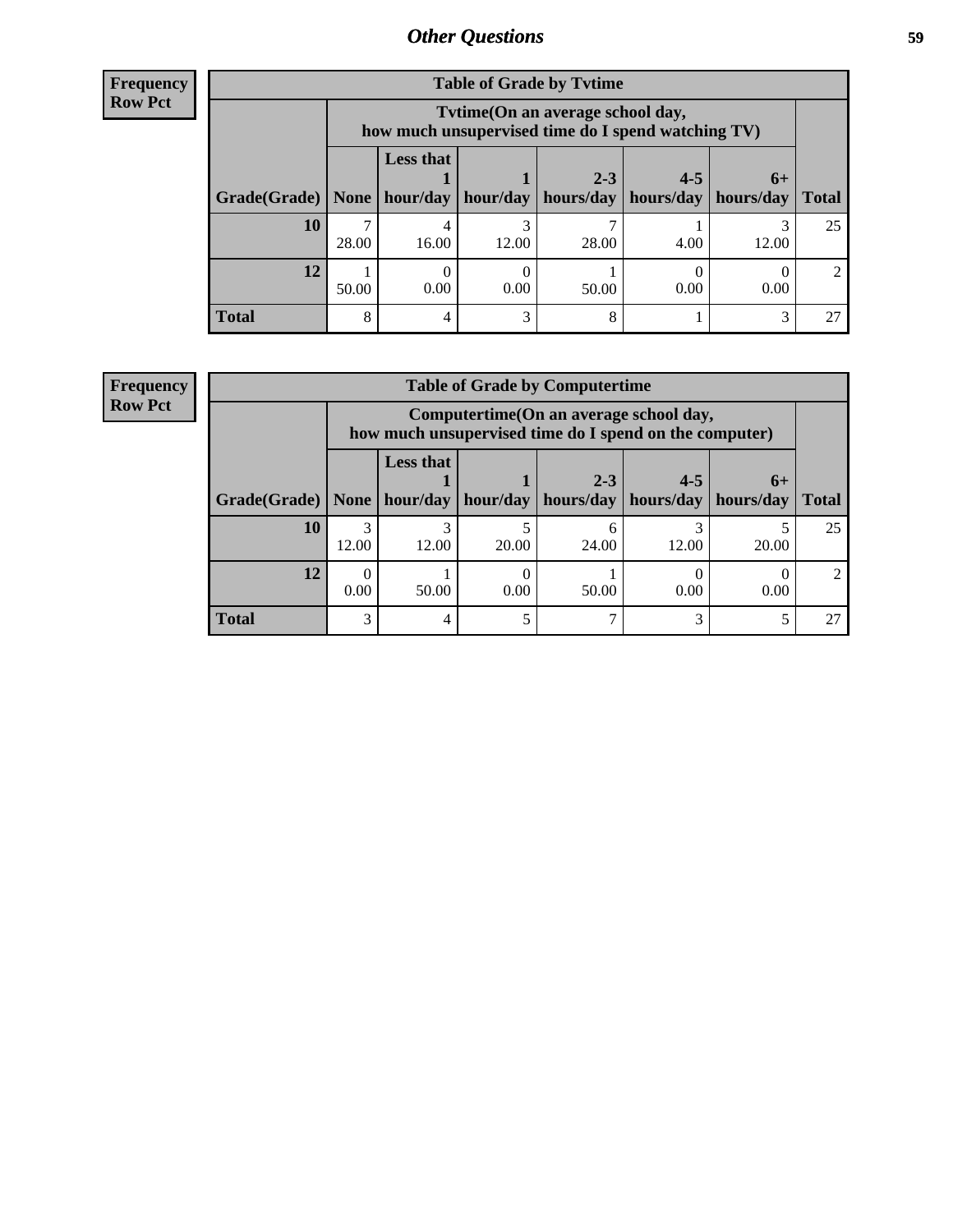### *Questions about Driving Laws* **60** *Driving Questions were asked only of high school students.*

| <b>Frequency</b> | <b>Table of Grade by License1</b> |                                               |                                                                                                                                           |           |                      |                |  |  |  |
|------------------|-----------------------------------|-----------------------------------------------|-------------------------------------------------------------------------------------------------------------------------------------------|-----------|----------------------|----------------|--|--|--|
| <b>Row Pct</b>   |                                   |                                               | License1(During the first 6 months of<br>driving with a provisional license,<br>the only passengers who can ride with<br>the driver are:) |           |                      |                |  |  |  |
|                  | Grade(Grade)                      | <b>Parent or</b><br><b>Guardian</b>   Members | Family                                                                                                                                    | Anyone    | Don't<br><b>Know</b> | <b>Total</b>   |  |  |  |
|                  | 10                                | 15<br>60.00                                   | 20.00                                                                                                                                     | 0<br>0.00 | 20.00                | 25             |  |  |  |
|                  | 12                                | 0<br>0.00                                     | 50.00                                                                                                                                     | 50.00     | 0.00                 | $\mathfrak{D}$ |  |  |  |
|                  | <b>Total</b>                      | 15                                            | 6                                                                                                                                         |           | 5                    | 27             |  |  |  |

| Frequency      | <b>Table of Grade by License2</b> |                           |                  |                  |                                                                                                          |                      |                |  |  |
|----------------|-----------------------------------|---------------------------|------------------|------------------|----------------------------------------------------------------------------------------------------------|----------------------|----------------|--|--|
| <b>Row Pct</b> |                                   |                           |                  |                  | License2(17 yr old drivers with a<br>provisional driver's license cannot<br>drive between the hours of:) |                      |                |  |  |
|                | Grade(Grade)                      | <b>Midnight</b><br>to 6am | 1am<br>to<br>5am | 1am<br>to<br>6am | N <sub>0</sub><br>curfew<br>for $17$<br>year<br>olds                                                     | Don't<br><b>Know</b> | <b>Total</b>   |  |  |
|                | 10                                | 13<br>52.00               | 4<br>16.00       | 4.00             | 4.00                                                                                                     | 6<br>24.00           | 25             |  |  |
|                | 12                                | 50.00                     | 50.00            | $\Omega$<br>0.00 | $\theta$<br>0.00                                                                                         | 0<br>0.00            | $\overline{2}$ |  |  |
|                | <b>Total</b>                      | 14                        | 5                |                  |                                                                                                          | 6                    | 27             |  |  |

| <b>Frequency</b> | <b>Table of Grade by License3</b> |                                                                                        |                          |                  |           |      |               |               |  |
|------------------|-----------------------------------|----------------------------------------------------------------------------------------|--------------------------|------------------|-----------|------|---------------|---------------|--|
| <b>Row Pct</b>   |                                   | License3(For drivers under the age of 21,<br>what level of alcohol is considered DUI?) |                          |                  |           |      |               |               |  |
|                  | Grade(Grade)                      | Any<br>Amount                                                                          | 0.02                     | 0.04             | 0.06      | 0.08 | Don't<br>know | <b>Total</b>  |  |
|                  | 10                                | 4<br>16.00                                                                             | 5<br>20.00               | 6<br>24.00       | 2<br>8.00 | 8.00 | 6<br>24.00    | 25            |  |
|                  | 12                                | 0.00                                                                                   | $\mathfrak{D}$<br>100.00 | $\Omega$<br>0.00 | 0<br>0.00 | 0.00 | 0<br>0.00     | $\mathcal{D}$ |  |
|                  | <b>Total</b>                      | 4                                                                                      | 7                        | 6                | 2         | ∍    | 6             | 27            |  |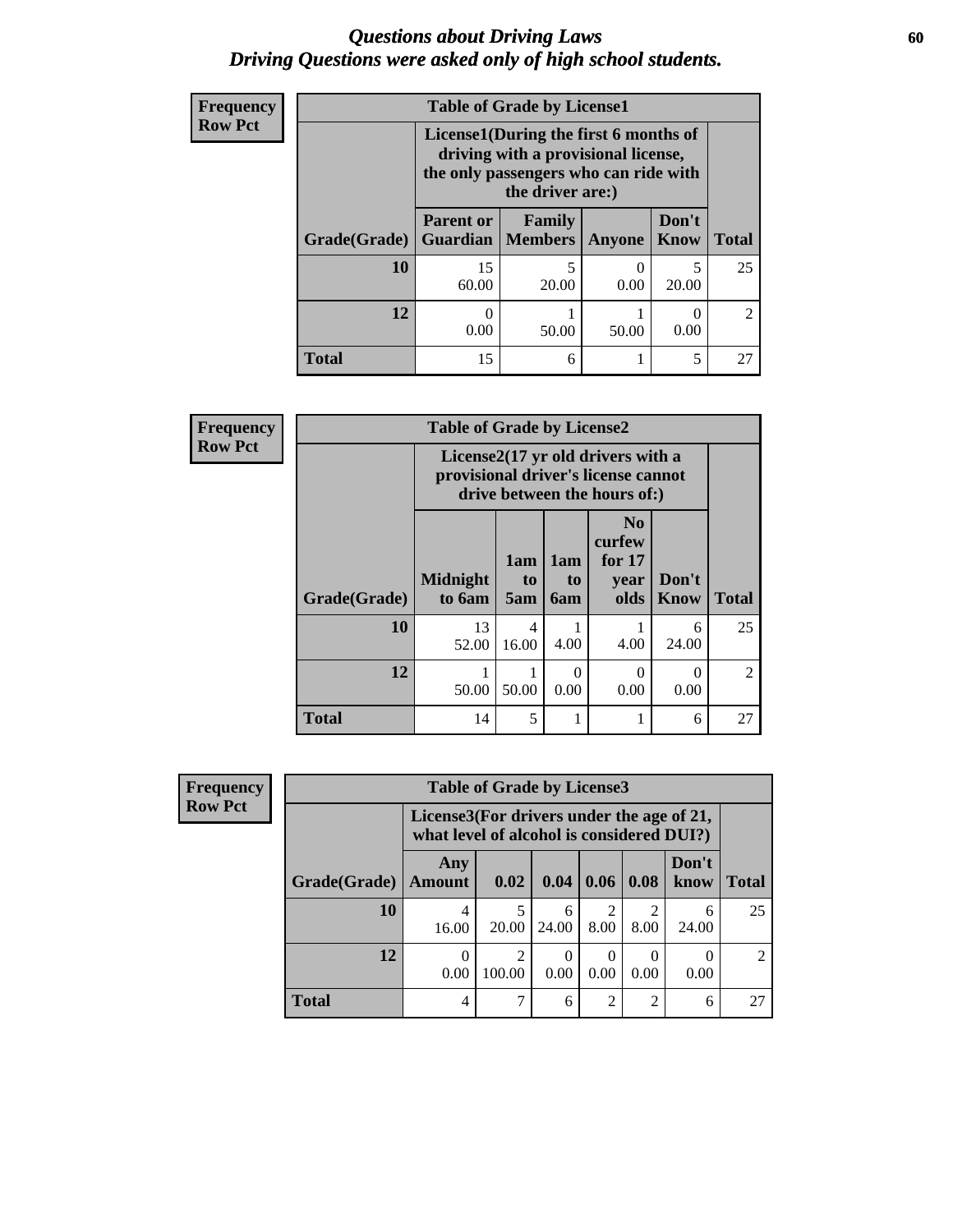### *Questions about Driving Laws* **61** *Driving Questions were asked only of high school students.*

**Frequency Row Pct**

| <b>Table of Grade by License4</b> |                                                                                                                      |                  |              |                                      |                                             |                  |                |  |
|-----------------------------------|----------------------------------------------------------------------------------------------------------------------|------------------|--------------|--------------------------------------|---------------------------------------------|------------------|----------------|--|
|                                   | License4(A driver under 21 automatically<br>loses his/her license if caught exceeding the<br>posted speet limit by:) |                  |              |                                      |                                             |                  |                |  |
| Grade(Grade)                      | $15+$<br>mph                                                                                                         | $25+$<br>mph     | $35+$<br>mph | <b>Depends</b><br><b>on</b><br>judge | Can't<br>lose<br>license<br>for<br>speeding | Don't<br>know    | <b>Total</b>   |  |
| 10                                | $\mathcal{R}$<br>12.00                                                                                               | 4.00             | 4<br>16.00   | $\overline{2}$<br>8.00               | 4<br>16.00                                  | 11<br>44.00      | 25             |  |
| 12                                | 1<br>50.00                                                                                                           | $\Omega$<br>0.00 | 50.00        | $\Omega$<br>0.00                     | 0<br>0.00                                   | $\Omega$<br>0.00 | $\mathfrak{D}$ |  |
| <b>Total</b>                      | 4                                                                                                                    |                  | 5            | $\overline{c}$                       | 4                                           | 11               | 27             |  |

| Frequency      | <b>Table of Grade by License5</b> |                                                                                                                                                            |                |               |              |
|----------------|-----------------------------------|------------------------------------------------------------------------------------------------------------------------------------------------------------|----------------|---------------|--------------|
| <b>Row Pct</b> |                                   | License5(A<br>Georgia teenager<br>with family<br>connections or a<br>good lawyer can<br>break a teen<br>driving law and<br>keep their driver's<br>license) |                |               |              |
|                | Grade(Grade)                      | Yes                                                                                                                                                        | N <sub>0</sub> | Don't<br>know | <b>Total</b> |
|                | 10                                | 1<br>4.00                                                                                                                                                  | 12<br>48.00    | 12<br>48.00   | 25           |
|                | 12                                | $\Omega$<br>0.00                                                                                                                                           | 2<br>100.00    | 0<br>0.00     | 2            |
|                | Total                             | 1                                                                                                                                                          | 14             | 12            | 27           |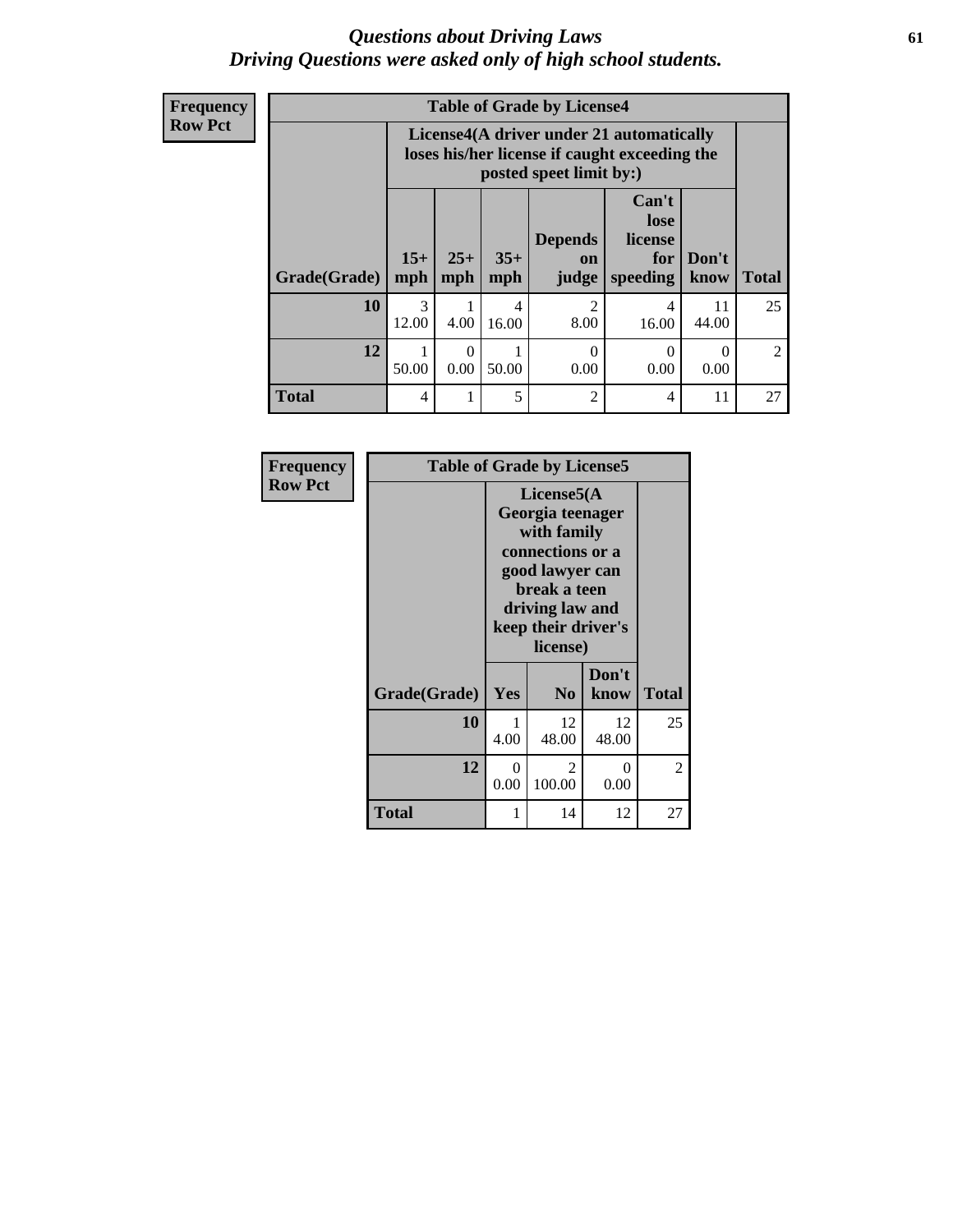### *Questions about Driving Laws* **62** *Driving Questions were asked only of high school students.*

| <b>Frequency</b> | <b>Table of Grade by License6</b> |                                                                                                                                              |                |               |                |
|------------------|-----------------------------------|----------------------------------------------------------------------------------------------------------------------------------------------|----------------|---------------|----------------|
| <b>Row Pct</b>   |                                   | License <sub>6</sub> (I know a<br>friend or classmate<br>that broke a teen<br>driving law,<br>but was allowed to<br>keep his/her<br>license) |                |               |                |
|                  | Grade(Grade)                      | Yes                                                                                                                                          | N <sub>0</sub> | Don't<br>know | <b>Total</b>   |
|                  | 10                                | 3<br>12.00                                                                                                                                   | 12<br>48.00    | 10<br>40.00   | 25             |
|                  | 12                                | $\theta$<br>0.00                                                                                                                             | 2<br>100.00    | 0<br>0.00     | $\overline{2}$ |
|                  | <b>Total</b>                      | 3                                                                                                                                            | 14             | 10            | 27             |

**Frequency Row Pct Table of Grade by License7 Grade(Grade) License7(A student under the age of 18 cam loser his/her driving privileges if he or she:) Total Have more than 10 unexcused absences per school yr Drop out without graduating Bring alcohol/drugs/weapon to school All of the above 10** 3 12.00 1 4.00 2 8.00 19 76.00 25  $\boxed{12}$  0 0.00 0 0.00 0 0.00 2 100.00 2 **Total** 3 3 1 2 21 27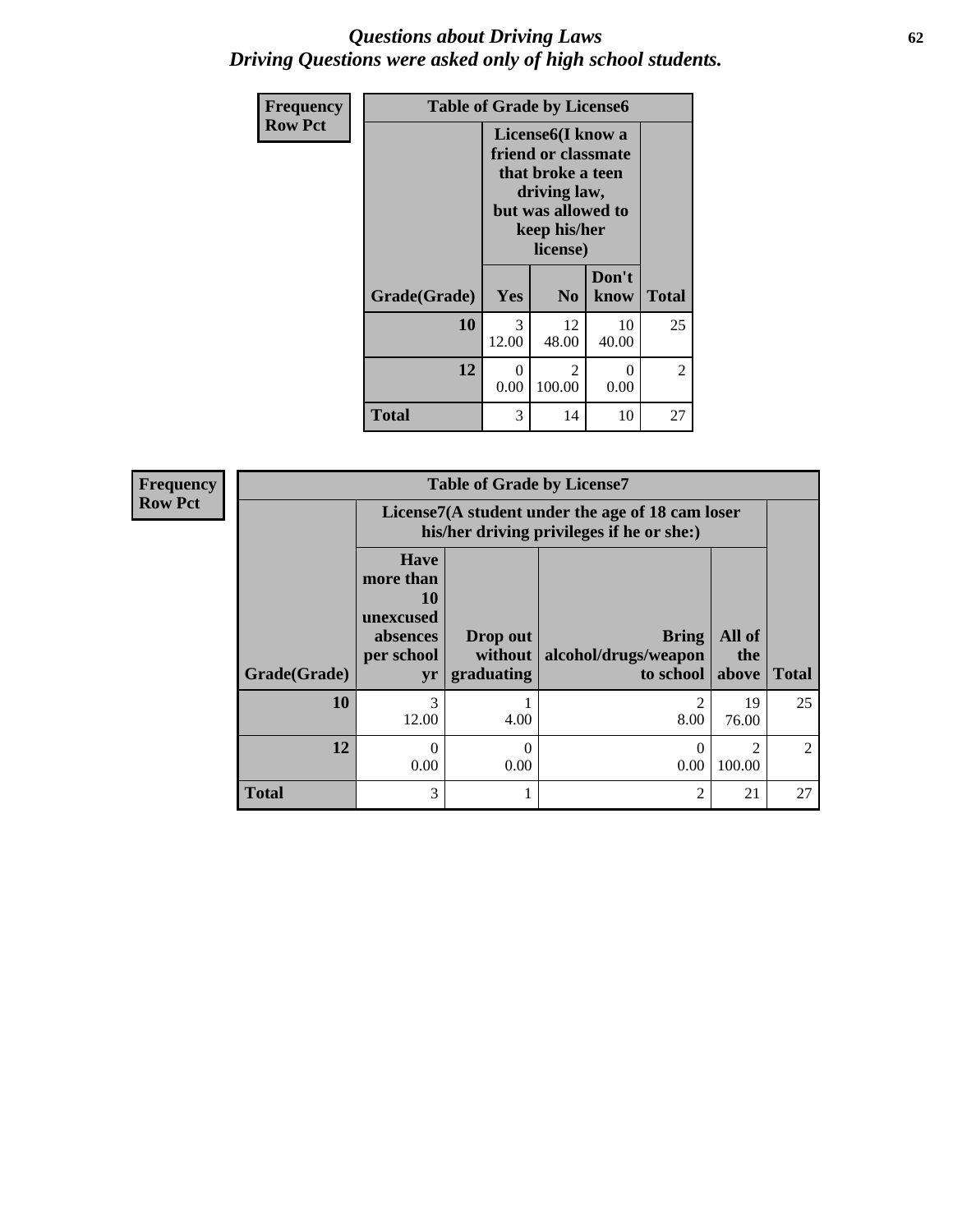# *Select Results by Gender* **63**

| Frequency      | <b>Table of SchoolClimate2 by Gender</b> |                |                                      |              |
|----------------|------------------------------------------|----------------|--------------------------------------|--------------|
| <b>Col Pct</b> | SchoolClimate2(I<br>feel successful at   | Gender(Gender) |                                      |              |
|                | school)                                  | <b>Female</b>  | <b>Male</b>                          | <b>Total</b> |
|                | <b>Strongly Agree</b>                    | 3<br>21.43     | 38.46                                | 8            |
|                | <b>Somewhat Agree</b>                    | 10<br>71.43    | 6<br>46.15                           | 16           |
|                | <b>Somewhat Disagree</b>                 | 7.14           | $\mathcal{D}_{\mathcal{L}}$<br>15.38 | 3            |
|                | <b>Total</b>                             | 14             | 13                                   | 27           |

| <b>Frequency</b><br><b>Col Pct</b> | <b>Table of SchoolClimate6 by Gender</b>                 |                                 |                                      |              |
|------------------------------------|----------------------------------------------------------|---------------------------------|--------------------------------------|--------------|
|                                    | <b>SchoolClimate6(Teachers</b><br>treat me with respect) | Gender(Gender)<br><b>Female</b> | <b>Male</b>                          | <b>Total</b> |
|                                    | <b>Strongly Agree</b>                                    | 4<br>28.57                      | 5<br>38.46                           | 9            |
|                                    | <b>Somewhat Agree</b>                                    | 8<br>57.14                      | 6<br>46.15                           | 14           |
|                                    | <b>Somewhat Disagree</b>                                 | 7.14                            | $\mathcal{D}_{\mathcal{L}}$<br>15.38 | 3            |
|                                    | <b>Strongly Disagree</b>                                 | 7.14                            | 0<br>0.00                            |              |
|                                    | <b>Total</b>                                             | 14                              | 13                                   | 27           |

| <b>Frequency</b> | <b>Table of SchoolClimate8 by Gender</b>                                |                         |             |              |
|------------------|-------------------------------------------------------------------------|-------------------------|-------------|--------------|
| <b>Col Pct</b>   | <b>SchoolClimate8(Students</b><br>are frequently<br>recognized for good | Gender(Gender)          |             |              |
|                  | behavior)                                                               | <b>Female</b>           | <b>Male</b> | <b>Total</b> |
|                  | <b>Strongly Agree</b>                                                   | 7.14                    | っ<br>15.38  | 3            |
|                  | <b>Somewhat Agree</b>                                                   | 9<br>64.29              | 4<br>30.77  | 13           |
|                  | <b>Somewhat Disagree</b>                                                | $\mathfrak{D}$<br>14.29 | 4<br>30.77  | 6            |
|                  | <b>Strongly Disagree</b>                                                | $\mathfrak{D}$<br>14.29 | 3<br>23.08  | 5            |
|                  | <b>Total</b>                                                            | 14                      | 13          | 27           |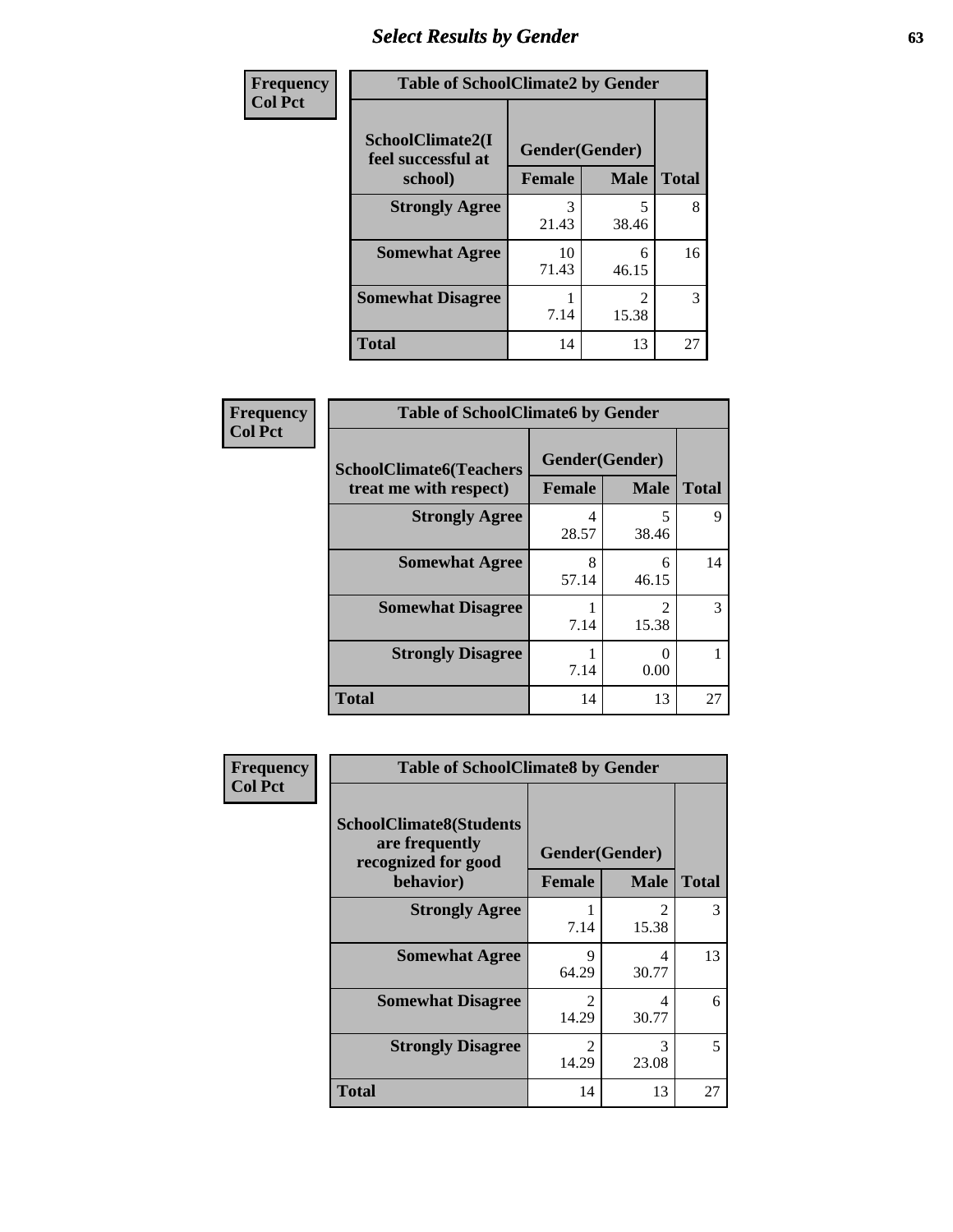# *Select Results by Gender* **64**

| <b>Frequency</b> | <b>Table of Gender by Dropout</b> |                                                                        |                |              |
|------------------|-----------------------------------|------------------------------------------------------------------------|----------------|--------------|
| <b>Row Pct</b>   |                                   | Dropout(I<br>have<br>thought<br>about<br>dropping<br>out of<br>school) |                |              |
|                  | Gender(Gender)                    | Yes                                                                    | N <sub>0</sub> | <b>Total</b> |
|                  | <b>Female</b>                     | 2<br>14.29                                                             | 12<br>85.71    | 14           |
|                  | <b>Male</b>                       | 7.69                                                                   | 12<br>92.31    | 13           |
|                  | <b>Total</b>                      | 3                                                                      | 24             | 27           |

| Frequency      | <b>Table of Gender by Dropoutreason</b> |                                                                 |                |                                 |              |              |
|----------------|-----------------------------------------|-----------------------------------------------------------------|----------------|---------------------------------|--------------|--------------|
| <b>Row Pct</b> |                                         | Dropoutreason (If I dropped out<br>the reason would most likely |                |                                 |              |              |
|                | Gender(Gender)                          | Won't<br><b>Drop</b><br>out                                     | <b>Bored</b>   | <b>Family</b><br><b>Reasons</b> | <b>Other</b> | <b>Total</b> |
|                | <b>Female</b>                           | 10<br>71.43                                                     | 14.29          | 7.14                            | 7.14         | 14           |
|                | <b>Male</b>                             | 10<br>76.92                                                     | 0.00           | $\Omega$<br>0.00                | 3<br>23.08   | 13           |
|                | <b>Total</b>                            | 20                                                              | $\mathfrak{D}$ |                                 | 4            | 27           |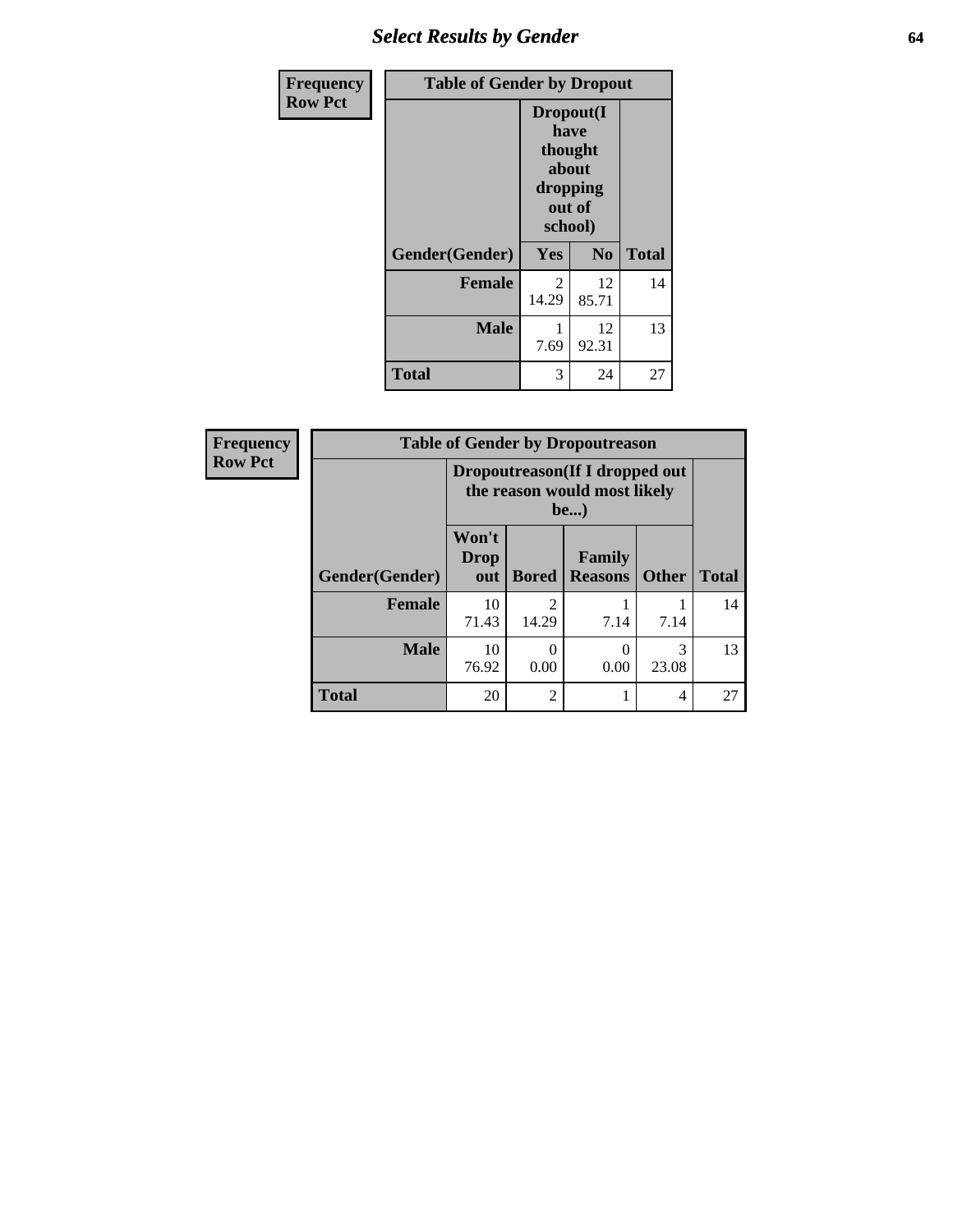*School Safety* **65**

| Frequency      | <b>Table of Gender by Bullied2</b> |                 |                |              |
|----------------|------------------------------------|-----------------|----------------|--------------|
| <b>Row Pct</b> |                                    | <b>Bullied2</b> |                |              |
|                | Gender(Gender)                     | Yes             | N <sub>0</sub> | <b>Total</b> |
|                | <b>Female</b>                      | 7.14            | 13<br>92.86    | 14           |
|                | <b>Male</b>                        | 7.69            | 12<br>92.31    | 13           |
|                | <b>Total</b>                       | 2               | 25             | 27           |

| Frequency      | <b>Table of Gender by Bulliedothers2</b> |                       |                |              |
|----------------|------------------------------------------|-----------------------|----------------|--------------|
| <b>Row Pct</b> |                                          | <b>Bulliedothers2</b> |                |              |
|                | Gender(Gender)                           | Yes                   | N <sub>0</sub> | <b>Total</b> |
|                | <b>Female</b>                            | 0.00                  | 14<br>100.00   | 14           |
|                | <b>Male</b>                              | 15.38                 | 11<br>84.62    | 13           |
|                | <b>Total</b>                             | 2                     | 25             | 27           |

| Frequency      |                | <b>Table of Gender by Weaponschool2</b> |       |  |  |
|----------------|----------------|-----------------------------------------|-------|--|--|
| <b>Row Pct</b> |                | <b>Weaponschool2</b>                    |       |  |  |
|                | Gender(Gender) | N <sub>0</sub>                          | Total |  |  |
|                | <b>Female</b>  | 14<br>100.00                            | 14    |  |  |
|                | <b>Male</b>    | 13<br>100.00                            | 13    |  |  |
|                | <b>Total</b>   | 27                                      | 27    |  |  |

| Frequency      | <b>Table of Gender by Absentunsafe2</b> |                |              |  |
|----------------|-----------------------------------------|----------------|--------------|--|
| <b>Row Pct</b> |                                         | Absentunsafe2  |              |  |
|                | Gender(Gender)                          | N <sub>0</sub> | <b>Total</b> |  |
|                | <b>Female</b>                           | 14<br>100.00   | 14           |  |
|                | <b>Male</b>                             | 13<br>100.00   | 13           |  |
|                | <b>Total</b>                            | 27             | 27           |  |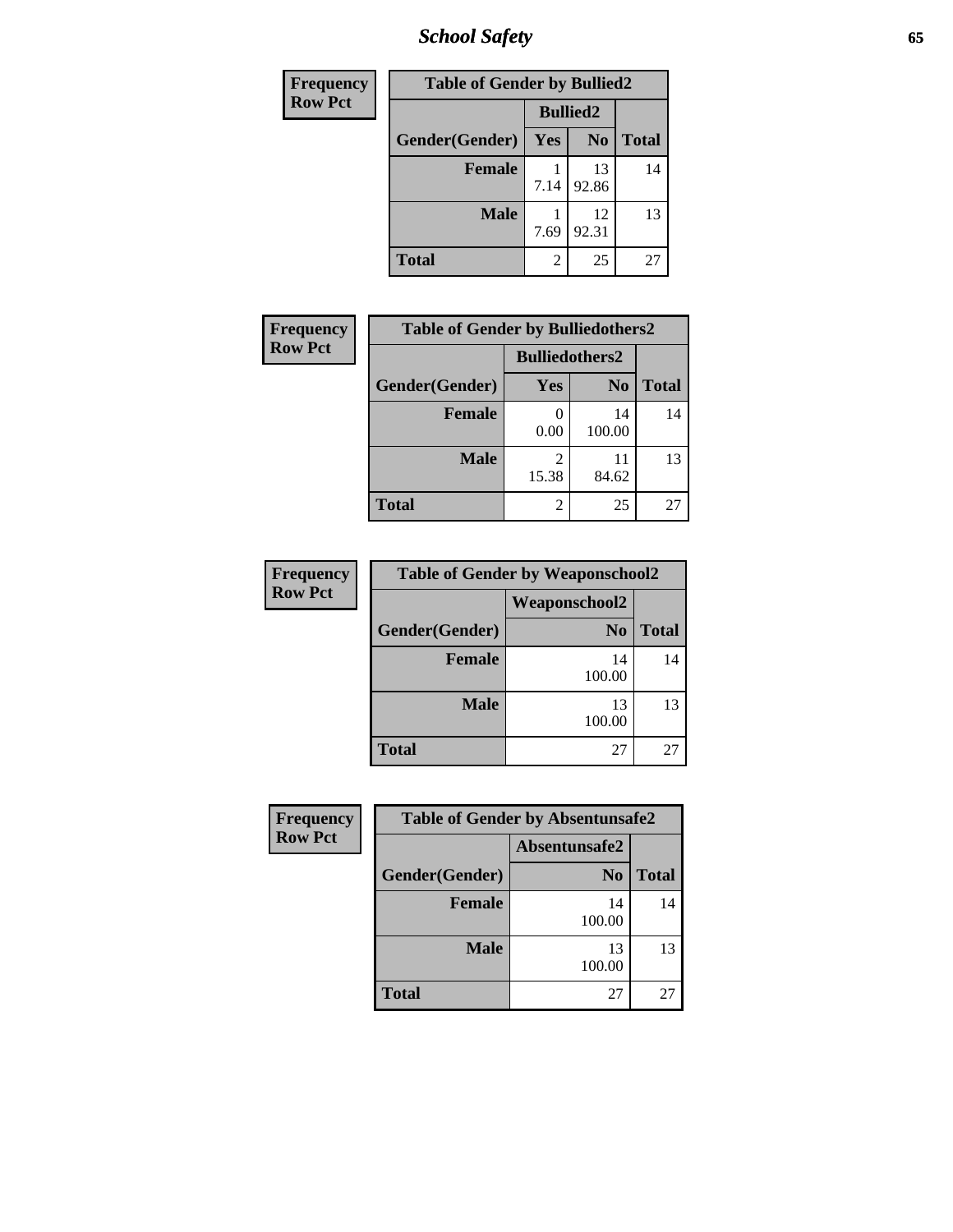*School Safety* **66**

| Frequency      | <b>Table of Gender by Gangself</b> |                                                                                                |                |              |
|----------------|------------------------------------|------------------------------------------------------------------------------------------------|----------------|--------------|
| <b>Row Pct</b> |                                    | Gangself(I<br>have<br>participated<br>in illegal gang<br>activities in<br>the past 30<br>days) |                |              |
|                | Gender(Gender)                     | Yes                                                                                            | N <sub>0</sub> | <b>Total</b> |
|                | <b>Female</b>                      | 0<br>0.00                                                                                      | 14<br>100.00   | 14           |
|                | <b>Male</b>                        | 1<br>7.69                                                                                      | 12<br>92.31    | 13           |
|                | <b>Total</b>                       |                                                                                                | 26             | 27           |

| Frequency      | <b>Table of Gender by Gangpeers</b> |                                                                                                                             |                |              |
|----------------|-------------------------------------|-----------------------------------------------------------------------------------------------------------------------------|----------------|--------------|
| <b>Row Pct</b> |                                     | <b>Gangpeers</b> (I<br>have friends<br>who have<br>participated<br>in illegal gang<br>activities in<br>the past 30<br>days) |                |              |
|                | Gender(Gender)                      | Yes                                                                                                                         | N <sub>0</sub> | <b>Total</b> |
|                | <b>Female</b>                       | 2<br>14.29                                                                                                                  | 12<br>85.71    | 14           |
|                | <b>Male</b>                         | 3<br>23.08                                                                                                                  | 10<br>76.92    | 13           |
|                | <b>Total</b>                        | 5                                                                                                                           | 22             | 27           |

| <b>Frequency</b> | <b>Table of Gender by Pickedon2</b> |       |                |              |
|------------------|-------------------------------------|-------|----------------|--------------|
| <b>Row Pct</b>   |                                     |       | Pickedon2      |              |
|                  | Gender(Gender)                      | Yes   | N <sub>0</sub> | <b>Total</b> |
|                  | <b>Female</b>                       | 7.14  | 13<br>92.86    | 14           |
|                  | <b>Male</b>                         | 15.38 | 11<br>84.62    | 13           |
|                  | <b>Total</b>                        | 3     | 24             | 27           |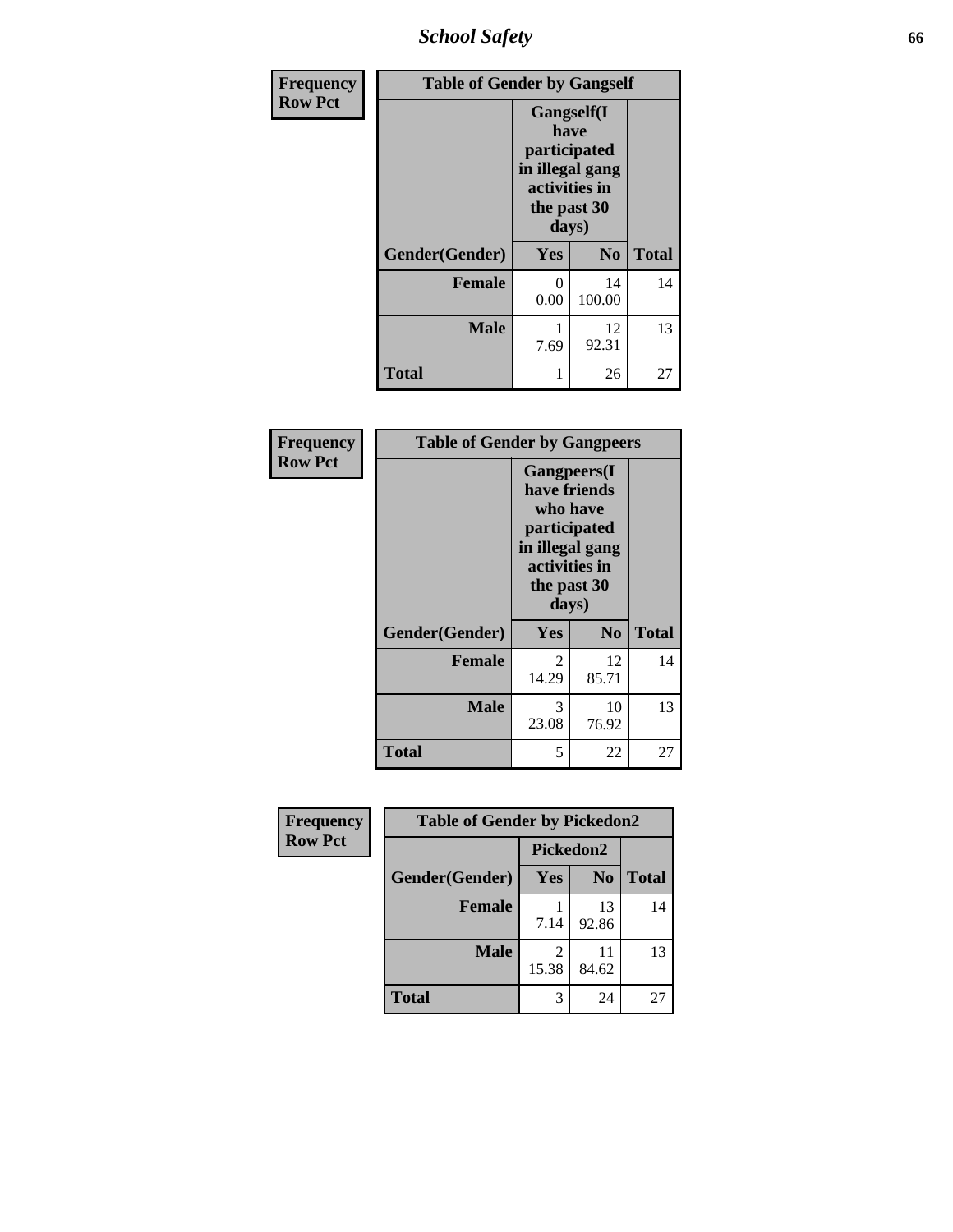*School Safety* **67**

| <b>Frequency</b> | <b>Table of Gender by Safeschool2</b> |             |                |              |  |
|------------------|---------------------------------------|-------------|----------------|--------------|--|
| <b>Row Pct</b>   |                                       | Safeschool2 |                |              |  |
|                  | Gender(Gender)                        | Yes         | N <sub>0</sub> | <b>Total</b> |  |
|                  | <b>Female</b>                         | 11<br>78.57 | 3<br>21.43     | 14           |  |
|                  | <b>Male</b>                           | Q<br>69.23  | 4<br>30.77     | 13           |  |
|                  | <b>Total</b>                          | 20          |                | 27           |  |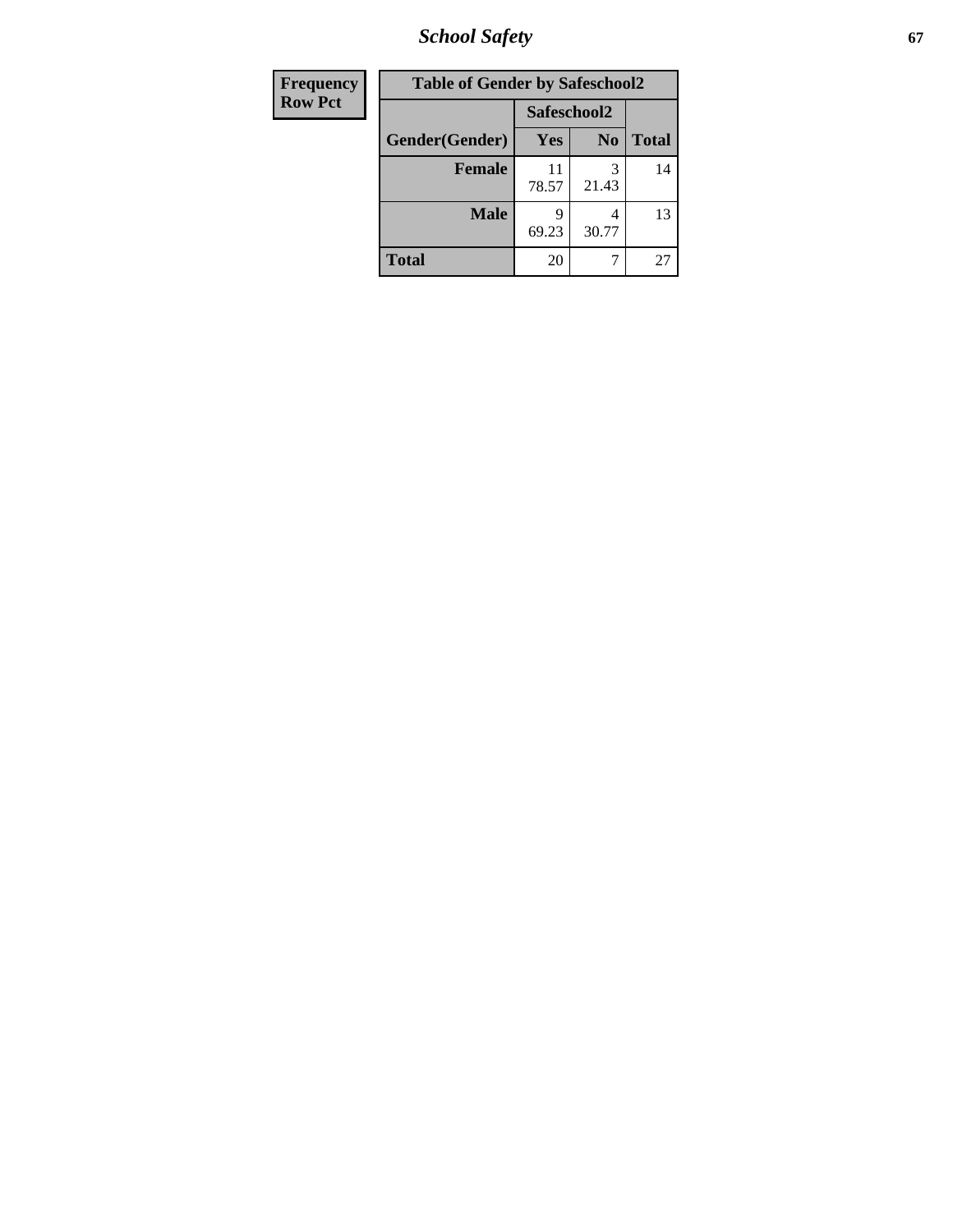# *Incidence of Drug Use* 68

| <b>Frequency</b> | <b>Table of Gender by AlcoholAlt</b> |                                          |                |              |  |
|------------------|--------------------------------------|------------------------------------------|----------------|--------------|--|
| <b>Row Pct</b>   |                                      | AlcoholAlt(Alcohol<br>use, past 30 days) |                |              |  |
|                  | Gender(Gender)                       | Yes                                      | N <sub>0</sub> | <b>Total</b> |  |
|                  | <b>Female</b>                        | 7.14                                     | 13<br>92.86    | 14           |  |
|                  | <b>Male</b>                          | 0.00                                     | 13<br>100.00   | 13           |  |
|                  | <b>Total</b>                         |                                          | 26             | 27           |  |

| <b>Frequency</b> | <b>Table of Gender by TobaccoAny</b> |            |                                          |              |
|------------------|--------------------------------------|------------|------------------------------------------|--------------|
| <b>Row Pct</b>   |                                      |            | TobaccoAny(Tobacco<br>use, past 30 days) |              |
|                  | Gender(Gender)                       | <b>Yes</b> | N <sub>0</sub>                           | <b>Total</b> |
|                  | <b>Female</b>                        | 3<br>21.43 | 11<br>78.57                              | 14           |
|                  | <b>Male</b>                          | 0.00       | 13<br>100.00                             | 13           |
|                  | <b>Total</b>                         | 3          | 24                                       | 27           |

| <b>Frequency</b> | <b>Table of Gender by MarijuanaAlt</b> |            |                                              |              |  |
|------------------|----------------------------------------|------------|----------------------------------------------|--------------|--|
| <b>Row Pct</b>   |                                        |            | MarijuanaAlt(Marijuana<br>use, past 30 days) |              |  |
|                  | Gender(Gender)                         | <b>Yes</b> | N <sub>0</sub>                               | <b>Total</b> |  |
|                  | Female                                 | 7.14       | 13<br>92.86                                  | 14           |  |
|                  | <b>Male</b>                            | 7.69       | 12<br>92.31                                  | 13           |  |
|                  | <b>Total</b>                           | 2          | 25                                           | 27           |  |

| <b>Frequency</b> | <b>Table of Gender by OtherDrugAny</b> |                                                      |                |              |
|------------------|----------------------------------------|------------------------------------------------------|----------------|--------------|
| <b>Row Pct</b>   |                                        | <b>OtherDrugAny(Other</b><br>drug use, past 30 days) |                |              |
|                  | Gender(Gender)                         | Yes                                                  | N <sub>0</sub> | <b>Total</b> |
|                  | <b>Female</b>                          | 7.14                                                 | 13<br>92.86    | 14           |
|                  | <b>Male</b>                            | 0.00                                                 | 13<br>100.00   | 13           |
|                  | <b>Total</b>                           |                                                      | 26             | 27           |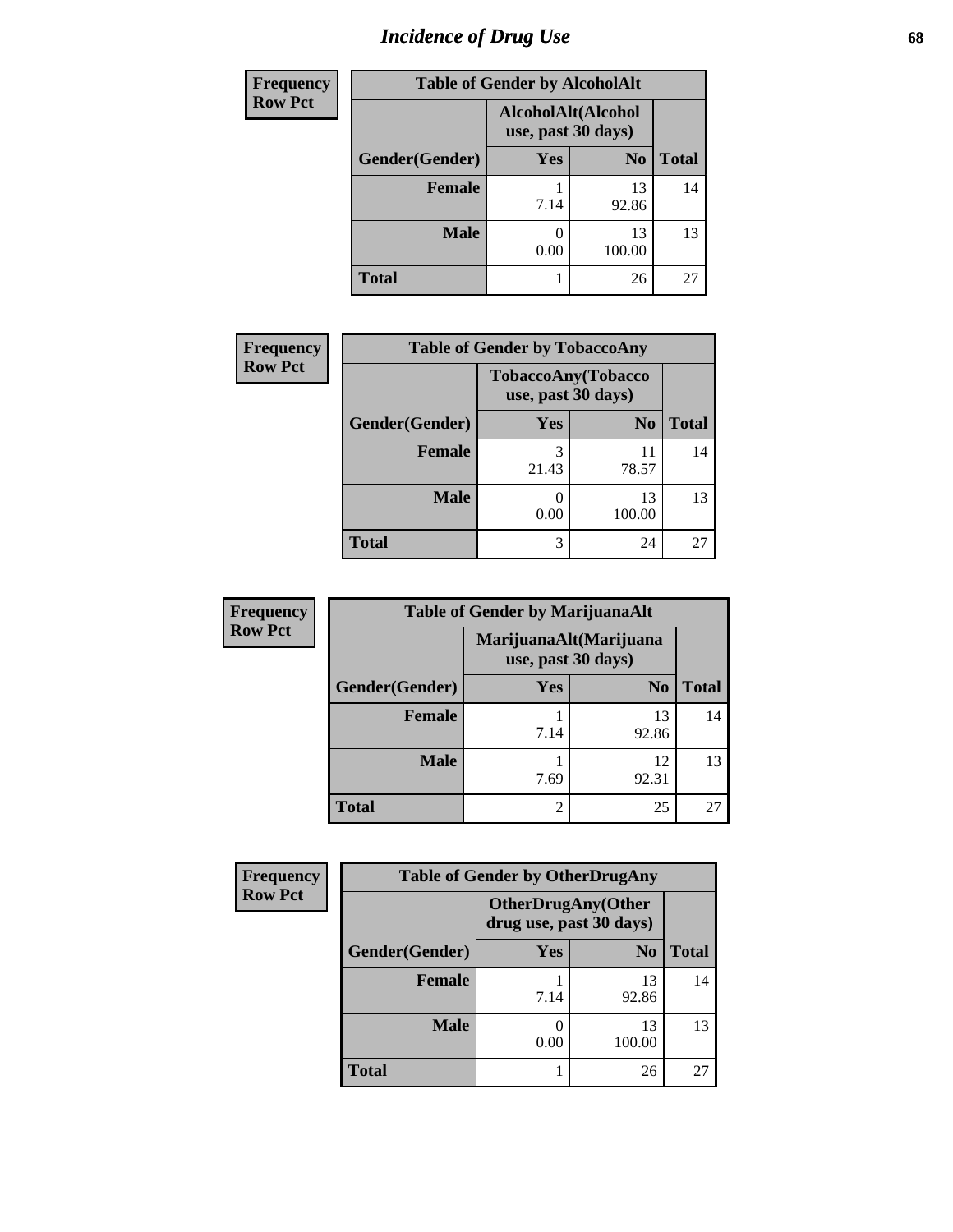### *Average Age at Onset of Use* **69** *Results for "Average Age at Onset of Use" questions exclude students who said they did not use that substance*

#### **Gender=Female**

| Variable           | <b>Label</b>                                                       | <b>Mean</b> |
|--------------------|--------------------------------------------------------------------|-------------|
| Alcoholinit2       | I started using alcohol when I was                                 | 12.50       |
| Cigarettesinit2    | I started smoking tobacco when I was                               | 14.00       |
| Smokelessinit2     | I started chewing tobacco when I was                               |             |
| Marijuanainit2     | I started using marijuana when I was                               | 14.00       |
| Cocaineinit2       | I started using cocaine when I was                                 | 14.00       |
| Inhalantsinit2     | I started using inhalants when I was                               | 10.00       |
| Steroidsinit2      | I started using steroids when I was                                |             |
| Ecstasyinit2       | I started using ecstasy when I was                                 |             |
| Methinit2          | I started using methamphetamines when I was                        |             |
| Hallucinogensinit2 | I started using hallucinogens when I was                           |             |
| Prescription in t2 | I started using prescription drugs not prescribed to me when I was |             |

#### **Gender=Male**

| <b>Variable</b>    | Label                                                              | <b>Mean</b> |
|--------------------|--------------------------------------------------------------------|-------------|
| Alcoholinit2       | I started using alcohol when I was                                 | 12.50       |
| Cigarettesinit2    | I started smoking tobacco when I was                               |             |
| Smokelessinit2     | I started chewing tobacco when I was                               |             |
| Marijuanainit2     | I started using marijuana when I was                               | 12.00       |
| Cocaineinit2       | I started using cocaine when I was                                 |             |
| Inhalantsinit2     | I started using inhalants when I was                               |             |
| Steroidsinit2      | I started using steroids when I was                                |             |
| Ecstasyinit2       | I started using ecstasy when I was                                 |             |
| Methinit2          | I started using methamphetamines when I was                        |             |
| Hallucinogensinit2 | I started using hallucinogens when I was                           |             |
| Prescription in t2 | I started using prescription drugs not prescribed to me when I was | 15.00       |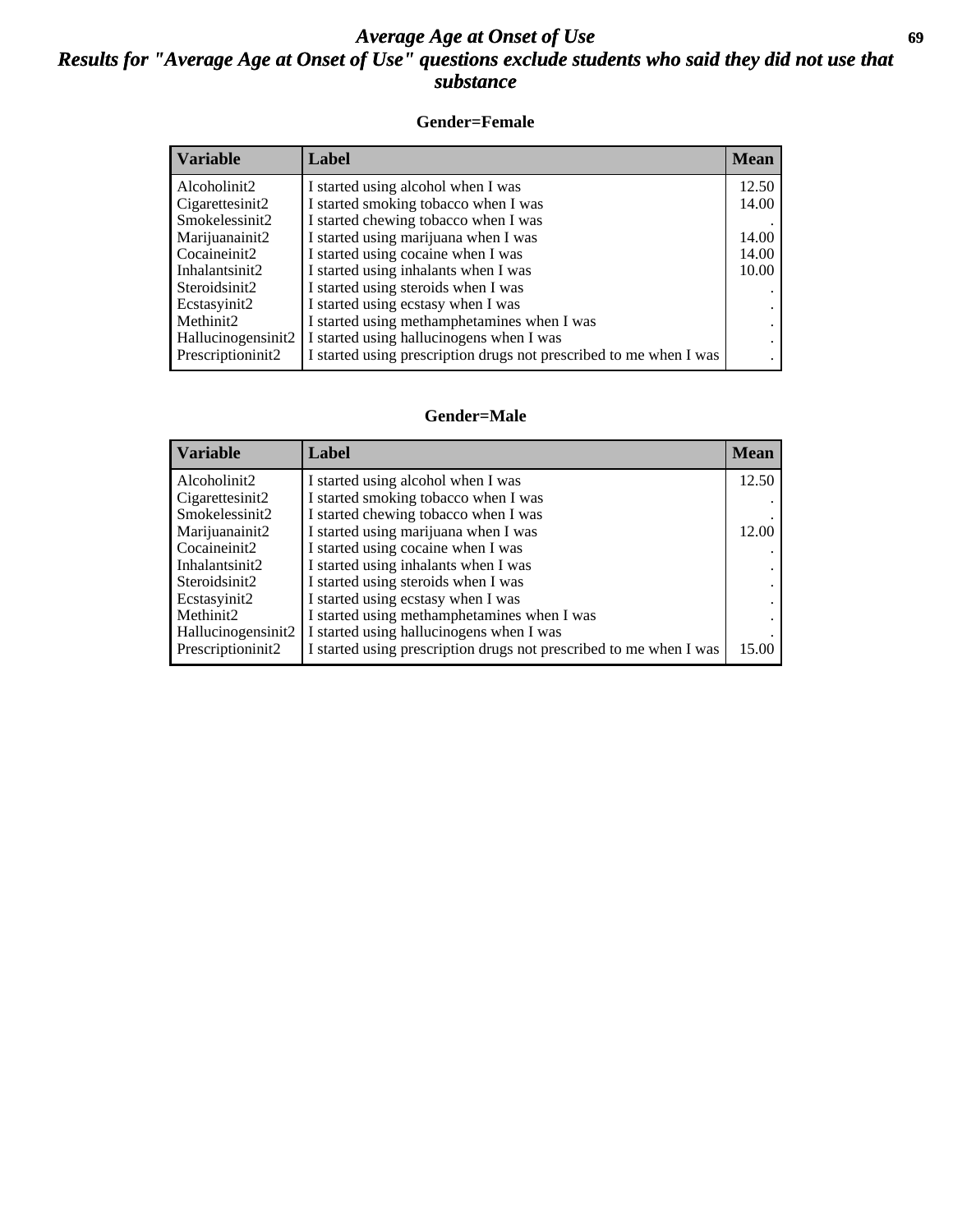# *I Think These Drugs are Harmful* **70**

| Frequency      | <b>Table of Gender by Alcoholharmdich</b> |                                                   |                |              |
|----------------|-------------------------------------------|---------------------------------------------------|----------------|--------------|
| <b>Row Pct</b> |                                           | Alcoholharmdich(I<br>think alcohol is<br>harmful) |                |              |
|                | Gender(Gender)                            | <b>Yes</b>                                        | N <sub>0</sub> | <b>Total</b> |
|                | <b>Female</b>                             | 11<br>78.57                                       | 3<br>21.43     | 14           |
|                | <b>Male</b>                               | 12<br>92.31                                       | 7.69           | 13           |
|                | <b>Total</b>                              | 23                                                | 4              | 27           |

| Frequency      | <b>Table of Gender by Tobaccoharmdich</b> |                                                   |                          |              |
|----------------|-------------------------------------------|---------------------------------------------------|--------------------------|--------------|
| <b>Row Pct</b> |                                           | Tobaccoharmdich(I<br>think tobacco is<br>harmful) |                          |              |
|                | Gender(Gender)                            | Yes                                               | N <sub>0</sub>           | <b>Total</b> |
|                | <b>Female</b>                             | 12<br>85.71                                       | 2<br>14.29               | 14           |
|                | <b>Male</b>                               | 13<br>100.00                                      | $\left( \right)$<br>0.00 | 13           |
|                | <b>Total</b>                              | 25                                                | $\overline{c}$           | 27           |

| Frequency      | <b>Table of Gender by Marijuanaharmdich</b> |                                                       |                         |              |  |
|----------------|---------------------------------------------|-------------------------------------------------------|-------------------------|--------------|--|
| <b>Row Pct</b> |                                             | Marijuanaharmdich(I<br>think marijuana is<br>harmful) |                         |              |  |
|                | Gender(Gender)                              | <b>Yes</b>                                            | N <sub>0</sub>          | <b>Total</b> |  |
|                | <b>Female</b>                               | 78.57                                                 | 3<br>21.43              | 14           |  |
|                | <b>Male</b>                                 | 84.62                                                 | $\mathfrak{D}$<br>15.38 | 13           |  |
|                | <b>Total</b>                                | 22                                                    | 5                       | 27           |  |

| <b>Frequency</b> | <b>Table of Gender by Otherdrugharmdich</b> |                                                          |                         |              |
|------------------|---------------------------------------------|----------------------------------------------------------|-------------------------|--------------|
| <b>Row Pct</b>   |                                             | Otherdrugharmdich(I<br>think other drugs are<br>harmful) |                         |              |
|                  | Gender(Gender)                              | <b>Yes</b>                                               | N <sub>0</sub>          | <b>Total</b> |
|                  | <b>Female</b>                               | 12<br>85.71                                              | $\overline{c}$<br>14.29 | 14           |
|                  | <b>Male</b>                                 | 13<br>100.00                                             | 0<br>0.00               | 13           |
|                  | <b>Total</b>                                | 25                                                       | $\overline{c}$          | 27           |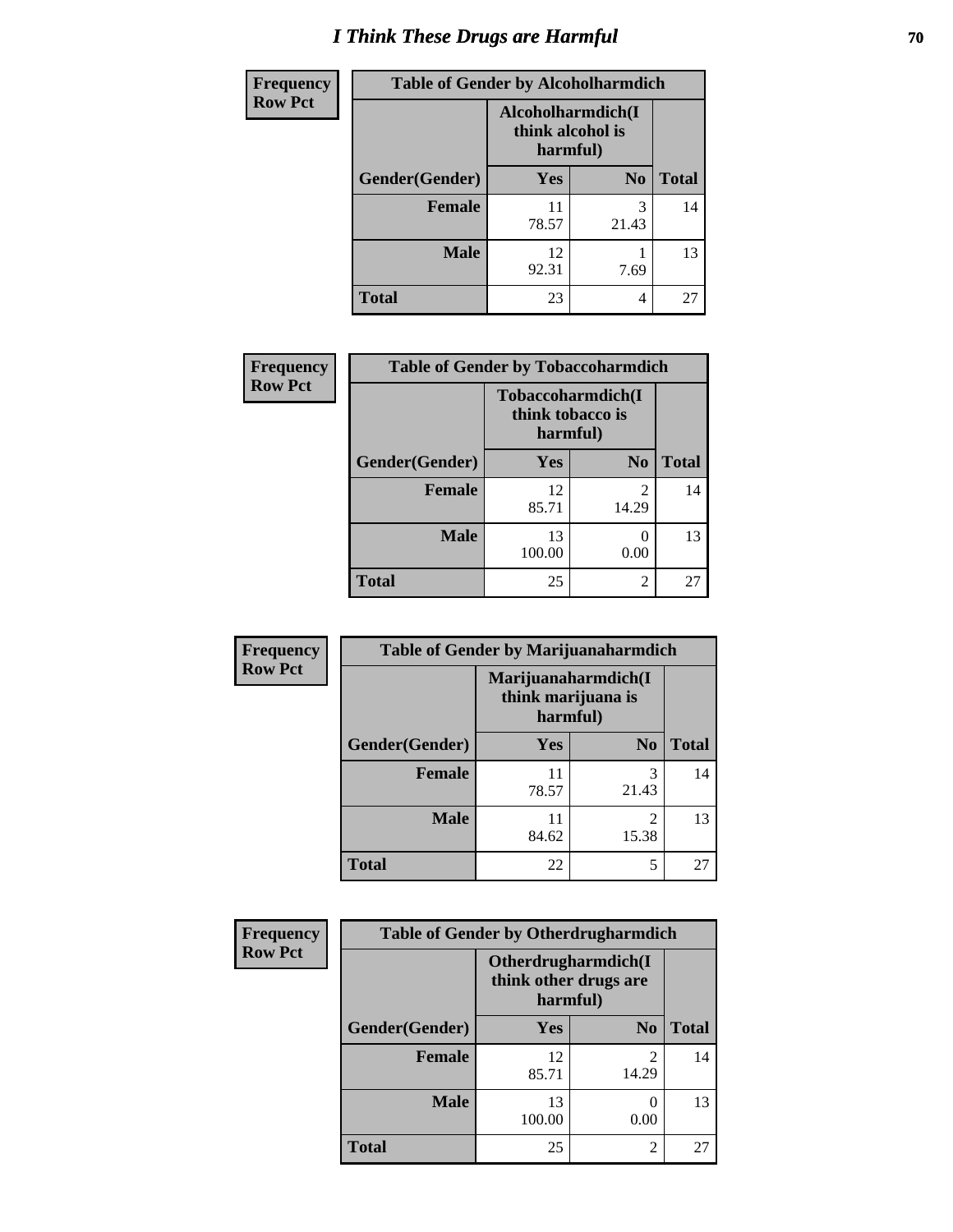| <b>Frequency</b> | <b>Table of Gender by Alcohollocation1</b> |                                                               |            |              |  |
|------------------|--------------------------------------------|---------------------------------------------------------------|------------|--------------|--|
| <b>Row Pct</b>   |                                            | <b>Alcohollocation1(Places</b><br><b>Friends Use Alcohol)</b> |            |              |  |
|                  | <b>Gender</b> (Gender)                     |                                                               | Do Not Use | <b>Total</b> |  |
|                  | <b>Female</b>                              | 50.00                                                         | 50.00      | 14           |  |
|                  | <b>Male</b>                                | 4<br>30.77                                                    | q<br>69.23 | 13           |  |
|                  | Total                                      |                                                               | 16         | 27           |  |

| <b>Frequency</b> |                | <b>Table of Gender by Alcohollocation2</b> |                                                               |              |  |
|------------------|----------------|--------------------------------------------|---------------------------------------------------------------|--------------|--|
| <b>Row Pct</b>   |                |                                            | <b>Alcohollocation2(Places</b><br><b>Friends Use Alcohol)</b> |              |  |
|                  | Gender(Gender) |                                            | Home                                                          | <b>Total</b> |  |
|                  | <b>Female</b>  | 9<br>64.29                                 | 35.71                                                         | 14           |  |
|                  | <b>Male</b>    | Q<br>69.23                                 | 30.77                                                         | 13           |  |
|                  | <b>Total</b>   | 18                                         | q                                                             | 27           |  |

| Frequency      |                | <b>Table of Gender by Alcohollocation3</b>                    |               |              |  |
|----------------|----------------|---------------------------------------------------------------|---------------|--------------|--|
| <b>Row Pct</b> |                | <b>Alcohollocation3(Places</b><br><b>Friends Use Alcohol)</b> |               |              |  |
|                | Gender(Gender) |                                                               | <b>School</b> | <b>Total</b> |  |
|                | <b>Female</b>  | 12<br>85.71                                                   | 14.29         | 14           |  |
|                | <b>Male</b>    | 13<br>100.00                                                  | 0.00          | 13           |  |
|                | <b>Total</b>   | 25                                                            | 2             | 27           |  |

| Frequency      |                | <b>Table of Gender by Alcohollocation4</b>                    |       |              |  |
|----------------|----------------|---------------------------------------------------------------|-------|--------------|--|
| <b>Row Pct</b> |                | <b>Alcohollocation4(Places</b><br><b>Friends Use Alcohol)</b> |       |              |  |
|                | Gender(Gender) |                                                               | Car   | <b>Total</b> |  |
|                | <b>Female</b>  | 12<br>85.71                                                   | 14.29 | 14           |  |
|                | <b>Male</b>    | 12<br>92.31                                                   | 7.69  | 13           |  |
|                | <b>Total</b>   | 24                                                            | 3     | 27           |  |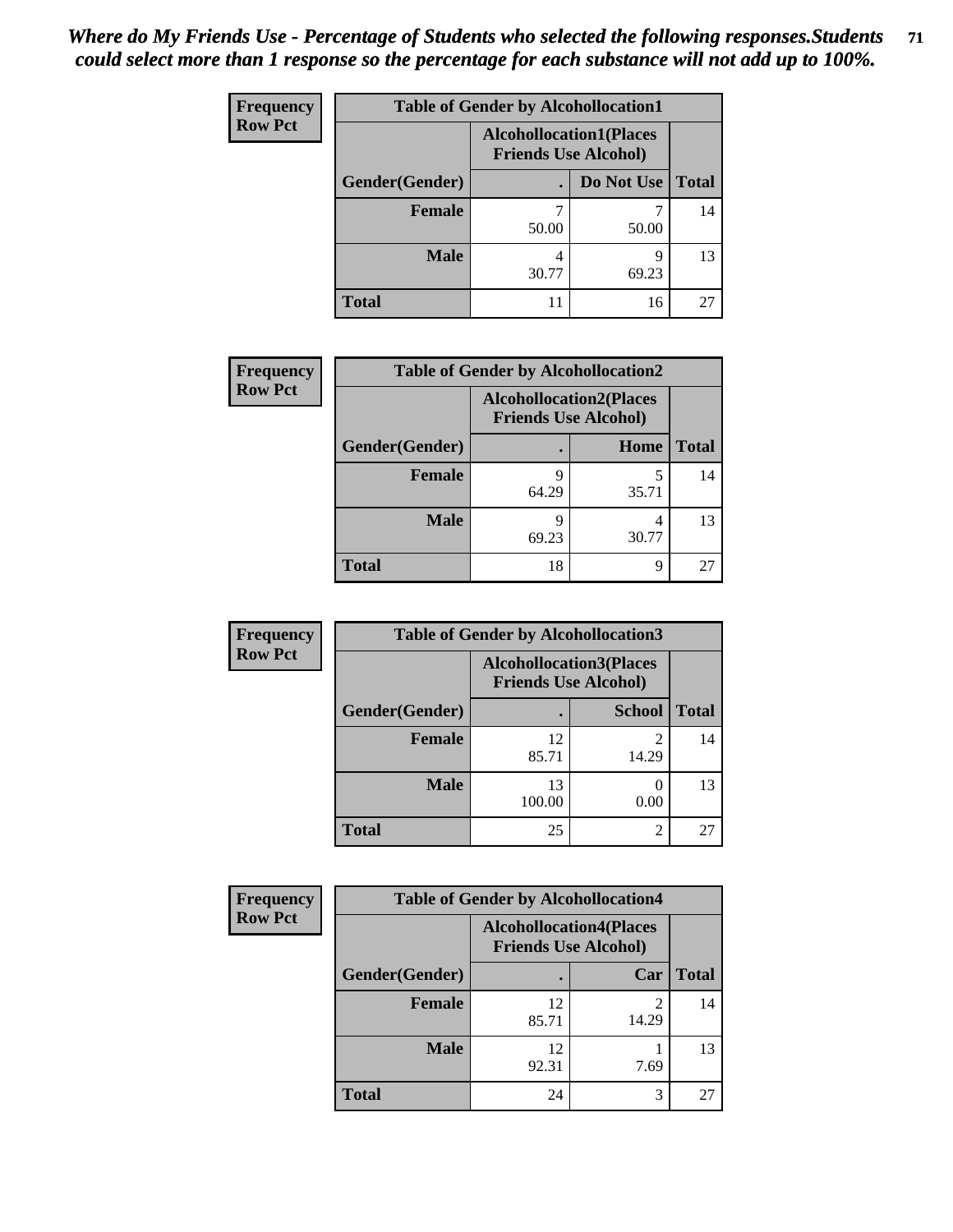| <b>Frequency</b> | <b>Table of Gender by Alcohollocation5</b> |                                                                |                                 |              |
|------------------|--------------------------------------------|----------------------------------------------------------------|---------------------------------|--------------|
| <b>Row Pct</b>   |                                            | <b>Alcohollocation5</b> (Places<br><b>Friends Use Alcohol)</b> |                                 |              |
|                  | Gender(Gender)                             |                                                                | <b>Friend's</b><br><b>House</b> | <b>Total</b> |
|                  | <b>Female</b>                              | Q<br>64.29                                                     | 35.71                           | 14           |
|                  | <b>Male</b>                                | 9<br>69.23                                                     | 4<br>30.77                      | 13           |
|                  | <b>Total</b>                               | 18                                                             | Q                               | 27           |

| <b>Frequency</b> |                | <b>Table of Gender by Alcohollocation6</b>                    |                         |              |
|------------------|----------------|---------------------------------------------------------------|-------------------------|--------------|
| <b>Row Pct</b>   |                | <b>Alcohollocation6(Places</b><br><b>Friends Use Alcohol)</b> |                         |              |
|                  | Gender(Gender) |                                                               | <b>Other</b>            | <b>Total</b> |
|                  | <b>Female</b>  | 8<br>57.14                                                    | 6<br>42.86              | 14           |
|                  | <b>Male</b>    | 84.62                                                         | $\mathfrak{D}$<br>15.38 | 13           |
|                  | <b>Total</b>   | 19                                                            | 8                       | 27           |

| Frequency      | <b>Table of Gender by Tobaccolocation1</b> |                                                               |             |              |  |
|----------------|--------------------------------------------|---------------------------------------------------------------|-------------|--------------|--|
| <b>Row Pct</b> |                                            | <b>Tobaccolocation1(Places</b><br><b>Friends Use Tobacco)</b> |             |              |  |
|                | Gender(Gender)                             |                                                               | Do Not Use  | <b>Total</b> |  |
|                | Female                                     | 35.71                                                         | q<br>64.29  | 14           |  |
|                | <b>Male</b>                                | 23.08                                                         | 10<br>76.92 | 13           |  |
|                | <b>Total</b>                               | 8                                                             | 19          | 27           |  |

| <b>Frequency</b> |                | <b>Table of Gender by Tobaccolocation2</b>                    |       |              |
|------------------|----------------|---------------------------------------------------------------|-------|--------------|
| <b>Row Pct</b>   |                | <b>Tobaccolocation2(Places</b><br><b>Friends Use Tobacco)</b> |       |              |
|                  | Gender(Gender) |                                                               | Home  | <b>Total</b> |
|                  | Female         | 64.29                                                         | 35.71 | 14           |
|                  | <b>Male</b>    | 12<br>92.31                                                   | 7.69  | 13           |
|                  | <b>Total</b>   | 21                                                            | 6     | 27           |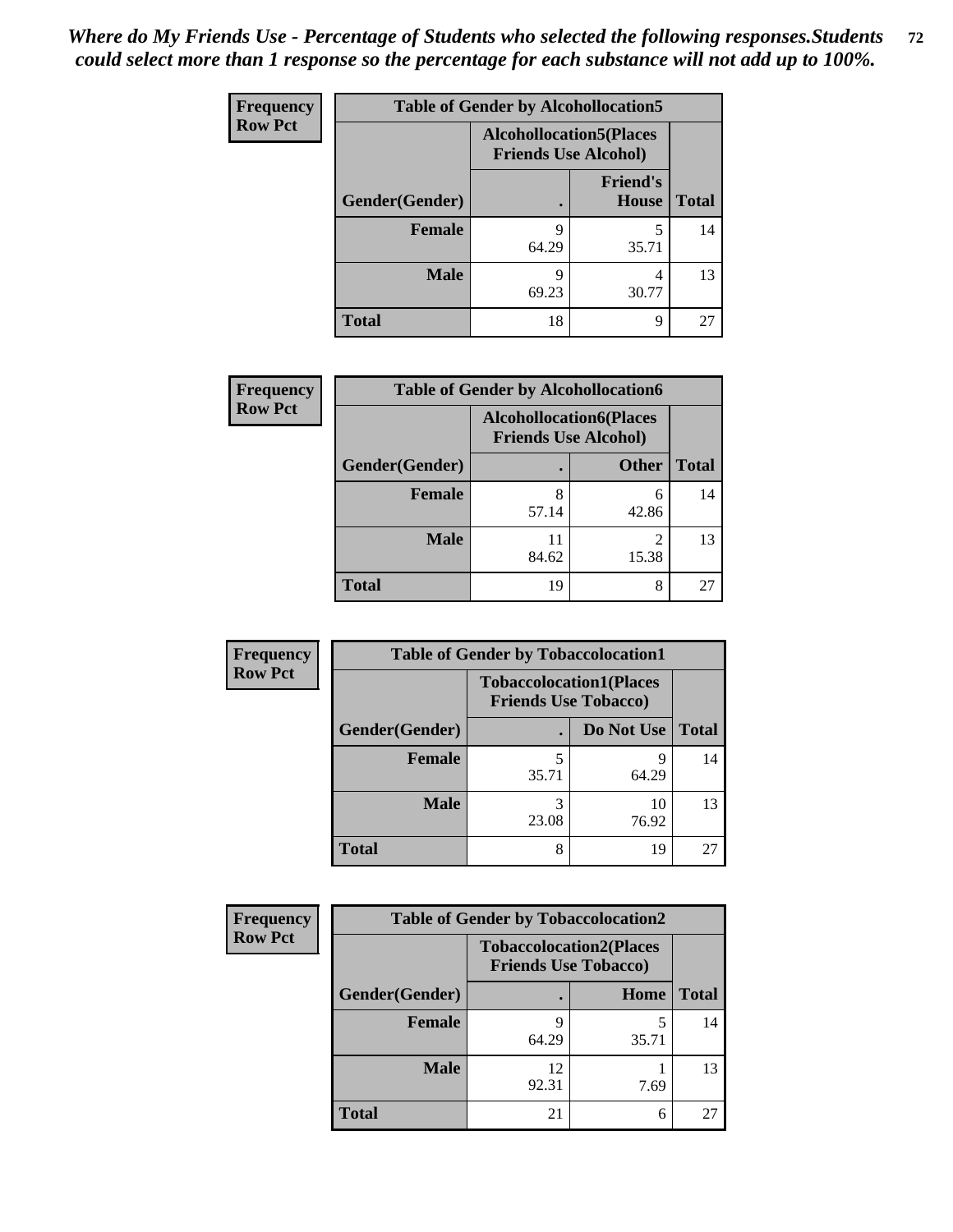| <b>Frequency</b> | <b>Table of Gender by Tobaccolocation3</b> |                                                               |               |              |
|------------------|--------------------------------------------|---------------------------------------------------------------|---------------|--------------|
| <b>Row Pct</b>   |                                            | <b>Tobaccolocation3(Places</b><br><b>Friends Use Tobacco)</b> |               |              |
|                  | Gender(Gender)                             |                                                               | <b>School</b> | <b>Total</b> |
|                  | <b>Female</b>                              | 10<br>71.43                                                   | 28.57         | 14           |
|                  | <b>Male</b>                                | 84.62                                                         | 15.38         | 13           |
|                  | <b>Total</b>                               | 21                                                            | 6             | 27           |

| <b>Frequency</b> | <b>Table of Gender by Tobaccolocation4</b> |                             |                                |              |
|------------------|--------------------------------------------|-----------------------------|--------------------------------|--------------|
| <b>Row Pct</b>   |                                            | <b>Friends Use Tobacco)</b> | <b>Tobaccolocation4(Places</b> |              |
|                  | Gender(Gender)                             |                             | Car                            | <b>Total</b> |
|                  | <b>Female</b>                              | 12<br>85.71                 | ി<br>14.29                     | 14           |
|                  | <b>Male</b>                                | 13<br>100.00                | 0.00                           | 13           |
|                  | <b>Total</b>                               | 25                          | റ                              | 27           |

| <b>Frequency</b> | <b>Table of Gender by Tobaccolocation5</b> |                                                               |                          |              |
|------------------|--------------------------------------------|---------------------------------------------------------------|--------------------------|--------------|
| <b>Row Pct</b>   |                                            | <b>Tobaccolocation5(Places</b><br><b>Friends Use Tobacco)</b> |                          |              |
|                  | Gender(Gender)                             |                                                               | <b>Friend's</b><br>House | <b>Total</b> |
|                  | <b>Female</b>                              | 11<br>78.57                                                   | 3<br>21.43               | 14           |
|                  | <b>Male</b>                                | 12<br>92.31                                                   | 7.69                     | 13           |
|                  | <b>Total</b>                               | 23                                                            | 4                        | 27           |

| <b>Frequency</b> | <b>Table of Gender by Tobaccolocation6</b> |                                                               |              |              |
|------------------|--------------------------------------------|---------------------------------------------------------------|--------------|--------------|
| <b>Row Pct</b>   |                                            | <b>Tobaccolocation6(Places</b><br><b>Friends Use Tobacco)</b> |              |              |
|                  | Gender(Gender)                             |                                                               | <b>Other</b> | <b>Total</b> |
|                  | Female                                     | 10<br>71.43                                                   | 28.57        | 14           |
|                  | <b>Male</b>                                | 10<br>76.92                                                   | 23.08        | 13           |
|                  | <b>Total</b>                               | 20                                                            |              | 27           |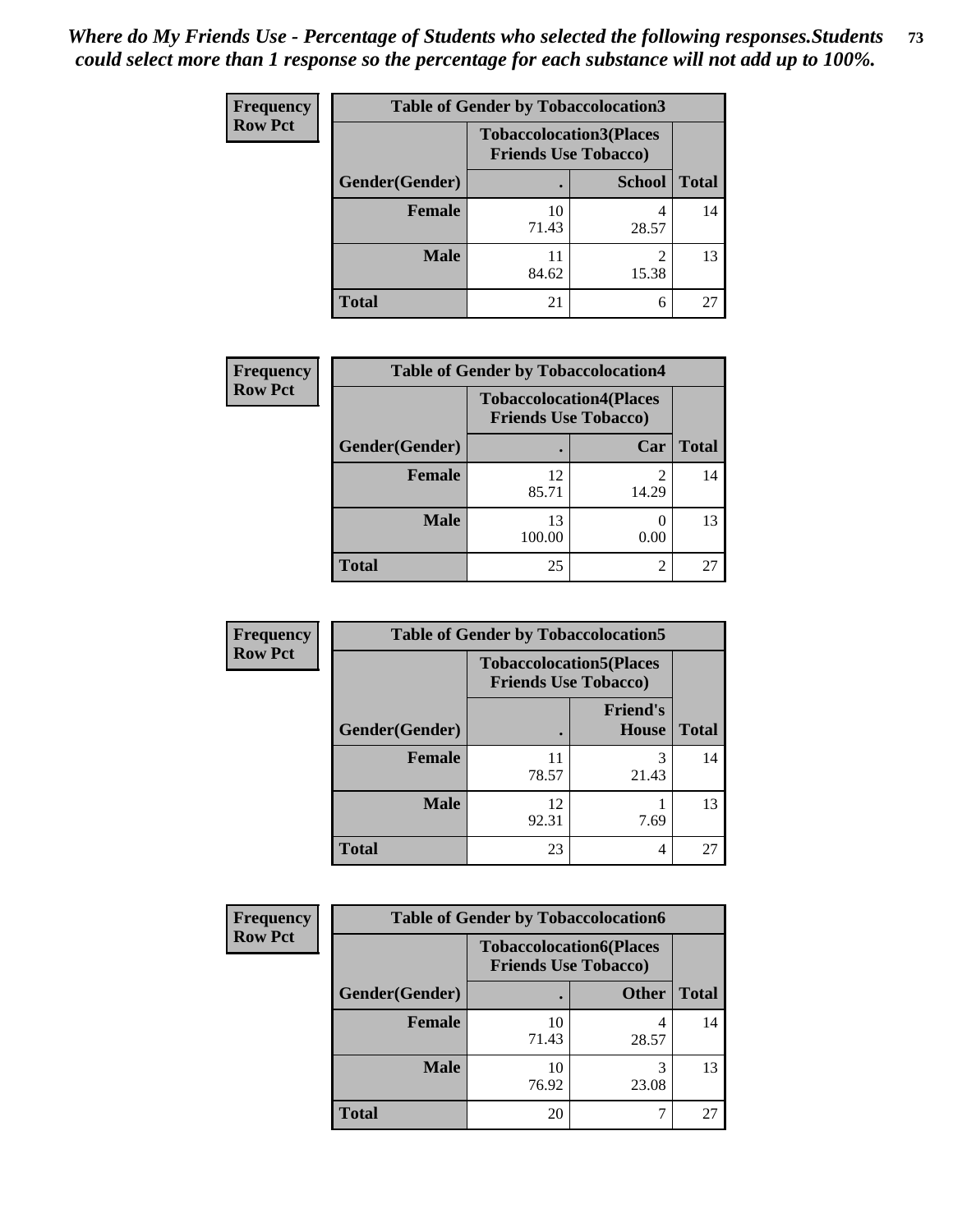| <b>Frequency</b> | <b>Table of Gender by Marijuanalocation1</b> |                                                                    |            |              |
|------------------|----------------------------------------------|--------------------------------------------------------------------|------------|--------------|
| <b>Row Pct</b>   |                                              | <b>Marijuanalocation1(Places</b><br><b>Friends Use Marijuana</b> ) |            |              |
|                  | Gender(Gender)                               |                                                                    | Do Not Use | <b>Total</b> |
|                  | <b>Female</b>                                | 35.71                                                              | Q<br>64.29 | 14           |
|                  | <b>Male</b>                                  | 46.15                                                              | 53.85      | 13           |
|                  | <b>Total</b>                                 | 11                                                                 | 16         | 27           |

| <b>Frequency</b> | <b>Table of Gender by Marijuanalocation2</b> |                                                                    |            |              |
|------------------|----------------------------------------------|--------------------------------------------------------------------|------------|--------------|
| <b>Row Pct</b>   |                                              | <b>Marijuanalocation2(Places</b><br><b>Friends Use Marijuana</b> ) |            |              |
|                  | Gender(Gender)                               |                                                                    | Home       | <b>Total</b> |
|                  | <b>Female</b>                                | 10<br>71.43                                                        | 4<br>28.57 | 14           |
|                  | <b>Male</b>                                  | 69.23                                                              | 4<br>30.77 | 13           |
|                  | <b>Total</b>                                 | 19                                                                 | 8          | 27           |

| Frequency      | <b>Table of Gender by Marijuanalocation3</b> |                                                                    |               |              |
|----------------|----------------------------------------------|--------------------------------------------------------------------|---------------|--------------|
| <b>Row Pct</b> |                                              | <b>Marijuanalocation3(Places</b><br><b>Friends Use Marijuana</b> ) |               |              |
|                | Gender(Gender)                               |                                                                    | <b>School</b> | <b>Total</b> |
|                | Female                                       | 13<br>92.86                                                        | 7.14          | 14           |
|                | <b>Male</b>                                  | 10<br>76.92                                                        | 3<br>23.08    | 13           |
|                | <b>Total</b>                                 | 23                                                                 | 4             | 27           |

| <b>Frequency</b> |                |                                                                    | <b>Table of Gender by Marijuanalocation4</b> |              |  |
|------------------|----------------|--------------------------------------------------------------------|----------------------------------------------|--------------|--|
| <b>Row Pct</b>   |                | <b>Marijuanalocation4(Places</b><br><b>Friends Use Marijuana</b> ) |                                              |              |  |
|                  | Gender(Gender) |                                                                    | Car                                          | <b>Total</b> |  |
|                  | Female         | 11<br>78.57                                                        | 21.43                                        | 14           |  |
|                  | <b>Male</b>    | 10<br>76.92                                                        | 3<br>23.08                                   | 13           |  |
|                  | <b>Total</b>   | 21                                                                 | 6                                            | 27           |  |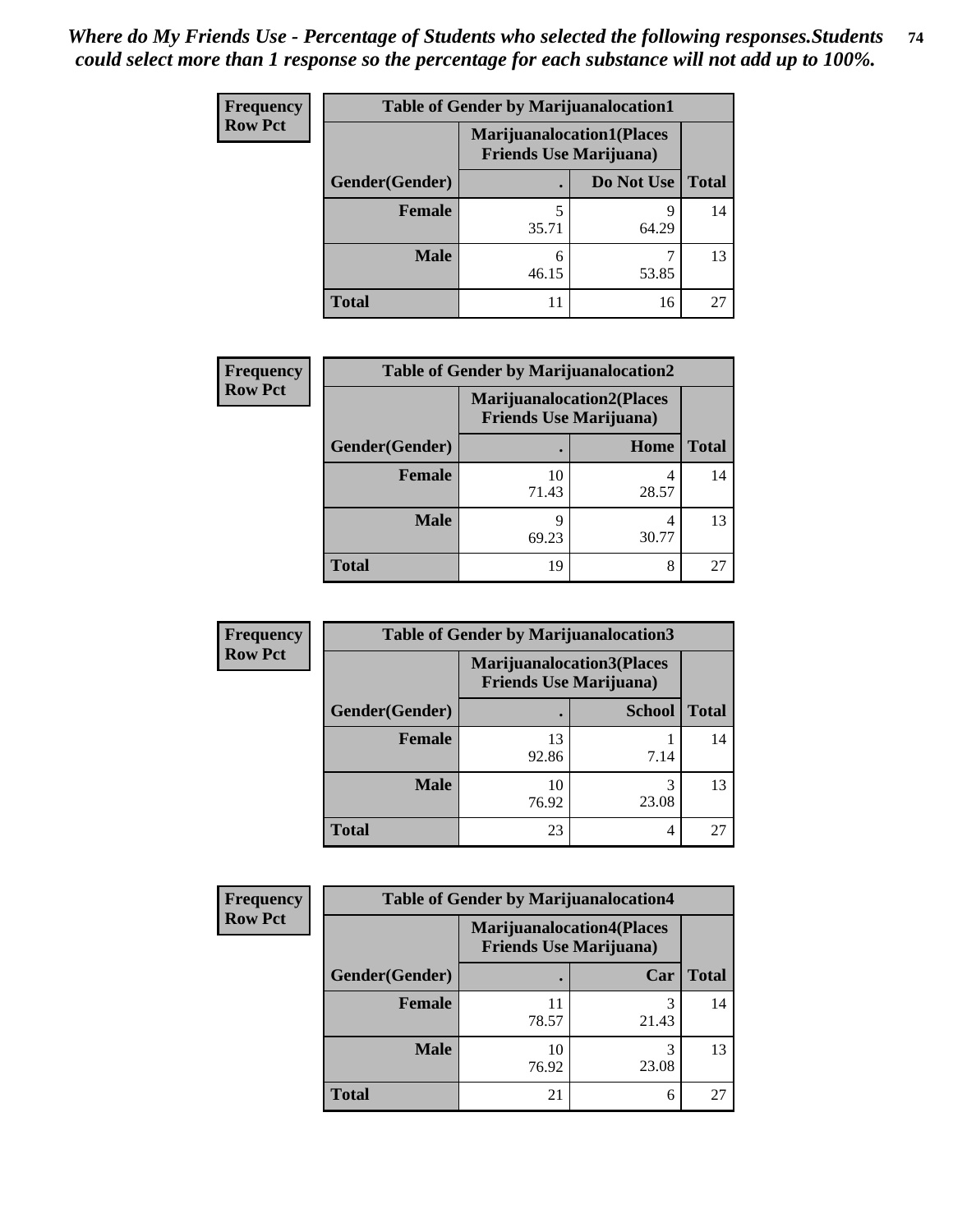| <b>Frequency</b> | <b>Table of Gender by Marijuanalocation5</b> |                                                                    |                          |              |
|------------------|----------------------------------------------|--------------------------------------------------------------------|--------------------------|--------------|
| <b>Row Pct</b>   |                                              | <b>Marijuanalocation5(Places</b><br><b>Friends Use Marijuana</b> ) |                          |              |
|                  | Gender(Gender)                               |                                                                    | <b>Friend's</b><br>House | <b>Total</b> |
|                  | <b>Female</b>                                | 11<br>78.57                                                        | 3<br>21.43               | 14           |
|                  | <b>Male</b>                                  | 9<br>69.23                                                         | 4<br>30.77               | 13           |
|                  | <b>Total</b>                                 | 20                                                                 |                          | 27           |

| <b>Frequency</b> | <b>Table of Gender by Marijuanalocation6</b> |                                                                    |              |              |
|------------------|----------------------------------------------|--------------------------------------------------------------------|--------------|--------------|
| <b>Row Pct</b>   |                                              | <b>Marijuanalocation6(Places</b><br><b>Friends Use Marijuana</b> ) |              |              |
|                  | Gender(Gender)                               |                                                                    | <b>Other</b> | <b>Total</b> |
|                  | <b>Female</b>                                | 64.29                                                              | 35.71        | 14           |
|                  | <b>Male</b>                                  | 61.54                                                              | 38.46        | 13           |
|                  | Total                                        | 17                                                                 | 10           |              |

| <b>Frequency</b> | <b>Table of Gender by Otherdruglocation1</b> |                                                                                |             |              |
|------------------|----------------------------------------------|--------------------------------------------------------------------------------|-------------|--------------|
| <b>Row Pct</b>   |                                              | <b>Otherdruglocation1(Places</b><br><b>Friends Use Other Illegal</b><br>Drugs) |             |              |
|                  | Gender(Gender)                               |                                                                                | Do Not Use  | <b>Total</b> |
|                  | Female                                       | 28.57                                                                          | 10<br>71.43 | 14           |
|                  | <b>Male</b>                                  | 23.08                                                                          | 10<br>76.92 | 13           |
|                  | <b>Total</b>                                 |                                                                                | 20          | 27           |

| <b>Frequency</b> | <b>Table of Gender by Otherdruglocation2</b> |                                                                                |                        |              |
|------------------|----------------------------------------------|--------------------------------------------------------------------------------|------------------------|--------------|
| <b>Row Pct</b>   |                                              | <b>Otherdruglocation2(Places</b><br><b>Friends Use Other Illegal</b><br>Drugs) |                        |              |
|                  | Gender(Gender)                               |                                                                                | <b>Home</b>            | <b>Total</b> |
|                  | Female                                       | 11<br>78.57                                                                    | 3<br>21.43             | 14           |
|                  | <b>Male</b>                                  | 11<br>84.62                                                                    | $\mathcal{D}$<br>15.38 | 13           |
|                  | <b>Total</b>                                 | 22                                                                             | 5                      | 27           |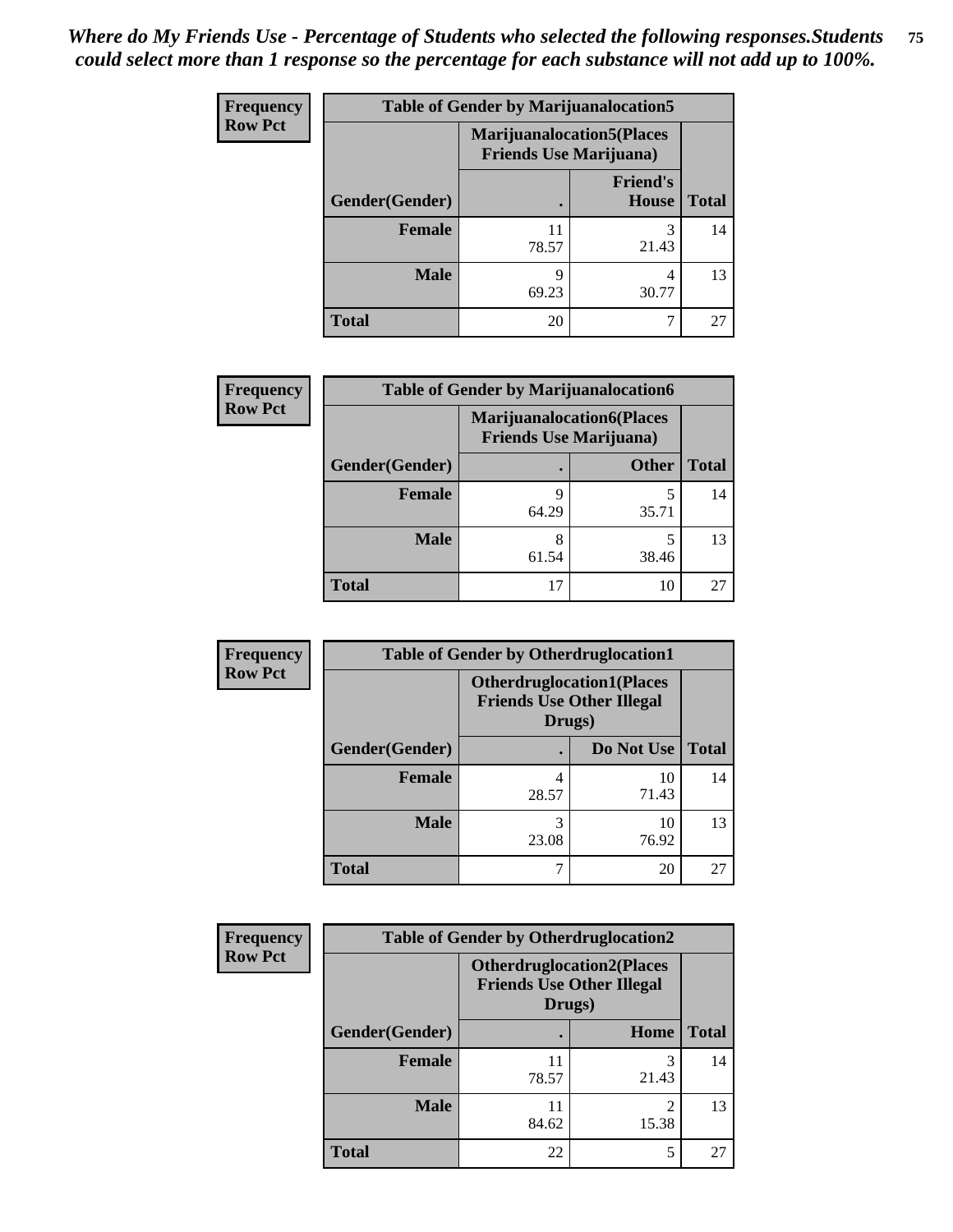| Frequency      | <b>Table of Gender by Otherdruglocation3</b> |                                                                                |                |              |
|----------------|----------------------------------------------|--------------------------------------------------------------------------------|----------------|--------------|
| <b>Row Pct</b> |                                              | <b>Otherdruglocation3(Places</b><br><b>Friends Use Other Illegal</b><br>Drugs) |                |              |
|                | Gender(Gender)                               |                                                                                | <b>School</b>  | <b>Total</b> |
|                | Female                                       | 13<br>92.86                                                                    | 7.14           | 14           |
|                | <b>Male</b>                                  | 12<br>92.31                                                                    | 7.69           | 13           |
|                | <b>Total</b>                                 | 25                                                                             | $\mathfrak{D}$ | 27           |

| Frequency      | <b>Table of Gender by Otherdruglocation4</b> |                                                                                |                |              |
|----------------|----------------------------------------------|--------------------------------------------------------------------------------|----------------|--------------|
| <b>Row Pct</b> |                                              | <b>Otherdruglocation4(Places</b><br><b>Friends Use Other Illegal</b><br>Drugs) |                |              |
|                | Gender(Gender)                               |                                                                                | Car            | <b>Total</b> |
|                | Female                                       | 12<br>85.71                                                                    | 2<br>14.29     | 14           |
|                | <b>Male</b>                                  | 13<br>100.00                                                                   | 0.00           | 13           |
|                | <b>Total</b>                                 | 25                                                                             | $\overline{2}$ | 27           |

| Frequency      | <b>Table of Gender by Otherdruglocation5</b> |                                                                                |                                 |              |
|----------------|----------------------------------------------|--------------------------------------------------------------------------------|---------------------------------|--------------|
| <b>Row Pct</b> |                                              | <b>Otherdruglocation5(Places</b><br><b>Friends Use Other Illegal</b><br>Drugs) |                                 |              |
|                | Gender(Gender)                               |                                                                                | <b>Friend's</b><br><b>House</b> | <b>Total</b> |
|                | <b>Female</b>                                | 12<br>85.71                                                                    | $\mathfrak{D}$<br>14.29         | 14           |
|                | <b>Male</b>                                  | 11<br>84.62                                                                    | 2<br>15.38                      | 13           |
|                | <b>Total</b>                                 | 23                                                                             | 4                               | 27           |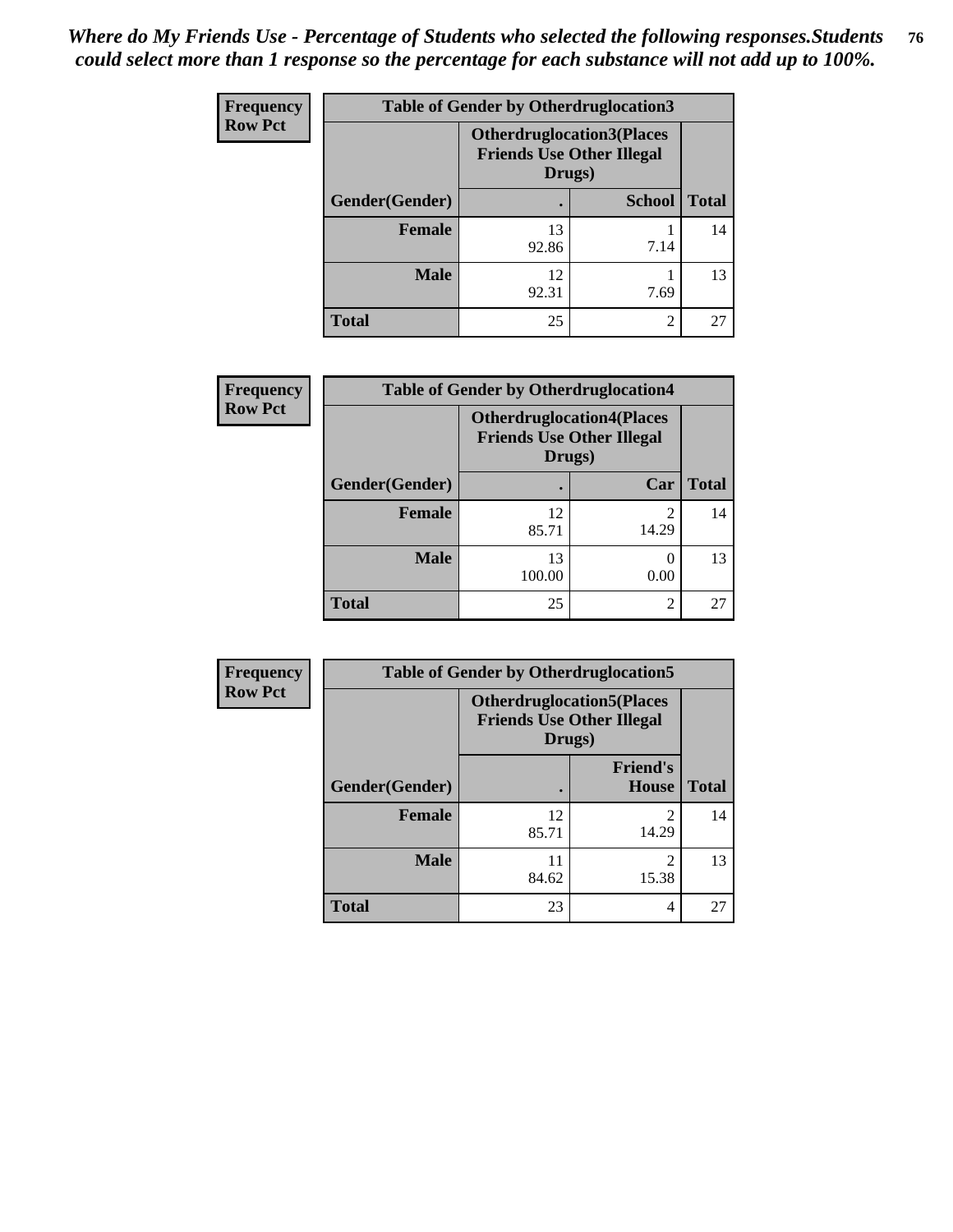| <b>Frequency</b> | <b>Table of Gender by Otherdruglocation6</b> |                                                                                |              |              |
|------------------|----------------------------------------------|--------------------------------------------------------------------------------|--------------|--------------|
| <b>Row Pct</b>   |                                              | <b>Otherdruglocation6(Places</b><br><b>Friends Use Other Illegal</b><br>Drugs) |              |              |
|                  | Gender(Gender)                               |                                                                                | <b>Other</b> | <b>Total</b> |
|                  | Female                                       | 10<br>71.43                                                                    | 4<br>28.57   | 14           |
|                  | <b>Male</b>                                  | 11<br>84.62                                                                    | ↑<br>15.38   | 13           |
|                  | <b>Total</b>                                 | 21                                                                             | 6            | 27           |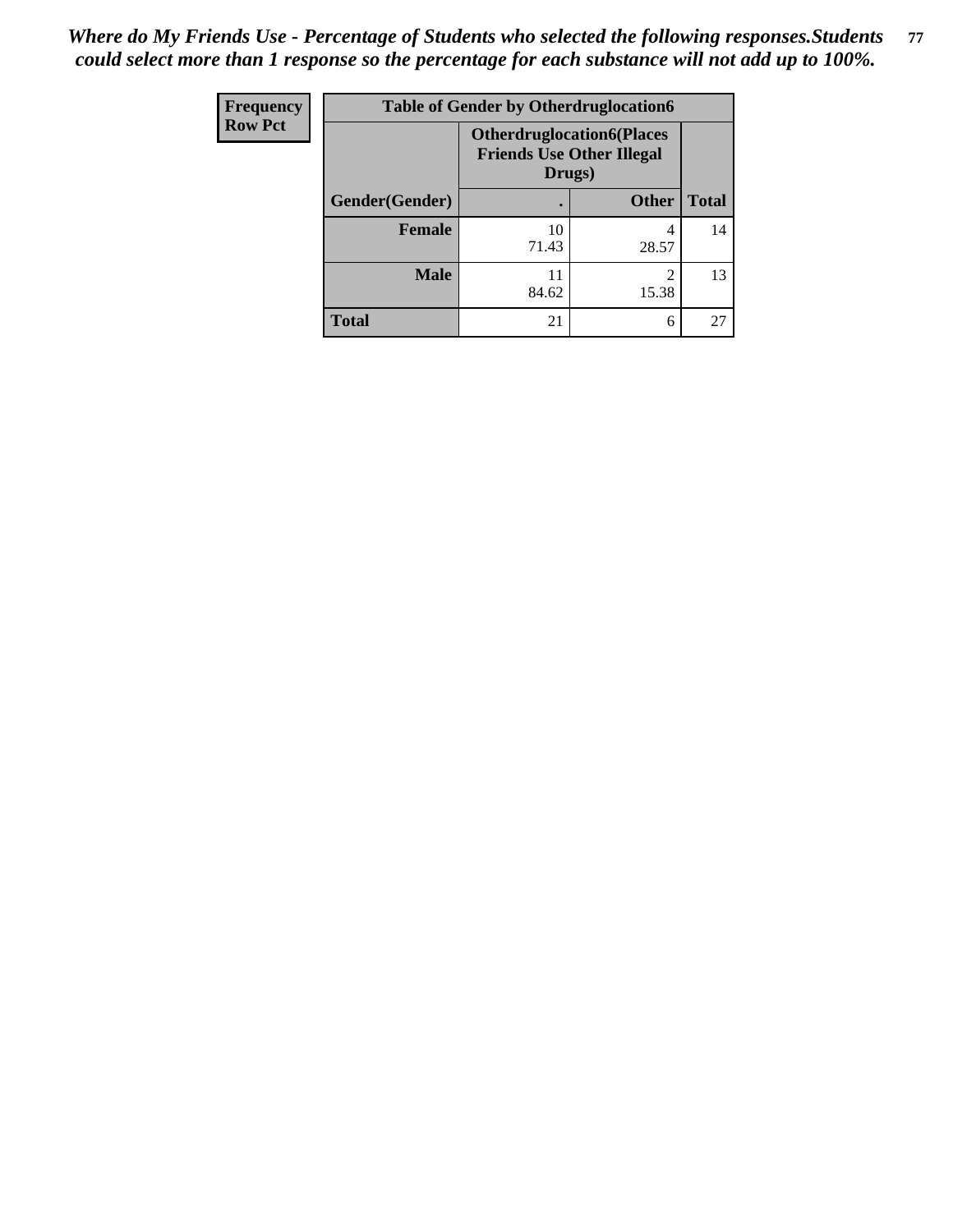| <b>Frequency</b> | <b>Table of Gender by Alcoholtime1</b> |                                                          |                      |              |
|------------------|----------------------------------------|----------------------------------------------------------|----------------------|--------------|
| <b>Row Pct</b>   |                                        | <b>Alcoholtime1(Times</b><br><b>Friends Use Alcohol)</b> |                      |              |
|                  | Gender(Gender)                         | $\bullet$                                                | Do Not<br><b>Use</b> | <b>Total</b> |
|                  | <b>Female</b>                          | 50.00                                                    | 50.00                | 14           |
|                  | <b>Male</b>                            | 5<br>38.46                                               | 8<br>61.54           | 13           |
|                  | <b>Total</b>                           | 12                                                       | 15                   | 27           |

| <b>Frequency</b> | <b>Table of Gender by Alcoholtime2</b> |                                                          |                            |              |
|------------------|----------------------------------------|----------------------------------------------------------|----------------------------|--------------|
| <b>Row Pct</b>   |                                        | <b>Alcoholtime2(Times</b><br><b>Friends Use Alcohol)</b> |                            |              |
|                  | Gender(Gender)                         |                                                          | <b>On Way</b><br>to School | <b>Total</b> |
|                  | <b>Female</b>                          | 13<br>92.86                                              | 7.14                       | 14           |
|                  | <b>Male</b>                            | 13<br>100.00                                             | 0<br>0.00                  | 13           |
|                  | <b>Total</b>                           | 26                                                       |                            | 27           |

| <b>Frequency</b> | <b>Table of Gender by Alcoholtime3</b> |                                                          |                                |              |
|------------------|----------------------------------------|----------------------------------------------------------|--------------------------------|--------------|
| <b>Row Pct</b>   |                                        | <b>Alcoholtime3(Times</b><br><b>Friends Use Alcohol)</b> |                                |              |
|                  | Gender(Gender)                         |                                                          | <b>During</b><br><b>School</b> | <b>Total</b> |
|                  | <b>Female</b>                          | 13<br>92.86                                              | 7.14                           | 14           |
|                  | <b>Male</b>                            | 13<br>100.00                                             | 0<br>0.00                      | 13           |
|                  | <b>Total</b>                           | 26                                                       |                                | 27           |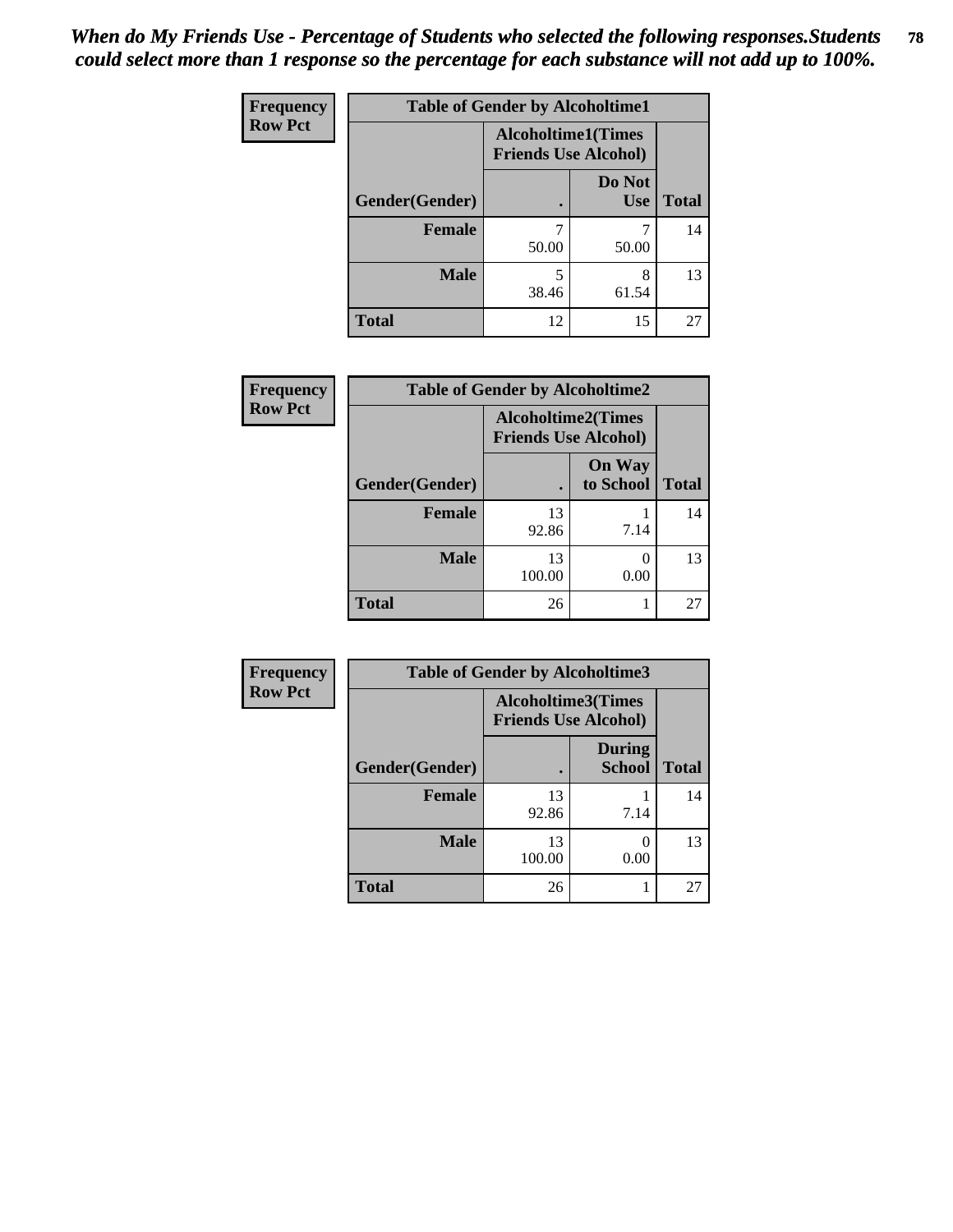*When do My Friends Use - Percentage of Students who selected the following responses.Students could select more than 1 response so the percentage for each substance will not add up to 100%.* **79**

| <b>Frequency</b> | <b>Table of Gender by Alcoholtime4</b> |                                                          |                                                |              |
|------------------|----------------------------------------|----------------------------------------------------------|------------------------------------------------|--------------|
| <b>Row Pct</b>   |                                        | <b>Alcoholtime4(Times</b><br><b>Friends Use Alcohol)</b> |                                                |              |
|                  | Gender(Gender)                         | $\bullet$                                                | <b>On Way</b><br>Home<br>From<br><b>School</b> | <b>Total</b> |
|                  | <b>Female</b>                          | 12<br>85.71                                              | 2<br>14.29                                     | 14           |
|                  | <b>Male</b>                            | 13<br>100.00                                             | $\mathcal{O}$<br>0.00                          | 13           |
|                  | <b>Total</b>                           | 25                                                       | 2                                              | 27           |

| <b>Frequency</b> | <b>Table of Gender by Alcoholtime5</b> |                                                   |                   |              |
|------------------|----------------------------------------|---------------------------------------------------|-------------------|--------------|
| <b>Row Pct</b>   |                                        | Alcoholtime5(Times<br><b>Friends Use Alcohol)</b> |                   |              |
|                  | Gender(Gender)                         | $\bullet$                                         | <b>Weeknights</b> | <b>Total</b> |
|                  | <b>Female</b>                          | 12<br>85.71                                       | 2<br>14.29        | 14           |
|                  | <b>Male</b>                            | 12<br>92.31                                       | 7.69              | 13           |
|                  | <b>Total</b>                           | 24                                                | 3                 | 27           |

| <b>Frequency</b> | <b>Table of Gender by Alcoholtime6</b> |            |                                                          |              |
|------------------|----------------------------------------|------------|----------------------------------------------------------|--------------|
| <b>Row Pct</b>   |                                        |            | <b>Alcoholtime6(Times</b><br><b>Friends Use Alcohol)</b> |              |
|                  | Gender(Gender)                         |            | <b>Weekends</b>                                          | <b>Total</b> |
|                  | <b>Female</b>                          | 7<br>50.00 | 50.00                                                    | 14           |
|                  | <b>Male</b>                            | 8<br>61.54 | 5<br>38.46                                               | 13           |
|                  | <b>Total</b>                           | 15         | 12                                                       | 27           |

| Frequency      | <b>Table of Gender by Tobaccotime1</b> |                           |                             |              |
|----------------|----------------------------------------|---------------------------|-----------------------------|--------------|
| <b>Row Pct</b> |                                        | <b>Tobaccotime1(Times</b> | <b>Friends Use Tobacco)</b> |              |
|                | Gender(Gender)                         |                           | Do Not<br><b>Use</b>        | <b>Total</b> |
|                | <b>Female</b>                          | 5<br>35.71                | 9<br>64.29                  | 14           |
|                | <b>Male</b>                            | 3<br>23.08                | 10<br>76.92                 | 13           |
|                | <b>Total</b>                           | 8                         | 19                          | 27           |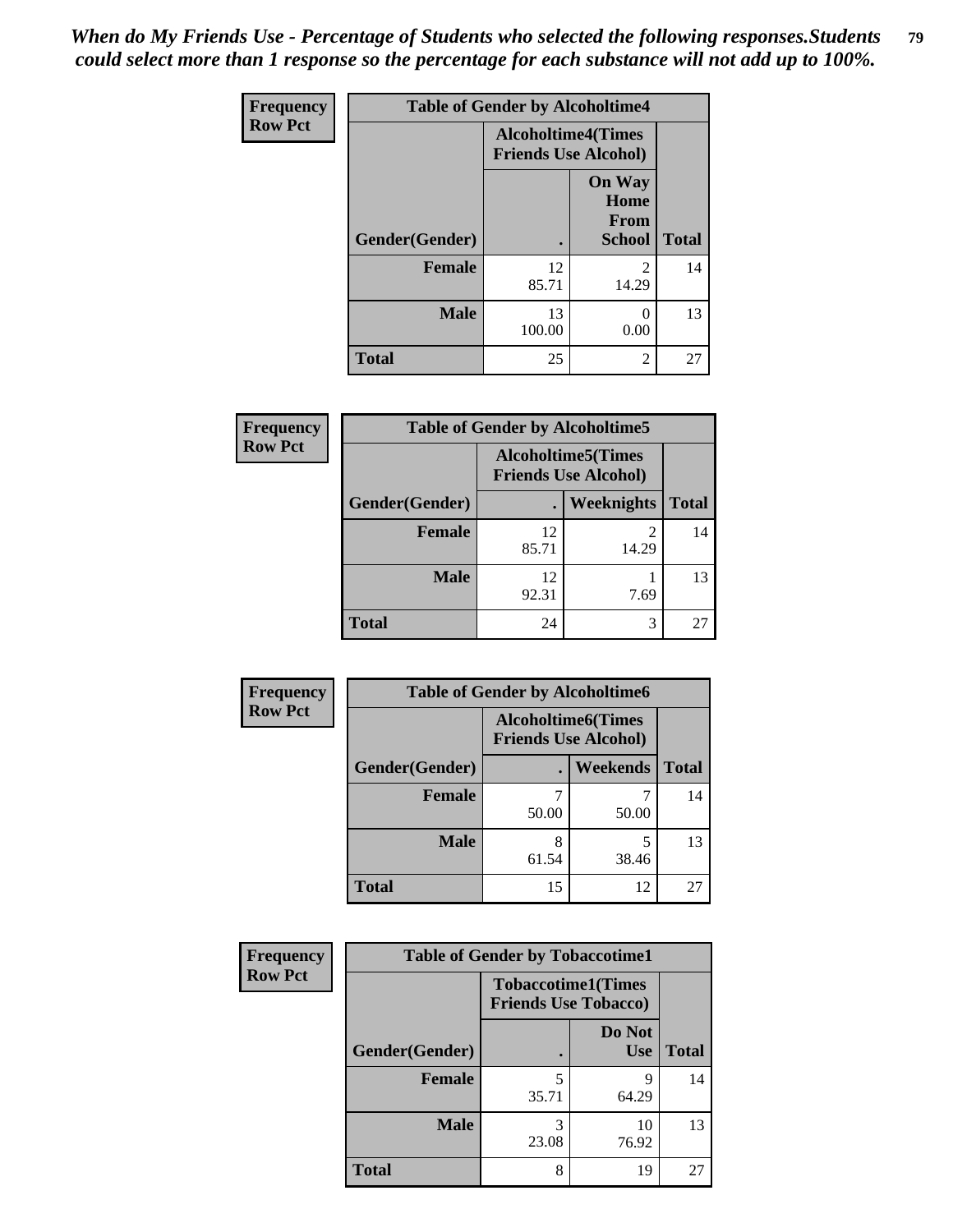| <b>Frequency</b> |                | <b>Table of Gender by Tobaccotime2</b> |                            |              |
|------------------|----------------|----------------------------------------|----------------------------|--------------|
| <b>Row Pct</b>   |                | <b>Friends Use Tobacco)</b>            | <b>Tobaccotime2(Times</b>  |              |
|                  | Gender(Gender) |                                        | <b>On Way</b><br>to School | <b>Total</b> |
|                  | <b>Female</b>  | 11<br>78.57                            | 3<br>21.43                 | 14           |
|                  | <b>Male</b>    | 12<br>92.31                            | 7.69                       | 13           |
|                  | <b>Total</b>   | 23                                     | 4                          | 27           |

| <b>Frequency</b> | <b>Table of Gender by Tobaccotime3</b> |                                                          |                                |              |
|------------------|----------------------------------------|----------------------------------------------------------|--------------------------------|--------------|
| <b>Row Pct</b>   |                                        | <b>Tobaccotime3(Times</b><br><b>Friends Use Tobacco)</b> |                                |              |
|                  | Gender(Gender)                         |                                                          | <b>During</b><br><b>School</b> | <b>Total</b> |
|                  | Female                                 | 13<br>92.86                                              | 7.14                           | 14           |
|                  | <b>Male</b>                            | 13<br>100.00                                             | $\mathbf{0}$<br>0.00           | 13           |
|                  | <b>Total</b>                           | 26                                                       |                                | 27           |

| Frequency      | <b>Table of Gender by Tobaccotime4</b> |                                                          |                                                |              |
|----------------|----------------------------------------|----------------------------------------------------------|------------------------------------------------|--------------|
| <b>Row Pct</b> |                                        | <b>Tobaccotime4(Times</b><br><b>Friends Use Tobacco)</b> |                                                |              |
|                | Gender(Gender)                         |                                                          | <b>On Way</b><br>Home<br>From<br><b>School</b> | <b>Total</b> |
|                | <b>Female</b>                          | 12<br>85.71                                              | $\mathfrak{D}$<br>14.29                        | 14           |
|                | <b>Male</b>                            | 13<br>100.00                                             | 0<br>0.00                                      | 13           |
|                | <b>Total</b>                           | 25                                                       | $\overline{2}$                                 | 27           |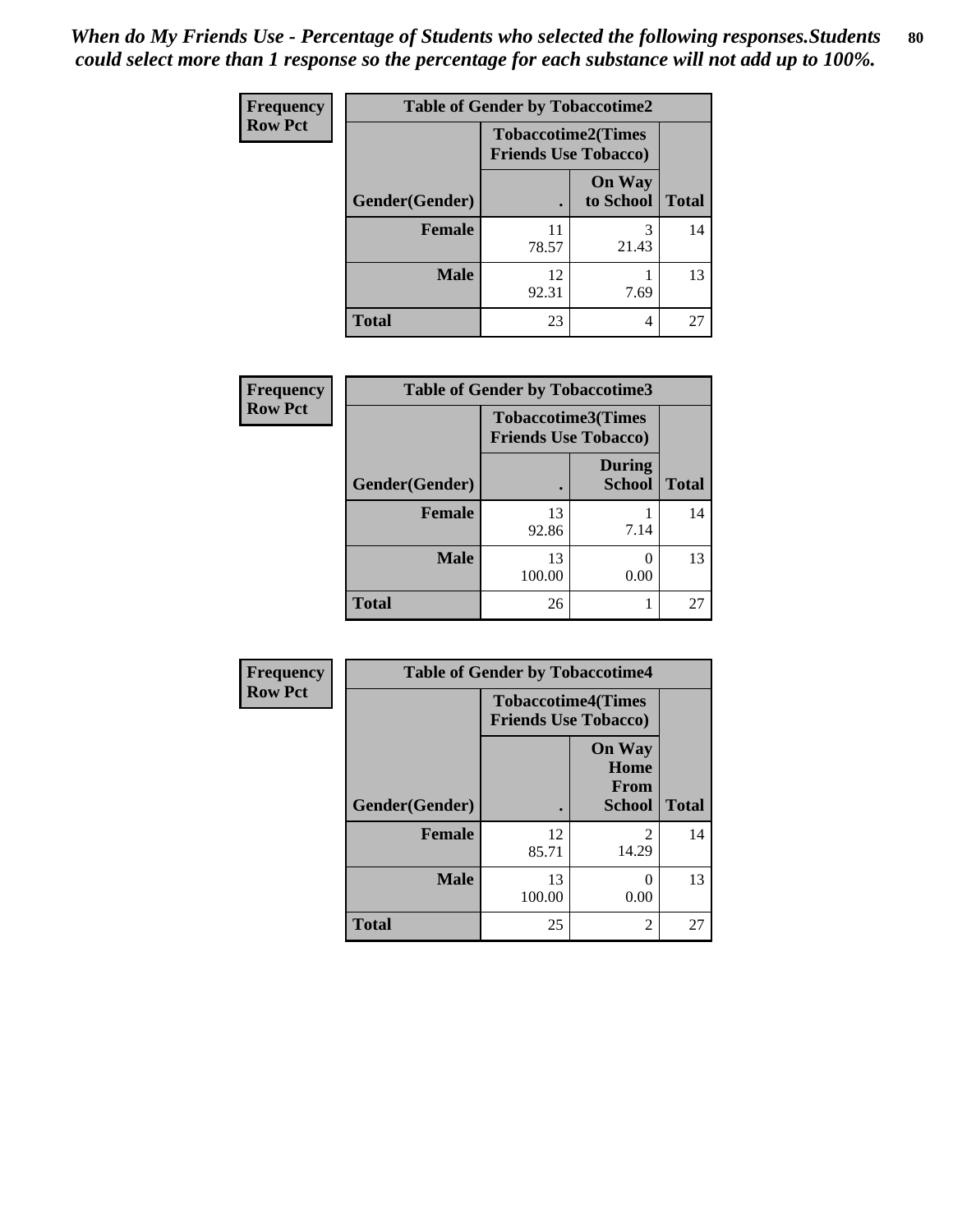*When do My Friends Use - Percentage of Students who selected the following responses.Students could select more than 1 response so the percentage for each substance will not add up to 100%.* **81**

| <b>Frequency</b> | <b>Table of Gender by Tobaccotime5</b> |             |                                                           |              |  |
|------------------|----------------------------------------|-------------|-----------------------------------------------------------|--------------|--|
| <b>Row Pct</b>   |                                        |             | <b>Tobaccotime5</b> (Times<br><b>Friends Use Tobacco)</b> |              |  |
|                  | Gender(Gender)                         |             | Weeknights                                                | <b>Total</b> |  |
|                  | <b>Female</b>                          | 10<br>71.43 | 4<br>28.57                                                | 14           |  |
|                  | <b>Male</b>                            | 12<br>92.31 | 7.69                                                      | 13           |  |
|                  | <b>Total</b>                           | 22          | 5                                                         | 27           |  |

| Frequency      | <b>Table of Gender by Tobaccotime6</b> |                                                          |                 |              |
|----------------|----------------------------------------|----------------------------------------------------------|-----------------|--------------|
| <b>Row Pct</b> |                                        | <b>Tobaccotime6(Times</b><br><b>Friends Use Tobacco)</b> |                 |              |
|                | Gender(Gender)                         |                                                          | <b>Weekends</b> | <b>Total</b> |
|                | Female                                 | 10<br>71.43                                              | 28.57           | 14           |
|                | <b>Male</b>                            | 10<br>76.92                                              | 3<br>23.08      | 13           |
|                | <b>Total</b>                           | 20                                                       |                 | 27           |

| Frequency      | <b>Table of Gender by Marijuanatime1</b> |                                |                             |              |
|----------------|------------------------------------------|--------------------------------|-----------------------------|--------------|
| <b>Row Pct</b> |                                          | <b>Friends Use Marijuana</b> ) | <b>Marijuanatime1(Times</b> |              |
|                | Gender(Gender)                           |                                | Do Not Use                  | <b>Total</b> |
|                | <b>Female</b>                            | 35.71                          | q<br>64.29                  | 14           |
|                | <b>Male</b>                              | 53.85                          | 6<br>46.15                  | 13           |
|                | <b>Total</b>                             | 12                             | 15                          | 27           |

| <b>Frequency</b> | <b>Table of Gender by Marijuanatime2</b> |                                                               |                            |              |
|------------------|------------------------------------------|---------------------------------------------------------------|----------------------------|--------------|
| <b>Row Pct</b>   |                                          | <b>Marijuanatime2(Times</b><br><b>Friends Use Marijuana</b> ) |                            |              |
|                  | Gender(Gender)                           |                                                               | On Way to<br><b>School</b> | <b>Total</b> |
|                  | <b>Female</b>                            | 12<br>85.71                                                   | $\mathfrak{D}$<br>14.29    | 14           |
|                  | <b>Male</b>                              | 11<br>84.62                                                   | $\mathfrak{D}$<br>15.38    | 13           |
|                  | <b>Total</b>                             | 23                                                            | 4                          | 27           |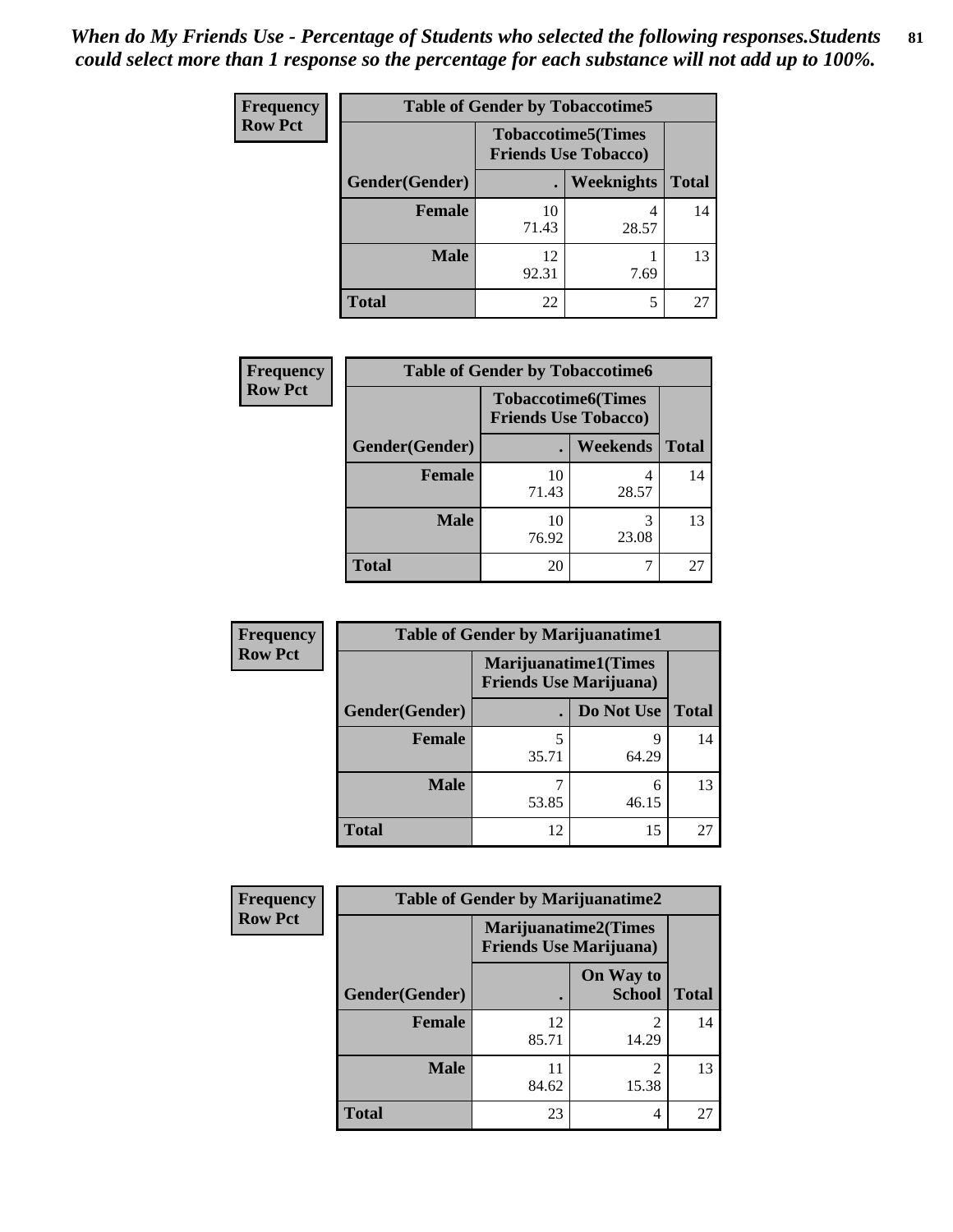| <b>Frequency</b> | <b>Table of Gender by Marijuanatime3</b> |                                                        |                                |              |
|------------------|------------------------------------------|--------------------------------------------------------|--------------------------------|--------------|
| <b>Row Pct</b>   |                                          | Marijuanatime3(Times<br><b>Friends Use Marijuana</b> ) |                                |              |
|                  | Gender(Gender)                           |                                                        | <b>During</b><br><b>School</b> | <b>Total</b> |
|                  | <b>Female</b>                            | 13<br>92.86                                            | 7.14                           | 14           |
|                  | <b>Male</b>                              | 84.62                                                  | $\mathfrak{D}$<br>15.38        | 13           |
|                  | <b>Total</b>                             | 24                                                     | 3                              | 27           |

| Frequency      | <b>Table of Gender by Marijuanatime4</b> |                                |                                                       |              |
|----------------|------------------------------------------|--------------------------------|-------------------------------------------------------|--------------|
| <b>Row Pct</b> |                                          | <b>Friends Use Marijuana</b> ) | <b>Marijuanatime4(Times</b>                           |              |
|                | Gender(Gender)                           |                                | <b>On Way</b><br>Home<br><b>From</b><br><b>School</b> | <b>Total</b> |
|                | <b>Female</b>                            | 12<br>85.71                    | $\mathfrak{D}$<br>14.29                               | 14           |
|                | <b>Male</b>                              | 11<br>84.62                    | $\mathfrak{D}$<br>15.38                               | 13           |
|                | <b>Total</b>                             | 23                             | 4                                                     | 27           |

| Frequency      | <b>Table of Gender by Marijuanatime5</b> |             |                                                                |              |  |
|----------------|------------------------------------------|-------------|----------------------------------------------------------------|--------------|--|
| <b>Row Pct</b> |                                          |             | <b>Marijuanatime5</b> (Times<br><b>Friends Use Marijuana</b> ) |              |  |
|                | Gender(Gender)                           |             | Weeknights                                                     | <b>Total</b> |  |
|                | <b>Female</b>                            | 10<br>71.43 | 28.57                                                          | 14           |  |
|                | <b>Male</b>                              | 10<br>76.92 | 3<br>23.08                                                     | 13           |  |
|                | <b>Total</b>                             | 20          | ┑                                                              | 27           |  |

| Frequency      | <b>Table of Gender by Marijuanatime6</b> |                                                               |                 |              |
|----------------|------------------------------------------|---------------------------------------------------------------|-----------------|--------------|
| <b>Row Pct</b> |                                          | <b>Marijuanatime6(Times</b><br><b>Friends Use Marijuana</b> ) |                 |              |
|                | Gender(Gender)                           |                                                               | <b>Weekends</b> | <b>Total</b> |
|                | <b>Female</b>                            | 10<br>71.43                                                   | 4<br>28.57      | 14           |
|                | <b>Male</b>                              | 53.85                                                         | 6<br>46.15      | 13           |
|                | <b>Total</b>                             | 17                                                            | 10              | 27           |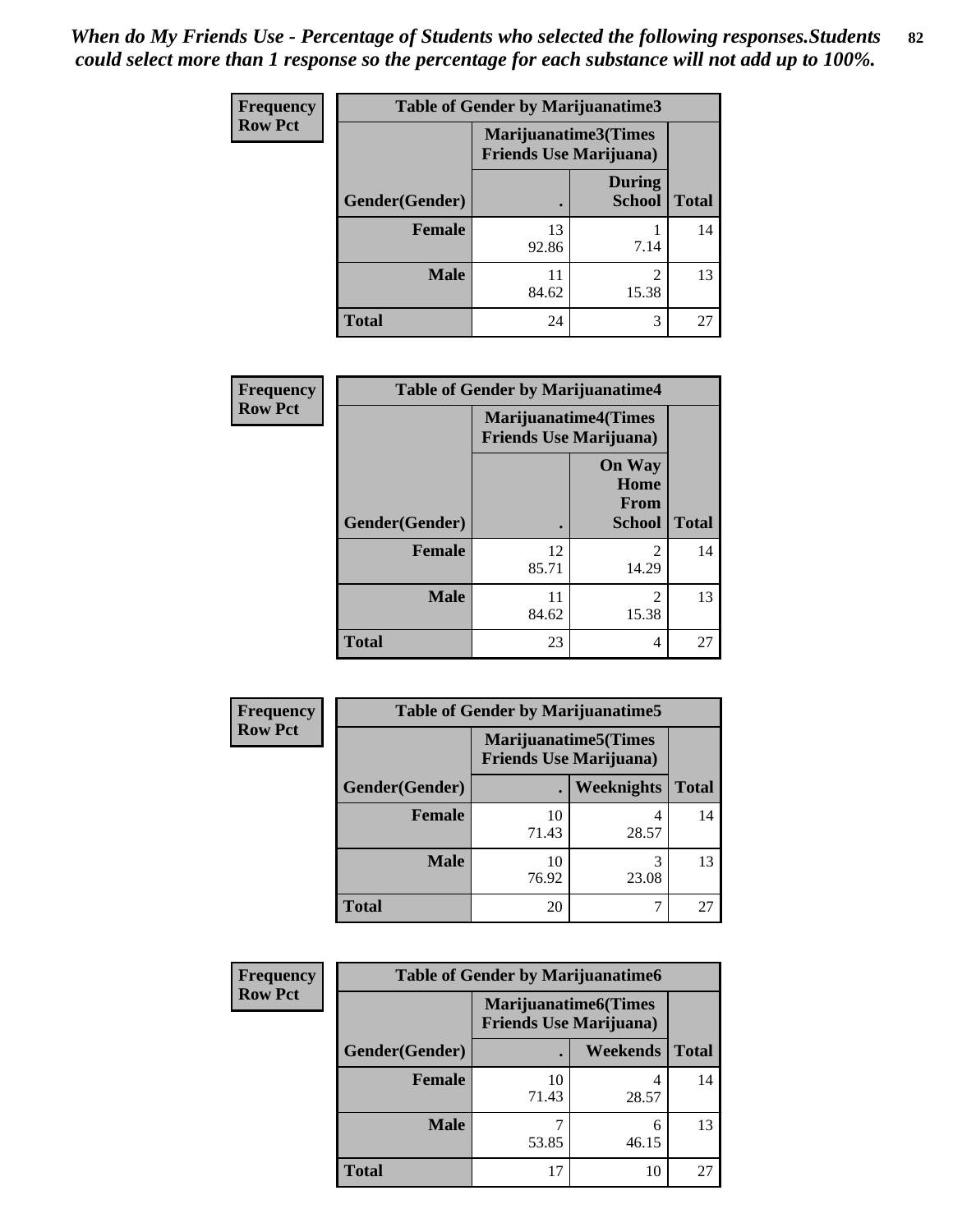| <b>Frequency</b> | <b>Table of Gender by Otherdrugtime1</b> |                                                                                   |                    |    |  |
|------------------|------------------------------------------|-----------------------------------------------------------------------------------|--------------------|----|--|
| <b>Row Pct</b>   |                                          | <b>Otherdrugtime1(Times</b><br><b>Friends Use Other</b><br><b>Illegal Drugs</b> ) |                    |    |  |
|                  | Gender(Gender)                           |                                                                                   | Do Not Use   Total |    |  |
|                  | <b>Female</b>                            | 4<br>28.57                                                                        | 10<br>71.43        | 14 |  |
|                  | <b>Male</b>                              | 3<br>23.08                                                                        | 10<br>76.92        | 13 |  |
|                  | <b>Total</b>                             | 7                                                                                 | 20                 | 27 |  |

| Frequency      | <b>Table of Gender by Otherdrugtime2</b> |                                                                                   |                            |              |
|----------------|------------------------------------------|-----------------------------------------------------------------------------------|----------------------------|--------------|
| <b>Row Pct</b> |                                          | <b>Otherdrugtime2(Times</b><br><b>Friends Use Other</b><br><b>Illegal Drugs</b> ) |                            |              |
|                | Gender(Gender)                           |                                                                                   | On Way to<br><b>School</b> | <b>Total</b> |
|                | <b>Female</b>                            | 13<br>92.86                                                                       | 7.14                       | 14           |
|                | <b>Male</b>                              | 12<br>92.31                                                                       | 7.69                       | 13           |
|                | <b>Total</b>                             | 25                                                                                | $\mathfrak{D}$             | 27           |

| Frequency      | <b>Table of Gender by Otherdrugtime3</b> |                        |                                                  |              |
|----------------|------------------------------------------|------------------------|--------------------------------------------------|--------------|
| <b>Row Pct</b> |                                          | <b>Illegal Drugs</b> ) | Otherdrugtime3(Times<br><b>Friends Use Other</b> |              |
|                | Gender(Gender)                           |                        | <b>During</b><br><b>School</b>                   | <b>Total</b> |
|                | <b>Female</b>                            | 13<br>92.86            | 7.14                                             | 14           |
|                | <b>Male</b>                              | 12<br>92.31            | 7.69                                             | 13           |
|                | <b>Total</b>                             | 25                     | $\overline{c}$                                   | 27           |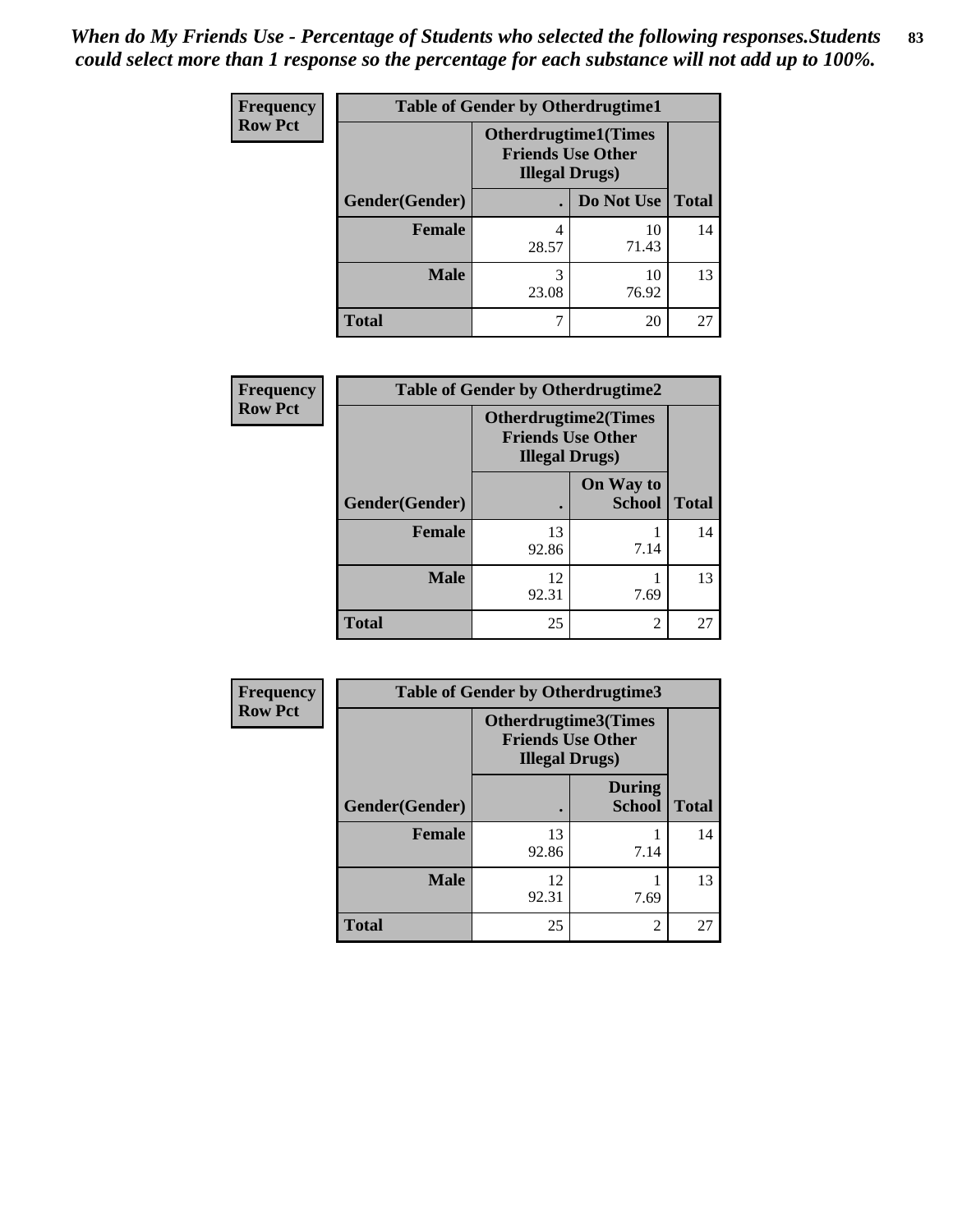*When do My Friends Use - Percentage of Students who selected the following responses.Students could select more than 1 response so the percentage for each substance will not add up to 100%.* **84**

| <b>Frequency</b> | <b>Table of Gender by Otherdrugtime4</b> |                        |                                                         |              |
|------------------|------------------------------------------|------------------------|---------------------------------------------------------|--------------|
| <b>Row Pct</b>   |                                          | <b>Illegal Drugs</b> ) | <b>Otherdrugtime4(Times</b><br><b>Friends Use Other</b> |              |
|                  | Gender(Gender)                           |                        | <b>On Way</b><br>Home<br><b>From</b><br><b>School</b>   | <b>Total</b> |
|                  | <b>Female</b>                            | 12<br>85.71            | っ<br>14.29                                              | 14           |
|                  | <b>Male</b>                              | 12<br>92.31            | 7.69                                                    | 13           |
|                  | <b>Total</b>                             | 24                     | 3                                                       | 27           |

| <b>Frequency</b> | <b>Table of Gender by Otherdrugtime5</b> |                                                                                   |                         |              |
|------------------|------------------------------------------|-----------------------------------------------------------------------------------|-------------------------|--------------|
| <b>Row Pct</b>   |                                          | <b>Otherdrugtime5(Times</b><br><b>Friends Use Other</b><br><b>Illegal Drugs</b> ) |                         |              |
|                  | Gender(Gender)                           |                                                                                   | Weeknights              | <b>Total</b> |
|                  | <b>Female</b>                            | 12<br>85.71                                                                       | $\mathfrak{D}$<br>14.29 | 14           |
|                  | <b>Male</b>                              | 12<br>92.31                                                                       | 7.69                    | 13           |
|                  | <b>Total</b>                             | 24                                                                                | 3                       | 27           |

| Frequency      | <b>Table of Gender by Otherdrugtime6</b> |                                                                                   |            |              |
|----------------|------------------------------------------|-----------------------------------------------------------------------------------|------------|--------------|
| <b>Row Pct</b> |                                          | <b>Otherdrugtime6(Times</b><br><b>Friends Use Other</b><br><b>Illegal Drugs</b> ) |            |              |
|                | Gender(Gender)                           |                                                                                   | Weekends   | <b>Total</b> |
|                | <b>Female</b>                            | q<br>64.29                                                                        | 5<br>35.71 | 14           |
|                | <b>Male</b>                              | 10<br>76.92                                                                       | 3<br>23.08 | 13           |
|                | <b>Total</b>                             | 19                                                                                | 8          | 27           |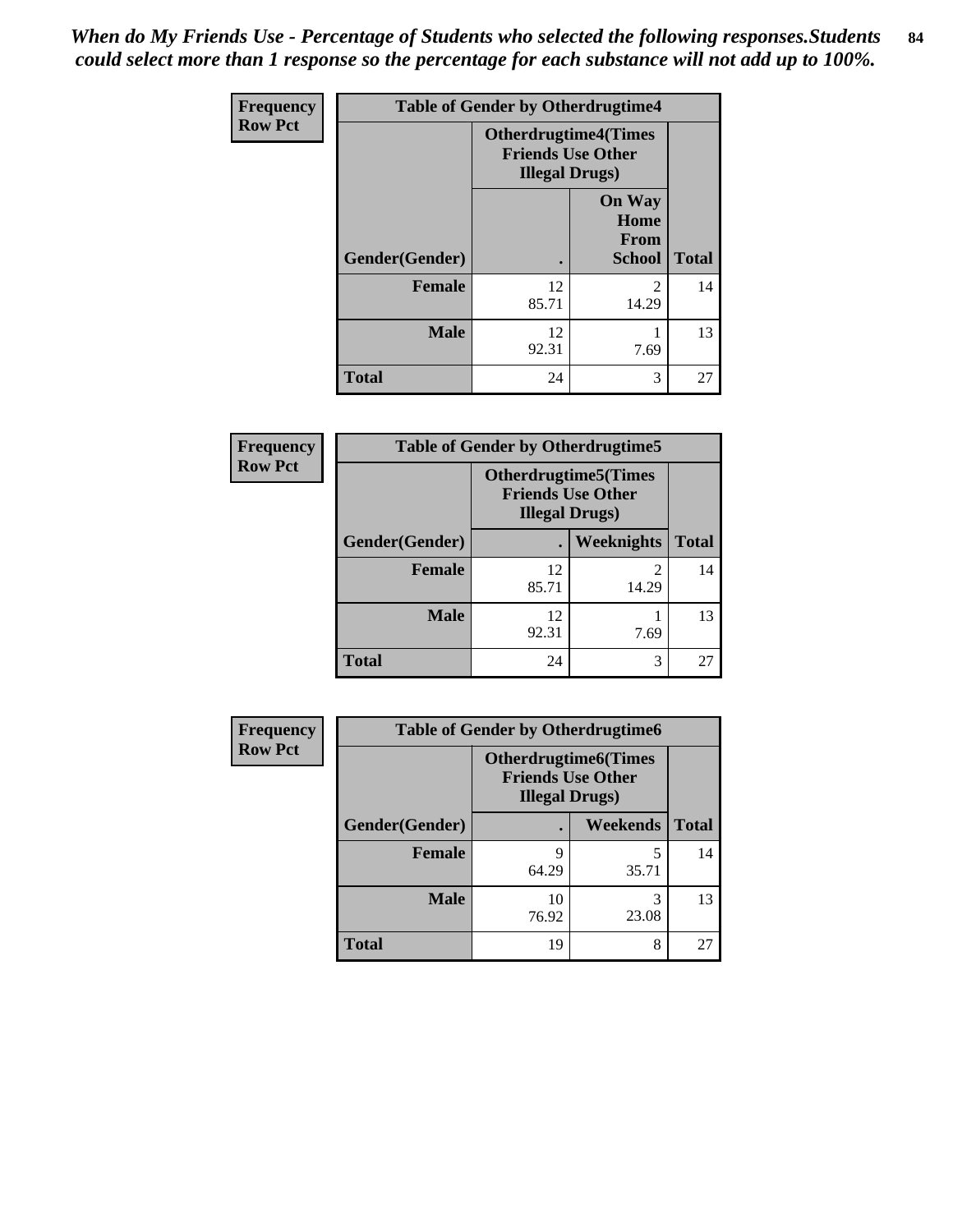# *Other Questions* **85**

| Frequency      | <b>Table of Gender by Educationalcohol</b> |                                                                                                                                       |                |              |
|----------------|--------------------------------------------|---------------------------------------------------------------------------------------------------------------------------------------|----------------|--------------|
| <b>Row Pct</b> |                                            | <b>Educationalcohol</b> (I<br>have been taught<br>about alcohol,<br>tobacco,<br>and other drugs<br>within the last year<br>at school) |                |              |
|                | Gender(Gender)                             | Yes                                                                                                                                   | N <sub>0</sub> | <b>Total</b> |
|                | <b>Female</b>                              | 12<br>85.71                                                                                                                           | 2<br>14.29     | 14           |
|                | <b>Male</b>                                | 12<br>92.31                                                                                                                           | 7.69           | 13           |
|                | <b>Total</b>                               | 24                                                                                                                                    | 3              | 27           |

| Frequency      | <b>Table of Gender by Rodedrinking</b> |                                                                                                                        |              |  |
|----------------|----------------------------------------|------------------------------------------------------------------------------------------------------------------------|--------------|--|
| <b>Row Pct</b> |                                        | Rodedrinking(In<br>the past 30 days<br>I have ridden in<br>a car with a<br>driver who had<br>been drinking<br>alcohol) |              |  |
|                | Gender(Gender)                         | N <sub>0</sub>                                                                                                         | <b>Total</b> |  |
|                | <b>Female</b>                          | 14<br>100.00                                                                                                           | 14           |  |
|                | <b>Male</b>                            | 13<br>100.00                                                                                                           | 13           |  |
|                | <b>Total</b>                           | 27                                                                                                                     | 27           |  |

| Frequency      | <b>Table of Gender by Drugsschool</b> |                                                                                                                                     |                |              |
|----------------|---------------------------------------|-------------------------------------------------------------------------------------------------------------------------------------|----------------|--------------|
| <b>Row Pct</b> |                                       | <b>Drugsschool</b> (During<br>the past 12 months,<br>I have been offered,<br>sold,<br>or given illegal drugs<br>on school property) |                |              |
|                | Gender(Gender)                        | Yes                                                                                                                                 | N <sub>0</sub> | <b>Total</b> |
|                | <b>Female</b>                         | 0<br>0.00                                                                                                                           | 14<br>100.00   | 14           |
|                | <b>Male</b>                           | 2<br>15.38                                                                                                                          | 11<br>84.62    | 13           |
|                | <b>Total</b>                          | $\mathfrak{D}$                                                                                                                      | 25             | 27           |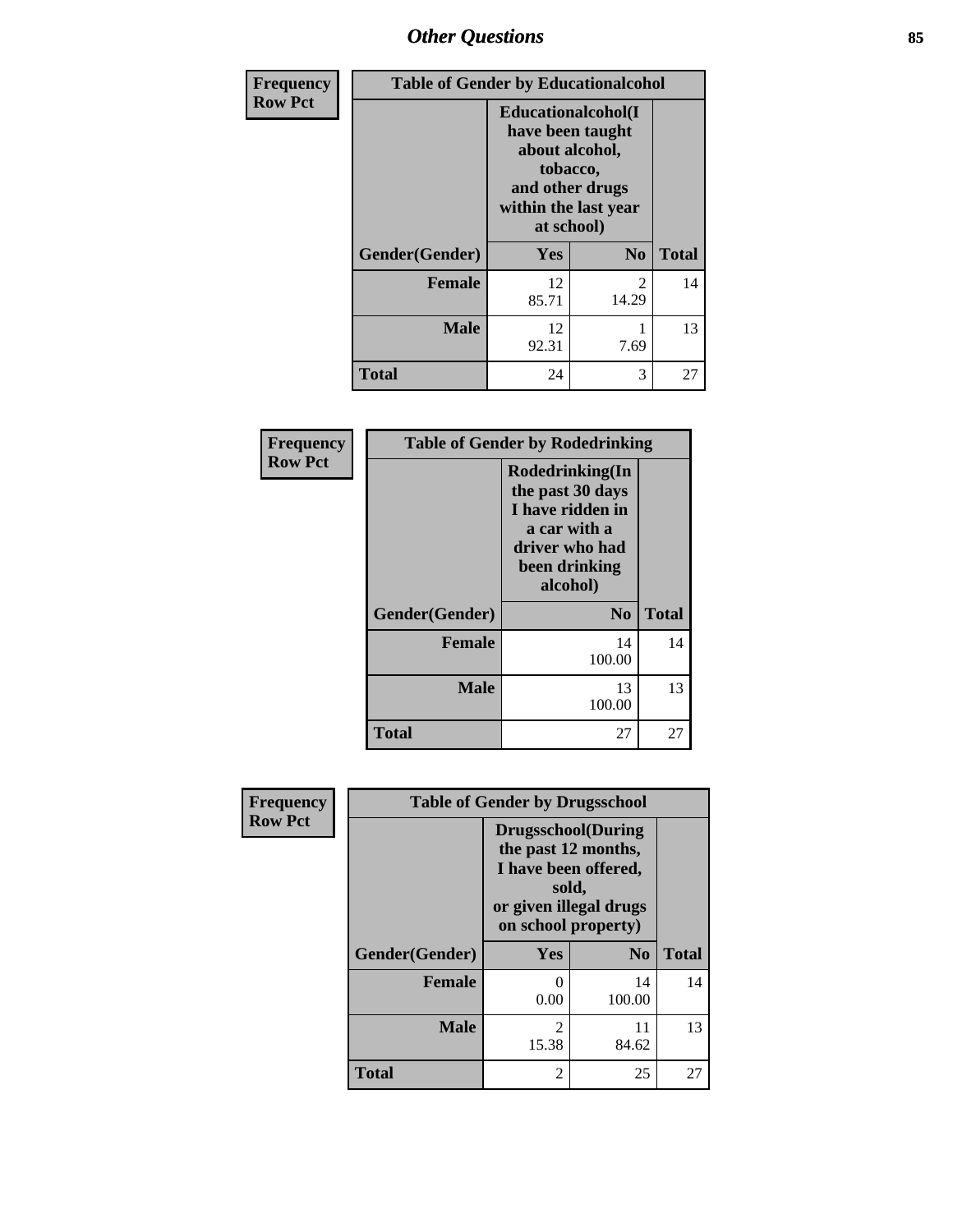*Other Questions* **86**

| Frequency      | <b>Table of Gender by Bingedrinking</b> |                                                                                                                             |              |  |
|----------------|-----------------------------------------|-----------------------------------------------------------------------------------------------------------------------------|--------------|--|
| <b>Row Pct</b> |                                         | <b>Bingedrinking</b> (I<br>have drunk five<br>or more drinks<br>of alcohol at<br>one sitting<br>during the last<br>30 days) |              |  |
|                | Gender(Gender)                          | 0 Days                                                                                                                      | <b>Total</b> |  |
|                | <b>Female</b>                           | 14<br>100.00                                                                                                                | 14           |  |
|                | <b>Male</b>                             | 13<br>100.00                                                                                                                | 13           |  |
|                | <b>Total</b>                            | 27                                                                                                                          | 27           |  |

| Frequency      | <b>Table of Gender by Educationaids</b> |                                                                                                 |                        |              |
|----------------|-----------------------------------------|-------------------------------------------------------------------------------------------------|------------------------|--------------|
| <b>Row Pct</b> |                                         | <b>Educationaids</b> (I<br>have been taught<br>about HIV/AIDS<br>at school in the<br>past year) |                        |              |
|                | Gender(Gender)                          | Yes                                                                                             | $\mathbf{N_0}$         | <b>Total</b> |
|                | <b>Female</b>                           | 12<br>85.71                                                                                     | $\mathcal{L}$<br>14.29 | 14           |
|                | <b>Male</b>                             | 12<br>92.31                                                                                     | 7.69                   | 13           |
|                | <b>Total</b>                            | 24                                                                                              | 3                      | 27           |

| <b>Frequency</b> | <b>Table of Gender by Suicideconsider</b> |                 |                |              |
|------------------|-------------------------------------------|-----------------|----------------|--------------|
| <b>Row Pct</b>   |                                           | Suicideconsider |                |              |
|                  | Gender(Gender)                            | Yes             | N <sub>0</sub> | <b>Total</b> |
|                  | <b>Female</b>                             | 7.14            | 13<br>92.86    | 14           |
|                  | <b>Male</b>                               | 0.00            | 13<br>100.00   | 13           |
|                  | <b>Total</b>                              |                 | 26             | 27           |